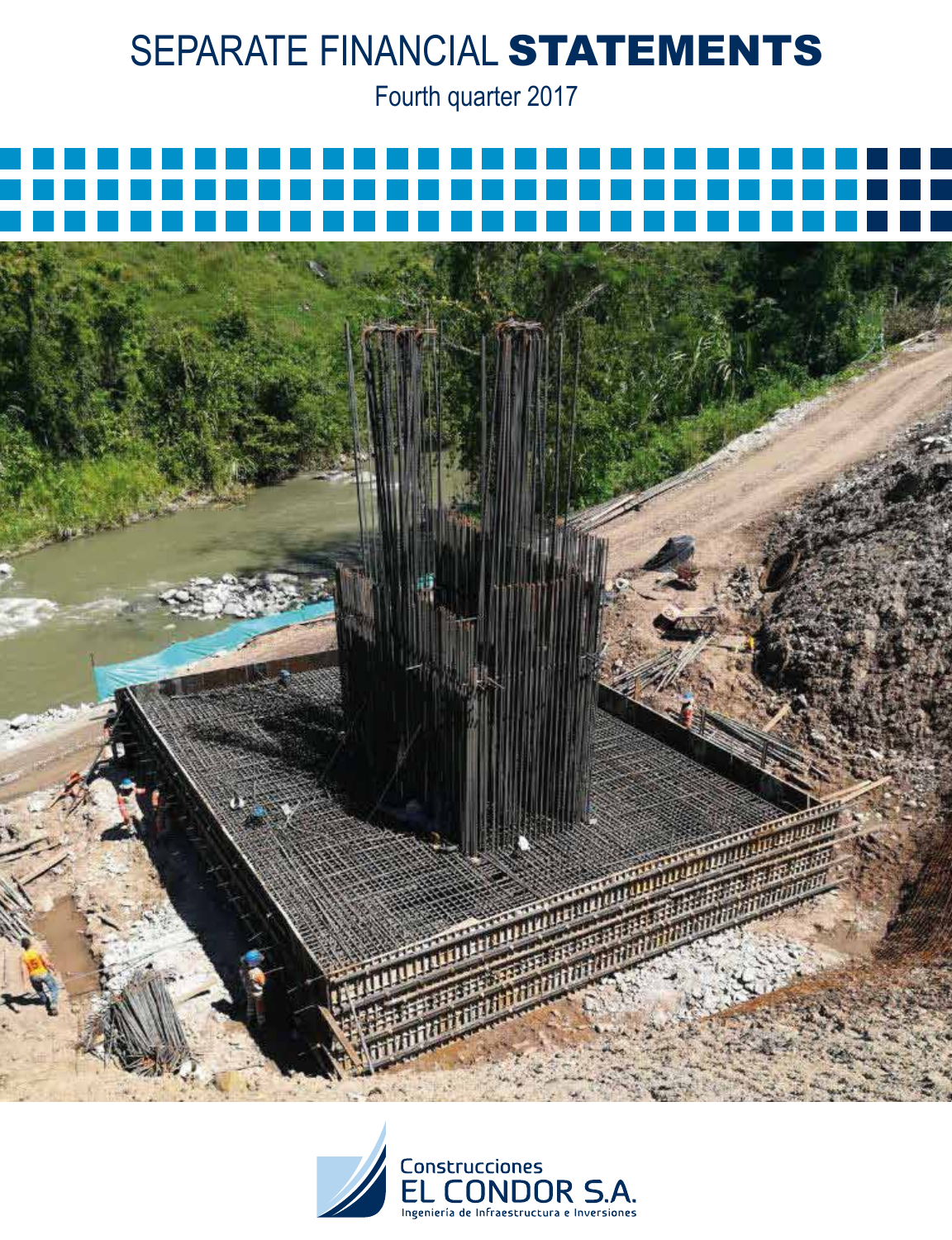

Calle 7 Sur No 42-70, Of. 1013 Edificio Forum Medellín, Colombia NIT 830.000.818-9 57.4.313.4920 MAIN 57.4.313.9924 FAX www.crowehorwath.com.co medellin@crowehorwath.com.co

### **EXTERNAL AUDITOR'S REPORT**

February 13, 2018

To the Assembly of Shareholders of **CONSTRUCCIONES EL CÓNDOR S.A.**

#### **Financial statement report**

I have audited the financial statements of **CONSTRUCCIONES EL CÓNDOR S.A.**, at December 31, 2017, which comprise the separated financial situation statement, the results per duty and other integrated results, the changes in equity, and the separated cash flow statement ended on that date and the corresponding notes, including a summary of the significant accounting policies and other explanatory information.

#### **Responsibility of Management pertaining to financial statements**

Management is responsible for the preparation and fair presentation of these financial statements in accordance with the Accounting and Financial Information Standards generally accepted in Colombia; this includes the design, implementation and maintenance of internal control relevant to the preparation of consolidated financial statements free from material misstatement, whether due to fraud or error; and the selection and application of proper accounting principles, and to establish appropriateness of accounting polies used.

#### **External Auditor's responsibility**

My responsibility is to express an opinion on these financial statements based on my audits. I gained the information necessary to meet my duties and conduct my audits in accordance with the international auditing standards accepted in Colombia. These standards require to plan and perform the audit to obtain reasonable assurance about whether the consolidated financial statements are free of misstatements.

An audit comprises performing procedures to obtain evidence, among others, about the amounts and disclosures in the financial statements. The procedures selected depend on the auditor's judgment, including the assessment of the risk of material misstatements in the financial statements. In making those risk assessments, the external auditor considers internal control relevant to the preparation and presentation of the financial statements in order to design audit procedures that are appropriate given the circumstances. An audit includes as well an assessment of the appropriate accounting policies used and the accounting estimates made by Management, and evaluating the overall presentation of the financial statements.

I believe that the audit evidence I have obtained provides a reasonable base for my opinion below.

#### **Opinion**

In my opinion, the financial statements I audited were truthfully taken from the books, exhibit, in all significant and reasonable manner, the financial situation of **CONSTRUCCIONES EL CÓNDOR S.A.** at December 31, 2017, the results of their operations and cash flows for the year ended on that date, in accordance with the Accounting and Financial Information Standards accepted in Colombia.

Crowe Horwath CO S.A. is member of Crowe Horwath International.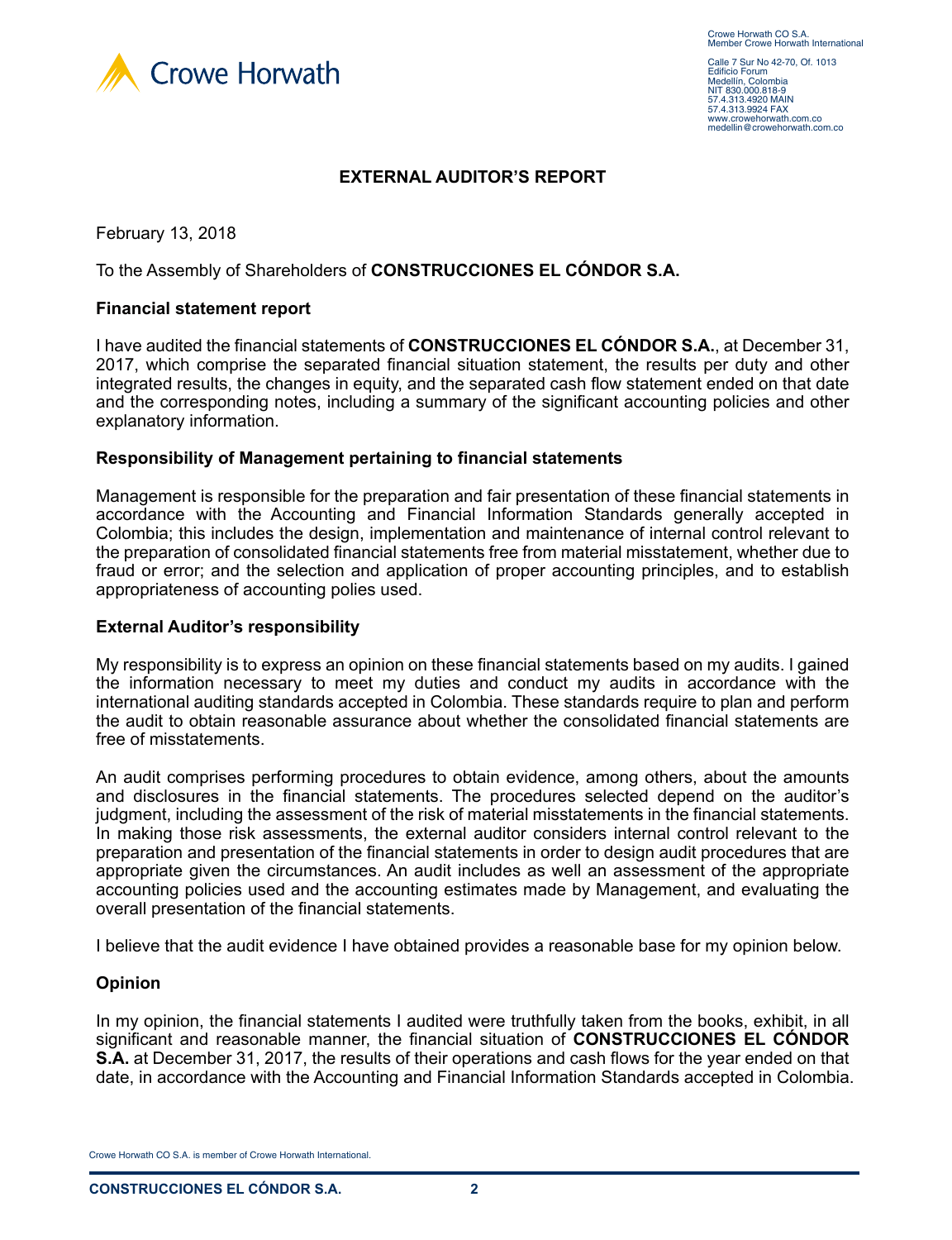#### **Other matters**

The financial statements of **CONSTRUCCIONES EL CÓNDOR S.A.**, at December 31, 2016, which are part of the information on the financial statements attached, were audited by another public accountant assigned to Crowe Horwath, in accordance with the international audit standards accepted in Colombia. The foregoing unqualifed opinion was provided on February 23, 2017.

### **Report on other legal and regulatory requirements**

The Company's administration is responsible as well for meeting certain regulatory aspects in Colombia related to managing accounting documents, preparing management reports, and the timely and proper payment of contributions to the Integral Social Security System. My responsibility as an external auditor is to conduct procedures of revisions to provide an opinion of the proper compliance thereof.

Based on the result of my audits, I am not aware of any situation indicating a breach in the compliance of the following obligations of the Company: a) Keep the Company's accounting in compliance with the legal and technical regulations; b) Duly keep the vouchers of the accounts and the books of minutes and share registration. In addition, there is a match between the financial statements attached and the management report, which includes proof from administration regarding the free circulation of the invoices issued by salespersons or suppliers and the information contained in the statements of contributions to the Integral Social Security System, particularly related to affiliates and their income based on the quotation, taken from the accounting records and documents; the Company has no default of payments to the Integral Social Security System.

In compliance with the responsibilities of an external auditor contained in items 1 and 3 of article 209 of the Colombian Code of Commerce, pertaining to the evaluate if the actions of the Company's management meet the by-laws as well as the orders or instructions given by the Shareholders Assembly, and if there are proper measures of internal control, conservation and custody of assets of the corporation or third parties in its power, I prepared a separate report dated February 13, 2018, which applies the international standards on assurance 3000 accepted in Colombia.

une Hauten

**JAVIER EMILIO TÁMARA TORRES** External Auditor Professional Card No. 208.595 – T Appointed by **CROWE HORWATH CO S.A.**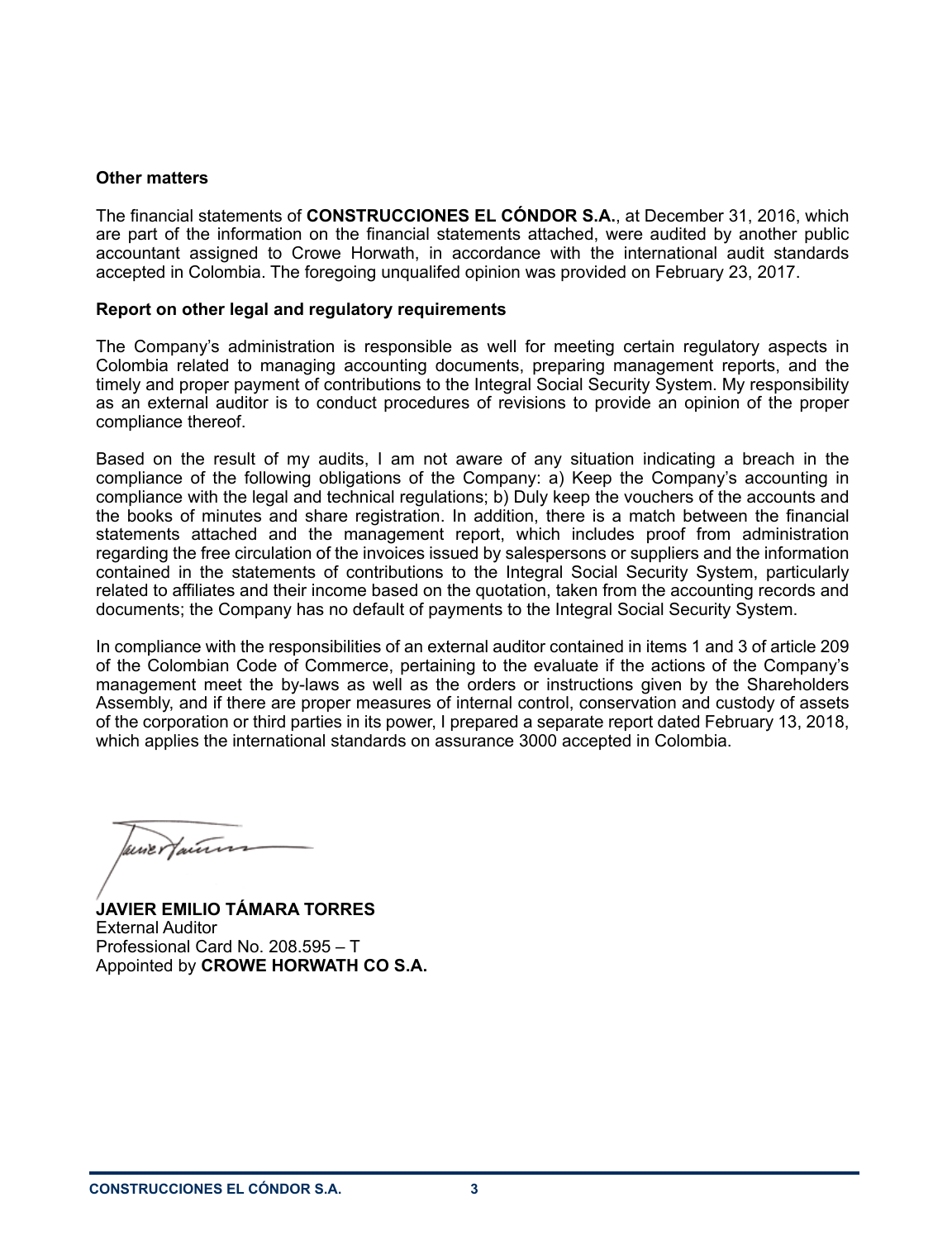



## **CONSTRUCCIONES EL CÓNDOR S.A. CERTIFICATION OF FINANCIAL STATEMENTS**

February 13, 2018

Gentlemen **SHAREHOLDERS CONSTRUCCIONES EL CÓNDOR S.A.** Medellín

Greetings,

Pursuant to article 47 of Law 964 of 2005, the Legal Representative of Construcciones El Cóndor S.A. informs the shareholders that the operational efficiency of the controls established by the Company were been verified by the undersigned, and that the existing systems have been satisfactorily assessed in terms of financial information disclosure and control. All controls and systems above mentioned were found in proper operation.

**Sincerely** 

**ANA MARÍA JAILLIER CORREA** Legal Representative C.C. 42.895.563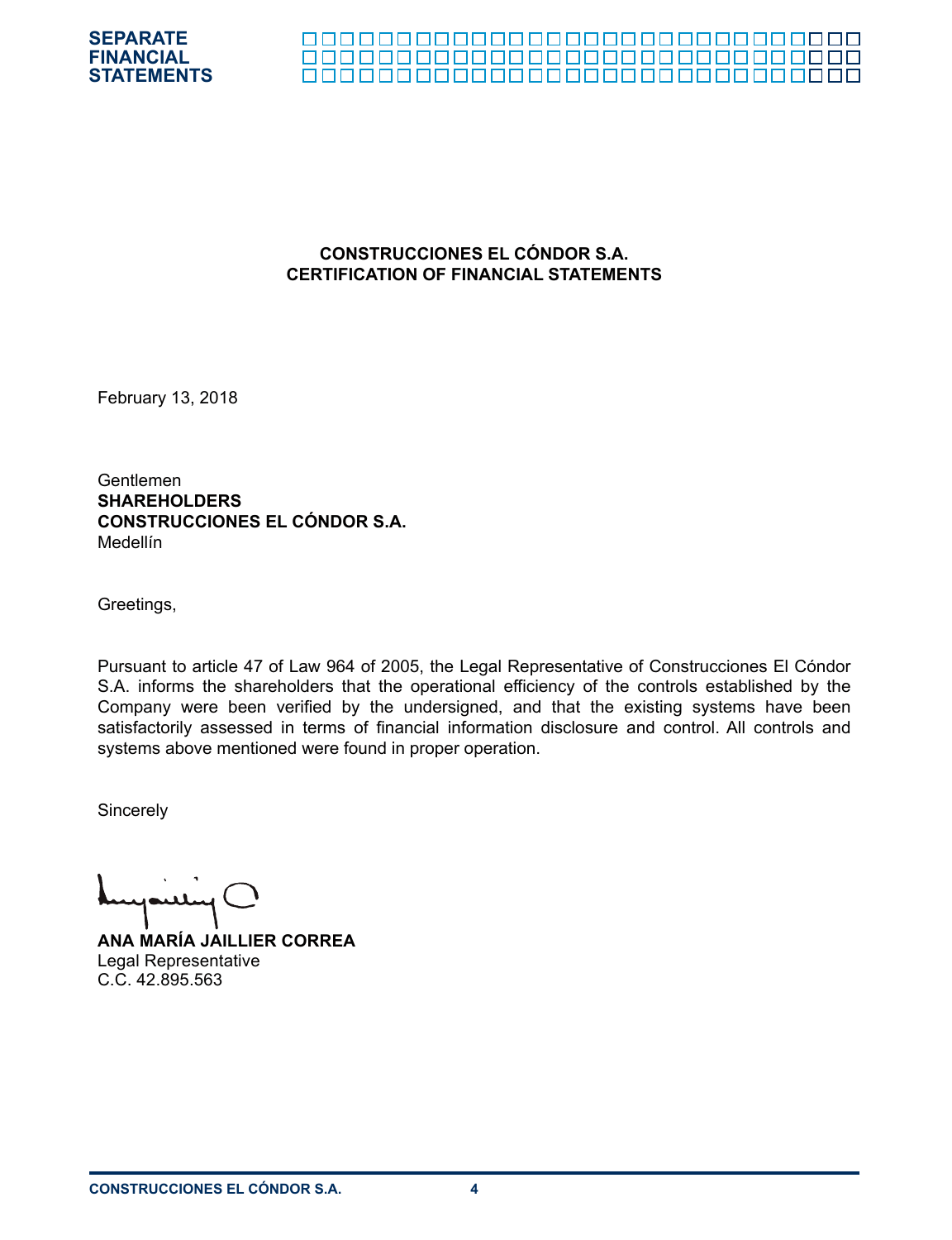



### **CONSTRUCCIONES EL CÓNDOR S.A. CERTIFICATION OF FINANCIAL STATEMENTS**

February 13, 2018

Gentlemen **SHAREHOLDERS CONSTRUCCIONES EL CÓNDOR S.A.** Medellín

#### The undersigned Legal Representative and the Accountant of **CONSTRUCCIONES EL CÓNDOR S.A.**

#### **CERTIFY**

That the Separate Financial Statements and other reports relevant to the public, and the operations of the Company at December 31, 2017, do not contain any inaccuracies or errors which restrain from knowing its true equity condition.

The above is to comply with Article 46 of Law 964 of 2005.

**ANA MARÍA JAILLIER CORREA** Legal Representative C.C. 42.895.563

Anal González V

**ANA ISABEL GONZÁLEZ VAHOS Accountant** T.P. 47345-T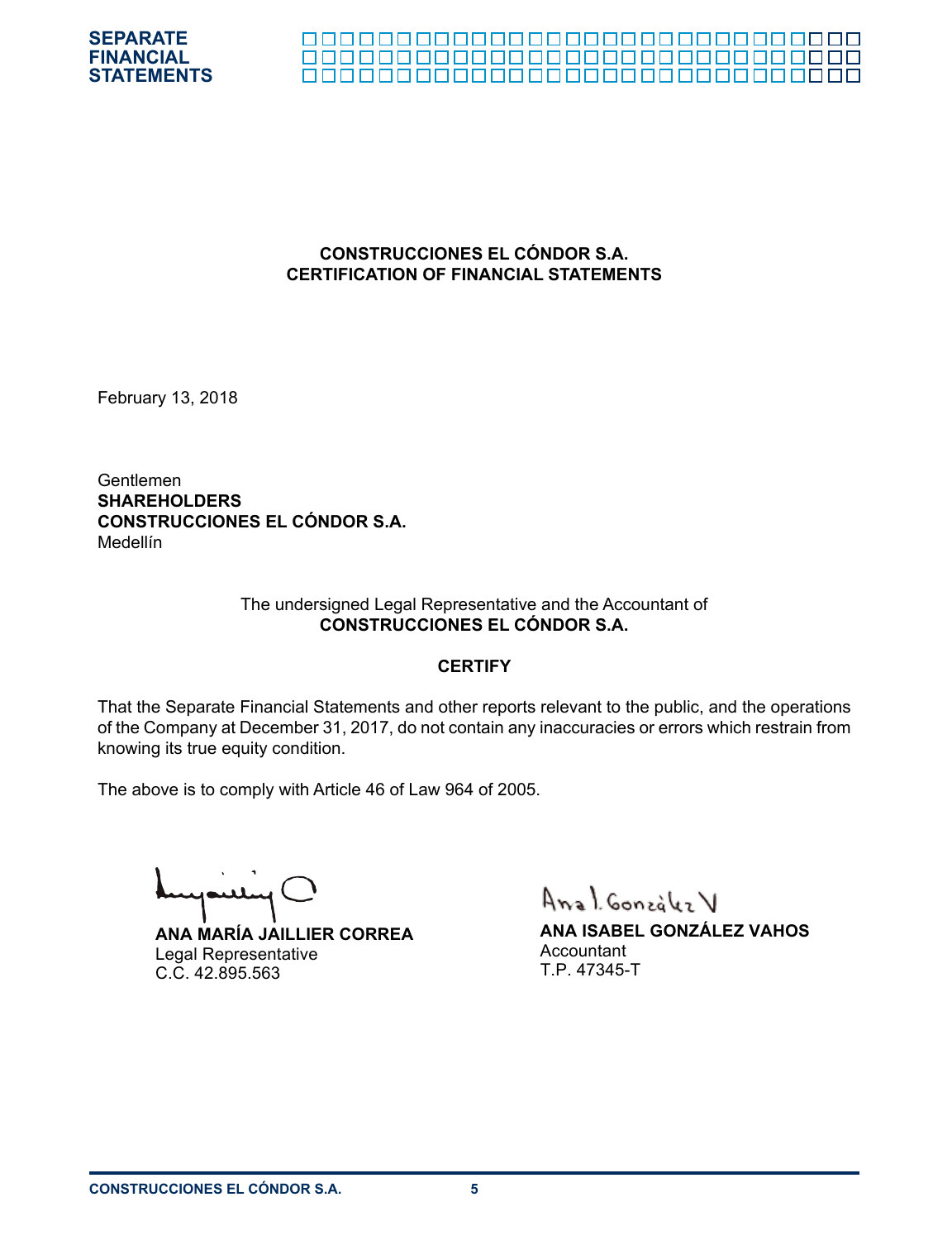# **CONSTRUCCIONES EL CÓNDOR S.A. CERTIFICATION OF FINANCIAL STATEMENTS**

We, **ANA MARIA JAILLIER CORREA**, acting as the Legal Representative, and **ANA ISABEL GONZALEZ VAHOS**, acting as the Accountant, hereby state that we have prepared the statements of financial position, comprehensive income, changes in equity and cash flows at December 31, 2017 of **CONSTRUCCIONES EL CÓNDOR S.A.** with Tax I.D. No. **890.922.447- 4.** This task was prepared applying the International Financial Reporting Standards applicable in Colombia affirming that they reasonably present the financial standing at December 31, 2017, and furthermore:

1. We are responsible for the reasonable preparation and presentation of the financial statements of the Corporation, and hereby state that the figures were truly taken from the official accounting books and their corresponding complementary documents.

2. We are not aware in any way of:

• Irregularities involving members of the administration or employees, which may hinder the financial statements of the Corporation.

• Communications from regulators which by law should exercise control over the corporation, due to the breach of legal provisions in force or to the improper presentation of the information requested.

• Possible breach of laws or regulations that may create lawsuits or taxes, with effects that should be deemed worth disclosing on the financial statements or taken as a foundation to estimate contingent liabilities.

• Assets or liabilities other than those registered in the books, or revenues or costs that hurt the results and that should be disclosed in accordance with the International Financial Reporting Standards of Colombia.

3. The Corporation has satisfactorily protected all of the assets it owns as well as those of third parties in its power; there are no pledges or liens on said assets.

4. The Corporation has fully met all contractual agreements which if breached could have an effect on its financial information.

5. No events subsequent to the statement of financial Position have taken place that could require an adjustment or disclosure on the Financial Statements at December 31, 2017.

**ANA MARÍA JAILLIER CORREA** Legal Representative C.C. 42.895.563

Anal Gonzalez V

**ANA ISABEL GONZÁLEZ VAHOS** Accountant T.P. 47345-T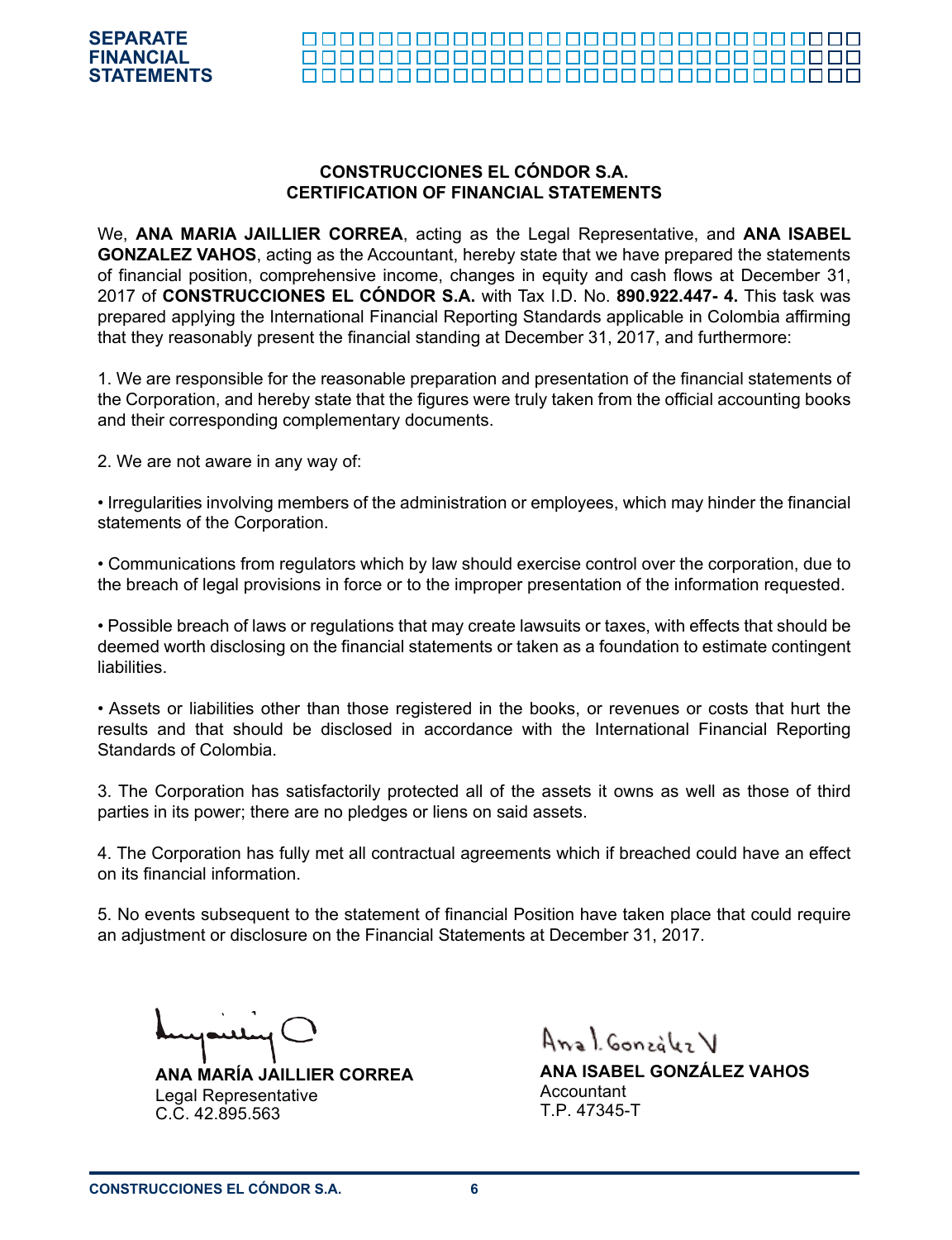

|  |  |  |  |  |  |  |  |  |  |  |  |  |  | _________________________________ |  |
|--|--|--|--|--|--|--|--|--|--|--|--|--|--|-----------------------------------|--|

# **Financial Situation Separate Statement**

Figures in thousands of Colombian pesos

| r igaroo in thoasanas or Oolombian p                         | At December 31 | At December 31 |
|--------------------------------------------------------------|----------------|----------------|
| <b>ASSETS</b>                                                | 2017           | 2016           |
| Cash and cash equivalents                                    | 20.754.818     | 169.662.605    |
| <b>Current investments</b>                                   | $\Omega$       | 117.878.654    |
| Commercial accounts receivable and other accounts receivable | 565.239.983    | 313.433.572    |
| Accounts receivable, related parties                         | 220.017.681    | 177.849.213    |
| Asset for current taxes                                      | 33.712.767     | 20.933.178     |
| Inventory                                                    | 44.003.288     | 29.263.147     |
| Prepaid expenses                                             | 6.538.740      | 2.616.448      |
| Intangibles                                                  | $\Omega$       | 316.000        |
| Non-current assets maintained for sale                       | 1.682.349      | 2.481.613      |
| <b>CURRENT ASSET</b>                                         | 891.949.626    | 834.434.430    |
| Investments in financial instruments                         | 815.629        | 2.100.491      |
| Investments in associates and joint businesses               | 83.669.186     | 93.519.376     |
| Investments in subsidiaries                                  | 100.086.834    | 106.660.409    |
| Commercial accounts receivable and other accounts receivable | 22.310.834     | 565.920        |
| Accounts receivable, related parties                         | 497.339.274    | 327.796.633    |
| Prepaid expenses                                             | 206.999        | 0              |
| Intangible assets other than capital gain                    | 32.174.943     | $\Omega$       |
| Assets for deferred taxes                                    | 36.079.109     | 42.399.173     |
| Properties, plant and equipment                              | 323.046.732    | 285.338.885    |
| Investment properties                                        | 4.490.374      | 988.737        |
| <b>NON-CURRENT ASSETS</b>                                    | 1.100.219.914  | 859.369.624    |
| <b>TOTAL ASSETS</b>                                          | 1.992.169.540  | 1.693.804.054  |
|                                                              |                |                |
| <b>LIABILITIES</b>                                           |                |                |
| Financial obligations                                        | 353.062.140    | 395.912.954    |
| Commercial financing companies                               | 30.486.205     | 19.835.004     |
| Commercial accounts receivable and other accounts receivable | 299.881.919    | 208.841.074    |
| Accounts payable with current related parties                | 451.001        | 105.556        |
| <b>Current taxes</b>                                         | 41.345.875     | 1.146.817      |
| Labor obligations                                            | 8.141.359      | 4.157.035      |
| Other liabilities and provisions                             | 10.102.938     | 26.953.821     |
| Prepayments and advances received                            | 56.157.759     | 15.331.863     |
| Prepaid revenues received                                    | 25.491.033     | 3.466.858      |
| <b>CURRENT LIABILITY</b>                                     | 825.120.229    | 675.750.982    |
| Financial obligations                                        | 0              | 28.000.000     |
| Commercial financing companies                               | 140.313.004    | 106.740.141    |
| Commercial accounts receivable and accounts receivable       | 11.052.806     | 0              |
| Prepayments and advances received                            | 2.740.683      | 17.455.587     |
| Liabilities for deferred taxes                               | 91.468.706     | 91.769.977     |
| <b>NON-CURRENT LIABILITY</b>                                 | 245.575.199    | 243.965.705    |
| <b>TOTAL LIABILITY</b>                                       | 1.070.695.428  | 919.716.687    |
| <b>EQUITY</b>                                                |                |                |
| Stock capital                                                | 15.701.606     | 15.701.606     |
| Premium in share placement                                   | 159.711.695    | 159.711.695    |
| Result of the period                                         | 184.908.738    | 185.924.266    |
| <b>Reserves</b>                                              | 561.152.073    | 412.749.800    |
| <b>TOTAL EQUITY</b>                                          | 921.474.112    | 774.087.367    |
| <b>TOTAL LIABILITY AND EQUITY</b>                            | 1.992.169.540  | 1.693.804.054  |
|                                                              |                |                |

The notes attached are an integral part of the financial statements

Λ للند ANA MARÍA JAILLIER CORREA Legal Representative C.C. 42.895.563 See certification attached

Anal González V

ANA ISABEL GONZÁLEZ VAHOS Accountant Professional Card No. 47345-T See certification attached

expenses

JAVIER EMILIO TÁMARA TORRES External Auditor (Crowe Horwath) Professional Card No. 208595 – T See opinion attached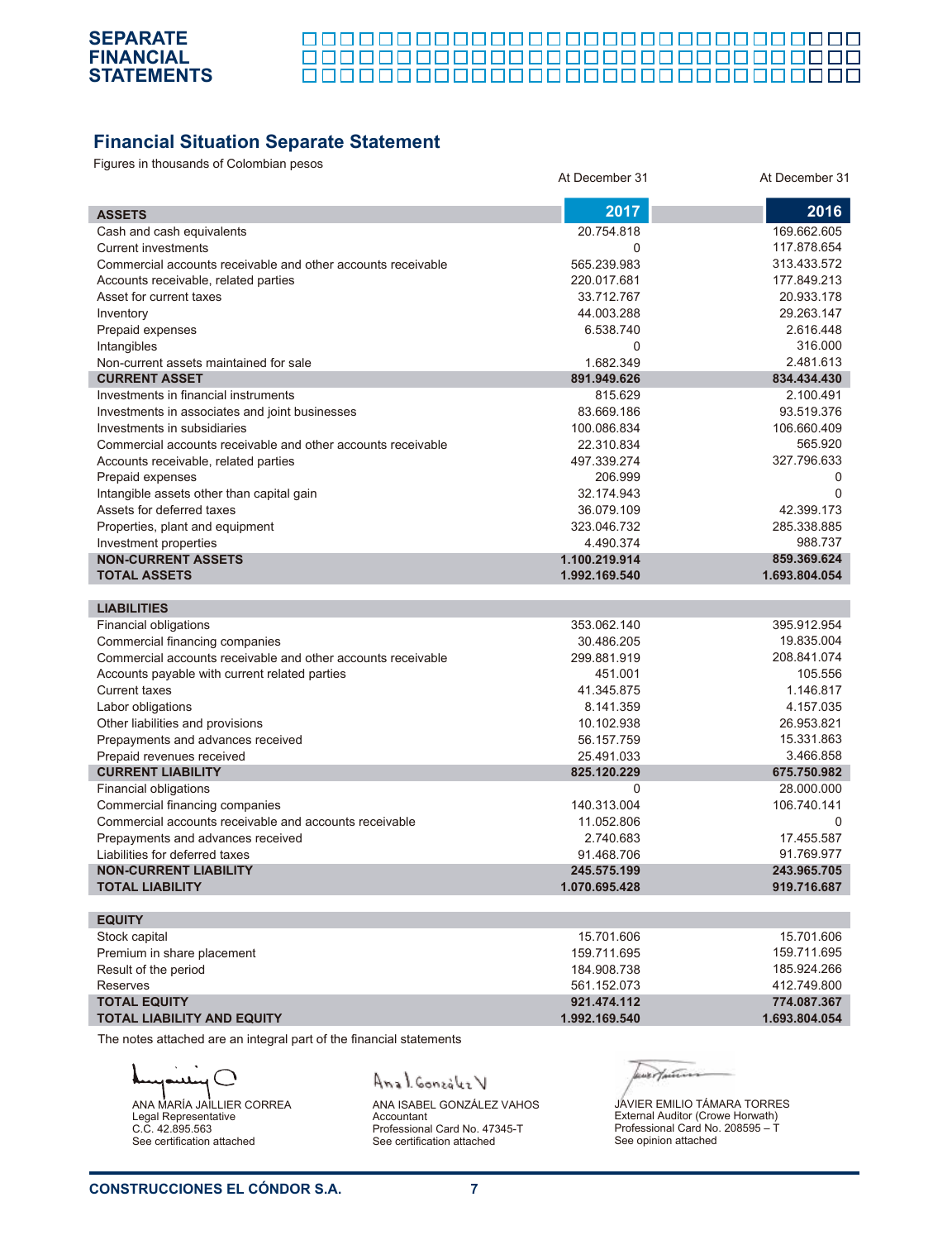

<u> 00000000000000000000000000</u> П ПП 000000000000000000000000000000000

# **Income Separate Statement per Function**

Figures in thousands of Colombian pesos, except net profit per share

|                                              | From January 1 to December 31 |               | From January 1 to December 31 |              |
|----------------------------------------------|-------------------------------|---------------|-------------------------------|--------------|
|                                              | 2017                          | 2016          | 2017                          | 2016         |
| <b>REVENUES FROM NORMAL ACTIVITIES</b>       |                               |               |                               |              |
| Sale of good                                 | 11.859.014                    | 12.281.743    | 2.879.874                     | 3.133.966    |
| Services provided                            | 591.082.504                   | 349.022.479   | 147.869.578                   | 96.156.947   |
| Revenues for dividends                       | 488.667                       | 328.633       | $\Omega$                      | $\Omega$     |
| <b>TOTAL REVENUES FROM NORMAL ACTIVITIES</b> | 603.430.185                   | 361.632.856   | 150.749.453                   | 99.290.913   |
| Operating costs                              | (505.417.949)                 | (294.952.083) | (142.453.744)                 | (72.847.128) |
| <b>GROSS PROFIT</b>                          | 98.012.236                    | 66.680.773    | 8.295.708                     | 26.443.785   |
| Administration expenses                      | (29.281.481)                  | (23.493.051)  | (8.854.452)                   | (5.627.323)  |
| Other revenues                               | 30.904.939                    | 10.731.488    | 27.996.185                    | 7.620.591    |
| Other expenses                               | (14.266.891)                  | (6.314.793)   | (1.987.037)                   | (2.430.984)  |
| Other gains or losses                        | 159.010.471                   | 143.276.772   | (58.885)                      | 142.945.424  |
| <b>OPERATING PROFIT</b>                      | 244.379.274                   | 190.881.189   | 25.391.520                    | 168.951.492  |
| <b>Financial revenues</b>                    | 43.430.640                    | 21.698.034    | 15.411.864                    | 4.382.996    |
| <b>Financial expenses</b>                    | (53.033.387)                  | (56.389.040)  | (14.120.154)                  | (15.471.192) |
| Gain (loss), equity method                   | (550.489)                     | 37.563.828    | (1.411.427)                   | 1.181.859    |
| <b>PROFIT BEFORE TAXES</b>                   | 234.226.038                   | 193.754.010   | 25.271.803                    | 159.045.154  |
|                                              |                               |               |                               |              |
| Provision for income tax                     | (49.317.300)                  | (5.739.697)   | (14.622.066)                  | 1.968.129    |
| Provision for tax on equity CREE             | $\mathbf 0$                   | (2.090.048)   | 0                             | (5.911)      |
| <b>NET PROFIT OF THE PERIOD</b>              | 184.908.738                   | 185.924.265   | 10.649.737                    | 161.007.372  |
| Net profit per share                         | 321,94                        | 323,70        | 18,54                         | 280,32       |

The notes attached are an integral part of the financial statements

ANA MARÍA JAILLIER CORREA Legal Representative C.C. 42.895.563 See certification attached

Anal González V

ANA ISABEL GONZÁLEZ VAHOS Accountant Professional Card No. 47345-T See certification attached

uritan JAVIER EMILIO TÁMARA TORRES External Auditor (Crowe Horwath) Professional Card No. 208595 – T

See opinion attached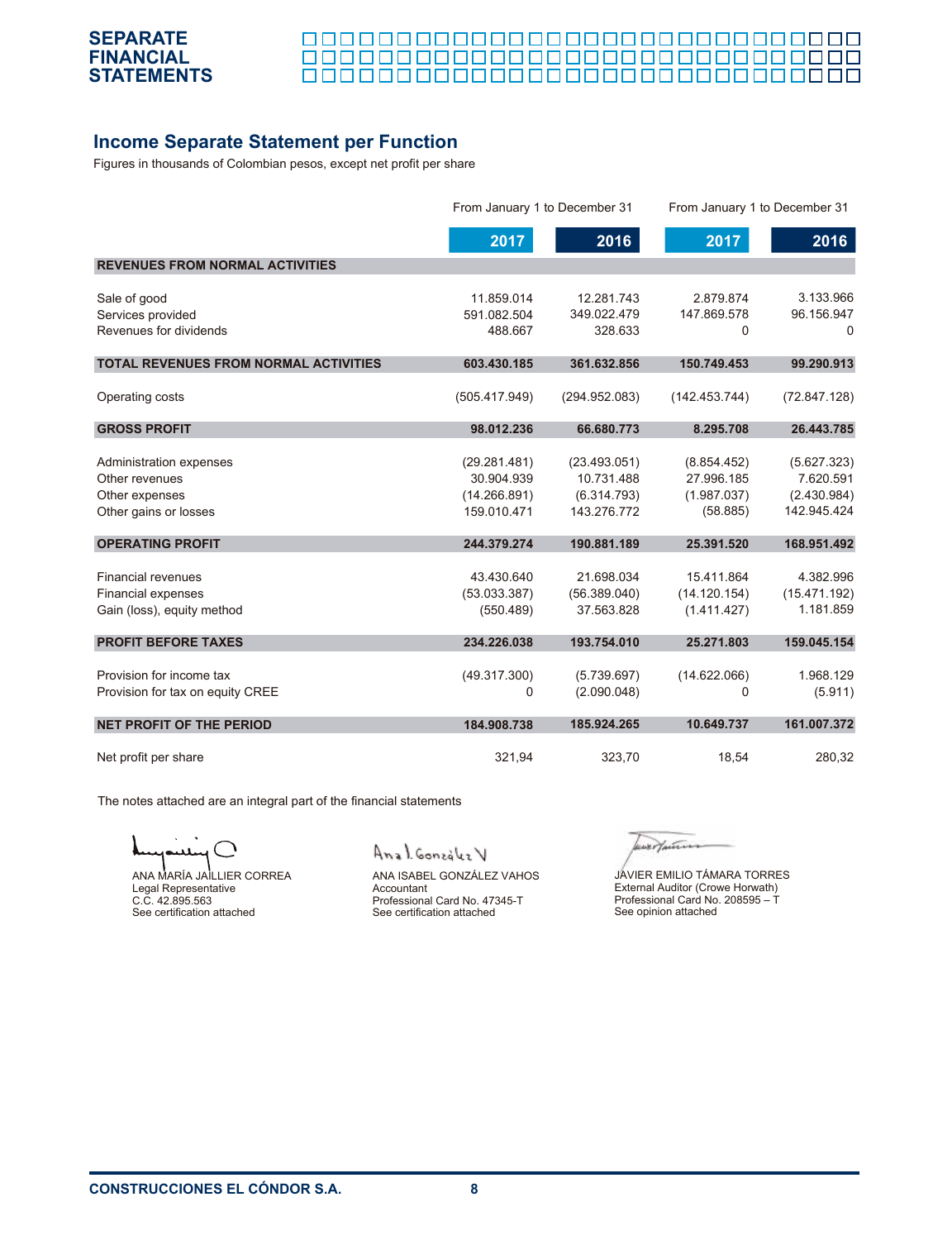

# **Other Integral Results of the Period Separate Statement**

Figures in throusands of Colombian pesos

|                                                                               | From January 1 to December 31 |               | From January 1 to December 31 |               |
|-------------------------------------------------------------------------------|-------------------------------|---------------|-------------------------------|---------------|
|                                                                               | 2017                          | 2016          | 2017                          | 2016          |
| <b>NET PROFIT OF THE PERIOD</b>                                               | 184.908.738                   | 185.924.265   | 10.649.737                    | 161.007.372   |
| <b>OTHER INTEGRAL RESULT</b>                                                  |                               |               |                               |               |
| Gain from exchange difference from investment conversion<br>overseas          | (302.426)                     | 32.743        | $\Omega$                      | 433.619       |
| Gain (loss) for valuation of controlled companies                             | 859.968                       | (1.349.665)   | 1.458.559                     | 2.616.285     |
| Gain (loss) investments at fair value                                         | 3.669.830                     | (15.417.587)  | (2.038.933)                   | (25.641.769)  |
| Effect of tax on gains                                                        | (1.135.292)                   | 7.017.236     | (247.774)                     | (723.494)     |
| Surplus from valuations in investments and properties, plant<br>and equipment | (17.592.305)                  | (131.329.255) | (1.756.297)                   | (118.070.433) |
| Effect of tax on gains                                                        | 4.082.921                     | 29.980.397    | 2.953.884                     | 1.851.888     |
| Gain for actuaries for employee benefit plans                                 | (20.734)                      | (32.131)      | (20.734)                      | (32.131)      |
| OTHER INTEGRAL RESULT OF THE PERIOD                                           | (10.438.038)                  | (111.098.263) | 348.704                       | (139.566.035) |
| <b>TOTAL INTEGRAL RESULT OF THE PERIOD</b>                                    | 174.470.700                   | 74.826.003    | 10.998.440                    | 21.441.337    |

The notes attached are an integral part of the financial statements

ANA MARÍA JAILLIER CORREA Legal Representative C.C. 42.895.563 See certification attached

Anal González V

ANA ISABEL GONZÁLEZ VAHOS Accountant Professional Card No. 47345-T See certification attached

wertann

JAVIER EMILIO TÁMARA TORRES External Auditor (Crowe Horwath) Professional Card No. 208595 – T See opinion attached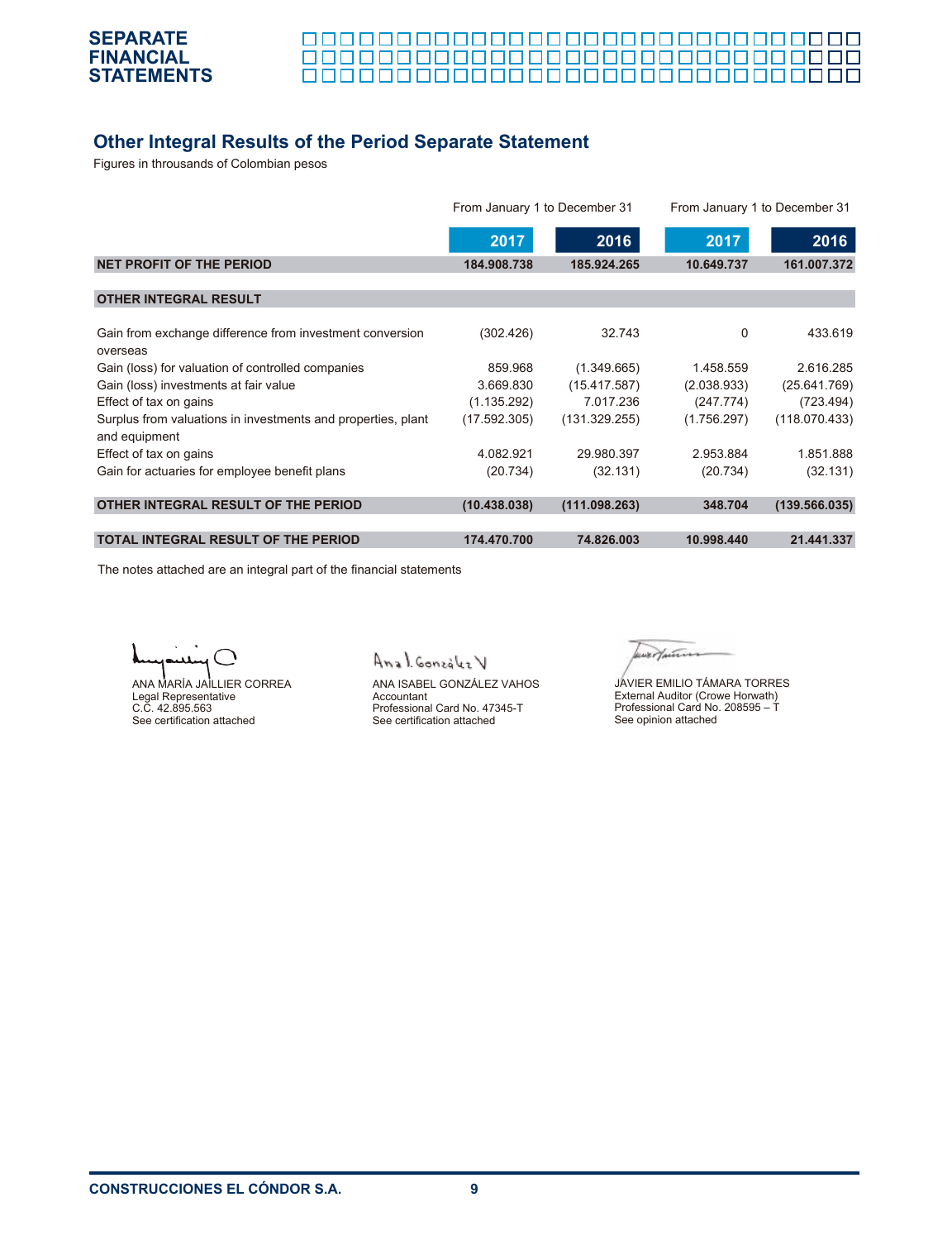

000000000000000000000000000000000 

# **Cash Flow Separate Statement**

Figures in throusands of Colombian pesos

| igared in anoaddriad or colonibian pedec                                            | At December 31               | At December 31           |
|-------------------------------------------------------------------------------------|------------------------------|--------------------------|
|                                                                                     | 2017                         | 2016                     |
| <b>OPERATING ACTIVITIES</b>                                                         |                              |                          |
| Profit of the period<br>Items not affecting cash:                                   | 184.908.738                  | 185.924.266              |
| Plus: depreciation and impairment of properties, plant and equipment                | 21.801.093                   | 19.968.608               |
| Plus: depletion                                                                     | 2.166.565                    |                          |
| Plus: amortization                                                                  | 2.715.610                    | 7.492.109                |
| Plus: amortizations deferred charges                                                | 5.082.581                    |                          |
| Plus: provision of costs                                                            | (3.824.992)                  | 203.711                  |
| Plus: provision of accounts receivable                                              | 8.566.843                    | 0                        |
| Plus: provision for contingencies<br>Plus: expenses for difference in exchange rate | 162.061<br>174.398           | 648.071<br>763.673       |
| Minus: recovery from reimbursement of costs and expenses                            | (966.985)                    | (260.513)                |
| Minus: loss in sale of properties, plant and equipment                              | 3.899.354                    | 2.264.757                |
| Minus: profit from sale of properties, plant and equipment                          | (1.472.804)                  | (291.824)                |
| Minus: revenue, equity method                                                       | (41.229.922)                 | (40.111.621)             |
| Minus: recovery of provisions                                                       | (1.543.243)                  | (3.968.659)              |
| Minus: revenues from difference in exchange                                         | (34.577)                     | (24.761)                 |
| Plus: loss, equity method<br>Plus: income tax caused                                | 41.780.411<br>49.317.300     | 2.547.793<br>7.829.745   |
| <b>CASH GENERATED IN OPERATION</b>                                                  | 271.502.431                  | 182.985.355              |
|                                                                                     |                              |                          |
| <b>CHANGE IN OPERATING ITEMS</b>                                                    |                              |                          |
| Plus: increased liabilities and decreased operating assets                          | 162.161.636                  | 110.953.590              |
| Decrease of rights - intangibles                                                    | 316.000                      | <sup>0</sup>             |
| Decrease of assets for deferred taxes<br>Decrease of assets for current taxes       | 6.320.064<br>$\Omega$        | 0                        |
| Increase of accounts payable                                                        | 103.406.081                  | 5.897.320<br>105.056.270 |
| Increase of labor obligations                                                       | 3.984.324                    | 0                        |
| Increase of prepayments and advances received                                       | 26.110.992                   | 0                        |
| Increase of revenues received in advance                                            | 22.024.175                   | 0                        |
| Minus: increased assets and decreased operating liabilities                         | 549.397.950                  | 244.137.530              |
| Increase of commercial accounts receivable and other accounts receivable            | 493.969.098                  | 198.966.995              |
| Increase of Inventories                                                             | 14.740.141                   | 3.916.403<br>7.850.095   |
| Increase of expenses paid in advance<br>Increase of rights - intangibles            | 6.844.901<br>$\Omega$        | 160.000                  |
| Increase of assets for current taxes                                                | 12.779.589                   | $\Omega$                 |
| Increase of assets for deferred taxes                                               | $\Omega$                     | 2.009.914                |
| Decrease of payment of tax                                                          | 7.574.998                    | 7.276.111                |
| Decrease of deferred tax                                                            | 301.271                      | (2.028.954)              |
| Decrease of labor obligations                                                       | $\Omega$                     | 325.373                  |
| Decrease of estimated liabilities<br>Decrease of revenues received in advance       | 13.187.952<br>$\Omega$       | 5.094.949<br>6.187.114   |
| Decrease of prepayments and advances received                                       | $\Omega$                     | 10.321.622               |
| <b>NET CASH FOR OPERATING ACTIVITIES</b>                                            | (115.733.883)                | 49.801.414               |
|                                                                                     |                              |                          |
| <b>CASH FLOWS IN INVESTMENT ACTIVITIES</b>                                          |                              |                          |
| Plus: decrease in investment activities                                             | 135.836.056                  | 111.753.140              |
| Investments<br>Non-current assets maintained for sale                               | 135.036.792<br>799.264       | 111.109.761<br>643.379   |
| Minus: increases in investment activities                                           | 104.861.216                  | 16.364.721               |
| Intangible assets other than capital gain                                           | 39.424.089                   | 0                        |
| Properties, plant and equipment                                                     | 61.935.490                   | 16.204.950               |
| Investment properties                                                               | 3.501.637                    | 159.771                  |
| <b>NET CASH FOR INVESTMENT ACTIVITIES</b>                                           | 30.974.840                   | 95.388.419               |
| <b>NET CASH FOR FINANCING ACTIVITIES</b>                                            |                              |                          |
| Plus: increase for financing activities                                             | 5.568.729                    | 87.027.648               |
| Financial obligations                                                               | 0                            | 87.027.648               |
| Increase of retained earnings                                                       | 2.497.383                    | 0                        |
| Other integral result                                                               | 3.071.346                    | 0                        |
| Minus: decreases in financing activities                                            | 69.717.472                   | 160.307.164              |
| Dividends decreed                                                                   | 28.138.182                   | 27.569.559               |
| Decrease of reserves (tax on wealth)                                                | 1.443.154<br>$\Omega$        | 3.603.876<br>9.749.404   |
| Decrease of other integral result<br>Decrease of surplus for revaluation            | 13.509.387                   | 101.348.859              |
| Decrease of retained earnings                                                       | $\Omega$                     | 18.035.466               |
| <b>Financial obligations</b>                                                        | 26.626.750                   | 0                        |
| <b>NET CASH FOR FINANCING ACTIVITIES</b>                                            | (64.148.744)                 | (73.279.516)             |
|                                                                                     |                              |                          |
| Cash increase-decrease<br>Cash beginning the period                                 | (148.907.787)<br>169.662.605 | 71.910.317<br>97.752.288 |
|                                                                                     |                              |                          |
| CASH AND CASH EQUIVALENTS AT DECEMBER 31                                            | 20.754.818                   | 169.662.605              |

The notes attached are an integral part of the financial statements

ANA MARÍA JAILLIER CORREA Legal Representative C.C. 42.895.563 See certification attached

#### Anal González V

ANA ISABEL GONZÁLEZ VAHOS Accountant Professional Card No. 47345-T See certification attached

wertann

JAVIER EMILIO TÁMARA TORRES External Auditor (Crowe Horwath) Professional Card No. 208595 – T See opinion attached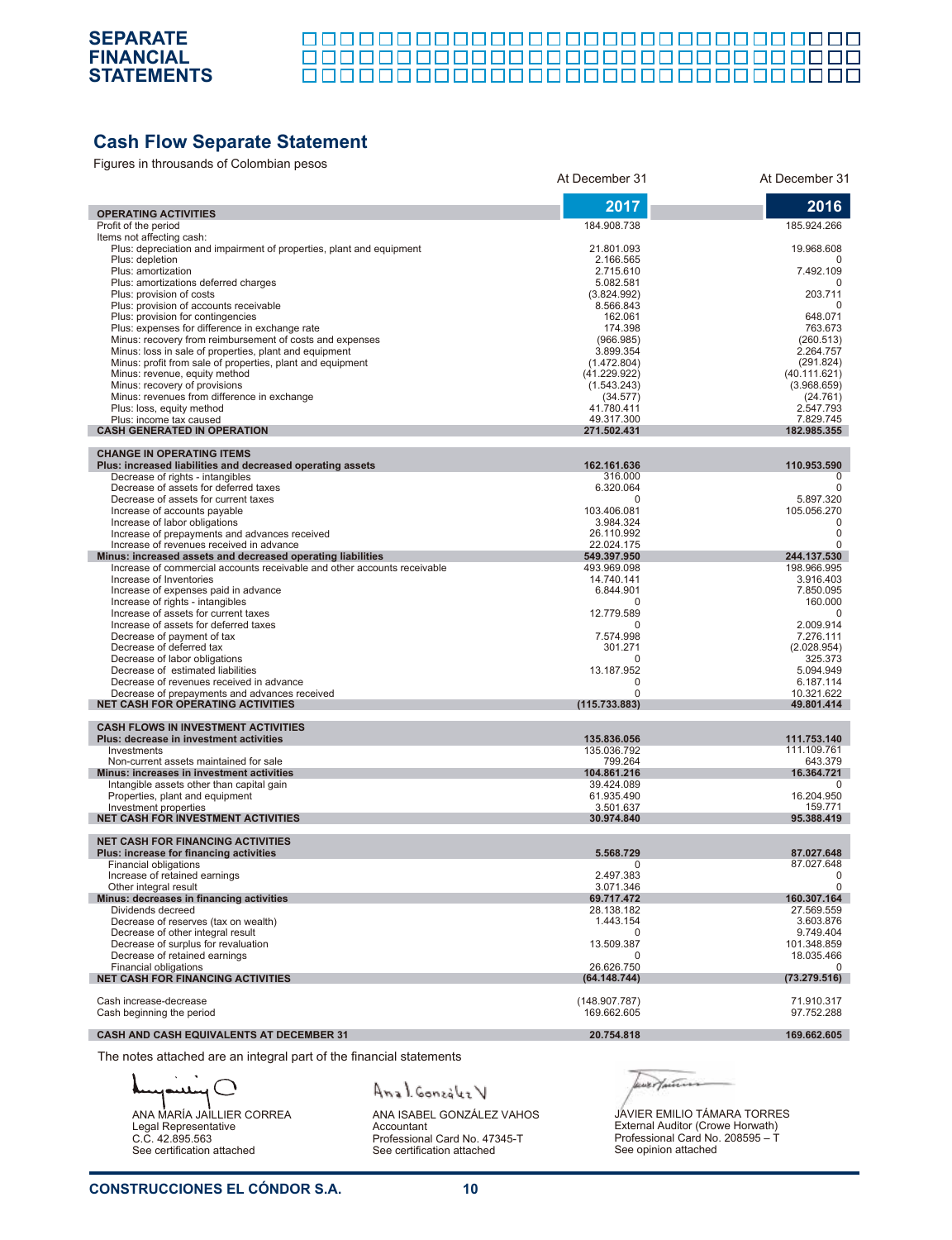

#### 0000000000 <u>la la la la la la la</u> 8 8 8 8

# **Changes In Equity Separate Statement**

Figures in thousands of Colombian pesos

At December 31, 2017-2016

|                                             | <b>Subscribed</b><br>and paid<br>capital | <b>Capital</b><br>surplus | <b>Earnings</b><br>retained | <b>Results of</b><br>the period | <b>Result of</b><br><b>previous</b><br>periods | <b>Other</b><br>integral<br>result | <b>Revaluation</b><br><b>surplus</b> | <b>Changes in</b><br>equity |
|---------------------------------------------|------------------------------------------|---------------------------|-----------------------------|---------------------------------|------------------------------------------------|------------------------------------|--------------------------------------|-----------------------------|
|                                             |                                          |                           |                             |                                 |                                                |                                    |                                      |                             |
| <b>BALANCE AT DECEMBER 31, 2015</b>         | 15.701.606                               | 159.711.695               | 204.179.370                 | 148.621.375                     | 18.163.416                                     | 40.190.721                         | 161.902.082                          | 748.470.265                 |
| Reserves                                    |                                          | 0                         | 116.647.939                 | 0                               | (17.235.466)                                   |                                    | 0                                    | 99.412.474                  |
| For transfer to results of previous periods |                                          |                           | 0                           | (148.621.375)                   |                                                |                                    | 0                                    | (148.621.375)               |
| Results of the period                       |                                          |                           |                             | 185.924.266                     |                                                |                                    |                                      | 185.924.266                 |
| Other integral result                       |                                          |                           |                             |                                 |                                                | (9.749.404)                        |                                      | (9.749.404)                 |
| <b>Revaluation surplus</b>                  |                                          |                           |                             |                                 |                                                |                                    | (101.348.858)                        | (101.348.858)               |
| <b>BALANCE AT DECEMBER 31, 2016</b>         | 15.701.606                               | 159.711.695               | 320.827.309                 | 185.924.266                     | 927.950                                        | 30.441.317                         | 60.553.223                           | 774.087.367                 |
|                                             |                                          |                           |                             |                                 |                                                |                                    |                                      |                             |
| <b>BALANCE AT DECEMBER 31, 2016</b>         | 15.701.606                               | 159.711.695               | 320.827.309                 | 185.924.266                     | 927.950                                        | 30.441.317                         | 60.553.223                           | 774.087.367                 |
| Reserves                                    | ი                                        | 0                         | 156.342.930                 | (157.786.085)                   | n                                              |                                    | 0                                    | (1.443.155)                 |
| Adjustments investments in associates and   |                                          |                           |                             |                                 | 0                                              | 3.071.346                          | 0                                    | 3.071.346                   |
| subsidiaries                                |                                          |                           |                             |                                 |                                                |                                    |                                      |                             |
| Results of the period                       |                                          |                           | $\Omega$                    | 184.908.738                     |                                                |                                    | 0                                    | 184.908.738                 |
| Revaluation reclassification                |                                          |                           |                             | $\Omega$                        | 2.497.383                                      |                                    |                                      | 2.497.383                   |
| <b>Dividends</b>                            |                                          |                           |                             | (28.138.182)                    |                                                |                                    |                                      | (28.138.182)                |
| <b>Revaluation surplus</b>                  |                                          |                           |                             |                                 |                                                |                                    | (13.509.387)                         | (13.509.387)                |
| <b>BALANCE AT DECEMBER 31, 2017</b>         | 15.701.606                               | 159.711.695               | 477.170.240                 | 184.908.738                     | 3.425.333                                      | 33.512.663                         | 47.043.837                           | 921.474.112                 |

The notes attached are an integral part of the financial statements

ANA MARÍA JAILLIER CORREA Legal Representative C.C. 42.895.563 See certification attached

Anal González V

ANA ISABEL GONZÁLEZ VAHOS Accountant Professional Card No. 47345-T See certification attached

werthiers

JAVIER EMILIO TÁMARA TORRES External Auditor (Crowe Horwath) Professional Card No. 208595 – T See opinion attached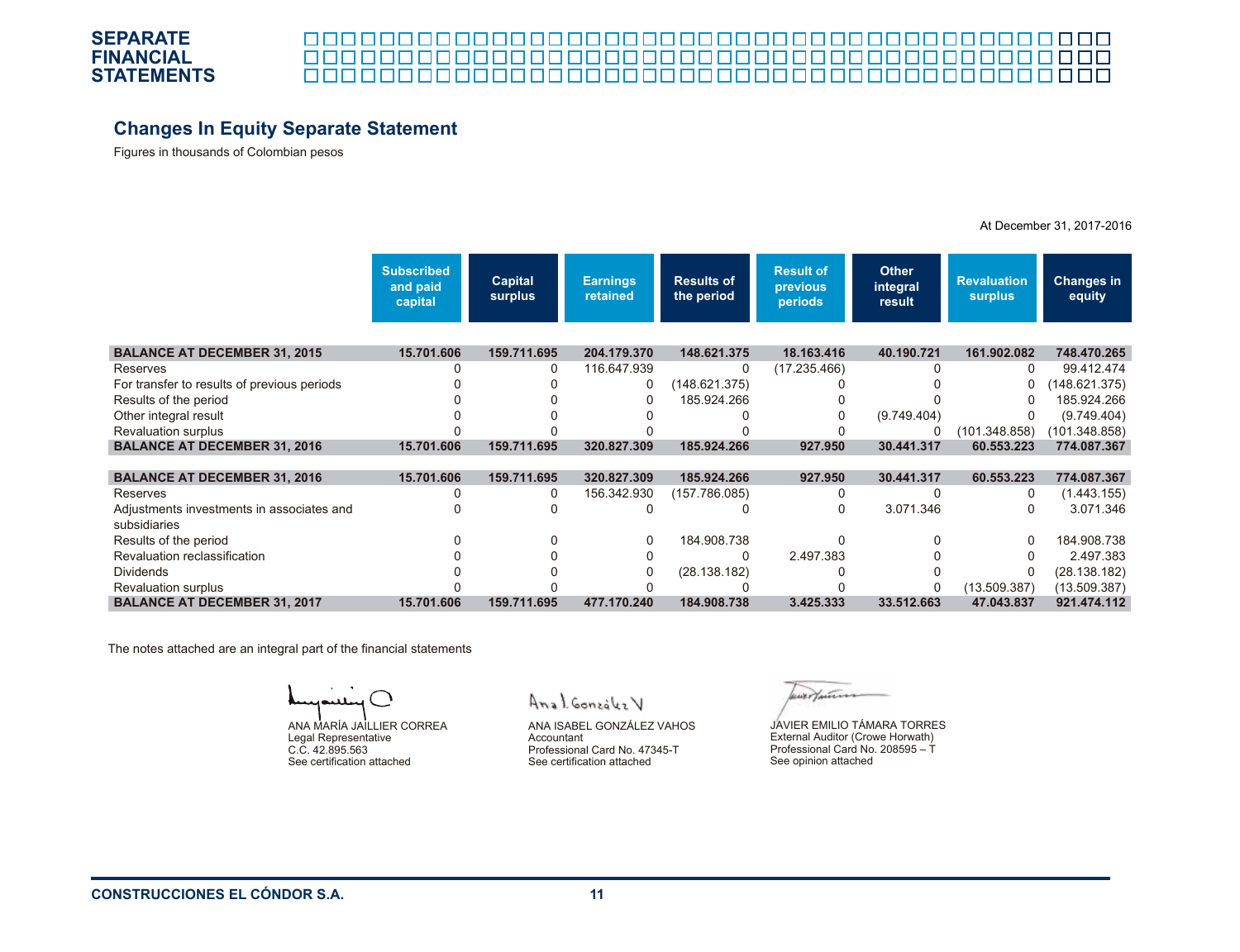# **Note 1. Reporting Entity**

#### **1.1 Entity and corporate purpose**

Construcciones El Condor S.A. was initially incorporated by Public Deed No. 510 granted at Notary 11 of Medellin in March 6, 1979, and in turn has experienced several amendments registered before the Medellin Chamber of Commerce. On April 8, 1994, the Corporation changed from limited to joint - stock under Public Deed No. 944 granted by Notary 7 of Medellin.

Public Deed 3385 dated December 12, 2008, granted by Notary 7 of Medellin, formalized the absorption - type merger agreement of Sociedad Construcciones El Condor S.A., which took over Grupo Condor Inversiones S.A.

On the other hand, Public Deed 2868 dated November 30, 2009, granted by Notary 7 of Medellin, formalized the absorption-type merger agreement of Sociedad Construcciones El Condor S.A., which took over Agregados San Javier S.A.

On March 7, 2017, in book 9, under No. 4659, the private document was registered in the mercantile registry by means of which the abbreviated absorption merger was approved by virtue of which, Construcciones El Cóndor S.A. absorbs its subsidiary Concesión Red Vial del Cesar S.A.S.

The Corporation's primary corporate purpose involves the study, design, planning, contracting, implementing, construction, financing, exploitation and management of infrastructure businesses, and to implement all activities and works related to engineering and architecture in its every form, mode and specialty, within Colombia and abroad.

Moreover, the corporate purpose includes the mining exploitation and construction of any other type of civil works, such as dams, viaducts, etc. as well as the use of resources or cash available of the corporation in enterprises incorporated in any manner authorized by the Law.

Overall, the Corporation, in compliance with its corporate purpose, may carry out all necessary or complementary activities for its development.

Legal Term: The Corporation is in force until March 6, 2079. The Corporation's domicile is set in the city of Medellin.

Since the Corporation issues securities and subscribes its capital in the Colombian Securities Exchange (BVC), the Colombian Finance Superintendence exercises sole control over the Company.

The financial statements were authorized by the Board of Directors on February 20, 2018. The Assembly of Shareholders has the power to amend the financial statements prior to their publication; the Assembly authorized its publication on March 23, 2018.

## **Note 2. Significant Accounting Policies and Practices**

#### **2.1. Summary of significant accounting policies of the Corporation**

The accounting principles used derive from the assumption of the continuity of operations of the accounting entity, that is, a business in course, unless otherwise indicated. The Corporation is an entity with a background of a business in course due to the economic movement of its operations and to the time it has to continue operating in the future according to its incorporation.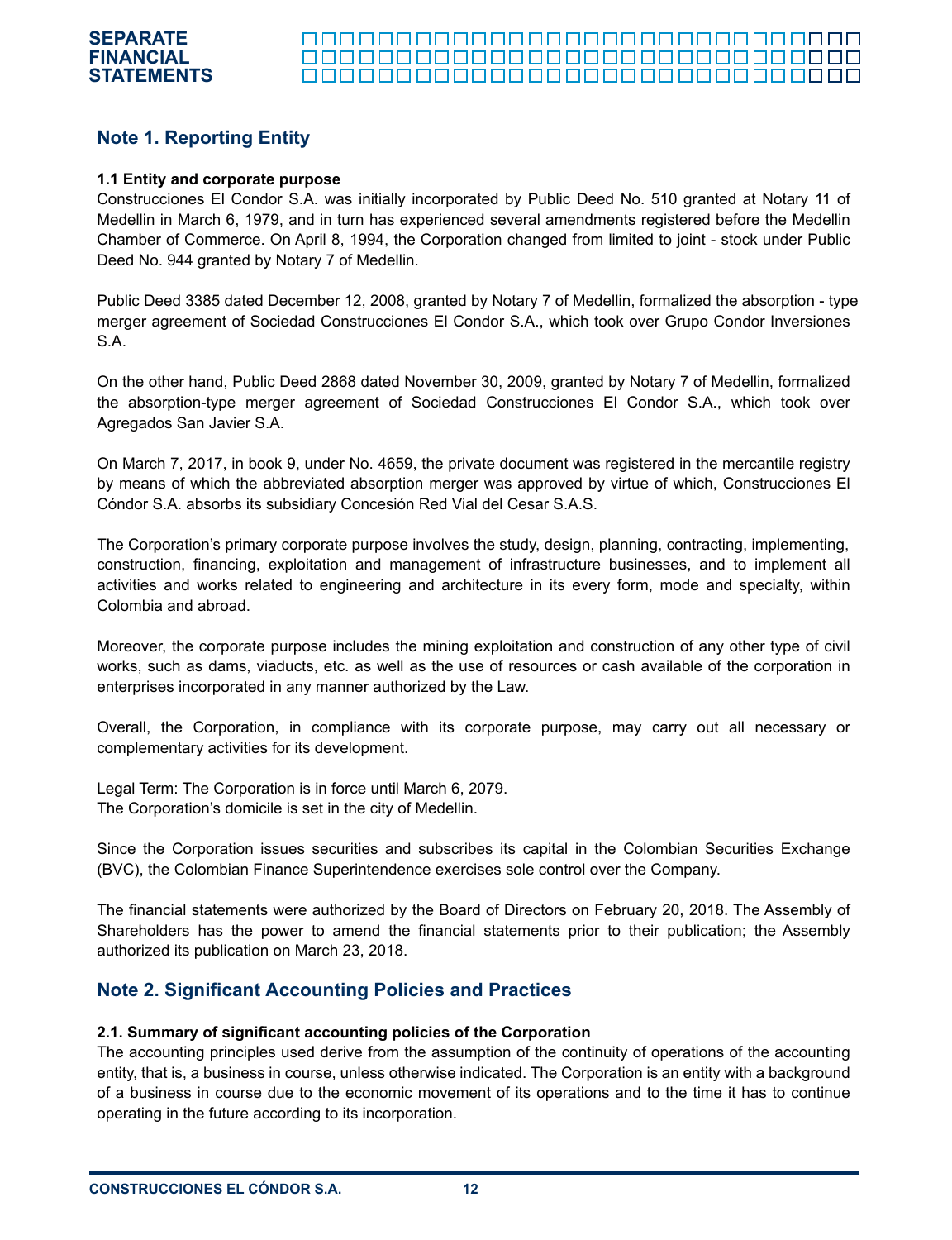### **2.2. Bases for preparing the financial statements**

#### **2.2.1. Compliance statement**

**SEPARATE FINANCIAL STATEMENTS**

The financial statements have been prepared in accordance with the Accounting and Financial Information Standards accepted in Colombia (or NCIF) established in Law 1314 of 2009, and ruled by the Sole Regulatory Decree 2420 of 2015, amended by Decree 2496 of 2015. The NCIF is based on the International Financial Reporting Standards (IFRS) along with its interpretations issued by the International Accounting Standards Board – IASB); the base standards correspond to those translated to Spanish and issued on January 1, 2012 as well as the amendments made during the year 2012 by the IASB.

000000000000000000000000000000000

#### **2.2.2. Bases of measurement**

The financial statements have been prepared at a fair value to measure assets, liabilities, equity and income statement. The reasonable values were:

- Cost
- Realization or market value
- Net present value

Fair value: Refers to the price that would be received after selling an asset, or to the price paid for transferring a liability in transactions ordered among market players.

#### **2.2.3. Base of causation in accounting**

The Company prepares its financial statements using the base of causation in accounting and excluding the information of its cash flows.

#### **2.2.4. Currency**

Construcciones El Cóndor S.A. shall express the Colombian peso as its legal currency on the headings of its financial statements.

#### **2.2.5. Relative importance and materiality**

Omissions or misstatements are material (or have relative importance) if they can influence individually or jointly the economic decisions made by users based on the financial statements. Materiality shall depend on the magnitude and nature of the omission or misstatement, depending on the particular circumstances it derives from.

The necessary assessments and decisions to prepare financial statements should be based on what is relatively important and hence, requires the use of a sound professional judgment. The concept of materiality is closely linked to complete the disclosure and only focuses on information which is relatively important.

Financial statements should disclose all relevant items which may hurt assessments or decision-making processes.

Materiality or relative importance at Construcciones El Cóndor S.A. - pertaining to the adoption of International Financial Reporting Standards - was defined by the administration and based on a critical component for the corporation: Profit before taxes (8%). This percentage is evaluated at the end of the period reported.

#### **2.2.6. Current and non-current assets and liabilities**

Construcciones El Cóndor S.A., classifies its assets and liabilities on the financial situation statement as current and non-current. Current means that the entity expects to realize the asset or intends to sell or use it during its normal cycle of operation; it keeps the asset primarily for negotiation purposes and expects to realize the asset within the following twelve months after the period reported; or the asset is cash or cash equivalent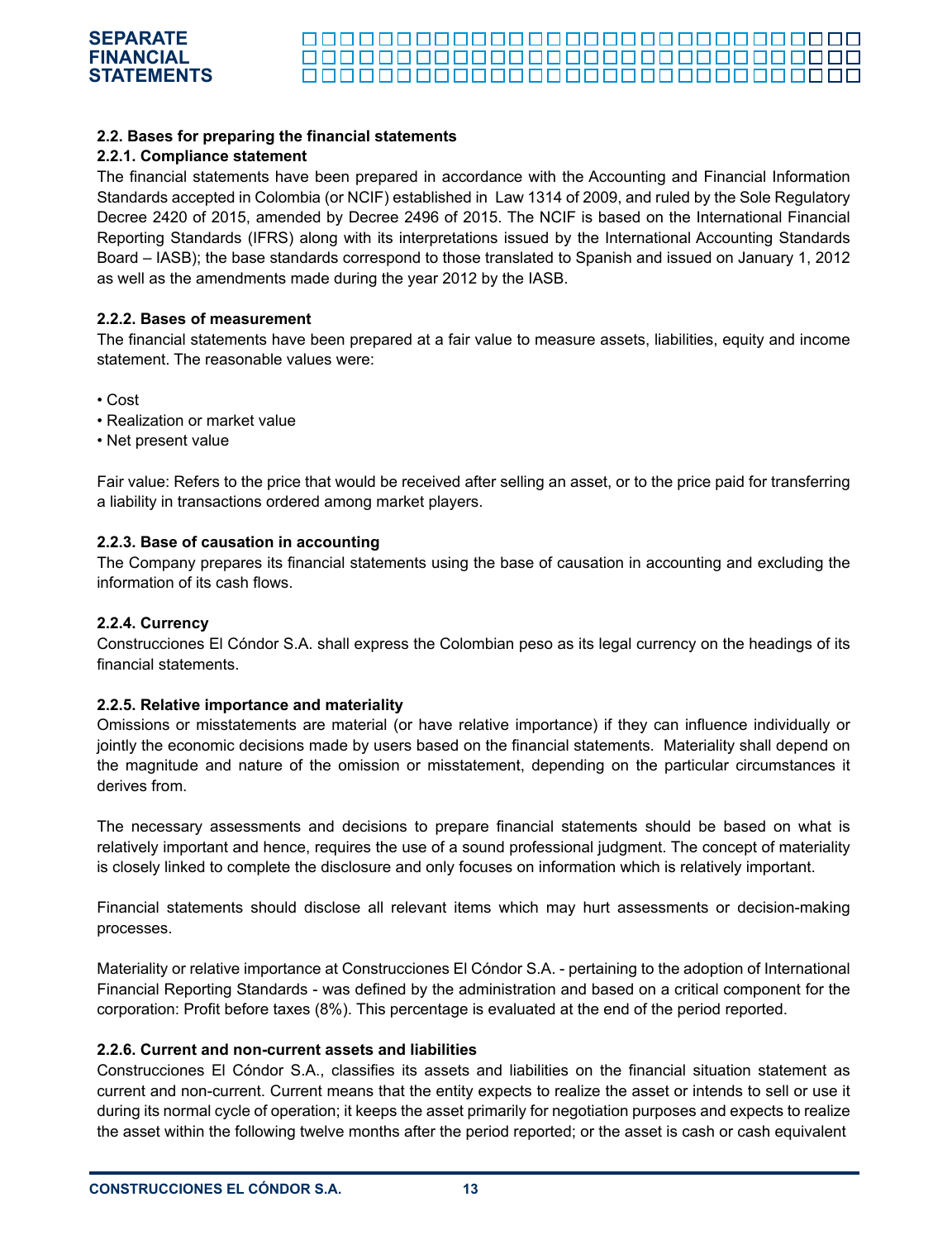#### 000000000000000000000000000000000 000000000000000000000000000000000

unless it is restricted for no less than twelve months after closing the period reported. All other assets are classified as non-current. A liability is current when the entity expects to liquidate it during its normal cycle of operation or keeps it primarily for negotiation purposes.

### **2.2.7. Responsibility of information, estimates and accounting judgments realized**

Preparing the financial statements requires the senior management of Construcciones El Cóndor S.A. to make several judgments and estimates based on experience, historical facts and expectations on the results of future events. Although it is true that these hypothesis are made as precise as possible following IAS 8 – Accounting policies, changes of accounting estimates and errors – any amendment that must be made in the future of estimates realized shall be executed prospectively as of that moment, acknowledging the effect of the change on the income statement of the corresponding period.

The estimates realized as of the date when the financial statements are presented are listed below:

- Provision for inventories for trial of Realizable Net Value (RNV) and/or impairment
- Impairment of financial assets
- Impairment of non-financial assets
- Premium of seniority
- Actuary calculation
- Provisions and contingencies
- Realizable Net Value for non-current assets kept for sale
- Measurement of revenues and costs related to construction contracts in accordance with the percentage of progress
- Deferred taxes

### **2.2.8. Changes in accounting policies**

Construcciones El Cóndor S.A., shall change its accounting policy solely if required by another IFRS or if it leads to provide information of financial statements which is increasingly reliable and relevant pertaining to the effect of transactions affecting the financial situation, the financial yield or cash flows.

A change in the accounting policy is addressed as described below:

• If the policy change is voluntary, the Company shall adjust the initial balance of each item affecting the equity for the oldest prior period presented, as if the new policy would have been applied always (retroactive) though its application is impracticable.

• If the policy change stems from the initial application of a new IFRS, the entity shall observe the specific transitory provisions on the IFRS. If the new IFRS does not have transitory provisions, the application shall be retroactive unless it is impracticable in which case it shall be made prospectively with duly disclosure.

• If the IFRS application is anticipated, it shall be deemed as a change of policy due to the initial application of a new IFRS.

Changes in accounting estimates shall be recognised prospectively affecting the results of actual and future periods.

Construcciones El Cóndor S.A., shall correct the material errors of prior periods retroactively on the first financial statements made after the discovery, re-expressing the information for the prior period or periods in which the error originated; unless it is impracticable to determine the effect thereafter.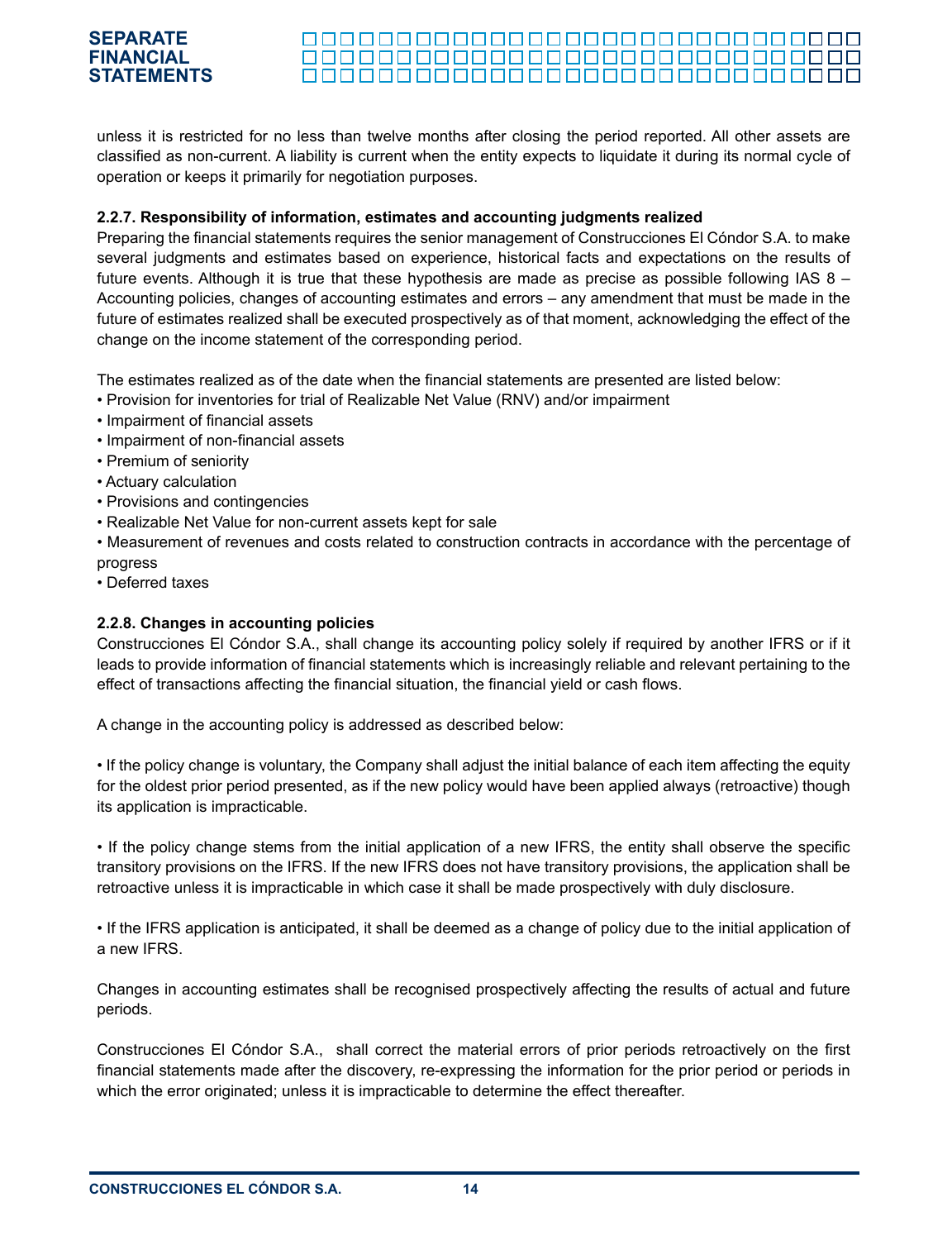### **2.2.9. Events after the period reported**

Construcciones El Cóndor S.A., shall take into consideration all of the events, favorable or unfavorable, which take place between the end of the period reported and the date authorizing the publication of the financial statements.

000000000000000000000000000000000

The events indicating conditions subsequent to the period reported do not imply adjusting the financial information of the period reported, but the event is disclosed.

#### **2.2.10. Applicable standards**

The IFRS comprises the Standards and Interpretations adopted by the IASB. The following lists the standards applied to prepare these financial statements:

International Accounting Standards (IAS)

- IAS 1 Presentation of financial statements.
- IAS 2 Inventories.

**SEPARATE FINANCIAL STATEMENTS**

- IAS 7 Statement of cash flows.
- IAS 8 Accounting policies, changes in accounting estimates and errors.
- IAS 10 Events after the reporting period.
- IAS 11 Construction contracts.
- IAS 12 Income taxes.
- IAS 16 Property, plant and equipment.
- IAS 17 Leases.
- IAS 18 Revenue.
- IAS 19 Employee benefits.
- IAS 21 Effects of changes in foreign exchange rates.
- IAS 23 Borrowing costs.
- IAS 24 Related party disclosures.
- IAS 26 Accounting and reporting by retirement benefit plans.
- IAS 27 Consolidated and separate financial statements.
- IAS 28 Investments in associates.
- IAS 32 Financial instruments: presentation.
- IAS 33 Earnings per share.
- IAS 34 Interim financial reporting.
- IAS 36 Impairment of assets.
- IAS 37 Provisions, contingent liabilities and contingent assets.
- IAS 38 Intangible assets.
- IAS 39 Financial instruments: recognition and measurement.
- IAS 40 Investment property.

International Financial Reporting Standards (IFRS)

- IFRS 3 Business combinations.
- IFRS 5 Non-current assets held for sale and discontinued operations.
- IFRS 7 Financial instruments: disclosures.
- IFRS 8 Operating segments.
- IFRS 9 Financial instruments.
- IFRS 10 Consolidated financial statements.
- IFRS 11 Joint arrangements.
- IFRS 12 Disclosure of interests in other entities.
- IFRS 13 Fair value.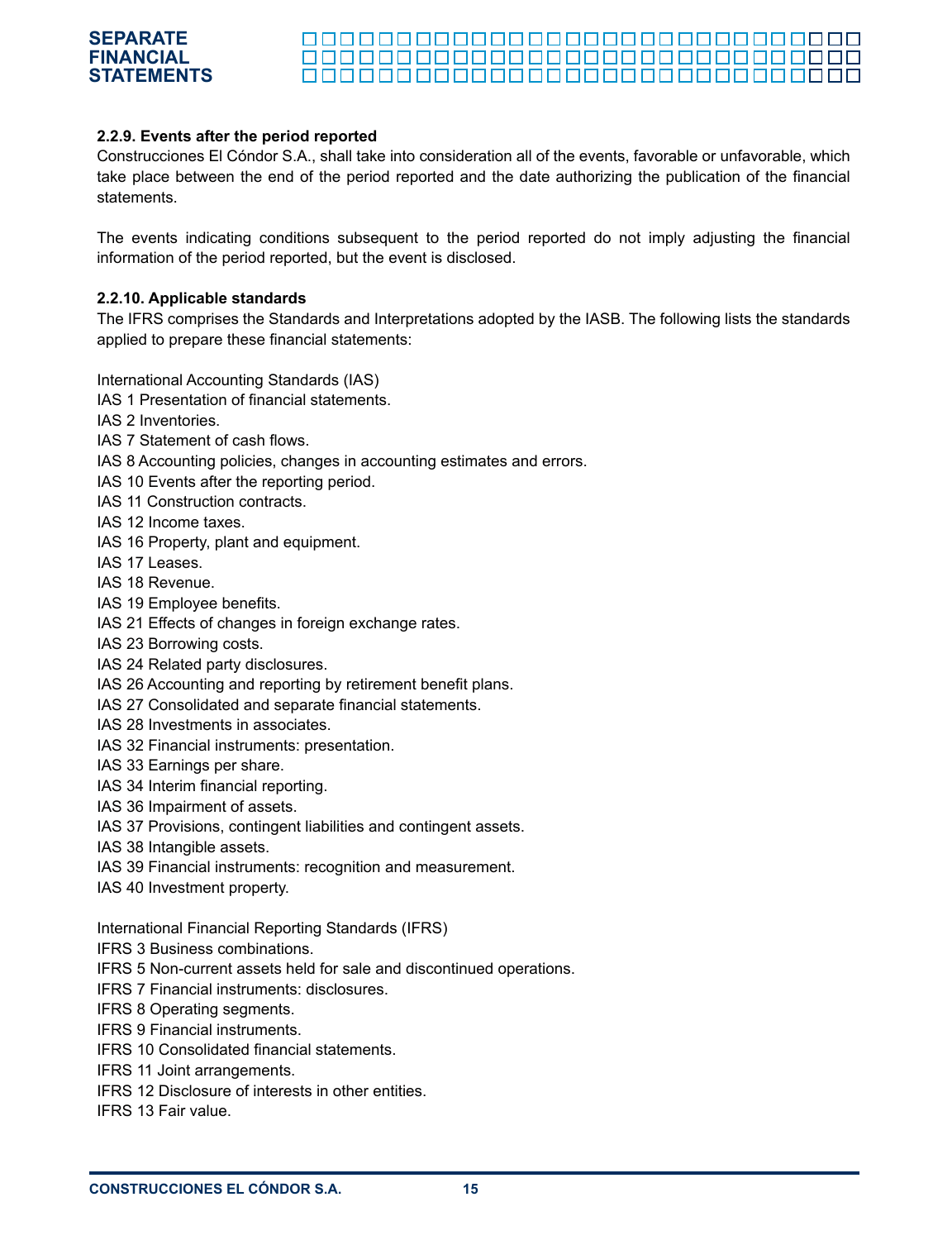#### **SEPARATE FINANCIAL** 000000000000000000000000000000000 **STATEMENTS**

IFRIC

IFRIC 1 Changes in existing decommissioning, restoration and similar liabilities.

IFRIC 10 Interim financial reporting and impairment.

IFRIC 15 Agreements for the construction of real estate.

### **2.3. Summary of significant accounting principles applied**

#### **2.3.1. Cash and cash equivalents**

The item of cash and cash equivalents on the financial statements includes cash on hand and in bank accounts, term deposits and other investments with liquidity and at sight, and do not provide any type of restriction of use in the normal course of the operations.

Foreign currency shall recognize its equivalent legal currency at the time the operations are made, applying the exchange rate in force between both currencies.

Cash, restricted cash and cash equivalents shall be measured afterwards based on their fair value, and the variations of the fair value shall be recognised on the income statement.

#### **2.3.2. Financial assets**

Financial assets are classified as investments at a fair value with changes on results, loans and accounts receivable, investments at amortized cost, investments with fair value and equity changes.

Classification depends on the purpose for which the financial assets were acquired. Senior management determines the classification of the financial assets as of the date of their initial recognition.

#### Investments at fair value with changes on results

Investments at fair value with changes on the results include assets kept to negotiate and financial assets designated at their initial recognition at the fair value with changes on results. Financial assets are classified as investments at fair value with changes on results if acquired to be sold or repurchased in a short-term period. These investments are placed on the Financial Situation Statement based on its fair value; changes of said fair value are recognised as gains or losses on the income statement.

#### Loans and accounts receivable

Construcciones El Cóndor S.A. shall initially measure its accounts receivable and payable based on the transaction or fair value. Afterwards, these items are measured at the amortized cost using the effective interest rate minus any impairment of the value (if long-term). The amortized cost is calculated keeping in mind any discount or premium for the acquisition as well as the commissions or costs which are an integral part of the effective interest rate.

#### Investments at fair value with changes on equity

Investments at fair value with changes on equity include securities which do not classify as investments at amortized cost or investments at fair value with changes on results. After their initial recognition, investments at fair value with changes on equity are measured by their fair value, while gains and losses not realized are recognised in the equity, until the investment is written-off. At that moment, the accumulated gain or loss is recognised as an operating gain or is deemed as an impairment of the value of the investment, in which case the accumulated loss is reclassified on the income statement under financial costs and is eliminated from equity.

Financial assets accounted at their amortized cost For the financial assets accounted at their amortized cost, the Corporation firstly evaluates if there is any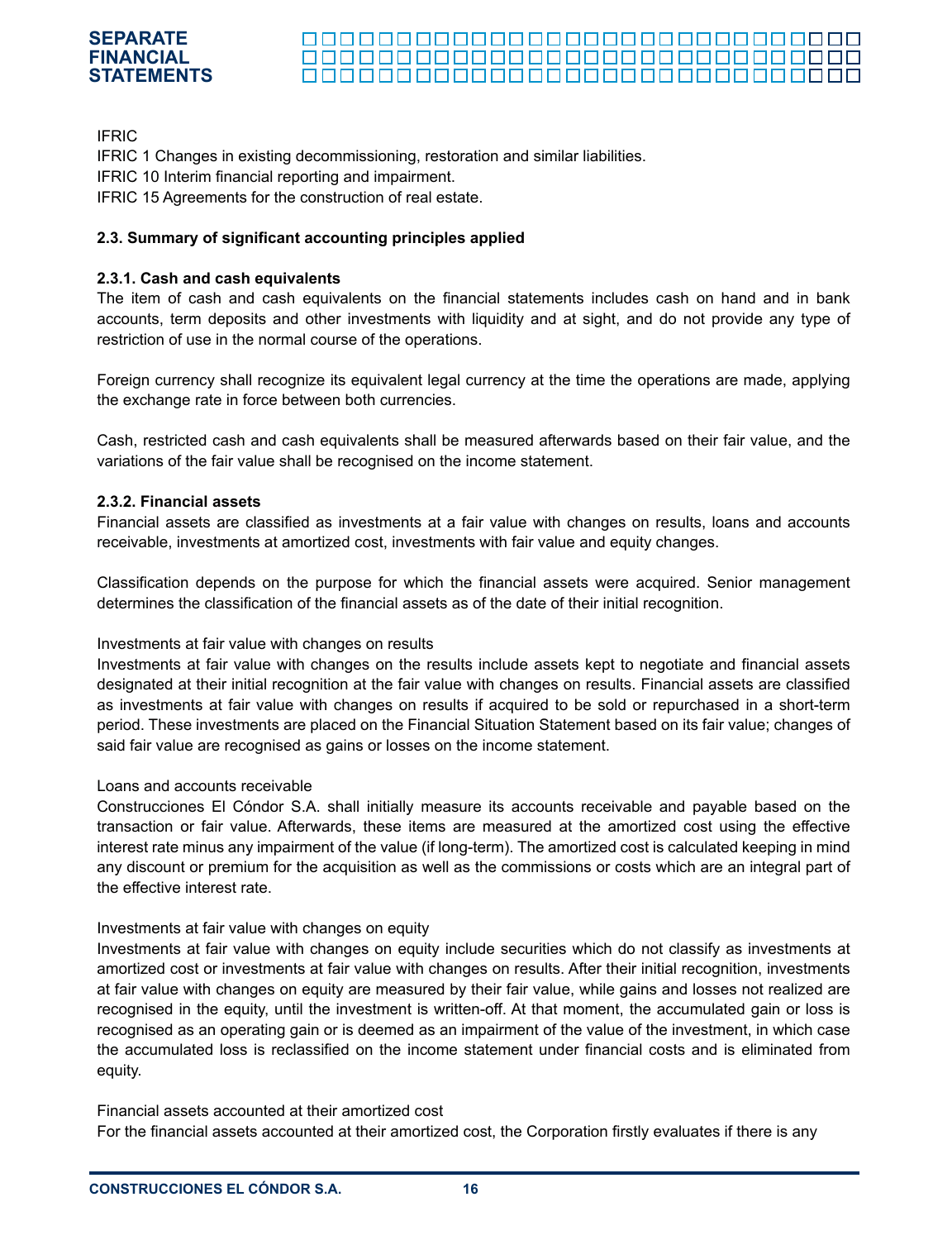#### 000000000000000000000000000000000 <u> 00000000000000000000000000000</u> 000000000000000000000000000000000

individual objective evidence of the impairment of the value of the financial assets which is individually significant, or collectively significant for the financial assets which are not individually significant. If there is no objective evidence of the impairment of the value of a financial asset evaluated individually, notwithstanding its significance, it shall include the asset in a group of financial assets with similar credit risk features and shall evaluate them jointly to determine if the value is impaired. If there is evidenced of an impairment, this is measured as the difference between the amount carried in the books of the asset and the present value of estimated future cash flows (excluding the future credit losses expected which have not incurred yet).

#### Investments at fair value with changes on equity

As far as the investments at fair value with changes on equity, the Corporation evaluates every date at the end of a period reported if there is an objective evidence that an individual or group of assets have impaired value.

In the event of investments in equity securities classified at fair value with changes on equity, the objective evidence should include a significant or prolonged side of the fair value of the investment below its cost. The term "significant" is evaluated with regards to the original cost of the investment while the term "prolonged" is the period in which the fair value has been below the original cost.

#### Value impairment of financial assets

At the end of each period reported, the Corporation evaluates if there is any objective evidence that a financial asset or group of financial assets has impaired its value.

The value of a financial asset or a group of financial assets is deemed impaired solely if there is objective evidence of such impairment from one or more events which have taken place after the initial recognition of the asset (an "event that causes the loss"), and if said event causing the loss has an impact on the estimated future cash flows of the financial asset or group of financial assets, which may be estimated reliably.

#### Impairment of doubtful accounts

Construcciones El Cóndor S.A. conducts an individual analysis of its accounts receivable impairment policy. The individual analysis covers specific cases that can present impairment, keeping in mind variables such as debtor risk assessment to identify financial risks and risk level. Construcciones El Cóndor S.A. revises the balance of its accounts receivable impaired at least at the end of each accounting period or when an unfavorable situation in the market is worth revising.

#### Write-offs

Financial assets are written-off when the contractual rights over their cash flows have expired, have been liquidated or have been transferred, and Construcciones El Cóndor S.A. has substantially transferred all risks and advantages derived from its ownership.

#### **2.3.3. Investments in associates and joint businesses**

An associate is an entity in which an investor has significant influence. Significant influence refers to the power of intervening on the political, financial and operation-related decisions of the entity receiving the investment though it does not control or joint control it.

Joint business is a type of agreement in which the parties have joint control of the agreement, and are entitled to net assets of the joint business. These parties are known as participants of the joint business. The joint control requires the unanimous consent of the parties sharing the control.

Construcciones El Cóndor shall use the equity method to measure these investments later, provided their share is equal to or higher than 20%. Joint businesses with a share lower than 20% are measured based on fair value with changes in another integral result.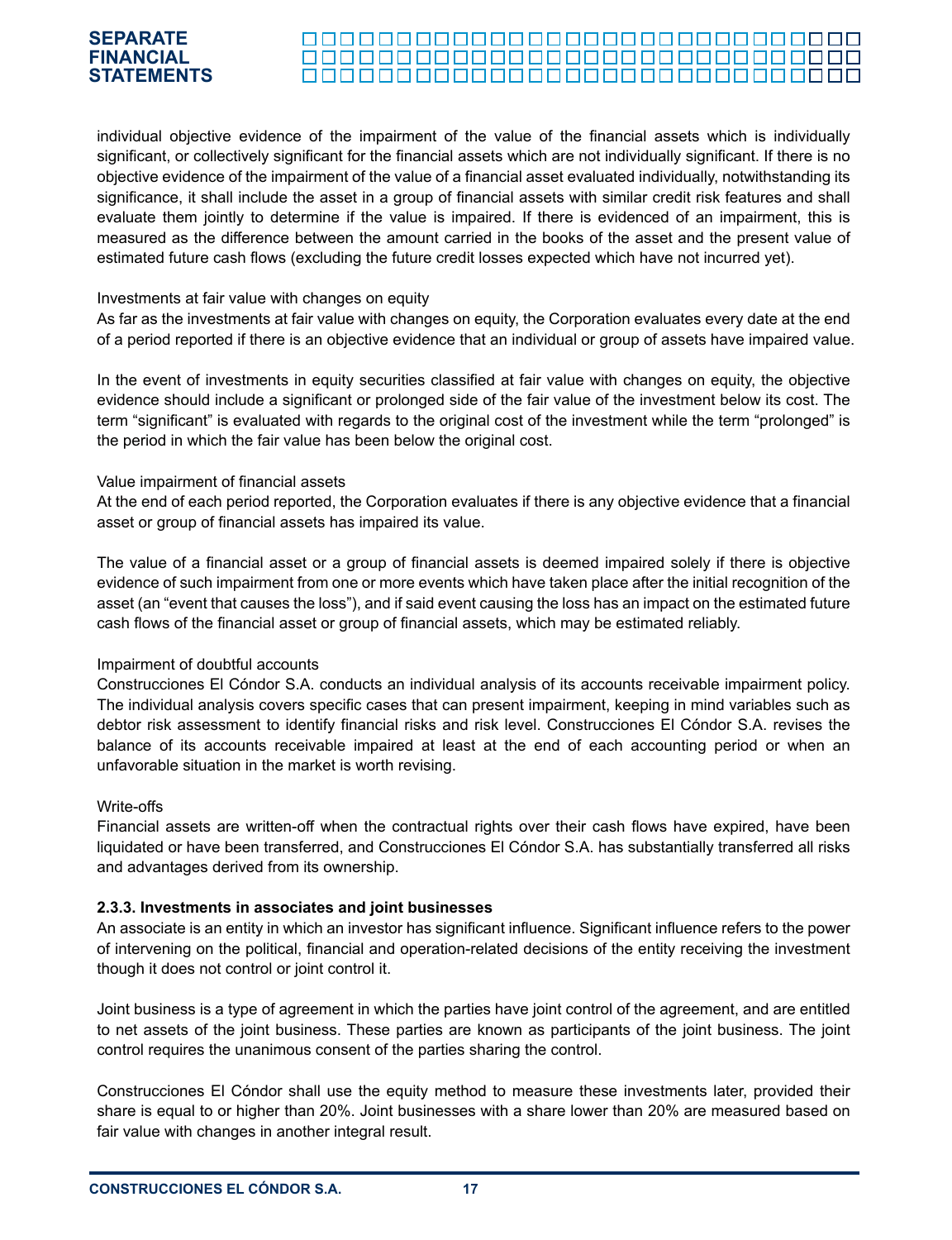#### 000000000000000000000000000000000

As far as the equity method, the items of investment in an associate and joint business are initially recognised at cost. The figure carried in the books of the investment is adjusted to recognize changes in the share of the Corporation over the net assets of the associate, and the joint business since the date of acquisition. The goodwill related to the associate or to the joint business is included in the books of the investment. This goodwill is not amortized or individually submitted to value impairment trails.

The financial statements of the associate and of the joint business are prepared for the same reporting period of the Corporation. If necessary, proper adjustments are made so its accounting policies match the accounting policies of the Corporation.

After applying the equity method, the Corporation determines if it needs to recognize a loss due to value impairment regarding the investment that the Corporation has in the associate and in the joint business. At the end of each period reported, the Corporation determines if there is objective evidence that the investment in the associate or joint business has impaired. If so, the Corporation calculates the impairment as the difference between the figure carried recoverable from the associate or joint business and its corresponding figures carried in books, and then recognizes the loss on item "Participation in the net profit of the associate and joint business" on the income statement.

In the event of a significant loss of influence over the associate or of joint control over the business, the Corporation measures and recognizes any remaining investment in it based on its fair value.

#### **2.3.4. Joint operations**

A joint operation is an agreement in which the parties hold joint control over the assets, obligations and liabilities related to a joint operation. These parties are known as joint operators.

A joint operator shall recognize within a joint operation: its assets, liabilities, revenues and expenses jointly incurred.

A joint operator shall account the assets, liabilities, revenues from normal activities and expenses related to its share in a joint operation in accordance with the IFRS applicable particularly on the assets, liabilities, revenues from normal activities and expenses.

The financial information of a joint operation is prepared during the same reporting period of the Corporation. If necessary, proper adjustments are made so its accounting policies match the accounting policies of the Corporation.

#### **2.3.5. Investments in subsidiaries**

A subsidiary is an entity controlled by the investor. The control is achieved when the investor is exposed or entitled to variable yields from its share in the entity receiving the investment and can affect said yields with the power it has vested. The investor particularly controls an entity that receives an investment if and only if it has:

• Power over the entity that receives the investment (that is, there are rights granted to the investor to direct the relevant activities of the entity).

- Exposure or right to variable yields from its share in the entity receiving the investment.
- Capability to use its power over the entity receiving the investment to affect its yields significantly.

The initial recognition of the Corporation accounts investments in subsidiaries based on the cost. Afterwards, the Corporation applies the equity method to appraise said investments.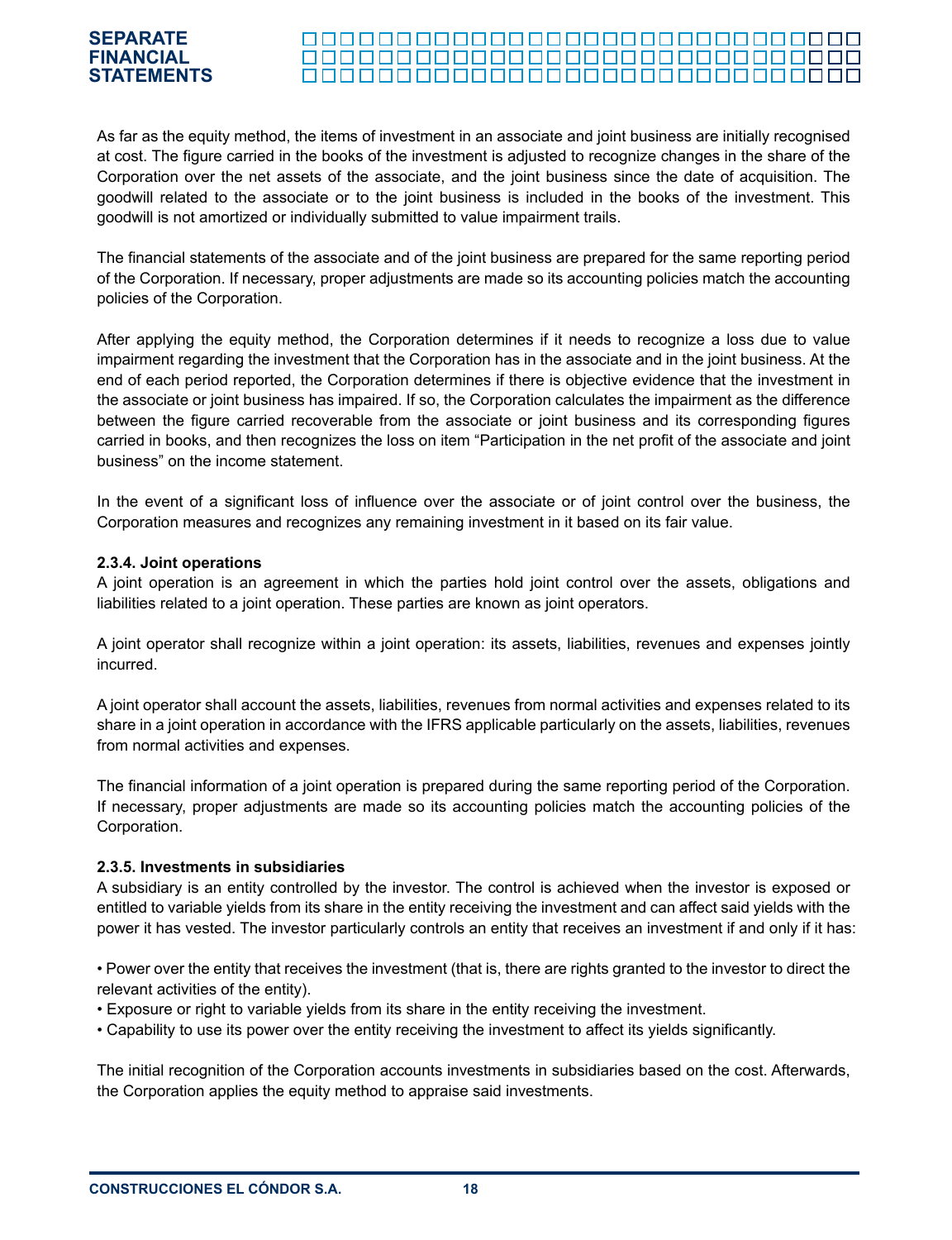#### 000000000000000000000000000000000 <u> 00000000000000000000000000000</u> 000000000000000000000000000000000

#### **2.3.6. Inventories**

The Company recognizes inventories when it controls them, when it expects to gain future economic benefits from them, and when their cost may be measured reliably.

Inventories are assets kept to be sold in the normal course of the operations, in the production process to be sold, and as materials or supplies to be used in the production process or to provide services.

Inventories are appraised as the lower figure between the cost and the net realization value. The acquisition cost of inventories involves the purchase price, import tariffs and other taxes (which are not recoverable later from fiscal authorities), transportation, storage and other costs directly attributed to the acquisition of goods and parts. Commercial discounts, rebates and other similar items are deducted to determine the acquisition cost.

The method used to appraise inventories is the weighted average.

This evaluation of the realizable net value shall be made at least once a year.

#### **2.3.7. Intangible assets and prepaid expenses**

Construcciones El Cóndor S.A. deems that an intangible asset is identifiable, non-monetary and has no physical appearance.

• It is likely that future economic benefits attributed to this item flow towards the Corporation.

• Asset cost may be measured in a feasible manner.

• It may be separated, that is, it is susceptible of being separated or spin-off from the Corporation and sold, transferred, given for exploitation, leased or exchanged, notwithstanding if the Corporation intends to carry out the separation.

• Derived from contractual rights or from other legal rights, notwithstanding if those rights can be transferred or separated from the Corporation, or from other rights and obligations.

The intangible assets acquired separately are initially measured based on their cost. After their initial recognition, intangible assets are accounted for at their cost minus any accumulated amortization and any accumulated loss due to value impairment.

The intangible assets generated internally - excluding development expenses - are not capitalized and are reflected on the income statement in the period in which they incur.

Construcciones El Cóndor S.A. shall use the straight line amortization method, production units or revenues from ordinary activities using an intangible asset. Amortization begins when the asset is at the location and in the necessary conditions to operate as foreseen by Management. Said amortization shall terminate when the asset is classified as maintained for sale or when it is derecognized, whichever occurs first.

| Category            | <b>Amortization method</b>                                                | <b>Life</b>                                     |
|---------------------|---------------------------------------------------------------------------|-------------------------------------------------|
| Insurance and bonds | Straight line                                                             | According to the contract                       |
| Software licenses   | Straight line                                                             | 1 year.                                         |
| Mining rights       | Production units                                                          | N/A                                             |
| Operating rights    | Based on the income from ordinary activities<br>related to said operation | Amortization is expected to end<br>in June 2020 |

The useful and estimated life of intangible assets shall be revised at the end of each period reported; any change shall be addressed as set forth in IAS 8.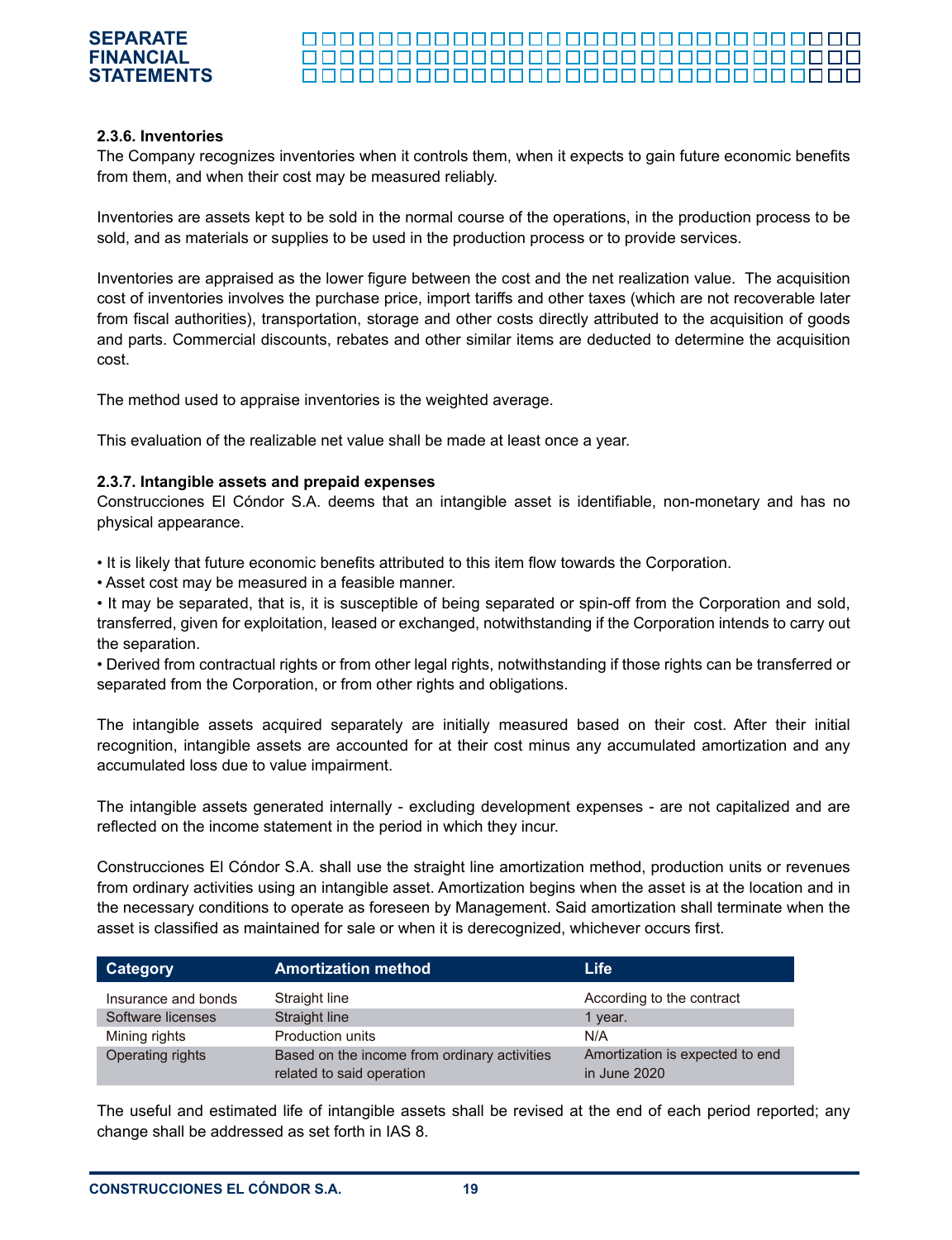#### **SEPARATE FINANCIAL** 000000000000000000000000000000000 **STATEMENTS**

The gains or losses after writing-off an intangible asset are measured as the difference between the net income from the sale and the amount carried in the books of the asset, and are recognised in the income statement when the asset is written-off.

#### **2.3.8. Properties, plant and equipment**

The item of properties, plant and equipment is understood as the group of assets of Construcciones El Cóndor S.A. that fully meet the following characteristics:

• Physical or tangible elements.

• Available for use by Construcciones El Cóndor S.A.to generate future benefits for the Company, either for its own use, lease or that of third parties.

• Life equal to or more than 12 months.

Construcciones El Cóndor S.A. shall recognize the elements of property, plant and equipment as assets if and only if:

- The future economic benefits related to the asset will flow towards the Corporation.
- The asset cost can be measured in a reliable manner.

Moreover, the Company has established that properties, plant and equipment shall include those goods which cost more than 50 minimum monthly wages in force.

An element of the item of properties, plant and equipment shall be measured by its cost.

The cost shall be the price equivalent to cash on the date of recognition. The disbursements involved in the cost are listed below:

• The acquisition price, including import tariffs and non-recoverable indirect taxes, after deducting any discount or price rebate.

• All costs directly related to the location of the asset at the place and under the conditions necessary to operate as foreseen by management.

• Decommissioning costs in accordance with IAS 37 – Provisions, contingent liabilities and contingent assets.

#### **Disbursements**

The Company shall recognize disbursements as properties, plant and equipment in the event of:

• Additions or overhauls: These disbursements shall be recognised as properties, plant and equipment if their effect increases the value and/or life of the asset or if it provides cost reduction. Otherwise, these disbursements shall be recognised as expenses. The additions are amortized according to the time related to its major asset.

• Replacements of Property, plant and equipment: The component replaced shall be written-off in the books.

#### Cost model

After its recognition as an asset, an element of properties, plant and equipment shall be accounted for its cost minus accumulated depreciation and the accumulated figure carried of losses due to value impairment.

#### Revaluation model

After its recognition as an asset, an element of properties, plant and equipment with a fair value can be measured with reliability and shall be accounted for its revaluated value (fair value) at the time of the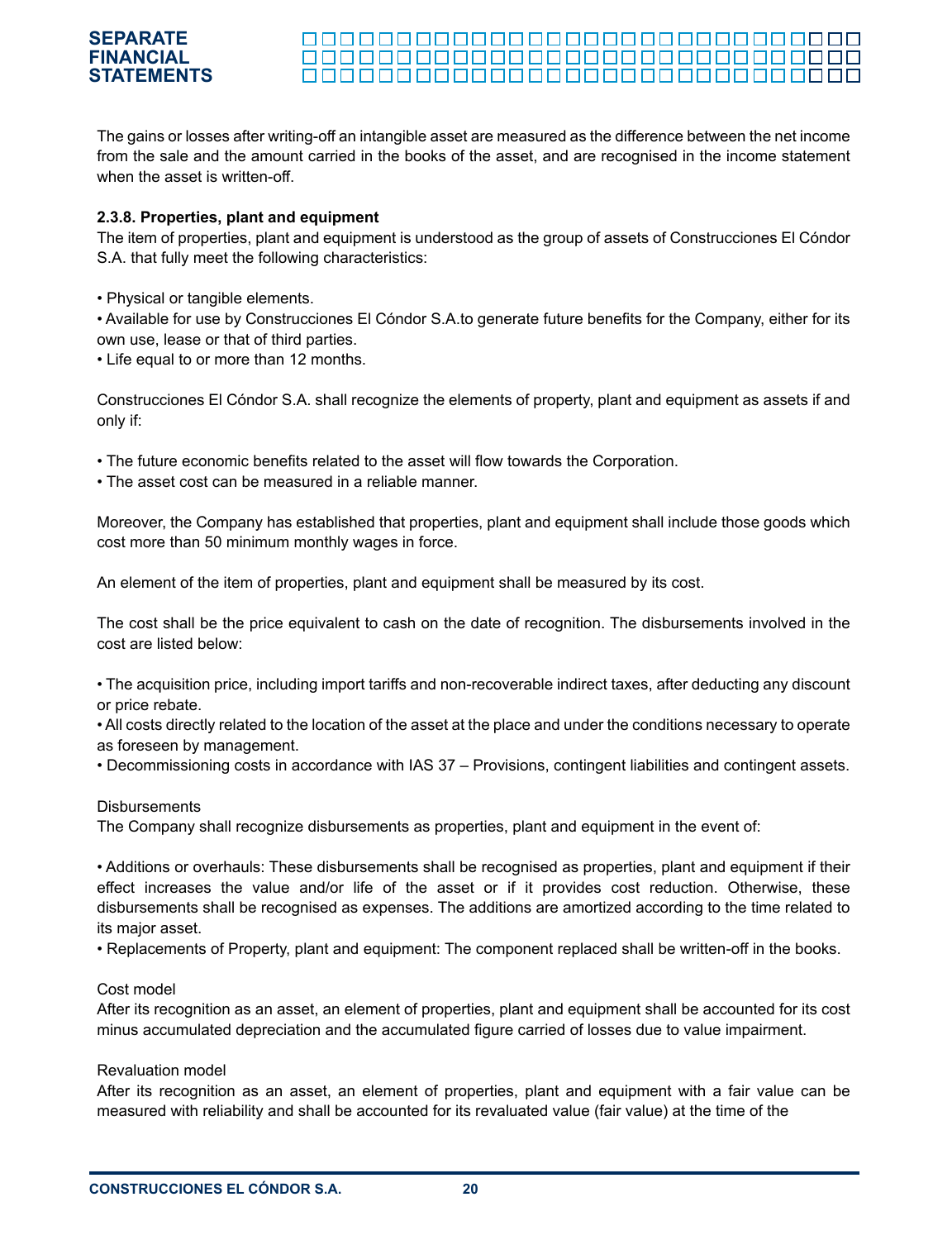#### 000000000000000000000000000000000 <u> 00000000000000000000000000000</u>

revaluation, minus the accumulated depreciation and the accumulated figure carried from losses due to the value impaired. Revaluations shall be made regularly enough to ensure that the figures carried in the books, at all time, should not differ significantly from the figure that might be determined using the fair value at the end of the period reported.

#### Depreciation

The depreciation of a good of properties, plant and equipment is recognised systematically during its life, from the moment the good is available for use (used or not) and solely ceases when the asset is classified as kept for sale and written off. The method used is the straight line.

Leasing-related assets (financial lease) are depreciated with similar criteria to those applied to the group of assets for own use.

| Type                                       | <b>Subsequent measurement model</b> | Life (years)                  |
|--------------------------------------------|-------------------------------------|-------------------------------|
| Lands                                      | Revaluation model*                  |                               |
| Constructions and buildings**              | Revaluation model*                  | 100                           |
| Constructions underway                     | Cost model                          |                               |
| Machinery                                  | Revaluation model*                  | $5 - 20$                      |
| Office equipment                           | Cost model                          | 10                            |
| Computers and communications equipment     | Cost model                          | 3                             |
| Fleet and transportation equipment         | Revaluation model*                  | $8 - 15$                      |
| Mines and quarries***                      | Revaluation model*                  | 250.000 mt <sup>3</sup> /year |
| Properties, plant and equipment in transit | Cost model                          |                               |

\* Appraisals are made from 3 to 5 years while gains or losses generated are recognised in the equity, in other integral result.

\*\* To establish the life of constructions and buildings, an estimated life (100 years) is taken into account minus the time the immovable good has been built.

\*\*\* Mines and quarries use the depletion method based on cubic meters of material extracted.

The Corporation shall use the straight-line depreciation method.

In practice, the residual value of an asset is often insignificant, and hence, irrelevant to calculate the depreciable figure carried. The internal policy of the Corporation estimates that 10% of the value of the assets listed below is residual:

- Machinery and equipment
- Fleet and transportation equipment

If there is any indication that a significant change has taken place in the depreciation rate, life or residual value of an asset, the Company revises the depreciation of that asset and proceeds to adjust it prospectively to reflect new expectations; this revision is made at least at the end of each period reported.

#### **2.3.9. Leases**

Leases are classified as financial leases provided all risks are substantially transferred and the advantages inherent to owning the asset leased from the Corporation are observed; all other leases are classified as operating.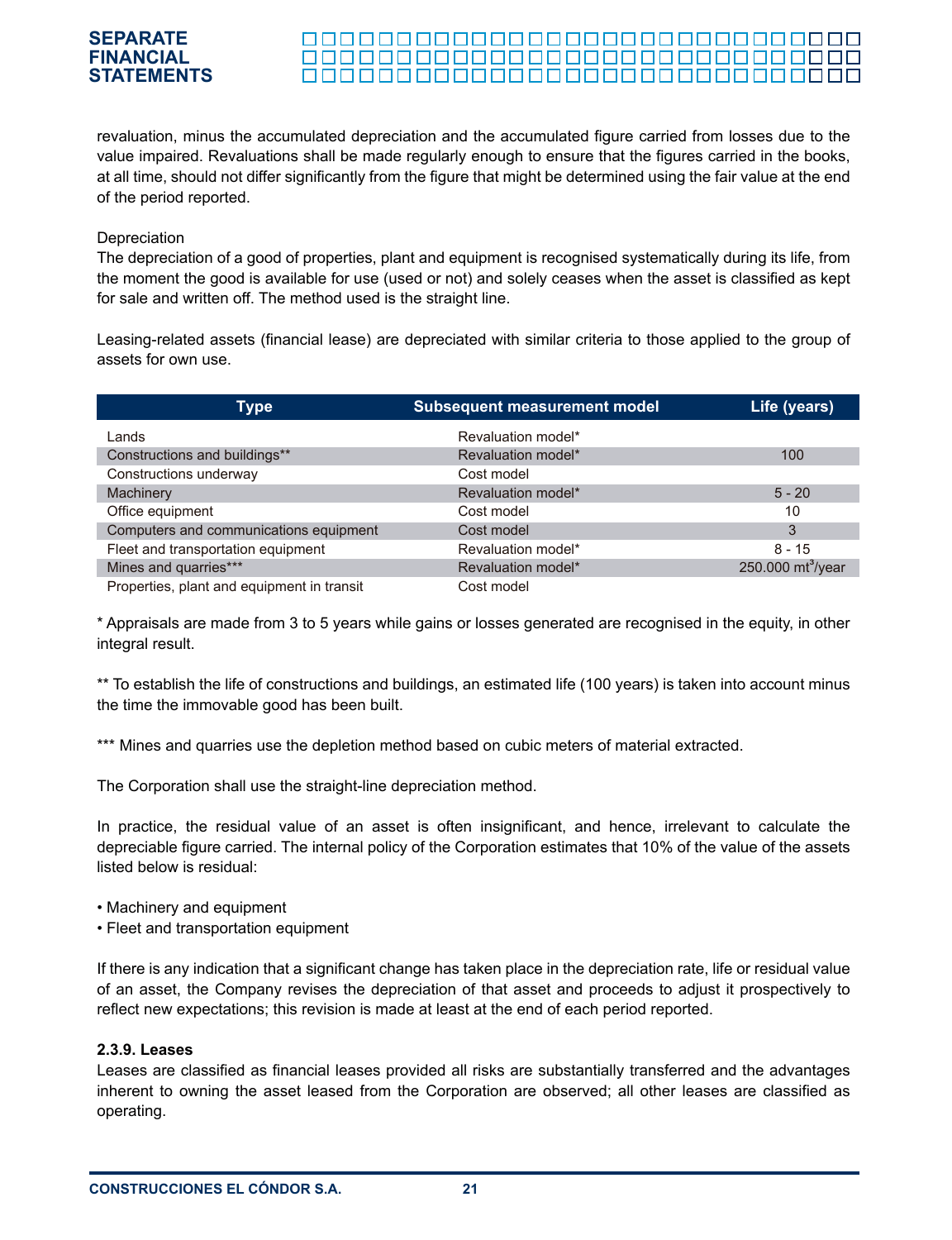#### 000000000000000000000000000000000 000000000000000000000000000000000

#### Financial leases

Financial leases transfer to Construcciones El Cóndor S.A. substantially all risks and benefits inherent to owning the goods leased. In addition, they are capitalized at the beginning of the lease either based on the fair value of the property leased or on the present value of the minimum payments, whichever is lower. Payments for leases are distributed among financial burdens and debt reduction. Financial burdens are recognised as financial costs on the income statement.

Leased assets depreciate throughout their life. However, if there is no reasonable certainty that the Corporation shall own the asset at the end of the lease, the asset depreciates throughout its estimated life or during the term of the lease, whichever is the lowest.

#### Operating lease

The leases in which the Corporation does not substantially assume the risks and benefits inherent to owning the asset are classified as operating leases.

Payments for operating leases are recognised as operating expenses on the income statement, in a linear manner and throughout the term of the lease.

#### **2.3.10. Borrowing costs**

The borrowing costs directly attributed to the acquisition, construction or production of an asset that necessarily has been available for its expected use or sale for a substantial period of time, are capitalized as part of the corresponding cost of the assets. All other borrowing costs are accounted for as expenses in the period when they are incurred. Borrowing costs include interests and other costs incurred by the entity related to entering loan agreements.

A suitable asset requires a substantial period before it is ready to be used or sold. Construcciones El Cóndor S.A. deems that a substantial period is more than 6 months. The Corporation deems that its agreements for licenses of operation (model of intangible assets) meet the specifications of a suitable asset.

#### **2.3.11. Investment properties**

Investment properties are recognised as assets when and solely when:

• It is likely that the future economic benefits are related to said investment properties flowing towards the entity; and

• The cost of investment properties can be measured reliably.

Investment properties are initially measured based on their cost, including transaction costs; and exclude regular maintenance costs of the investment properties.

After the initial recognition, investment properties are measured based on the cost model and keeping in mind the economic life for their straight-line method depreciation. Changes in the measurement model afterwards are accounted for changing the period, if necessary, and are addressed as changes in accounting policies.

Investment properties are written-off either at the time of their sale or when the investment property is removed from its ongoing use and no economic benefit whatsoever is expected to be recovered from its sale. The difference between the net income from the sale and the figure carried on the books of the asset is recognised in the income statement in the period when the asset is written-off.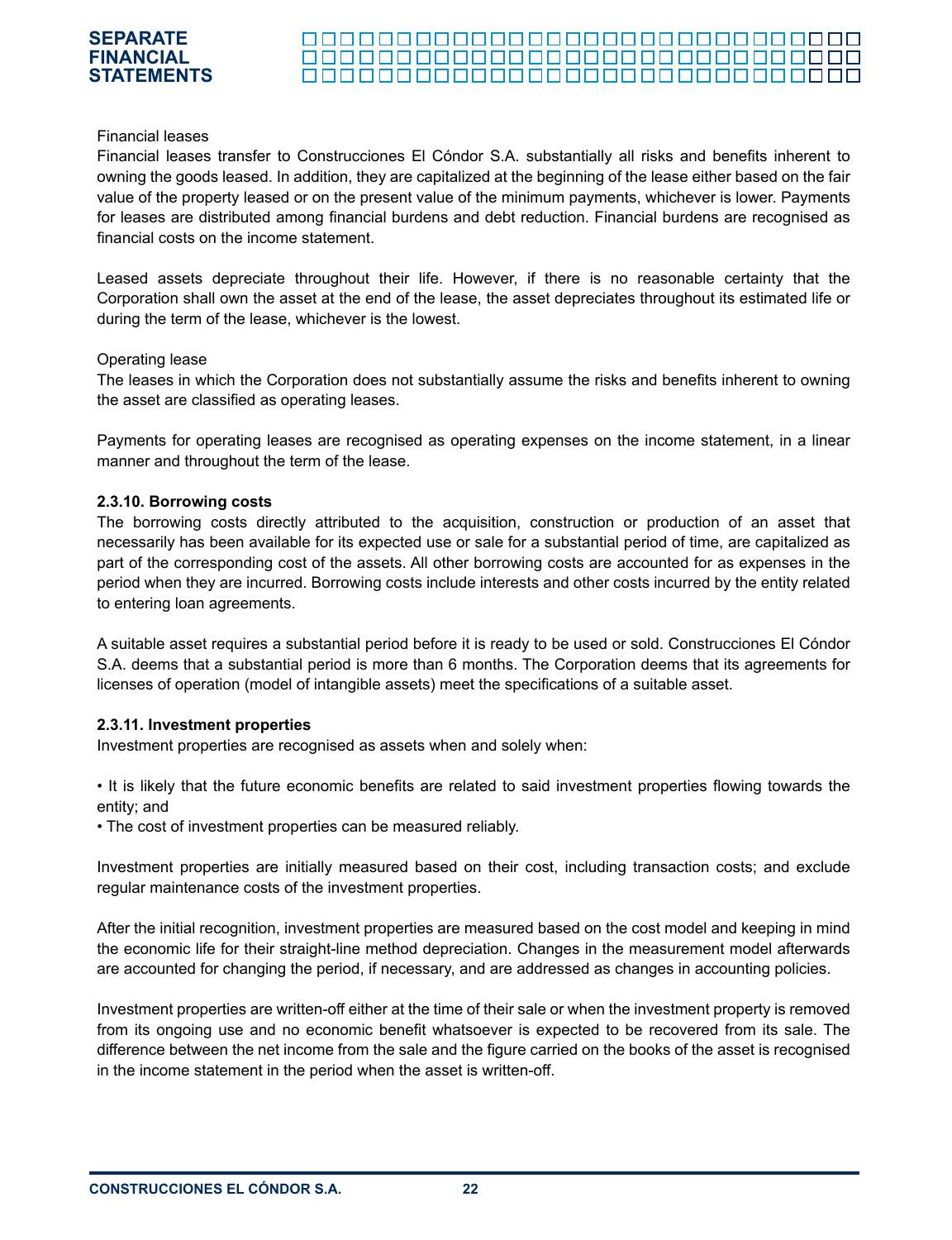#### 

In the event of an investment property transferred to a component of properties, plant and equipment, the cost taken into account for its later accounting is the fair value on the date of the change of use. If a component of Properties, plant and equipment turns into an investment property, the Corporation shall report it in accordance with the policy set forth for properties, plant and equipment as of the date of the change of use.

#### **2.3.12. Non-current assets kept for sale and discontinued operations**

Non-current assets and groups of assets classified as kept for sale are measured at the lowest figure between the value in books and the net realization value (fair value minus sales cost). Non-current assets are classified as kept for sale if their figures on the book will recover primarily through a sales transaction instead of their continued use. This condition is met solely when the sale is highly likely and the group of assets are available in their current conditions to be immediately sold. Administration should be committed to the sale and must wait until the sale meets the conditions to be recognised as a sale the year after the classification date.

The item of properties, plant and equipment as well as Intangible assets, once classified as kept for sale, are not subject to any depreciation or amortization.

### **2.3.13. Value impairment of non-financial assets**

On the closing date of each period reported Construcciones El Condor S.A. evaluates if there is any indication that could impair the value of an asset. If any, or when annual impairment evidence of an asset is required, the Corporation shall estimate its recoverable amount. The recoverable amount of an asset is the highest between the fair value minus sales costs and its value in sue either of an asset or a unit generating cash, and is determined for an individual asset, unless the asset does not generate cash flows that are substantially independent from other assets or groups of assets. When an asset is carried to books or a cash generating entity exceeds its recoverable figure, the asset is deemed impaired and reduces its value to the figure recoverable.

To evaluate the value in use, estimated cash flows are discounted from their present value using a discount rate before taxes which reflects current evaluations in the market in the temporary value of money and the specific risks of the asset. To determine the fair value minus the estimates sales costs (net realization value), recent operations of the market are taken into account, if any, or the most proper valuation model is used.

Losses due to value impairment of assets are recognised on the income statement in those categories of expenses that go hand-in-hand with the asset impaired, excluding the properties previously revaluated where the valuation surplus was registered in the other integral result (equity). In this case, the impairment of the amount is recognised as well until any surplus for valuation of any known previously.

For assets in general, an assessment is made at the end of each period reported to check if there is any indication that the losses from the impaired value recognised previously no longer exist or have decreased. If so, the Corporation makes an estimate of the recoverable amount of the asset or of the unit generating cash. A loss due to impairment previously recognised solely reverts if there is a change in the assumptions used to determine the recoverable amount of an asset since the last time the last loss from value impairment was recognised. The reversal is limited so that the amount on books of the asset does not exceed its recoverable amount or exceeds the amount in books determined, net of depreciation, if a loss from impairment would not have been recognised in prior periods. Said reversal is recognised on the income statement unless the asset is accounted based on its revaluated value in which case the reversal is treated as a revaluation increase.

#### **2.3.14. Current and deferred income tax**

The expense for the income tax of the period involves the income tax, the CREE or equity tax and the deferred tax. The deferred tax is recognised on the period's result except when it involves items recognised on equity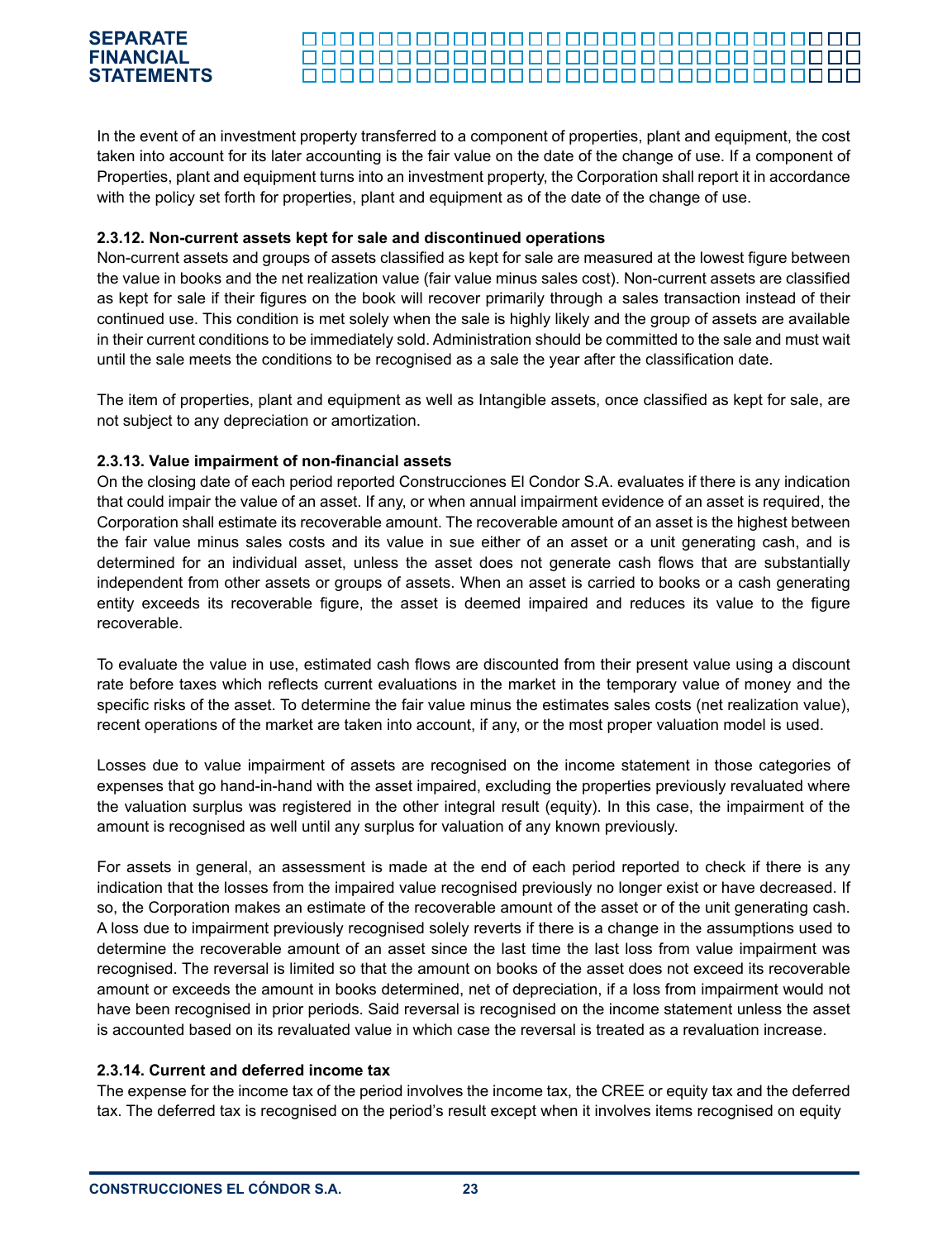or another integral result. In these cases, the tax is recognised as well in the equity or on the integral result, respectively.

Senior management regularly evaluates the position assumed in tax statements when tax laws are object of interpretation. The Company creates provisions for the amounts it expects to pay tax authorities when necessary.

The deferred income tax is provisioned entirely using the liability method and over interim differences that stem between the tax bases of assets and liabilities. The deferred tax is calculated per the tax rates announced over the fiscal gain (or loss if this takes place) of the periods in which the asset is expected to be realized for deferred taxes or to cancel the liability for deferred taxes.

The assets of deferred income taxes are solely recognised when it is likely that they produce future tax benefits against those that can use interim differences.

Deferred taxes of assets and liabilities are compensated when there is a legally executable right to compensate current tax assets against current tax liabilities, and when the deferred income tax of assets and liabilities is related to the income tax taxed by the same authority.

#### **2.3.15. Financial liabilities**

#### Recognition and initial measurement

Financial liabilities are classified as: loans, accounts payable with related parties, commercial accounts payable and other accounts payable. The Corporation determines the classification of its financial liabilities during their initial recognition.

All financial liabilities are initially recognised for their fair value plus the transactions costs directly attributed, for loans and accounts payable. The financial liabilities of the Corporation include commercial accounts payable, loans and other accounts payable.

#### Subsequent measurement

The subsequent measurement of financial liabilities depends on their classification, as described below:

#### Interest bearing loans

After the initial recognition, interest bearing loans are measured at the amortized cost using the effective interest rate method; gains and losses are recognised in the income statement.

The amortized cost is calculated by keeping in mind any discount or premium in the acquisition as well as the commissions or costs which are part of the effective interest rate. The amortization of the effective interest rate is recognised as a financial cost on the income statement.

#### Accounts write-off

A financial liability is written-off when the obligation specified in the agreement is paid, cancelled, or has expired.

When an existing financial liability is replaced by another one from the same lender but under significantly different conditions, or if the conditions of an existing liability are significantly changed, said change is treated as a write-off of the original liability, while the recognition of a new liability and the difference of the amounts in books are recognised on the income statement.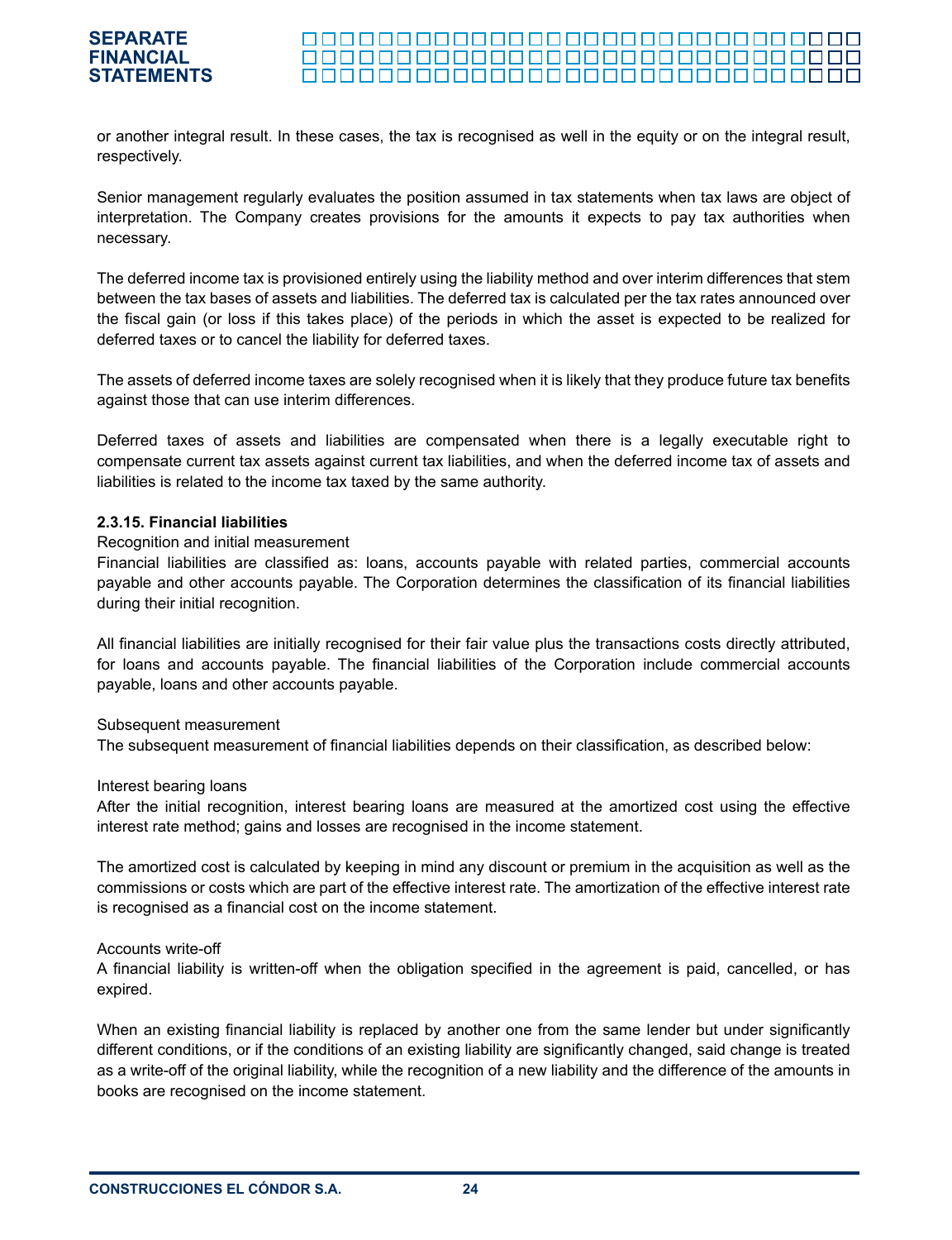#### 000000000000000000000000000000000 <u> 00000000000000000000000000000</u>

#### **2.3.16. Employee benefits**

As of the date of this document, the Corporation provides employee benefits on a short and long-term basis.

Short-term employee benefits are those benefits (other than those from employment termination) which are fully paid in the following twelve months after the period in which the employees have provided their services. These benefits are recognised by Construcciones El Cóndor S.A. to a non-discounted base and are recognised as expenses as the service is received.

Long-term benefits are related to the seniority of the employees.

Construcciones El Cóndor S.A. develops specific benefits plans using actuary assumptions to measure the obligations contracted and the expense of each period; in addition, it involves the chance of obtaining actuary gains or losses. On the other hand, the obligations are measured based on their discounted values given the likelihood that these are met many years after the employees have provided their services.

#### **2.3.17. Provisions, contingent liabilities and contingent assets**

A contingent liability arises when there is a possible obligation from past events, and its existence is confirmed solely by the occurrence or non-occurrence of one or more uncertain events in the future which are not fully under control by the entity, or when there is an obligation from past events and hence, it is unlikely to use resources to incorporate economic benefits to cancel the obligations or whose amount cannot be measured with enough reliability.

When contingencies are likely, the Corporation records a provision using the best estimate with the information available at the time. If the contingency is likely, this event is disclosed on the notes to the financial statements.

#### Contingent assets

A contingent asset is likely and stems from past events, and its existence shall be confirmed solely by the occurrence or non-occurrence of one or more uncertain events in the future which are not fully under control by the entity. Contingent assets are not recognised on the Financial Situation Statement. However, information about these assets is disclosed in certain circumstances.

The entity does not recognize a contingent asset on the financial situation statement but instead on the notes.

#### **2.3.18. Proceeds from ordinary activities**

Proceeds from ordinary activities are recognised based on how likely the economic benefits flow towards the Corporation and on well the proceeds can be measured reliably, notwithstanding the moment in which the payment is realized. Proceeds are measured by the fair value of the consideration received and receivable, keeping in mind the form of payment established contractually and excluding taxes or tariffs.

#### Services provided

Proceeds from services provided are recognised and invoiced as the contracts are executed. When the result of a contract cannot be measured reliably, proceeds are solely recognised up to the limit of the expense incurred which gathers the conditions to be recovered.

#### Sale of goods

Proceeds from ordinary activities rising from the sale of goods are recognised when the risks and benefits inherent to the ownership are significantly transferred to the buyer, generally, at the time of delivering the goods.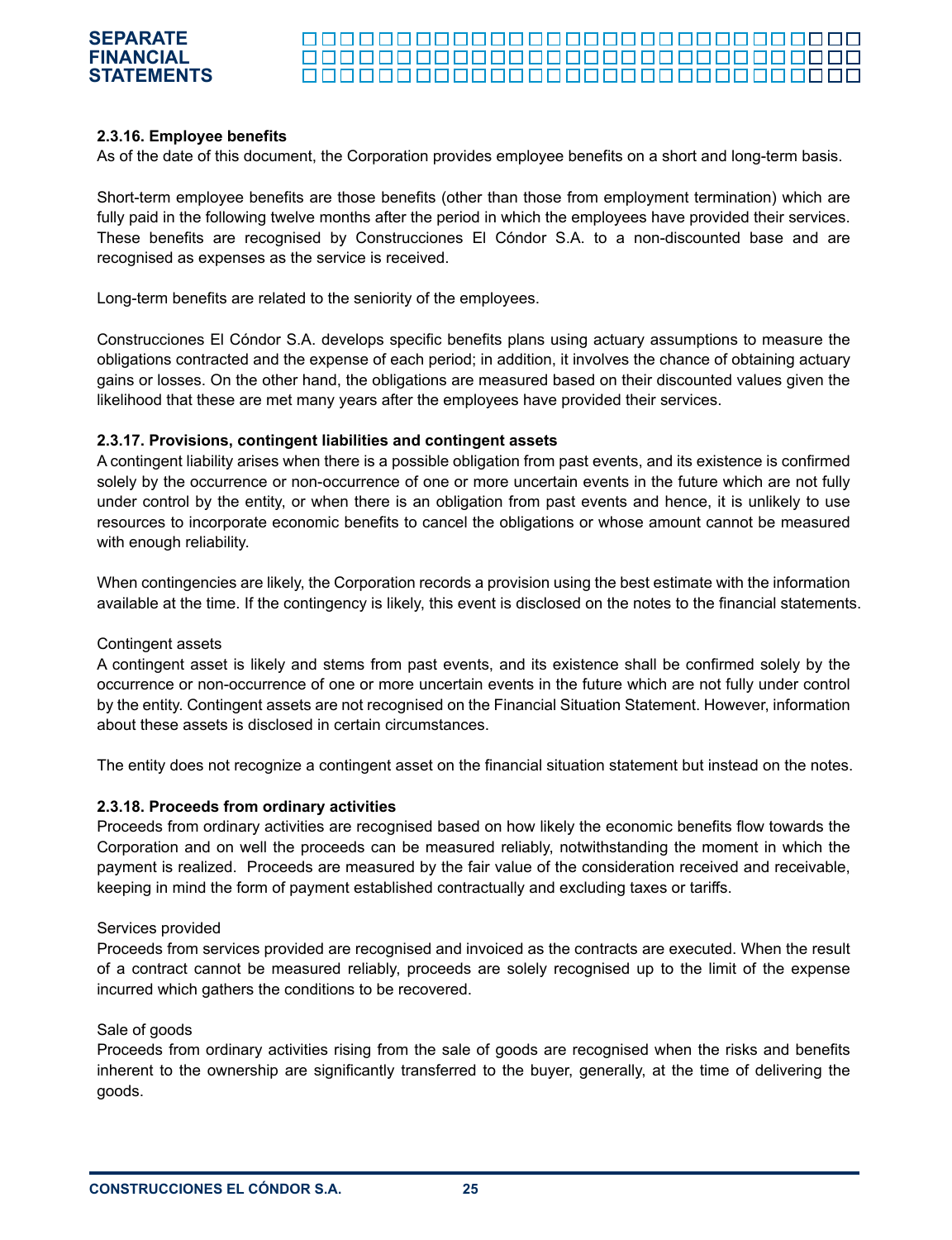#### **SEPARATE FINANCIAL** 000000000000000000000000000000000 **STATEMENTS**

#### Interests and dividends

Interests shall be recognised using the effective interest rate method as set forth in the Financial Instruments policy.

Revenues from dividends (ordinary or extraordinary) should be recognised on the date in which the Company is entitled the payment, which can differ from the date in which the dividends are decreed; excluding the investments in associates which are updated by the equity method as established in the investments policy; in which case the dividends decreed reach a lower value of the investments (equity method).

When dividends are decreed over a determined investment, and part of these have been accumulated prior to their acquisition (included in the acquisition cost of the investment), said dividends are recognised as a lower value of the investments and are not deemed a revenue of the period.

#### Proceeds from leases

Proceeds from operating leases over investment properties are accounted in a linear manner throughout the term of the lease, and are included in the revenues from ordinary activities due to their operating nature.

#### **2.3.19. Construction contracts**

Revenues from ordinary activities contracted are measured by the fair value of the consideration received or receivable. The measurement of the revenues from ordinary activities contracted shall be affected by diverse uncertainties that depend on the outcome of future events. Estimates often need to be revised as said events take place or the uncertainties are settled.

When the result of a construction contract can be estimated with enough reliability, the revenues from ordinary activities plus the costs related may be recognised as revenues from ordinary activities and expenses, respectively, with reference to the status of completion of the activity covered by the contract at the end of the period reported. Any expected loss caused by the construction contract shall be immediately recognised as an expense of the period.

Under the completion percentage method, the revenues from ordinary activities in a contract are recognised as such in the period's result and throughout the accounting periods in which the contract is executed. The costs of the contract shall be recognised usually as expenses on the result of the period in which the work contracted is executed. Nonetheless, every surplus expected from the costs of the contract over the revenues of the total ordinary activities derived from the contract, shall be recognised immediately as an expense.

#### **2.3.20. Fair value measurement**

Fair value is the price received after selling an asset or the price paid to transfer a liability in a transaction ordered among market players. This definition emphasizes that fair value is a measurement based on the market, not a specific measurement of a corporation. When measuring fair value, a corporation uses the assumptions that market players would use to set the price of the asset or liability under present market conditions, including risk assumptions. Consequently, the intention of a corporation is to maintain an asset or to sell a liability is not relevant when fair value is measured.

For disclosure purposes, the standard requires classifying the valuation techniques used to measure fair value under three levels. The hierarchy of fair value grants the highest priority to prices quoted (unadjusted) in active markets for identical assets and liabilities (Level 1 data entry) while the lowest priority is given to non-observable data entries (Level 3 data entry).

Level 1 data entry are the prices quoted (unadjusted) in active markets for identical assets or liabilities which the corporation can access on the measurement date. Level 2 data entry are different to the prices included in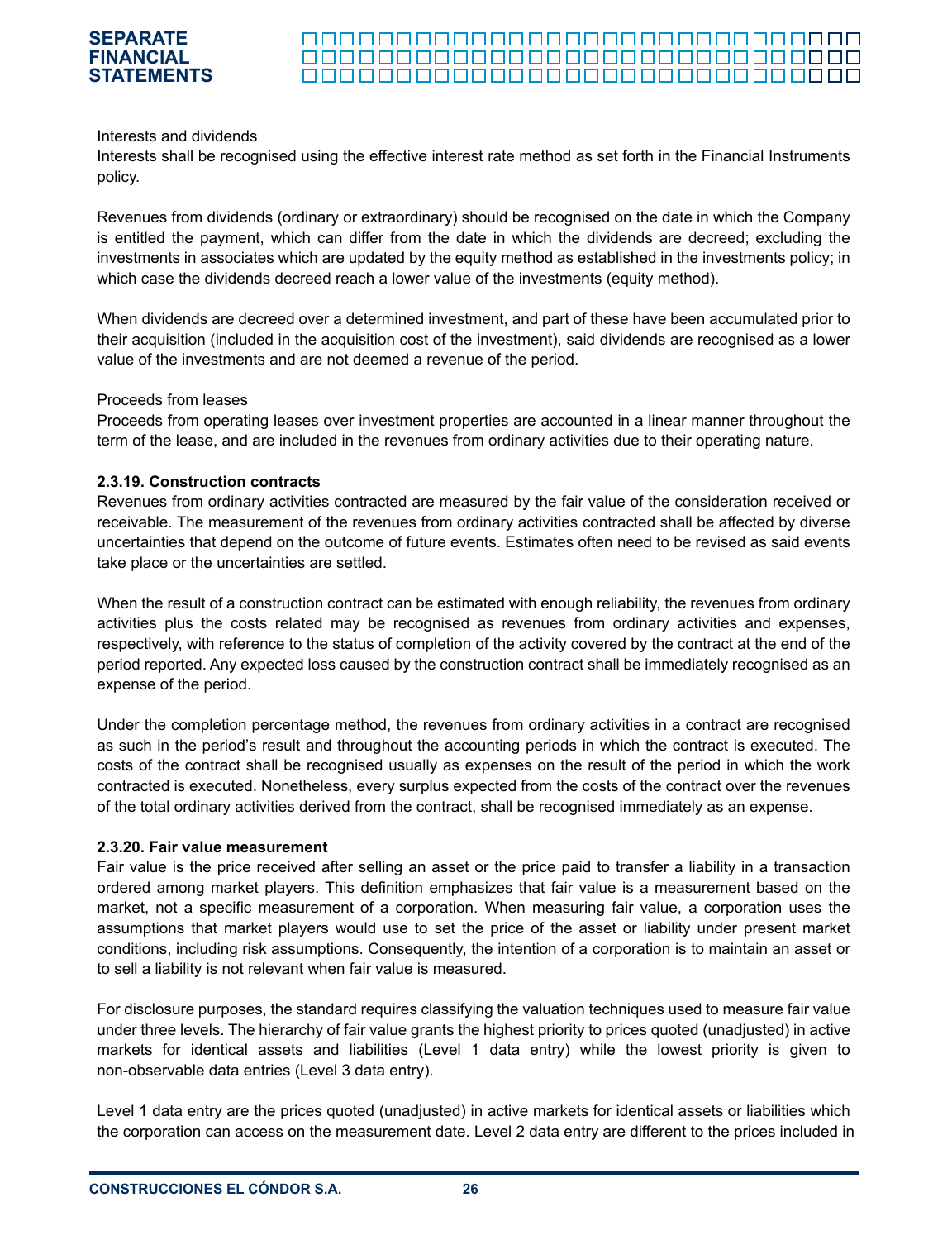#### <u> 000000000000000000000000000000000</u>

Level 1 given they are observable for assets or liabilities, directly or indirectly. Level 3 data entry are non-observable for the asset or liability.

#### **2.3.21. Business combinations**

Business combinations are accounted for using the acquisition method. The cost of an acquisition is measured as the sum of the consideration transferred, measured by its fair value on the date of acquisition, and the amount of any non-controlling participation in the acquired. For each business combination, the Corporation measures the non-controlling participation based on its fair value. The acquisition costs incurred are attributed to expenses as they incur and are presented on the income statement.

Construcciones El Cóndor S.A. shall recognize goodwill on the acquisition date when the net amounts paid are more than the difference between assets and liabilities at the fair price acquired. After its initial recognition, goodwill shall following the guidelines of IAS 38 – Intangible assets.

Construcciones El Cóndor S.A. can make purchases under very advantageous terms, that is, the net paid or cancelled carried (consideration transferred) is less than the amounts or considerations received or liabilities assumed, in this case the Corporation shall recognize the resulting gain on results on the date of acquisition.

#### **2.3.22. Operation segments**

An operation segment is a component of an entity with activities that can gain revenues from normal activities and incur in expenses. The results of the operation are revised regularly by the highest authority to make decisions of the entity's operation, to decide which resources should be assigned to the segment and to assess its yield; and of which it holds differentiated financial information.

The Corporation currently handles two operation segments: Construction and Investments.

#### **2.3.23. Foreign currency conversion**

The financial statements of Construcciones El Cóndor S.A. are presented in Colombian pesos given that this is its functional currency.

#### Transactions and balances

Transactions in foreign currency are initially registered at the exchange rates of the functional currencies on the date of the transaction.

• Monetary assets and liabilities in foreign currency are converted at the exchange rate of the functional currency in force on the closing date of the period reported. All differences are registered on the income statement, excluding the items recognised on the equity. Tax effects attributed to exchange differences over said monetary items are registered in the equity as well.

• Non-monetary items measured in terms of their historical cost in foreign currency are converted using the exchange rates in force on the date of the original transaction.

• Non-monetary items measured by their fair value in foreign currency are converted using the exchange rates on the date when that fair value is determined.

#### Conversion of a business overseas

The conversion of the results and the Financial Situation of a business overseas is described below:

• The assets and liabilities of each of the financial situation statements presented (including comparative figures) are converted to the exchange rate on the date of the corresponding financial situation statement.

• Revenues and expenses from each statement of the present result and another integral result, shall be converted at the exchange rates on the date of the transactions. For this purpose, the average exchange rate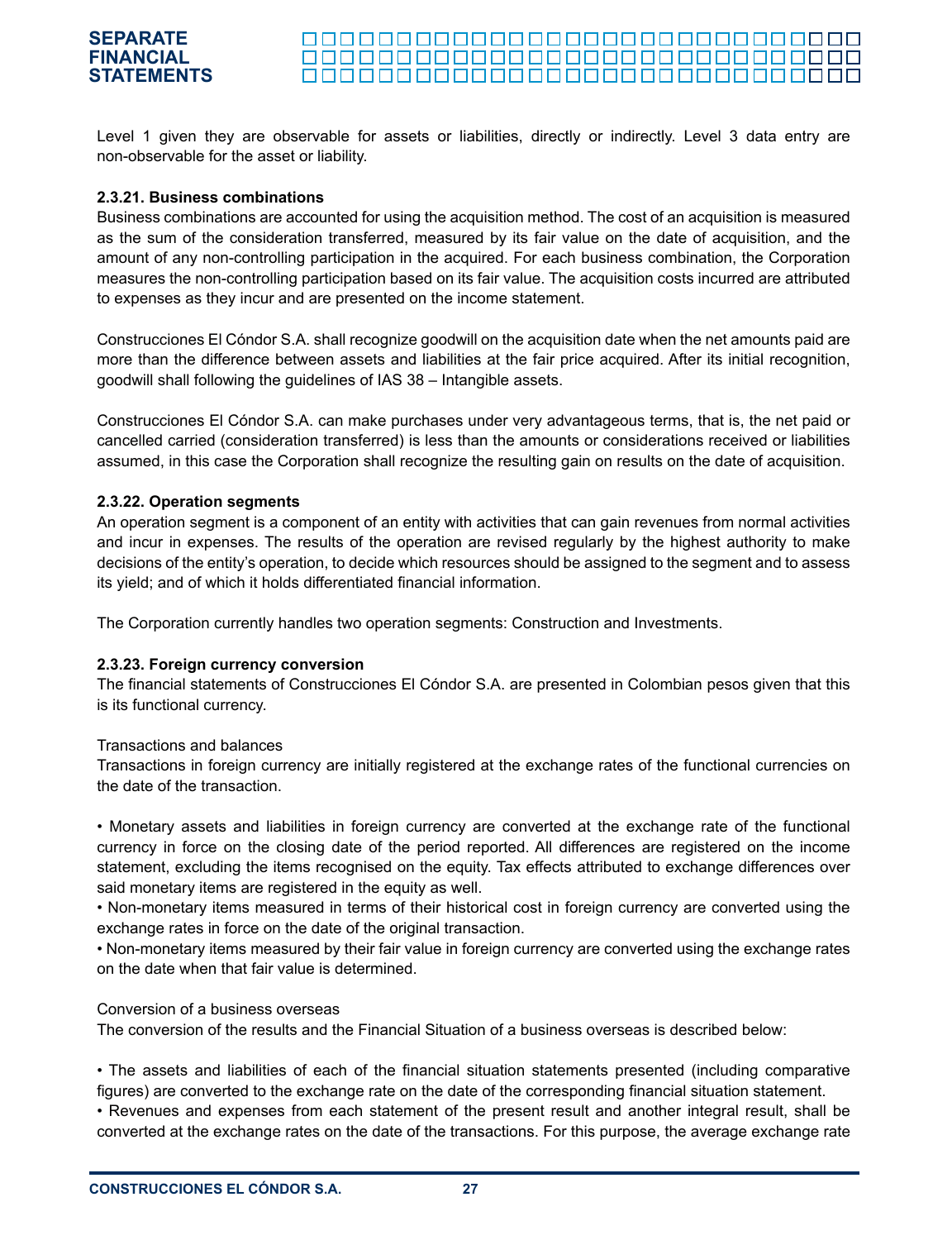#### 000000000000000000000000000000000 <u> 00000000000000000000000000000</u> 000000000000000000000000000000000

of the period reported shall be considered.

• All exchange differences resulting shall be recognised in another integral result.

#### **2.3.24. Hedge accounting**

Hedge accounting is a method used on the period's results to display the effect of compensating changes on the fair values of hedging instruments and hedged items.

There are three types of hedging relationships:

#### Fair value hedge

A hedge of the exposure to changes in the fair value of assets or liabilities recognized or commitments not recognized, or of a portion of said assets, liabilities or commitments, related to a particular risk and that may affect the period's results.

If a fair value hedge meets during the period the requirements set forth, it shall be accounted as follows:

• The gain or loss from measuring the hedging instrument (i.e. a derivative that is an hedging instrument) or from the foreign currency component measured in accordance with NIC 21 (in the event of a hedging instrument that is not a derivative), shall be recognized in the period's result; and

• The gain or loss of the hedged item attributable to the risk shall adjust the entry in the books of the hedged item and shall be recognized in the period's results. This will be applied even if the hedged item is measured at the cost.

#### Cash flow hedge

Involves an exposure to cash flow variations which: (i) is attributed to a particular risk related to an asset or liability recognized (such as all or several future interest payments of a debt at variable interest), or a transaction foreseen as highly probable which (ii) may affect the period's results.

When a cash flow hedge matures during the period the conditions established are accounted as follows:

• The gain or loss of the hedging instrument determined as an efficient hedge, is recognized on the other integrated result; and

• The inefficient part of the gain or loss of the hedging instrument is recognized in the period's results.

#### Hedges of net investments in foreign operations

Hedges of a net investment in foreign operations, including the hedge of a monetary entry accounted as part of a net investment (see NIC 21), are accounting similar to cash flow hedges:

• The gain or loss part of the hedging instrument determined efficient is recognized on the other integral result; and

• The non-efficient part is recognized in the result.

#### **2.3.25. Financial risk management**

The financial instruments of the Corporation primarily consist of cash, commercial accounts receivable and other accounts receivable, investments, financial obligations and other accounts payable.

#### Risk management principles

Construcciones El Cóndor S.A. has a primary comptrollership group which oversees the financial risk management of the positions and processes of the Corporation's Integral Management System. This group assures the senior management of the Corporation that the activities with financial risks are regulated by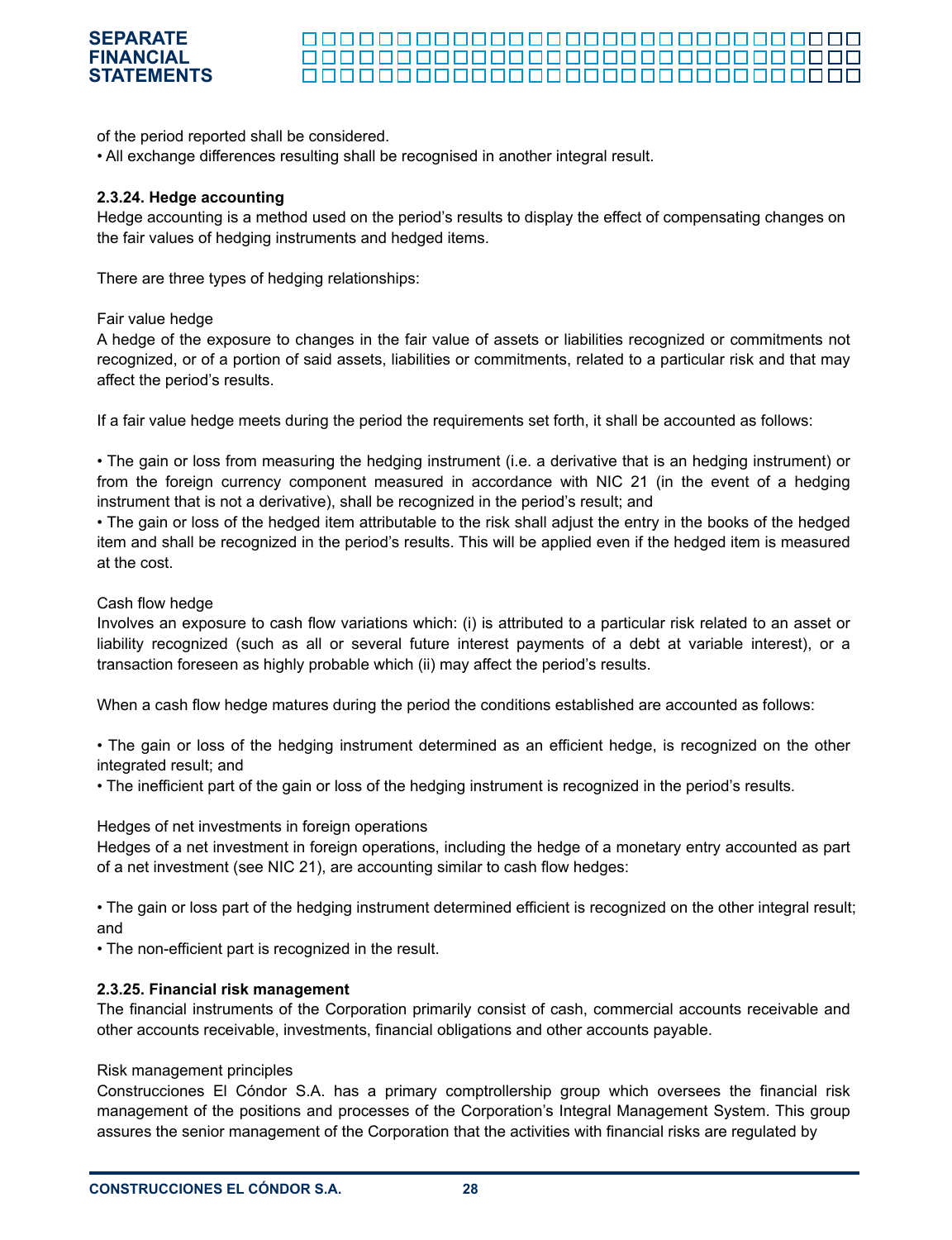#### <u> 000000000000000000000000000000</u> <u> 000000000000000000000000000000000</u>

proper corporate policies and procedures, and that the financial risks are identified, measured and managed according to these corporate policies.

The Corporation is exposed to market, credit and liquidity risks.

#### Market risk

Market risk is when the fair value or future cash flows of a financial instrument fluctuate due to market price changes. Market prices comprise three types of risks: interest rate risk, exchange rate risk and other price risks.

#### Sensitivity analysis

Construcciones El Cóndor S.A. conducts ongoing sensitivity analysis of the following variables: interest rates, exchange rates, prices of suppliers and investment performance.

For risk analysis, the resources that may be affected by an event are kept in mind, such as: machinery, equipment, general assets both owned and of third parties, process productivity and compliance, and business profitability.

The following are the potential risk sources identified by the Corporation:

• Commercial and legal relations: between the Corporation and other individuals and corporations, for instance: suppliers, subcontractors, customers.

• Circumstances of the setting: not related to the Corporation, such as legislation changes, sector changes, etc.

• Human behavior: malicious actions made by personnel related or not to the Corporation (errors, riots, strikes, sabotage, mobs, terrorism, fraud, etc.)

• Actions or omissions of directors: poor supervision, non-assignment of resources, little training and lack of planning.

The vulnerability analysis establishes a valuation of the risk identified in terms of frequency and severity as described in the following tables:

| <b>Frequency</b> | <b>Definition</b>                   | <b>Value</b> |
|------------------|-------------------------------------|--------------|
| Remote           | Low likelihood of occurring         |              |
| Possible         | Medium likelihood of occurring      | 2            |
| Frequent         | Significant likelihood of occurring | 3            |
| Recurring        | High likelihood of occurring        |              |

| <b>Financial resource</b> |                             |               |  |  |  |  |
|---------------------------|-----------------------------|---------------|--|--|--|--|
| <b>Severity</b>           | <b>Definition</b>           | <b>Points</b> |  |  |  |  |
| Minor                     | Losses less than 5.5 MMLWF  |               |  |  |  |  |
| Slight                    | Losses from 5.5 to 55 MMLWF |               |  |  |  |  |
| Serious                   | Losses from 56 to 279 MMLWF | 3             |  |  |  |  |
| Catastrophic              | Losses above 279 MMLWF      |               |  |  |  |  |

Vulnerability values

• Low: Acceptable risk – no action required, or managed with routine procedures.

• Moderate: Tolerable risk – managed with normal control procedures which have assigned a person responsible; second level priority.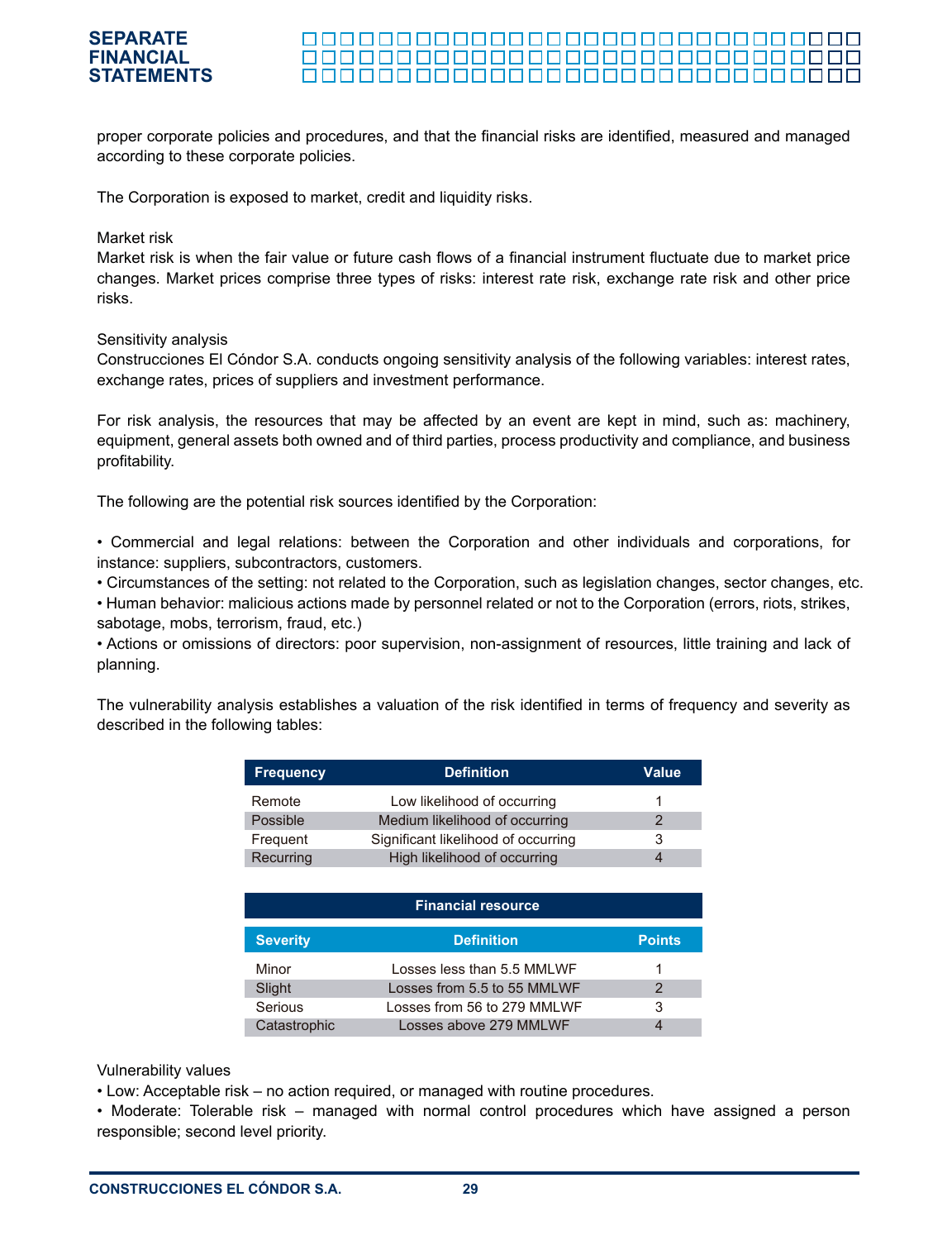#### **SEPARATE** <u> 000000000000000000000000000000</u> **FINANCIAL** <u> 00000000000000000000000000000</u> **STATEMENTS**<u> 000000000000000000000000000000000</u>

• High: Unacceptable risk – treatment plans required, implemented and reported to top management; immediate action.

• Extreme: Inadmissible risk – treatment plans required, implemented and reported to the Board of Directors; top priority.

| <b>Zone</b>                   | Vulnerability criteria frequency for consequence |
|-------------------------------|--------------------------------------------------|
| Low / acceptable              | $1 - 2$                                          |
| Moderate / tolerable          | $3 - 4$                                          |
| High / unacceptable           | $5 - 9$                                          |
| <b>Extreme / inadmissible</b> | $10 - 16$                                        |

|                                         |                                 |           | <b>Severity / consequence</b> |  |                        |    |  |  |  |
|-----------------------------------------|---------------------------------|-----------|-------------------------------|--|------------------------|----|--|--|--|
|                                         | <b>Vulnerability / critical</b> |           |                               |  | 3                      |    |  |  |  |
| nature                                  |                                 | Minor     | Slight                        |  | Serious   Catastrophic |    |  |  |  |
|                                         | 4                               | Recurring |                               |  | 12                     | 16 |  |  |  |
|                                         | 3                               | Frequent  |                               |  |                        |    |  |  |  |
| Frequency /<br>Ikelihood of<br>ocurring | 2                               | Possible  | $\mathcal{Q}$                 |  | 6                      |    |  |  |  |
|                                         |                                 | Remote    |                               |  |                        |    |  |  |  |

#### Interest rate risk

Interest rate risk is the risk in which the fair value or the future flows of cash of a financial instrument fluctuate due to changes in the market's interest rates. The exposure of the Corporation to the interest rate risk of the market is primarily related to its short and long-term financial obligations with variable interest rates.

The level of indebtedness of the Corporation is quite low. The economic soundness of the organization has allowed the Corporation to remain as a very attractive customer for financial entities and to obtain very good rates when working capital is required. On the other hand, since it is listed, the Corporation can opt to obtain resources in the securities market when the credit conditions are unfavorable or when an amount required make it more convenient to use this option.

#### Exchange rate risk

The exchange rate risk is the risk in which the fair value or the future cash flows of a financial instrument fluctuate due to changes in exchange rates. The Corporation's exposure to the exchange rate risk relates firstly, to any debt in foreign currency and secondly, to investments of the Corporation overseas.

This risk can boost when purchasing machinery and spare parts overseas, and recognizing the corresponding liability.

Other price risks

#### Raw materials price risk

The Corporation is not affected by the price volatility of certain raw materials given that it does not make transactions in the securities market with raw materials quoted.

Risk of share price and of other financial instruments estimated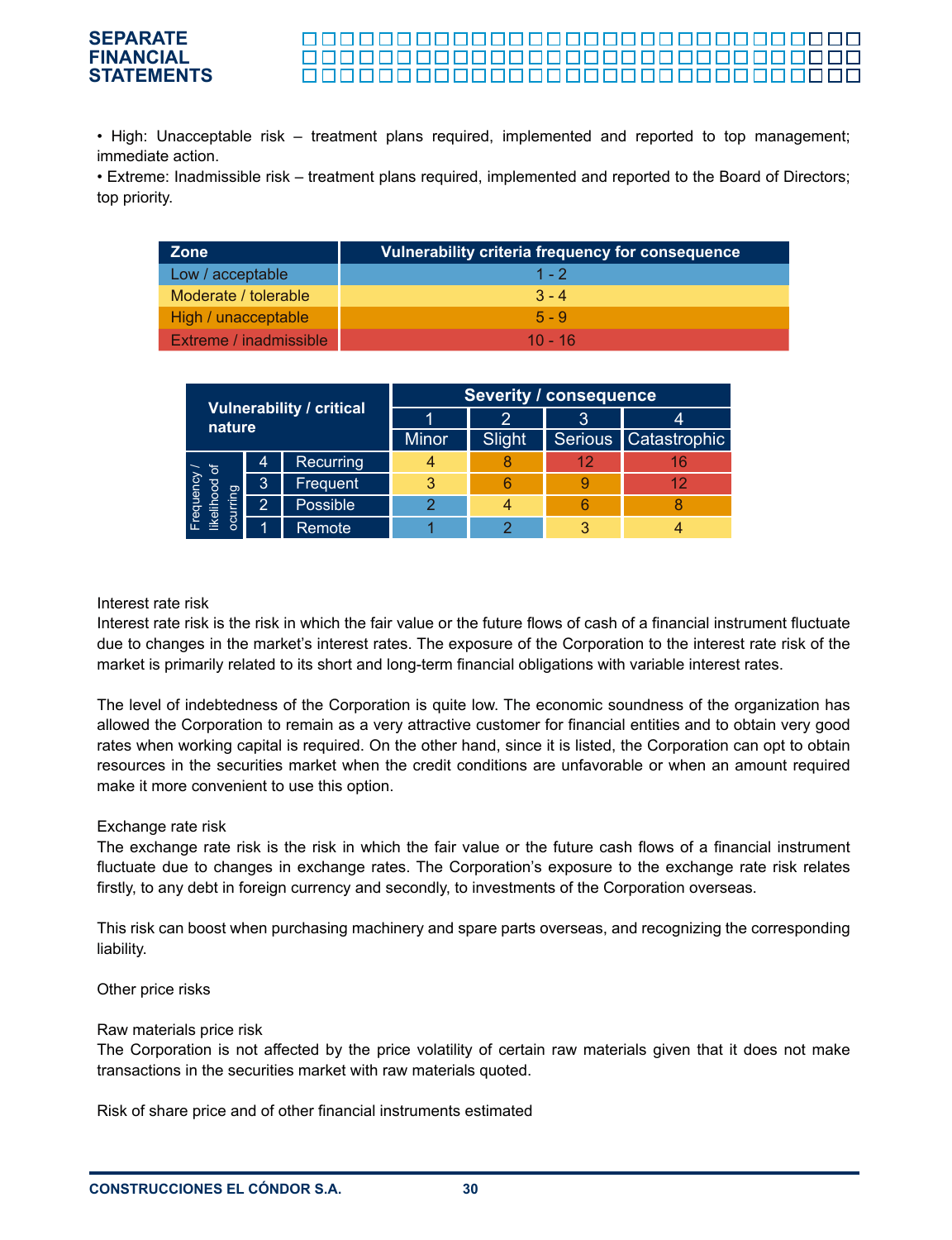#### 000000000000000000000000000000000

The Corporation shall not be affected by the volatile prices of shares and other financial instruments estimated since it does not trade in the securities market.

#### Credit risk

Credit risk is the risk in which a consideration breaches its obligations in a financial instrument or a commercial contract, giving way to a financial loss. The Corporation is exposed to credit risk due to its operating activities (particularly, commercial accounts receivable) and its financial activities, including deposits in banks and financial institutions, and other financial instruments.

The Corporation's cash is at top quality financial institutions. The Primary Controllership Group verifies if the management of the treasury meets the policies of the Corporation.

#### Accounts receivable

Construcciones El Cóndor S.A. charges its accounts receivable while those which are more than 150 days due are passed to a legal debt recovery process. Every year, higher amounts owed to the Corporation are revised and the Management of Controllership and Finances along with the Direction of the Work make the accounting and tax provisions necessary with all of the legal and follow-ups established. Moreover, each legal process is revised and the Legal Department prepares minutes detailing the collection process made and concludes if the account receivable must be punished for not being paid off.

#### Liquidity risk

Liquidity risk is the risk in which the Corporation cannot pay its financial obligations on their expiration date. The purpose of the Corporation handling liquidity is to ensure, as much as possible, that it will always have enough liquidity to meet its obligations in normal and particular situations, without incurring in unacceptable losses or risking the Corporation's reputation.

Liquidity is monitored by the Corporation on a monthly basis. It provides very positive results compared to other Corporations of the sector due to the financial strength and leverages made since the business' beginnings.

#### Capital management risk

The primary goal of the Group's capital management is to ensure that it can maintain a sound credit rating and healthy capital ratios to sustain the business and to maximize the value for the shareholder.

The Corporation manages its capital structure and conducts adjustments depending on changes in economic conditions. To maintain and adjust its capital structure, the Corporation may issue new stocks in the securities market and other financial debt mechanisms.

#### **2.3.26. Joint operations**

Construcciones El Cóndor S.A. recognizes in its accounting not solely its assets, liabilities, revenues and expenses but also those derived from contractual agreements. The Corporation displays in its financial statements the shares of joint assets, liabilities, revenues, costs and expenses. The incorporation of the balance sheets of consortiums is observed in the notes to the financial statements.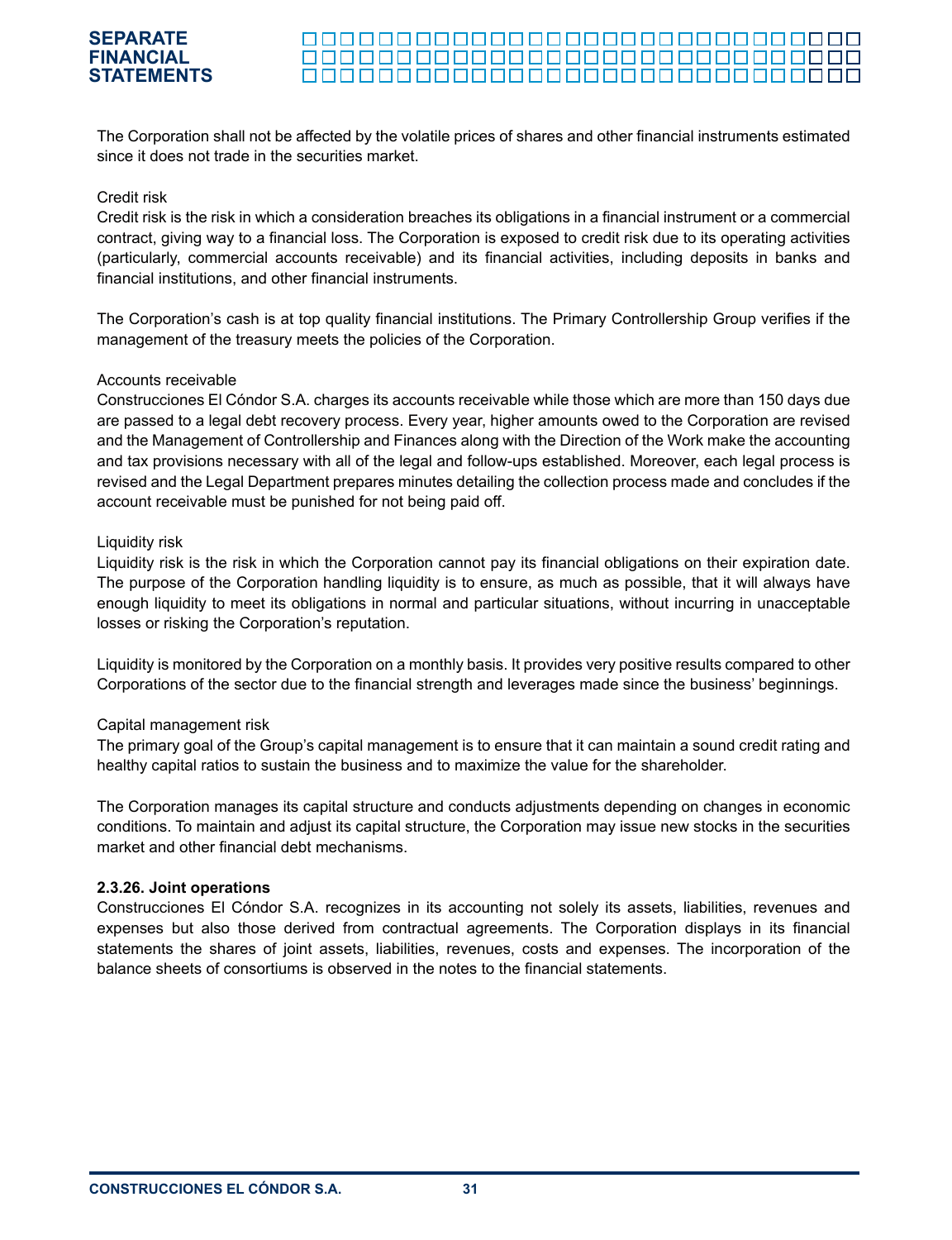# <u> 888888888888888888888888888888</u>

| <b>Business cooperation</b><br>agreement             | <b>Share</b> | <b>Type of agreement</b> | <b>Description</b>                                                                                                                                                                                                                                                                                                                                                                                                            | <b>Duration</b>                                                                                                                                                                                                                                                | <b>Consortium</b><br>members                                                                                                                                                                  |
|------------------------------------------------------|--------------|--------------------------|-------------------------------------------------------------------------------------------------------------------------------------------------------------------------------------------------------------------------------------------------------------------------------------------------------------------------------------------------------------------------------------------------------------------------------|----------------------------------------------------------------------------------------------------------------------------------------------------------------------------------------------------------------------------------------------------------------|-----------------------------------------------------------------------------------------------------------------------------------------------------------------------------------------------|
| Consorcio Autosur                                    | 50.00%       | Consortium               | Maintenance of the section<br>60 months<br>from the General Santander<br>School and Ciudad de<br>Villavicencio Avenue;<br>Transmilenio system<br>belonging to the South sector<br>of the NQS Network.                                                                                                                                                                                                                         |                                                                                                                                                                                                                                                                | Construcciones El<br>Cóndor S.A. 50%,<br>Construcciones<br>Civiles 50%                                                                                                                        |
| Consorcio Hidroeléctrica de<br>Tulúa                 | 65.00%       | Consortium               | Granted by EPSA S.A., for<br>Until its final<br>the construction of civil works<br>liquidation<br>of Alto Tuluá hydroelectric<br>power station, Bajo Tuluá<br>hydroelectric power station,<br>and the construction and<br>improvement of access roads<br>and bridges for both projects.                                                                                                                                       |                                                                                                                                                                                                                                                                | <b>Construcciones El</b><br>Cóndor S.A. 65%,<br>Estyma S.A. 35%                                                                                                                               |
| Consorcio O.M.C.                                     | 30.00%       | Consortium               | <b>Constructor Nuevo Dorado</b><br>(CCND), for the construction<br>of cargo platforms for the new<br>cargo terminal building<br>(phase I) of El Dorado<br>International Airport in the city<br>of Bogotá.                                                                                                                                                                                                                     | Per the term<br>in the<br>policies<br>demanded<br>by CCND                                                                                                                                                                                                      | Mincivil S.A. 35%,<br>Odinsa S.A. 35%,<br>Construcciones El<br>Cóndor S.A.30%                                                                                                                 |
| Consorcio Grupo Ejecutor<br>Hatovial                 | 21.11%       | Consortium               | The object of the consortium is<br>to execute all the design,<br>construction and services<br>activities included in the new<br>object of the concession<br>contract, and all those that are<br>later subscribed between the<br>Department of Antioquia and<br>Sociedad Hatovial S.A.<br>Set the parameters and<br>conditions that will govern, and<br>the conditions of participation of Hatovial or<br>each of the members. | The<br>agreement<br>will be valid<br>from the date $22.22\%$ ,<br>of its<br>subscription<br>and until the<br>end of the<br>concession<br>contract<br>signed by<br>until when its<br>members<br>decide, this<br>case in which<br>unanimity will<br>be required. | Mincivil S.A.<br>51.85%, S.P.<br>Ingenieros S.A.S.<br><b>Construcciones El</b><br>Cóndor S.A.<br>21.11%, Latinco<br>S.A. 1.11%, EDL<br>3.72%                                                  |
| Consorcio Avenida Colón                              | 70.00%       | Consortium               | Implementation of<br>infrastructure construction<br>works for the Avenida Colon<br>Manizales - Caldas road.                                                                                                                                                                                                                                                                                                                   | The term of<br>the<br>agreement                                                                                                                                                                                                                                | Proyectos y Vías<br>S.A. 15%, Mainco<br>S.A. 15% y<br>plus one year Construcciones El<br>Cóndor S.A. 70%                                                                                      |
| Consorcio Vial del Sur                               | 27.00%       | Consortium               | Road development of<br>Transversal del Sur. Module<br>2. Improvement and<br>maintenance of Tumaco -<br>Pasto - Mocoa corridor.<br>Module 1. Construction of<br>San Francisco - Mocoa 4 -<br>lane road.                                                                                                                                                                                                                        | The term to<br>implement<br>and liquidate<br>the<br>agreement<br>plus 5 years                                                                                                                                                                                  | Sonacol S.A.<br>20%, CASS<br>Constructores &<br>CIA. S.C.A. 20%,<br><b>CSS</b><br>Constructores<br>S.A. 20%,<br><b>Construcciones El</b><br>Cóndor S.A. 27%,<br>Puentes y<br>Torones S.A. 13% |
| Consorcio Constructor Américas                       | 66.67%       | Consortium               | The purpose of the<br>consortium is to enter and<br>implement the EPC<br>agreement.                                                                                                                                                                                                                                                                                                                                           | The term to<br>implement<br>and liquidate<br>the<br>agreement                                                                                                                                                                                                  | Construcciones El<br>Cóndor S.A.<br>66.67%, Valores y<br>Contratos S.A.<br>33.33%                                                                                                             |
| <b>Consorcio Constructor Pacífico</b><br><b>Tres</b> | 48.00%       | Consortium               | Studies and designs,<br>financing and other project<br>according to the range,<br>quality and specifications<br>required by the concession<br>contract.                                                                                                                                                                                                                                                                       | 72 months                                                                                                                                                                                                                                                      | <b>MHCI 26%,</b><br>Construcciones El<br>Cóndor S.A. 48%,<br>Meco 26%                                                                                                                         |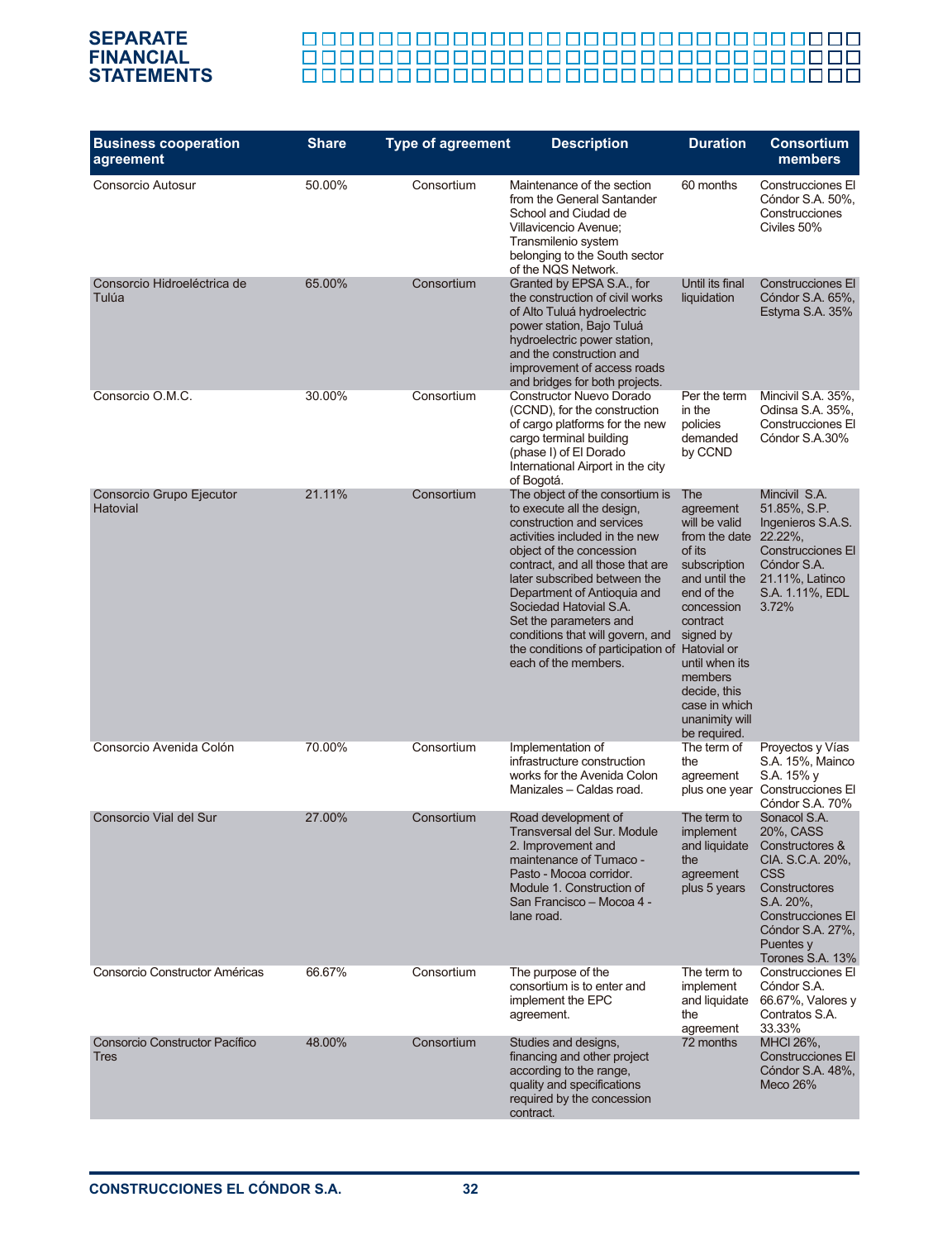#### 00000000000000000000000000000000

| <b>Business cooperation</b><br>agreement | <b>Share</b> | <b>Type of agreement</b> | <b>Description</b>                                                                                                                                      | <b>Duration</b>               | <b>Consortium</b><br>members                                                                                                                            |
|------------------------------------------|--------------|--------------------------|---------------------------------------------------------------------------------------------------------------------------------------------------------|-------------------------------|---------------------------------------------------------------------------------------------------------------------------------------------------------|
| Consorcio Farallones                     | 50.00%       | Consortium               | Studies and designs,<br>financing and other project<br>according to the range.<br>quality and specifications<br>required by the concession<br>contract. | 72 months                     | <b>Construcciones El</b><br>Cóndor S.A. 50%,<br>Odinsa S.A. 50%                                                                                         |
| Consorcio Vial Los Llanos                | 11.00%       | Consortium               | Studies and designs,<br>financing and other project<br>according to the range.<br>quality and specifications<br>required by the concession<br>contract. | 72 months                     | <b>Construcciones El</b><br>Cóndor S.A. 11%,<br>Odinsa S.A. 51%,<br>Murcia y Murcia<br>S.A. 30%, Sarugo<br>S.A. 8%                                      |
| Consorcio Francisco Javier<br>Cisneros   | 21.11%       | Consortium               | The execution of all the works<br>and activities and all those<br>services required under the<br>EPC contract.                                          | Until<br>December<br>31, 2021 | Mincivil S.A.<br>51.82%, S.P.<br>Ingenieros S.A.S.<br>22.22%.<br>Construcciones El<br>Cóndor S.A.<br>21.11%, Latinco<br>S.A. 1.11%, EDL<br>S.A.S. 3.72% |

#### **2.3.27 New standards and interpretations of financial reports**

The following includes a list of the new standards and amendments issued by the IASB which are in force for the annual periods beginning on January 1, 2018. Management is undergoing the evaluation of the potential impact these changes have on the Company's financial statements.

Decrees 2496 of December 24, 2015 and 2131 of December 22, 2016 introduced a new accounting framework that reflects the new standards, amendments or changes issued by the IASB for the International Financial Reporting Standards in years 2015 and 2016. This addition to the tech IASB framework used to present reports shall apply to the financial periods that begin on January 1, 2018, with early application permitted.

| Standards     | Title of the standard                    | In force for annual periods beginning after |
|---------------|------------------------------------------|---------------------------------------------|
| IFRS 15       | Revenue from contracts with<br>customers | January 1, 2018                             |
| <b>IFRS 9</b> | <b>Financial instruments</b>             | January 1, 2018                             |
| IFRS 16       | Leases                                   | January 1, 2019                             |

IFRS 9 – Financial Instruments and amendments of other standards

IFRS 9 replaces multiple classification and measurement models of IAS 39 Financial Instruments: Recognition and measurement with a single model that has only two classifications: amortized cost and fair value.

Phase 1: Classification and measurement of financial assets and financial liabilities

The classification of the financial assets of debt instruments shall be determined pursuant to the business model used by the entity to manage financial assets and the features of their contractual cash flow characteristics. A debt instrument is measured by the amortized cost if: a) the purpose of the commercial model is to maintain the financial asset to charge the contractual cash flows; and b) the contractual cash flows under the instrument solely represent payments of capital and interests.

All other instruments of debt and equity – including investments in complex instruments of debt and capital – shall be recognized by their fair value.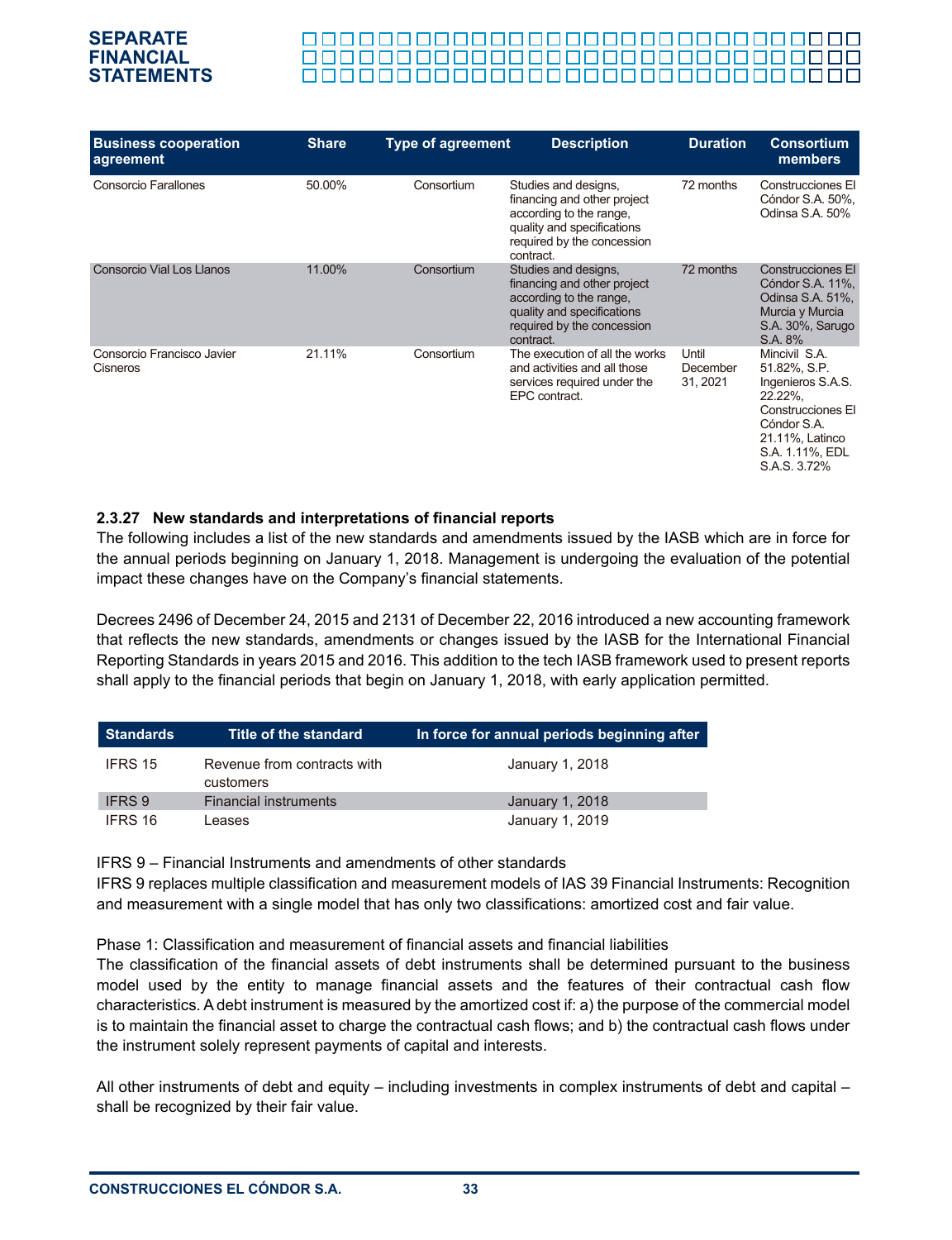#### 000000000000000000000000000000000

All movements of fair value of the financial assets are recognized in the income statement, except investments in equity instruments which are not maintained to negotiate and may be registered in another integral result.

The entities that measure financial liabilities at fair value need to recognize the change of fair value which is derived from changes of their own credit risk in another integral result instead of gains or losses.

#### Phase 2: Impairment methodology

The new Expected Credit Loss (ECL) model implies focusing on three stages in which the financial assets move as their creditworthiness changes. The stage dictates the manner in which an entity measures losses due to impairment and applies the effective interest rate. A simplified focus can be used for financial assets that lack a significant financing component (for instance, commercial accounts receivable). In the initial recognition, entities shall register a loss of day 1 equal to the credit loss expected of 12 months (or lifelong ECL for the commercial accounts receivable) unless the assets are deemed impaired credits.

After estimating the parameters used to calculate the expected loss ("Non-compliance Exposure" or EAD), "Non-compliance likelihood" or PD, "Predetermined Loss" or LGD, and discount rate), the entity makes use of its experience to develop internal models to calculate parameters for regulatory and managerial purposes.

Definition of Non-compliance: consistent with the definition of non-compliance used by the Company. IFRS 9 does not define non-compliance but has a refutable assumption that it is produced when an exposure surpasses 90 days.

Use of present, past and future information: the measurement and classification of credit losses expected require a high level of understanding and estimate that should consider information of past events and current conditions alongside future event predictions. Hence, our estimates of expected losses consider multiple macroeconomic settings while their likelihood is assessed based on the past event, the current situation and future trends, such as the gross domestic product (GDP) and the unemployment rate. All of these items are the initial step to assess significant increases of credit risk and to use PD estimates.

#### Phase 3: Hedge accounting

The new hedge accounting rules (published in December, 2013) align the hedge accounting closest to the common practices of risk management. As a rule of thumb, it shall be easier to apply hedge accounting in the future. The new standard also introduces expanded disclosure requirements and changes in presentation. Construcciones El Cóndor S.A. has no significant impacts with the application of this standard.

#### IFRS 15 Revenues from contracts with customers

IFRS 15 was published in May 2014, which establishes a single integral model used by companies for the accounting of revenues from ordinary activities derived from contracts with customers. IFRS 15 shall replace the following standards and interpretations of revenue on its effective date:

- IAS 18 Revenues from ordinary activities
- IAS 11 Construction contracts
- IFRIC 13 Customer loyalty programs
- IFRIC 15 Agreements for the construction of real estate
- IFRIC 18 Transfers of assets from customers
- SIC 31 Revenue Revenues involving advertising services

As the title of the new standard of Revenues from ordinary activities, IFRS 14 only covers revenues from contracts with customers. IFRS 15 involves a party hired by an entity to obtain goods or services derived from the entity's ordinary activities in exchange of compensation. Unlike IAS 18, the recognition and measurement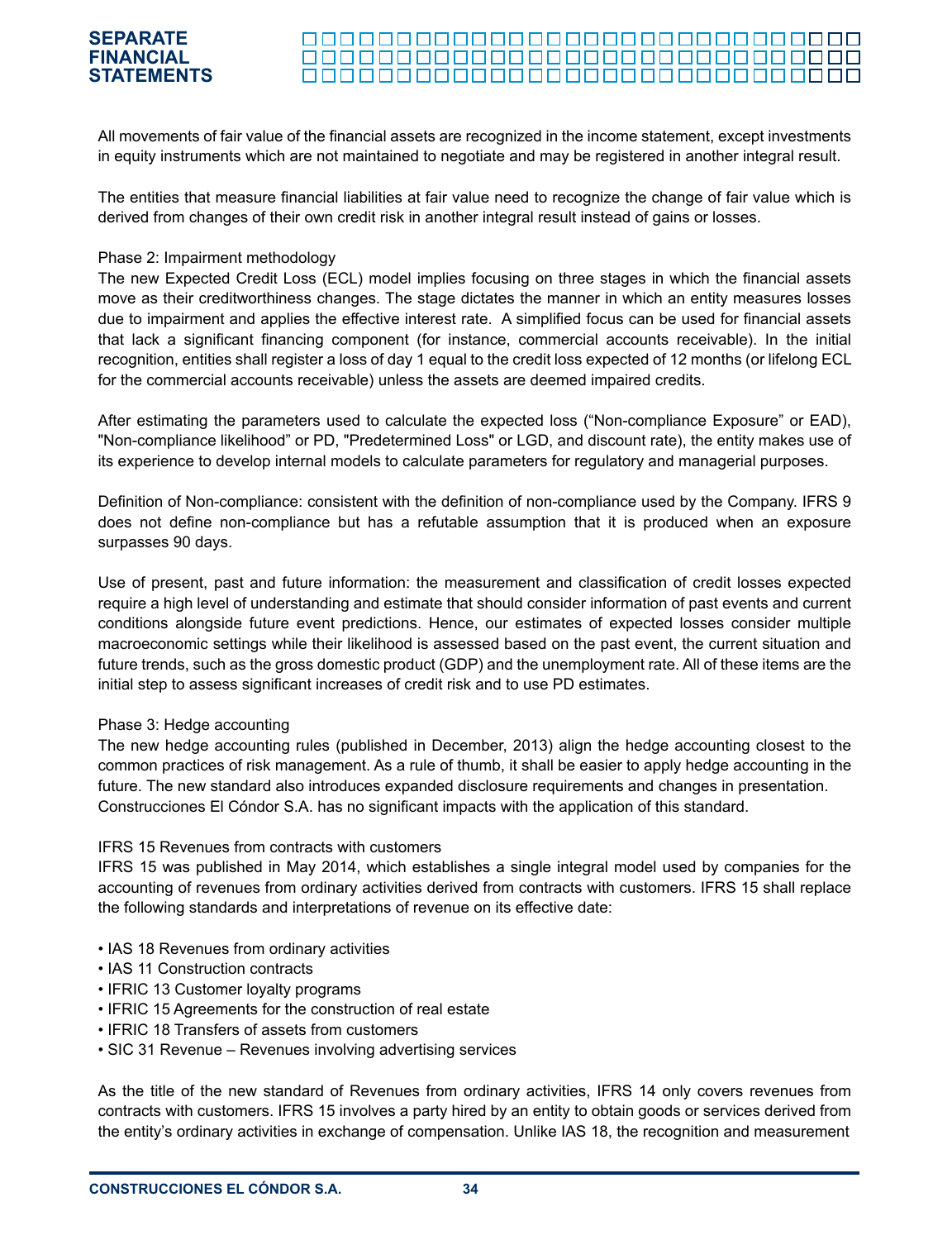#### <u> 0000000000000000000000000000000000</u> <u> 00000000000000000000000000000</u> <u> 000000000000000000000000000000000</u>

of revenues from interests and dividends of investments in instruments of debt and/or equity is no longer part of IFRS 15 but instead, within the scope of IFRS 9 – Financial instruments.

As mentioned above, the new standard of revenues has a single model to address revenues from contracts with customers. Its primary principle is that an entity should recognize revenues when the control of the goods or services involved in the transaction is transferred to the customers. The amount of the revenues corresponds to the compensation which shows what the entity expects to obtain in exchange for those goods or services.

The new standard displays the following five steps to recognize and measure revenues:

Step 1: Identify the contract with a customer.

Step 2: Identify the performance obligations (separation of goods or services) in the contract.

Step 3: Determine the transaction price.

Step 4: Allocate the transaction price to the performance obligations (to each good or service).

Step 5: Recognize revenue when (or as) the entity satisfies a performance obligation

The new revenues standard has introduced an increasingly limited orientation:

• If a contract (or combination of contracts) contains or not more than one good or service promised. If so, when and how the goods or services promised should be listed.

• If the price of the transaction assigned to every obligation of performance should be recognized as revenue throughout time or in a given time. Per IFRS 15, an entity recognizes revenue when an obligation of performance is met, that is, when the "control" of the goods or services underlying a particular obligation of performance is transferred to the customer. Unlike IAS 18, the new standard excludes a separate guide for the "sale of goods"; instead, the new standard requires entities to assess if revenues should be recognized throughout time or in a particular time, notwithstanding if the revenues relate to "sale of goods" or "services provided".

• When the transaction price includes variable compensation, the standard contains the parameters to be determined: how will the amount be affected and the moment to recognize the revenue. The item of variable compensation is ample; a transaction price is deemed variable as a result of discounts, rebates, refunds, credits, price concessions, incentives, performance bonuses, penalties and contingency agreements. The new standard introduces limitations to recognize variable compensation as revenue.

• When the costs incurred to obtain a contract and the costs to meet a contract may be recognized as an asset.

• The new standard demands the disclosure of more information.

In April 2016, the IASB issued Clarifications for IFRS 15 derived from the feedback it received from the IASB / FASB Joint Transition Resources Group to Recognize Revenue. This group was created to address possible problems related to the implementation of IFRS 15 and the PCGA of U.S.A. ASC subject 606. The clarifications of IFRS 15 are listed below:

• Identify performance obligations: providing illustrative factors to be considered when evaluating if the promised goods or services are different;

• Major considerations with the agent: by clarifying that an entity should evaluate if it is a principal or agent for each different good or service promised to the customer, and by changing the indicators used to evaluate if an entity is a principal or an agent.

IFRS 15, along with the clarifications published on April 2016, is in force for the reporting periods starting from January 1, 2018 onwards, with early application permitted. Entities may opt to apply the standard retroactively or use a modified transition focus, that is, to apply the standard retrospectively only on contracts that have no tended on the date of adoption (for instance, on January 1, 2018 for an entity that ends the year in December 31).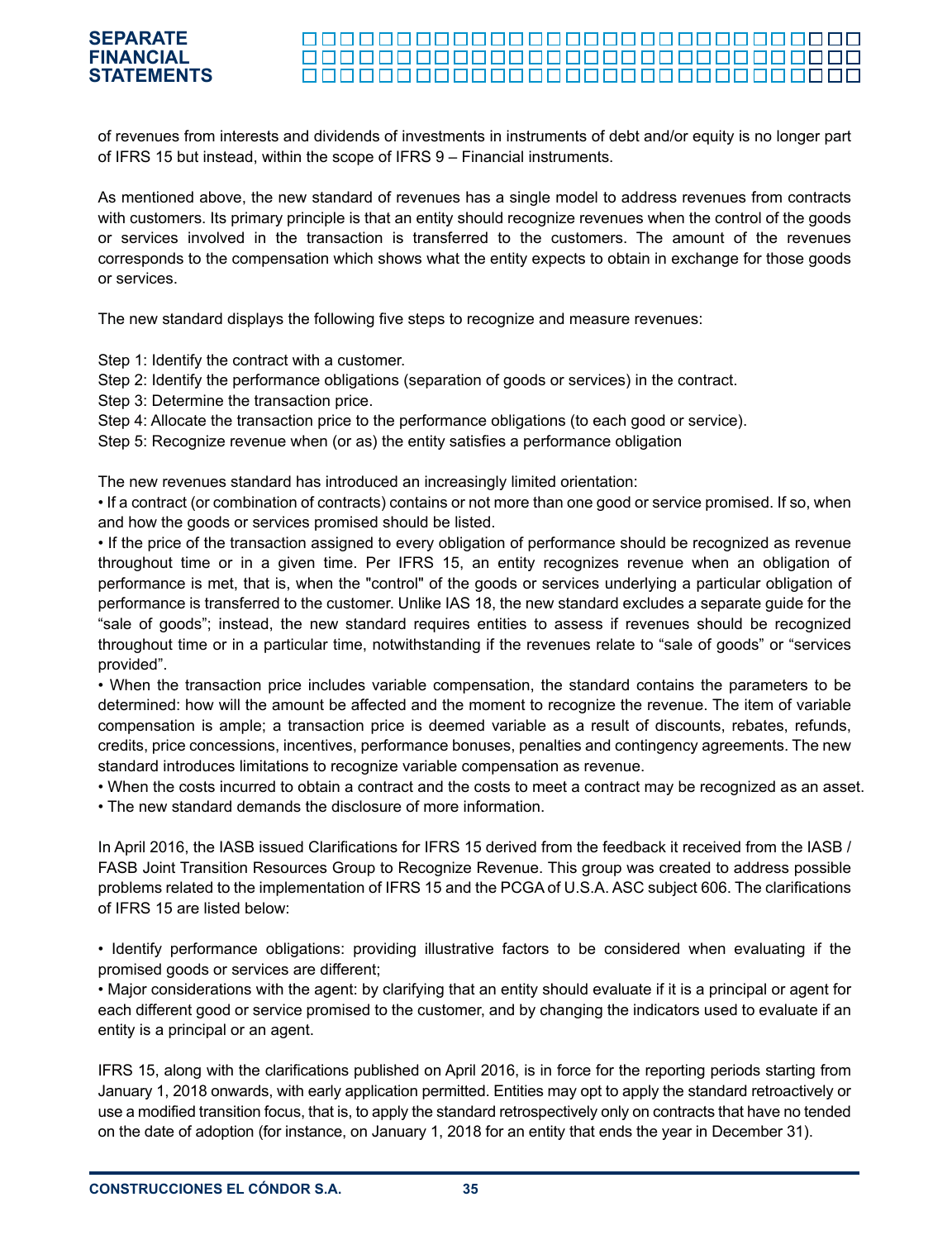#### **SEPARATE FINANCIAL** <u> 00000000000000000000000000000</u> **STATEMENTS**<u> 000000000000000000000000000000000</u>

Construcciones El Cóndor S.A. did not apply this standard early. The performance obligations identified are: sale of materials and construction. Revenue from the performance obligation related to sale of materials is recognized in a given time since right then it transfers the control of the goods to the customer. With regards to the performance obligation of construction, revenue from ordinary activities is recognized throughout time. This guideline is also followed by the joint operations in which the Company is a joint player. The quantitative impacts to apply this standard are:

| <b>Performance obligation</b> | <b>Estimated amount in 2018</b> | % Share    |
|-------------------------------|---------------------------------|------------|
| Construction                  | 718.423.812                     | 98.51%     |
| Sale of materials             | 10.851.657                      | 1.49%      |
| Total                         | 729,275,469                     | $100.00\%$ |

#### IFRS 16 Leases

IRFS 16 provides an integral model for the recognition of lease agreements and their treatment in financial statements of lessees and lessors. This standard will replace the following standards and interpretations when in force:

- IAS 17 Leases
- IFRIC 4 Determining whether an arrangement contains a lease.
- SIC 15 Operating leases incentives.
- SIC 27 Evaluating the substance of transactions in the legal form of a lease.

#### Identifying a lease

IFRS 16 applies a model to control the identification of leases, in which an arrangement is or contains a lease if it transfers the right to control the use of an asset for a period of time in exchange for consideration. It is deemed that control exists if the customer:

- Is entitled to substantially obtain all of the economic benefits from using an asset; and
- Is entitled to lead the use of that asset.

The standard provides a detailed guide to determine if these conditions are met, including the cases in which the supplier is entitled to substantive substitutions, and when relevant decisions con how and why the asset is used are predetermined.

#### Accounting by lessees

IFRS 16 introduces significant changes on the lessee's accounting: it eliminates the difference between operating and financial leases determined by NIT 17; it also demands the lessor to recognize an asset per right of use and a liability at the beginning of all leases, excluding short-term leases and low-cost asset leases.

An asset for right of use is initially measured at cost and later at cost (subject to certain exception) minus accrued depreciation and losses from impairment, adjusted by any new measurement of the liability for the lease.

Liability for lease is initially measured at the present value of the lease payments not made on that date. Later, the liability for the lease is adjusted by payments of interests and leases, and by the impact of lease amendments, among others.

If a lessee chooses not to apply the general requirements of IFRS 16 to short-term leases (that is, one that does not include a put option and has a lease term of 12 months or less in the initial date) as well as leases of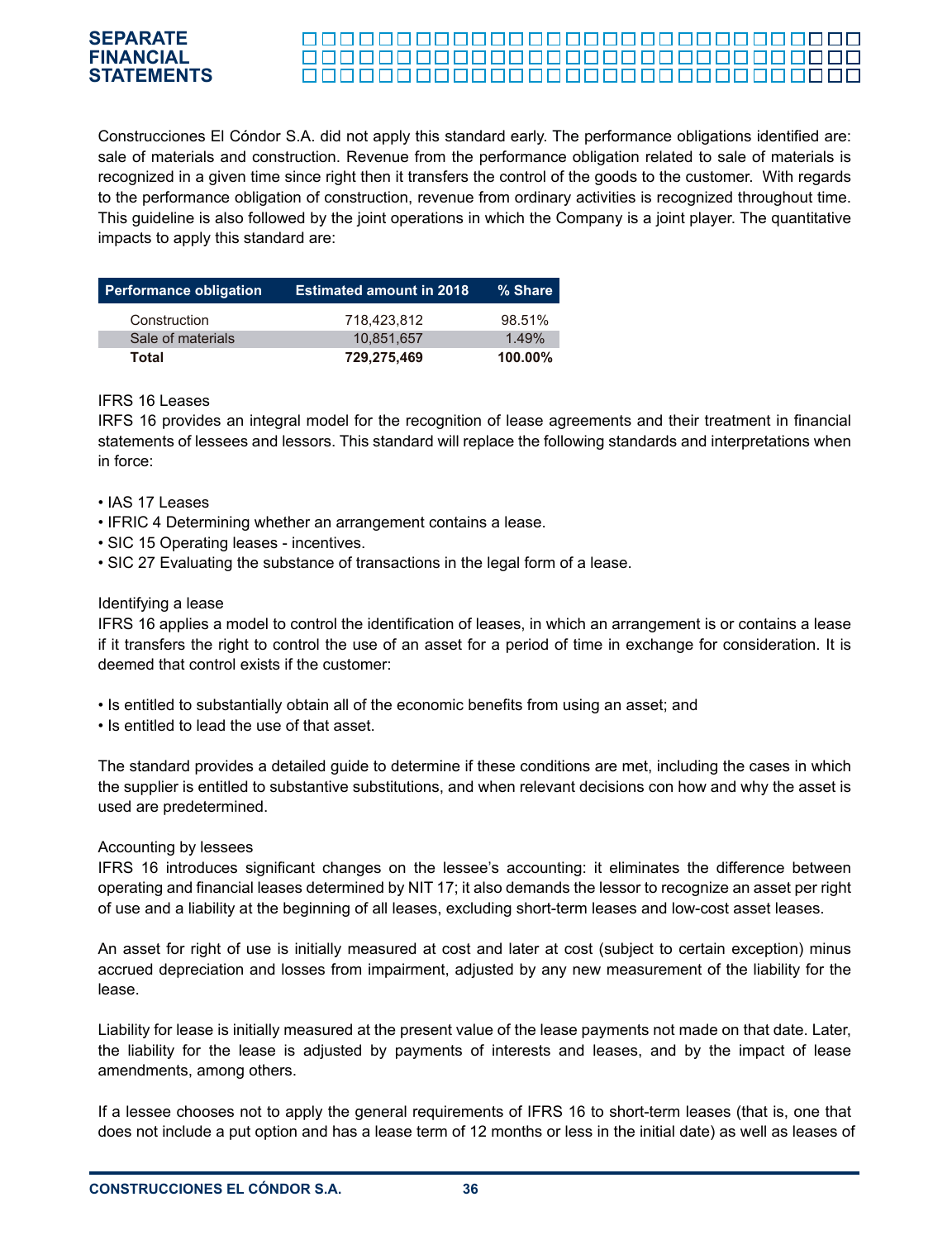#### <u> 00000000000000000000000000000</u>

low-value assets, the lessee shall recognize the payment of leases related to those leases as a linear or systematic expense, similar to the current accounting of operating leases.

#### Accounting by lessors

Unlike the lessee accounting, the requirements for the lessor accounting pursuant to IFRS 16 remain practically the same compared to IAS 17, which still requires the lessee to classify a lease as operating or financial.

Besides, IFRS 16 also provides guidance on the accounting of sale transactions and leasebacks; and the disclosure of additional information.

IFRS 16 is in force in the period that begins on or after January 1, 2019, with early application permitted by entities that used IFRS 15 on the initial application date of IFRS 16. A lessee may apply IFRS 16 using the complete or modified retrospective focus. If the lessee chooses the modified retrospective focus, an entity is not forced to re-express the information and the accumulated effect of applying IFRS 16 initially shall be presented as an adjustment on the earnings retained (or another component of equity, whichever is applicable).

Construcciones El Cóndor S.A. shall not apply IFRS 16 early given that this standard may have an irrelevant impact on the amounts reported and on the disclosers made on the financial statements. However, a reasonable estimate of the effect of IFRS 16 cannot be provided until a detailed revision is made.

## **Note 3. Cash and Cash Equivalents**

The total of these items was duly reconciled with the corresponding external information obtained from different financial entities.

Includes a portfolio of investments in pesos in joint accounts receivable; there are no restrictions regarding balance of cash available, banks and savings accounts on the financial statement's date.

|                                                                          | At December 31 | At December 31 |
|--------------------------------------------------------------------------|----------------|----------------|
|                                                                          | 2017           | 2016           |
| Cash                                                                     | 22,606         | 29.939         |
| Banks (checking account)                                                 | 5.665.115      | 11,453,300     |
| Joint banking operations (incorporation of consortiums)                  | 13.788.293     | 3,734,105      |
| Restricted cash and cash equivalents                                     | 74.134         | 85.406         |
| Available restricted for joint operations (incorporation of consortiums) | 1.989          | 2.006          |
| Savings account                                                          | 189.134        | 3,611,385      |
| Negotiable investments, fixed income                                     | 369.333        | 149,543,000    |
| Negotiable investments, fixed income, joint operations                   | 644.214        | 1,203,466      |
| <b>TOTAL CASH AND CASH EQUIVALENTS</b>                                   | 20.754.818     | 169,662,605    |

# **Note 4. Investments**

| Investments at fair value                                                                                                                        | At December 31 | At December 31                        |
|--------------------------------------------------------------------------------------------------------------------------------------------------|----------------|---------------------------------------|
|                                                                                                                                                  | 2017           | 2016                                  |
| Sociedad Concesionaria Operadora Aeroportuaria Internacional<br>Organización de Ingeniería Internacional S.A. (Grupo Odinsa S.A.)<br>Grupo Argos |                | 15,332,840<br>9.580.128<br>92,965,686 |
| <b>TOTAL TEMPORARY INVESTMENTS</b>                                                                                                               |                | 117,878,654                           |

#### **Permanent investments**

Investments in associates and joint businesses

4.1. The major associates and their main activity are listed below: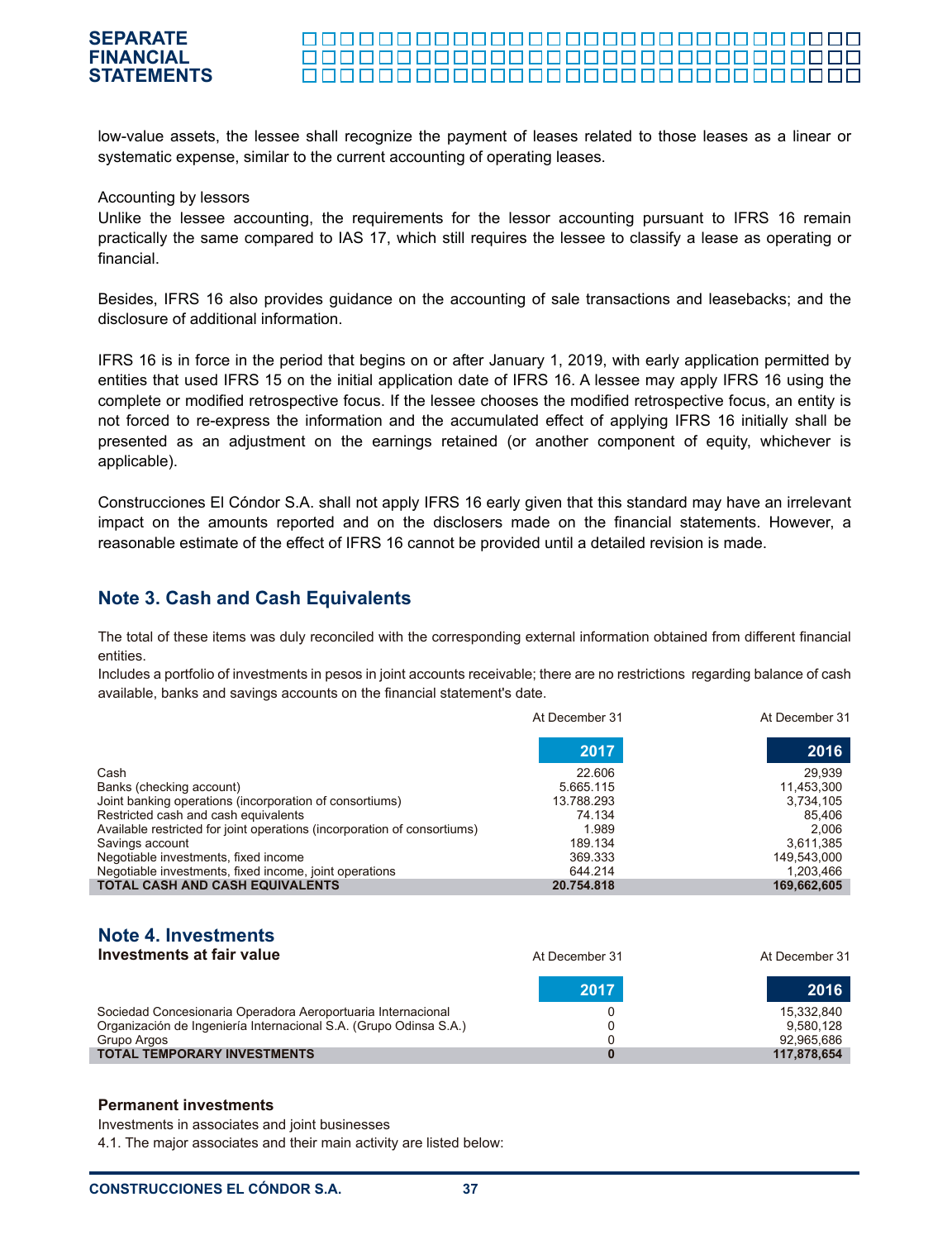# 00000000000000000000000000000000000 <u> 888888888888888888888888888888</u>

|                                                                                        |                                   |           |                                                                                  | At December 31        |                       |                                    |                                                                                                                                                                                                                                                                                               |
|----------------------------------------------------------------------------------------|-----------------------------------|-----------|----------------------------------------------------------------------------------|-----------------------|-----------------------|------------------------------------|-----------------------------------------------------------------------------------------------------------------------------------------------------------------------------------------------------------------------------------------------------------------------------------------------|
|                                                                                        | <b>Number of</b><br><b>shares</b> | Share (%) | <b>Observations</b>                                                              | 2017                  | 2016                  | <b>Incorporation</b><br>- domicile | <b>Corporate purpose</b>                                                                                                                                                                                                                                                                      |
| <b>FINANCIAL ASSETS</b><br><b>FINANCIAL INSTRUMENTS</b>                                |                                   |           |                                                                                  |                       |                       |                                    |                                                                                                                                                                                                                                                                                               |
| Concesión Santa Marta<br>Paraguachón                                                   | 203.942                           | 2,97%     | Invesment sold<br>on June 2017                                                   | 0                     | 984.369               | Nov/2012<br>Riohacha               | Construction of civil<br>engineering works                                                                                                                                                                                                                                                    |
| C.C.I. Marketplace S.A.                                                                | 132.057                           | 2,63%     |                                                                                  | 37.768                | 70.254                | Apr/2007<br>Bogotá                 | Website and/or Webpage<br>creation, maintenance                                                                                                                                                                                                                                               |
| Hidroeléctrica del Río Aures                                                           | 1.019.450                         | 16,60%    |                                                                                  | 777.861               | 1.045.868             | Jul/1997<br>Medellín               | Electric power generation and<br>sale through a hydroelectric<br>station in the municipality of<br>Abejorral                                                                                                                                                                                  |
| <b>TOTAL INVESTMENTS IN</b><br><b>FINANCIAL INSTRUMENTS</b><br><b>JOINT BUSINESSES</b> |                                   |           |                                                                                  | 815.629               | 2.100.491             |                                    |                                                                                                                                                                                                                                                                                               |
| Constructora Túnel de<br>Oriente S.A.S.                                                | 2.629.361.939                     | 12,70%    |                                                                                  | 6.336.760             | 2.629.362             | Oct/2011<br>Medellín               | To be a shareholder of<br>Concesion Tunel de Aburra<br>Oriente S.A. and to develop the<br>activities necessary to build the<br>works                                                                                                                                                          |
| Concesión Túnel de Aburra<br>Oriente                                                   | 236.700                           | 12,51%    |                                                                                  | 19.822.117 20.695.057 |                       | Dec/1997<br>Medellín               | State concession contract for<br>the design, construction,<br>operation and maintenance of<br>the road connection<br>Aburrá-Oriente                                                                                                                                                           |
| Concesión Vial Los Llanos<br>S.A.S.<br><b>ASSOCIATES</b>                               | 550.000                           | 11,00%    |                                                                                  | 769.968               | 759.765               | Apr/2015<br>Villavicencio          | Construction of roads and<br>railroads                                                                                                                                                                                                                                                        |
| Concesión Aburrá Norte S.A. - 1.582.886<br>Hatovial S.A.                               |                                   | 21,11%    |                                                                                  |                       | 20.475.715 31.404.264 | Oct/1997<br>Copacabana             | Enter and execute a state<br>concession contract of a road<br>project called "Desarrollo vial<br>del Aburrá Norte" and its<br>complementary road system                                                                                                                                       |
| Concesión Vías del Nus S.A.S. 1.055.250                                                |                                   | 21,11%    |                                                                                  | 1.879.258             | 1.116.900             | Dec/2015-<br>Medellín              | Enter and execute a state<br>concession contract<br>established in article 32 of law<br>80 of 1993                                                                                                                                                                                            |
| Concesión La Pintada S.A.S.                                                            | 8.490.799                         | 21,15%    |                                                                                  | 4.073.199             | 9.407.775             | Jun/2014<br>Medellín               | The sole corporate purpose of<br>the corporation is to execute a<br>contract with the ANI to<br>conduct studies, designs,<br>financing, environmental,<br>property and social<br>management, construction,<br>improvement, revamping,<br>operation, maintenance and<br>reversion of Concesion |
| Concesión Pacífico Tres S.A.S.                                                         | 4.800                             | 48,00%    |                                                                                  |                       | 28.947.351 16.219.907 | Aug/2014<br>Bogotá                 | Execute a contract with the<br>ANI to conduct studies,<br>designs, financing,<br>environmental, property and<br>social management,<br>construction, improvement,<br>revamping, operation,<br>maintenance and reversion of<br>Concesion                                                        |
| Transmilenio Carrera 7 SC<br>S.A.S.                                                    |                                   |           | The Associate<br>reported losses<br>exceeding the<br>amount of the<br>investment | 15.000                | 15.000                |                                    |                                                                                                                                                                                                                                                                                               |
| Deterioro inversión Transmilenio<br>Carrera 7 SC S.A.S.                                |                                   |           |                                                                                  | (15.000)              | (15.000)              |                                    |                                                                                                                                                                                                                                                                                               |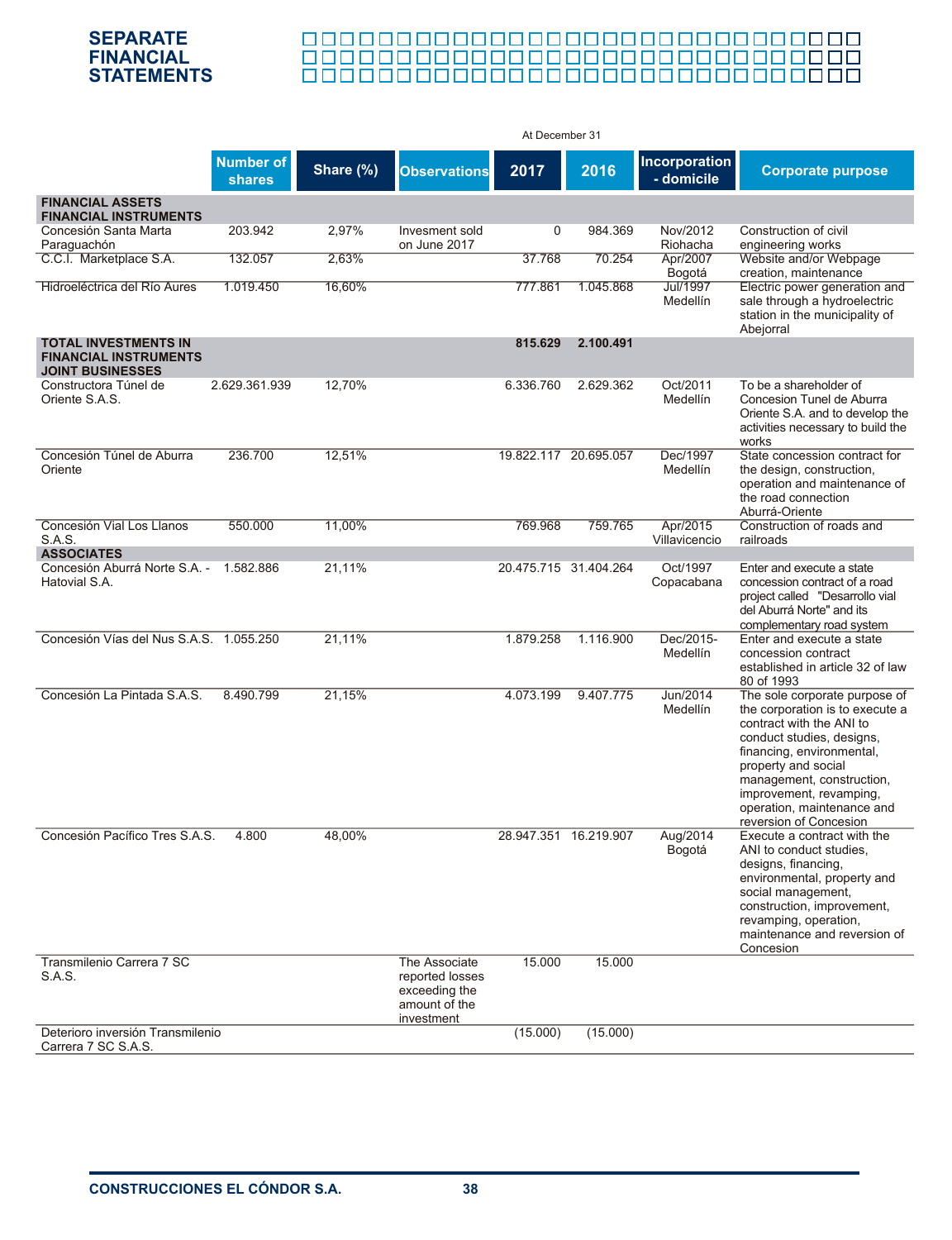# <u> 888888888888888888888888888888</u>

|                                                                                                                          |                            |           |                                                                                  | At December 31 |                       |                                                                                                                                                                                     |                                                                                                                                                                                                                                                                                                                                                                                                                                                                                                                                                                 |
|--------------------------------------------------------------------------------------------------------------------------|----------------------------|-----------|----------------------------------------------------------------------------------|----------------|-----------------------|-------------------------------------------------------------------------------------------------------------------------------------------------------------------------------------|-----------------------------------------------------------------------------------------------------------------------------------------------------------------------------------------------------------------------------------------------------------------------------------------------------------------------------------------------------------------------------------------------------------------------------------------------------------------------------------------------------------------------------------------------------------------|
|                                                                                                                          | <b>Number of</b><br>shares | Share (%) | <b>Observations</b>                                                              | 2017           | 2016                  | Incorporation<br>- domicile                                                                                                                                                         | <b>Corporate purpose</b>                                                                                                                                                                                                                                                                                                                                                                                                                                                                                                                                        |
| <b>ASSOCIATES</b><br>Concesionaria Trans NQS Sur                                                                         | 24.990                     | 50,00%    | The Associate<br>reported losses<br>exceeding the<br>amount of the<br>investment | 0              | 0                     | Sep/2003<br>Bogotá                                                                                                                                                                  | Activities for the design,<br>construction and execution of<br>civil works                                                                                                                                                                                                                                                                                                                                                                                                                                                                                      |
| Concesionaria Transmilenio del<br>Sur                                                                                    | 25.000                     | 50,00%    |                                                                                  | 429.778        | 434.908               | Dec/2003<br>Bogotá                                                                                                                                                                  | Execution of civil works design,<br>construction and execution<br>activities                                                                                                                                                                                                                                                                                                                                                                                                                                                                                    |
| Agregados Argos S.A.S.                                                                                                   | 1.512.000.000              | 24,00%    |                                                                                  | 935.040        | $\overline{0}$        | <b>Jul/2017</b><br>Medellín                                                                                                                                                         | Exploration, exploitation,<br>transformation, transportation<br>and sale of stone materials<br>from mines and quarries                                                                                                                                                                                                                                                                                                                                                                                                                                          |
| <b>INVESTMENTS OVERSEAS</b><br>Industrias Selma (1)                                                                      | 5.000                      | 49,75%    | The Associate<br>reported losses<br>exceeding the<br>amount of the<br>investment |                | 0 10.851.437          | Jul/2005<br>Islas Vírgenes<br><b>Británicas</b>                                                                                                                                     | Its corporate purpose is<br>detailed on page of the<br>by-laws: "(5. Capacity and<br>powers"). Here it is stated that<br>its object is not restricted (is<br>indefinite) and the Company<br>has full powers to carry out<br>lawful activities which are not<br>prohibited for commercial<br>companies created under BVI<br>standards in accordance with<br>act of 2004 or any other BVI<br>law.                                                                                                                                                                 |
| <b>TOTAL INVESTMENTS IN</b><br><b>ASSOCIATES AND JOINT</b><br><b>BUSINESSES</b><br><b>INVESTMENT IN SUBSIDIARIES (2)</b> |                            |           |                                                                                  |                | 83.669.186 93.519.376 |                                                                                                                                                                                     |                                                                                                                                                                                                                                                                                                                                                                                                                                                                                                                                                                 |
| Condor Investment USA INC<br>(2.1.)                                                                                      | 1.032.762                  | 100,00%   |                                                                                  | 1.702.250      | 941.233               | Condor<br>INC is a<br>corporation<br>incorporated<br>Delaware<br>established in<br>2015. Affiliate<br>Condor<br>Construction<br>Corp is a<br>corproation<br>incorporated<br>Florida | Condor Investments USA INC<br>Investments USA is an investor company and the<br>affiliate is a general contractor<br>to participate in construction,<br>commercial, industrial and<br>under the laws of municipal projects of Florida.<br>Construction contracts are<br>entered in virtue of cost<br>contracts plus margin, fixed<br>price contracts, fixed price<br>contracts modified by<br>provisions of: incentives,<br>sanctions, time and material.<br>The duration of Company<br>under the laws of contracts varies, but is usually<br>less than a year. |
| Concesión Red Vial del Cesar<br>S.A.S. (2.2.)                                                                            | 2.607.282                  | 94,89%    | The Corporation<br>merged on<br>March 2017                                       | 0              | 5.063.510             | <b>Nov/1999</b><br>Medellín                                                                                                                                                         | Design, construction of civil<br>orks under any contractual<br>mode, such as concession<br>public utility contracts, joint<br>ventures, among others                                                                                                                                                                                                                                                                                                                                                                                                            |
| Concesión Vías de las Américas 173.342<br>S.A.S. (2.3.)                                                                  |                            | 66,67%    |                                                                                  |                | 96.740.033 98.140.967 | Feb/2012<br>Montería                                                                                                                                                                | Study, design, planning,<br>financing exploitation and<br>administration of infrastructure<br>businesses                                                                                                                                                                                                                                                                                                                                                                                                                                                        |
| Concesión Ruta al Mar S.A.S.<br>$(CORUMAR)$ $(2.4.)$                                                                     | 700.000                    | 100,00%   |                                                                                  | 1.594.201      | 1.536.447             | Sep/2015<br>Medellín                                                                                                                                                                | A corporation with the sole<br>purpose of entering and<br>executing the APP concession<br>contract for the construction,<br>improvement, operation,<br>maintenance and reversion of<br>the road system to connect the<br>departments of<br>Antioquia-Bolivar                                                                                                                                                                                                                                                                                                    |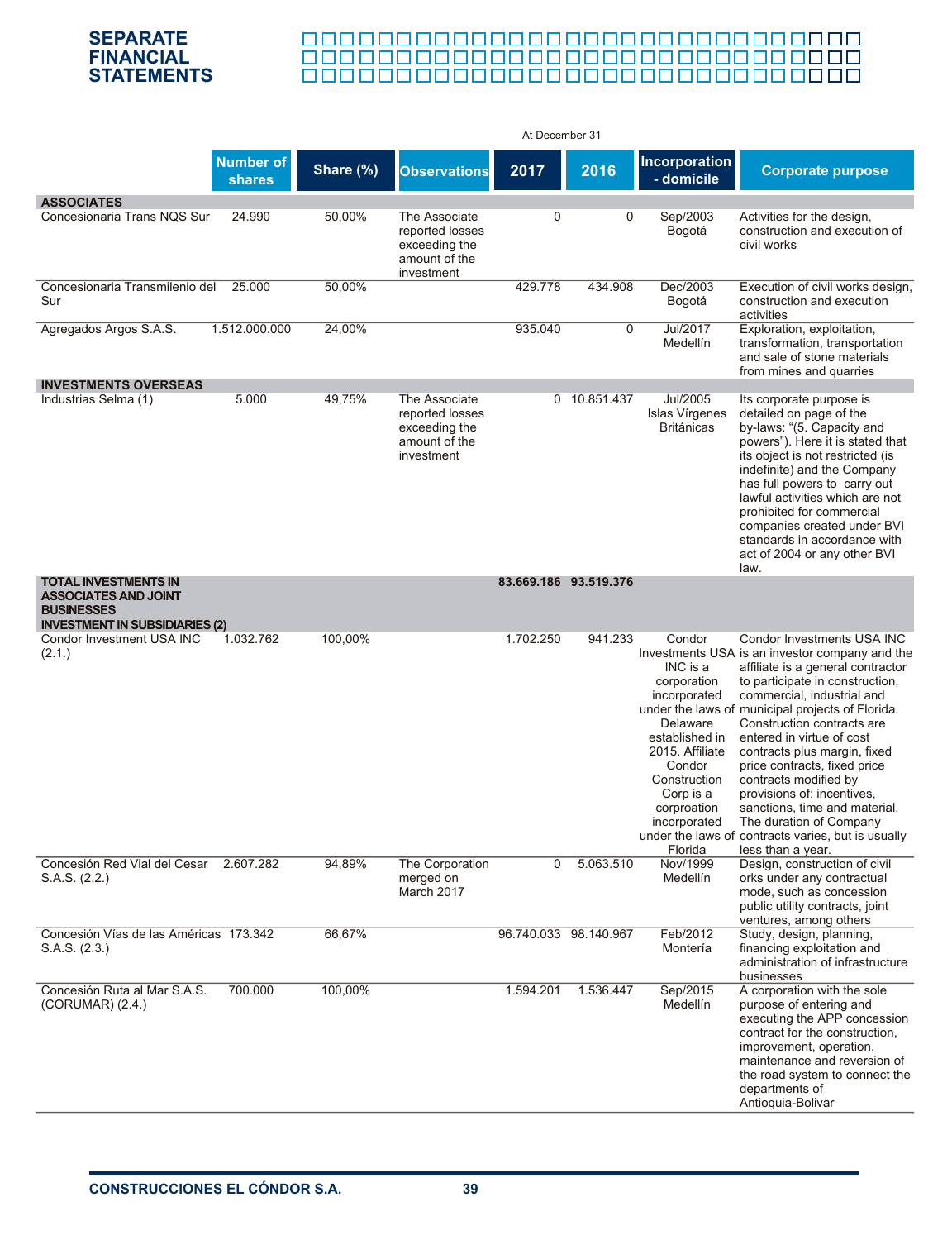

#### 00000000000000000000000000000000000

|                                                                                                                                           |           |                     | At December 31                                     |         |                                    |                                                                                                                                                                                     |
|-------------------------------------------------------------------------------------------------------------------------------------------|-----------|---------------------|----------------------------------------------------|---------|------------------------------------|-------------------------------------------------------------------------------------------------------------------------------------------------------------------------------------|
| <b>Number of</b><br><b>shares</b>                                                                                                         | Share (%) | <b>Observations</b> | 2017                                               | 2016    | <b>Incorporation</b><br>- domicile | <b>Corporate purpose</b>                                                                                                                                                            |
| <b>INVERSIÓN EN SUBSIDIARIAS (2)</b>                                                                                                      |           |                     |                                                    |         |                                    |                                                                                                                                                                                     |
| Concesión Cesar Guajira S.A.S. 700.000<br>(2.5.)                                                                                          | 100.00%   |                     | 50.350                                             | 978.253 | Jun/2015<br>Medellín               | The sole corporate purpose of<br>the Company is to execute the<br>APP (Public-Private<br>Association) concession<br>contract) under the terms<br>established in law 1508 of<br>2012 |
| <b>TOTAL INVESTMENT IN</b><br><b>SUBSIDIARIES</b><br><b>TOTAL INVESTMENT IN</b><br><b>SHARES IN ASSOCIATES AND</b><br><b>SUBSIDIARIES</b> |           |                     | 100.086.834 106.660.409<br>184.571.649 202.280.276 |         |                                    |                                                                                                                                                                                     |

(1) lndustria Selma: corporation tied to the Company domiciled overseas.

#### (2) INVESTMENTS IN SUBSIDIARIES

(2.1.) Condor Investment USA INC: corporation tied to the Company domiciled overseas.

(2.2.) Concesión Red Vial del Cesar S.A.: incorporated through public deed No. 2.438 grated at Notary 7 of Medellin on November 17, 1999. Pursuant to Assembly Minute No. 24 of April 26, 2012 and registered at the Chamber of Commerce on May 14, 2012, the corporation transforms into a corporation of simplified shares and changes its name to: Concesión Red Vial del Cesar S.A.S.

The main corporate purpose of Concesión Red Vial del Cesar is the execution of activities such as the design and construction of civil work, any contractual mode use and public work concession contracts among others, and to enter and execute a state concession contract established in item 4 of article 32 of Law 80 of 1993, under the terms of public bid 005 of 1999, whose purpose is to: "Build, Revamp and Maintain 35.7 kilometers of the road system of the Department of Cesar". To develop the state contract, another commercial contract was previously required with BBVA Fiduciaria S.A. to manage an Autonomous Equity with consists of resources (gasoline and fuel oil surcharge) provided by the Department of Cesar, known as: "Fideicomiso Fidugán Concesión Red Vial del Cesar", with a share of 100% of the respective rights.

Merger through Absorption: On March 7, 2017, the commercial registry of private document was made which approved the abbreviated merger through absorption by which Construcciones El Cóndor S.A. absorbed its affiliate Concesión Red Vial del Cesar S.A.S.

(2.3.) Concesión Vías de las Américas S.A.S.: incorporated through the Assembly of Shareholders held on August 5, 2010, under number 0140918 of book IX.

Concesión Vías de las Américas, the primary corporate purpose is to study, design, plan, exploit and manage the infrastructure business and to execute all of the activities related to engineering and arquitecture in all their manifestations, modes and specialties inside and out of Colombia under any system. To develop its corporate purpose, the corporation may: execute activities of design and construction of civil works, infrastructure of all types, project management, and toll collection and management, road operation and road maintenance activities, and road infrastructure. To enter and execute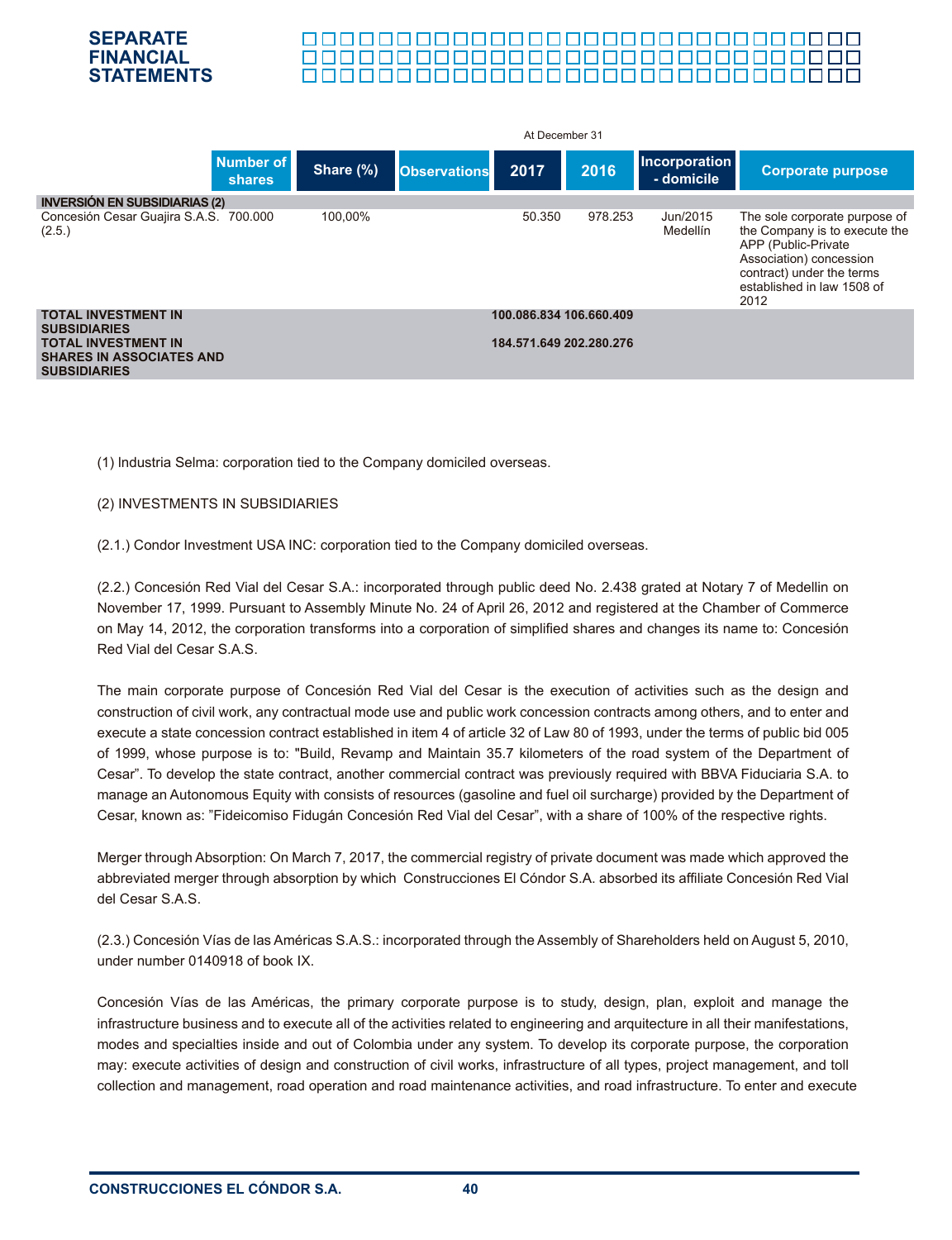#### 000000000000000000000000000000000 **STATEMENTS**

the concesion contract that corresponds to public bid SEA-LP-002-2009 for the works necessary for the construction, revamp, expansion, improvement and conservation, whichever the case, of road project Transversal de las Américas.

(2.4.) Concesión Ruta al Mar S.A.S.: incorporated by private document dated September 14, 2015 of the shareholder; registered at the Medellin Chamber of Commerce on October 2, 2015, in book 9 under number 30735.

Concesión Ruta al Mar S.A.S. the sole corporate purpose is to sign and execute the APP (public-private) Concession contract under the terms of law 1508 of 2012, derived from the award given in process VJ-VE-APP-IPV-006 by ANI (Agencia Nacional de Infraestructura). The purpose is the "Construction, improvement, operation, maintenance and reversion of the road system to connect the departments of Antioquia-Bolivar".

(2.5.) Concesión Cesar-Guajira S.A.S.: incorporated with private document dated June 12, 2015 by the sole shareholder, and registered at the Medellin Chamber of Commerce on June 19, 2015, in book 9, under number 11719.

La Concesión Cesar-Guajira S.A.S. the sole corporate purpose is to execute the concession contract under the Public-Private scheme (APP) under the terms of Law 1508 of 2012, derived from the awarding process VJ-VE-APP-IPV-003-2015 granted by ANI (Agencia Nacional de Infraestructura) through resolution No. 823 of May 19, 2015. The purpose is the construction, revamp, operation, maintenance and reversion of the road system to connect the departments of Cesar and Guajira in accordance with the concession contract.

Through the minute signed by Agencia Nacional de Infraestructura and Concesión Cesar Guajira S.A.S., an anticipated cause for termination was declared which began the reversal stage of the contract.

b. Subsidiaries present the following financial situation.

**SEPARATE FINANCIAL**

|                                     | <b>CONCESIÓN VÍAS DE</b><br><b>LAS AMÉRICAS S.A.S.</b> |                         | <b>CONCESIÓN RUTA</b><br>AL MAR S.A.S. |             | <b>CONCESIÓN CESAR</b><br><b>GUAJIRA S.A.S.</b> |            | <b>CONDOR INVESTMENTS</b><br>USA, Inc. |             |
|-------------------------------------|--------------------------------------------------------|-------------------------|----------------------------------------|-------------|-------------------------------------------------|------------|----------------------------------------|-------------|
|                                     | 2017                                                   | 2016                    | 2017                                   | 2016        | 2017                                            | 2016       | 2017                                   | 2016        |
| <b>EQUITY COMPOSITION</b>           |                                                        |                         |                                        |             |                                                 |            |                                        |             |
| Assets                              | 492.772.767                                            | 448.243.172 578.689.088 |                                        |             | 135.856.005 157.060.228                         | 77.520.769 | 1.971.791                              | 1.200.614   |
| Liabilities                         | 347.669.972                                            | 301.038.816 577.094.887 |                                        | 134.319.557 | 157.009.878                                     | 76.539.327 | 269.542                                | 259.381     |
| Stock capital                       | 26.000.000                                             | 26.000.000              | 700.000                                | 700.000     | 700.000                                         | 700.000    | 3.029.504                              | 2.005.818   |
| Capital surplus                     | 122.491.573                                            | 122.491.573             |                                        | 0           |                                                 |            |                                        | $\Omega$    |
| Surplus from valuation              | 6.320.930                                              | 6.320.930               |                                        | 0           | <sup>0</sup>                                    | 0          | 0                                      | $\Omega$    |
| Exchange difference from conversion | $\Omega$                                               | $\Omega$                |                                        | 0           |                                                 |            | 56.723                                 | 34.057      |
| Results of previous periods         | (5.463.817)                                            | (8.913.752)             | (221.343)                              | (31.288)    | 281.442                                         | (48.322)   | (1.098.643)                            | $\Omega$    |
| Results of the period               | (4.245.891)                                            | 1.305.606               | 1.115.544                              | 867.735     | (931.092)                                       | 329.764    | (285.335)                              | (1.098.642) |
| <b>TOTAL LIABILITY AND EQUITY</b>   | 492.772.767                                            | 448.243.172 578.689.088 |                                        |             | 135.856.005 157.060.228                         | 77.520.769 | 1.971.791                              | 1.200.614   |

Concesión Vías de las Américas S.A.S.: Of a total of 260,000 ordinary stocks, Construcciones El Cóndor S.A. owns 173,342 stocks which represent 66.67%.

Concesión Cesar Guajira S.A.S.: Of a total of 700,000 ordinary stocks, Construcciones El Cóndor S.A. owns 100%.

Concesión Ruta al Mar S.A.S.: Of a total of 700,000 ordinary stocks, Construcciones El Cóndor S.A. owns 100%.

Condor Investment USA INC: Of a total of 1,032,762 ordinary stocks, Construcciones El Cóndor S.A. owns 100%.

During the periods reported, Construcciones El Cóndor S.A., which is the parent company, did not display any investment reclassifications or transfer in subordinates. In terms of investments in subsidiaries, the merger by absorption with Concesión Red Vial del Cesar S.A.S. is highlighted.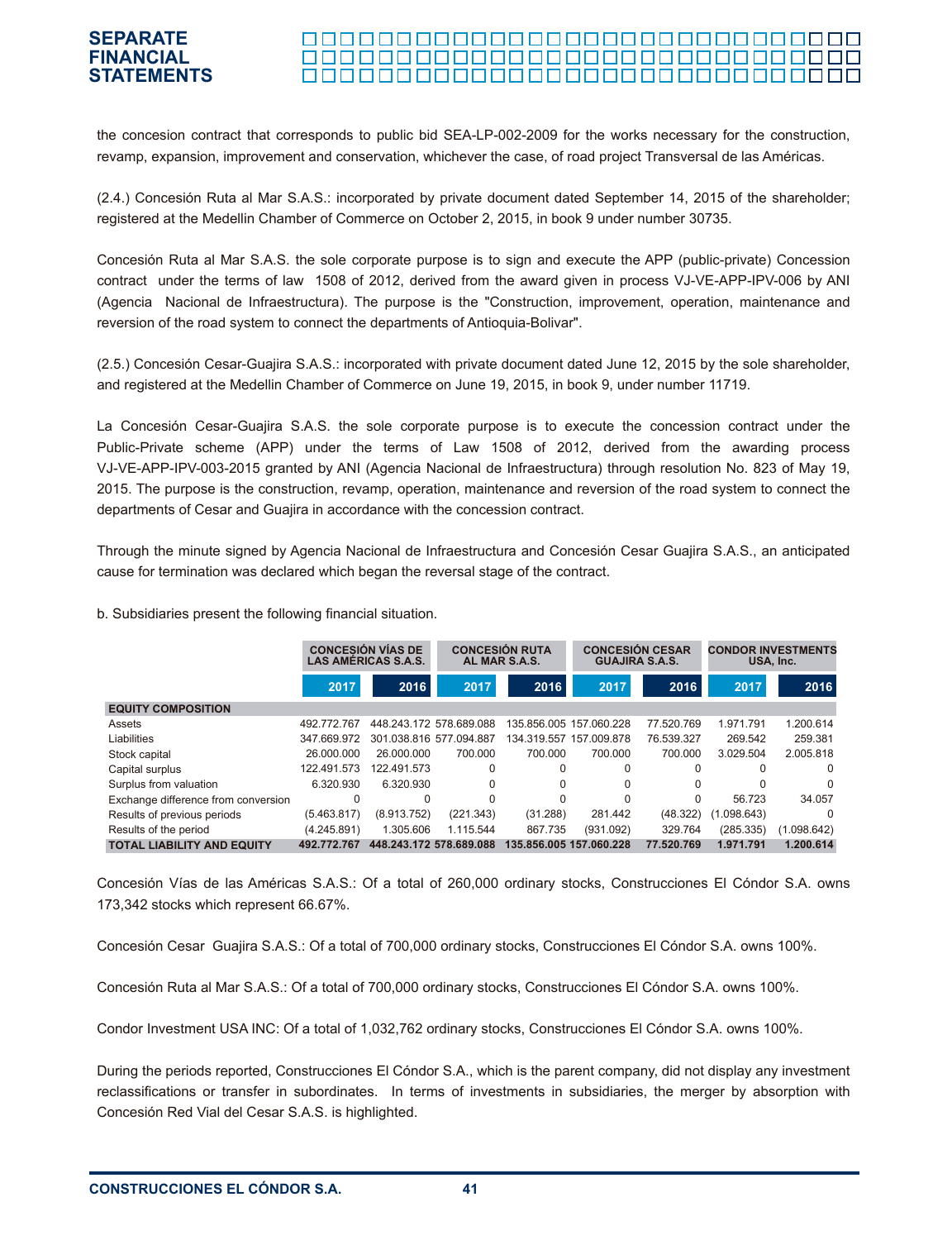# **Note 5. Commercial Accounts Receivable and Other Accounts Receivable**

#### **5.1. Commercial accounts receivable and other current accounts receivable**

|                                                                                               | At December 31 At December 31 |             |
|-----------------------------------------------------------------------------------------------|-------------------------------|-------------|
|                                                                                               | 2017                          | 2016        |
| <b>DETAIL</b>                                                                                 |                               |             |
| Domestic clients                                                                              | 176.122.928                   | 107.042.361 |
| Accounts receivable, consortiums                                                              | 54.989.167                    | 67.574.548  |
| Prepayments and advances                                                                      | 63.253.292                    | 27.125.831  |
| Claims                                                                                        | 2.338.069                     | 2.338.069   |
| Accounts receivable, workers                                                                  | 174.464                       | 305.811     |
| Sundry debtors                                                                                | 48.605.846                    | 24.529.616  |
| Withholding over contracts                                                                    | 24.849.167                    | 10.666.878  |
| Income receivable                                                                             | 194.906.210                   | 73.849.617  |
| Deposits                                                                                      | 840                           | 840         |
| <b>TOTAL COMMERCIAL ACCOUNTS</b><br><b>RECEIVABLE AND OTHER ACCOUNTS</b><br><b>RECEIVABLE</b> | 565.239.983                   | 313.433.572 |

| At December 31 At December 31 |             |                                     | At December 31 At December 31 |             |
|-------------------------------|-------------|-------------------------------------|-------------------------------|-------------|
| 2017                          | 2016        |                                     | 2017                          | 2016        |
|                               |             | <b>DETAIL - RELATED PARTIES</b>     |                               |             |
| 176.122.928                   | 107 042 361 | Domestic clients                    | 44.062.936                    | 46.882.724  |
| 54.989.167                    | 67.574.548  | Income receivable, internal minutes | 24.294.242                    | 1.138.852   |
| 63.253.292                    | 27.125.831  | Debtors, related parties            | 151.438.456                   | 54.570.811  |
| 2.338.069                     | 2.338.069   | Deposits                            | $\Omega$                      | 75.256.827  |
| 174.464                       | 305.811     | Receivable dividends and interests  | 222.047                       | 0           |
| 48.605.846                    | 24.529.616  | <b>TOTAL ACCOUNTS RECEIVABLE,</b>   | 220.017.681                   | 177.849.213 |
| 24.849.167                    | 10.666.878  | <b>RELATED PARTIES (**)</b>         |                               |             |

(\*\*) Details of accounts receivable with related parties are found on note 29.

|                                             | At December 31 | At December 31 |
|---------------------------------------------|----------------|----------------|
| Domestic clients                            |                |                |
|                                             | 2017           | 2016           |
| Clientes Agregados San Javier               | 1.171.553      | 1.016.266      |
| Automax S.A.S.                              |                | 63.000         |
| Carbones de la Jagua S.A.                   | 4.670.791      |                |
| Consorcio Constructor Aburrá Norte Hatovial |                | 502.169        |
| Consorcio Constructor Américas (1)          | 139.514.721    | 73.752.844     |
| Consorcio Constructor Pacífico 3 (2)        | 27.719.904     | 23.409.276     |
| Constructora Civil Obras S.A.S.             | 344.269        |                |
| Constructora Kalamary S.A.S. (1)            | 917.880        | 4.174.919      |
| Constructora S & L S.A.S.                   |                | 201.552        |
| Departamento del Cesar                      |                | 3.030.148      |
| Estyma                                      |                | 30.056         |
| Consorcio El Viajano                        | 125.130        |                |
| Inversiones Océano S.A.S.                   |                | 40.400         |
| C.I. Prodeco                                | 132.925        | $\Omega$       |
| Less than 50 million                        | 151.040        | 167.719        |
| Metroplús S.A.                              |                | 31.088         |
| Instituto Nacional de Vías                  | 811.791        |                |
| Sohinco Constructora S.A.S.                 | 255.411        | 255.411        |
| Valores y Contratos                         | 307.513        | 367.513        |
| <b>TOTAL DOMESTIC CLIENTS</b>               | 176.122.928    | 107.042.361    |

(1) These amounts correspond to works executed in the projects Américas Cóndor Urabá - Montería - San Marcos y Santa Ana - La Gloria.

(2) The amount corresponds to works executed in project Pacífico Tres - La Virginia e Irra.

There are no restrictions or encumbrances, accounts receivable do not guarantee any type of obligation.

#### Accounts receivable of consortiums

|                                                                                           | At December 31 |            |
|-------------------------------------------------------------------------------------------|----------------|------------|
|                                                                                           | 2017           | 2016       |
| Debtors, joint operations (incorporation of consortiums)                                  | 30.093.559     | 66.768.539 |
| Accounts receivable, related companies in joint operations (incorporation of consortiums) | 23.683.586     | 758.631    |
| Commercial banking accounts, joint operations (incorporation of consortiums)              | 1.212.022      | 47.377     |
| TOTAL ACCOUNTS RECEIVABLE, CONSORTIUMS                                                    | 54.989.167     | 67.574.548 |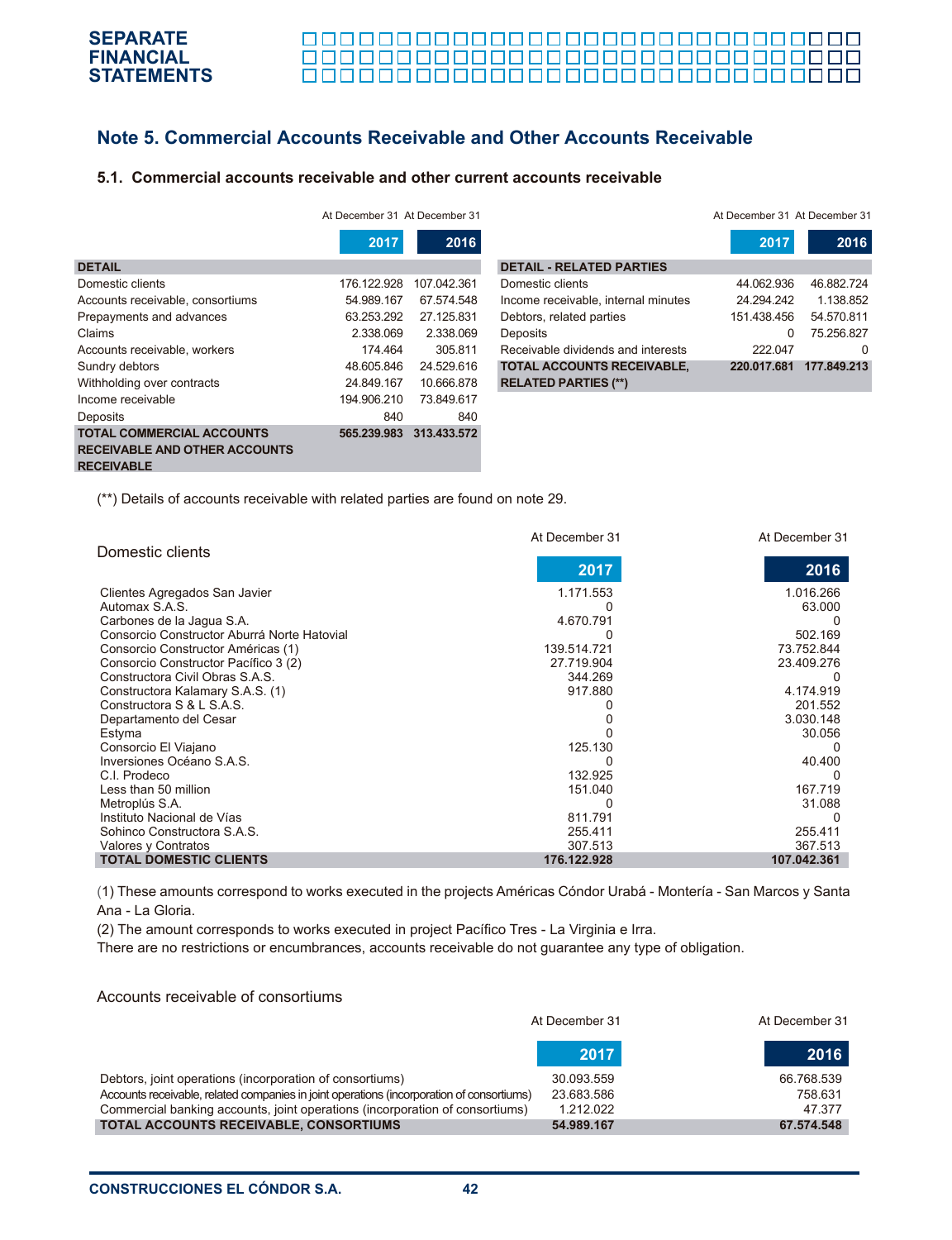### 000000000000000000000000000000 0000000000000000000000000000000000

| Prepayments and advances                                     |                |                |
|--------------------------------------------------------------|----------------|----------------|
|                                                              | At December 31 | At December 31 |
|                                                              | 2017           | 2016           |
| Prepayments, joint operations (incorporation of consortiums) | 46.285.746     | 23.684.546     |
| T.I.M. Construcciones S.A.S.                                 | 0              | 63.504         |
| <b>Construcciones Civiles Hermanos</b>                       | 75.535         | 75.535         |
| Diseños Agregados y Construcciones                           | 0              | 231.071        |
| Empresa Minera de Caldas S.A.S.                              | 0              | 36.220         |
| Concesión Ruta al Mar S.A.S.                                 | 106.589        | 0              |
| Básculas Prometálicos S.A.                                   | 1.001.841      | 0              |
| Internacional de Eléctricos S.A.S.                           | 1.834.394      | 0              |
| MGM Ingeniería y Proyectos S.A.S.                            | 5.718.687      | 0              |
| Siemens S.A.                                                 | 5.167.367      | 0              |
| G & R Ingeniería y Desarrollo                                | 369.935        | 453.837        |
| Gestión en Ingeniería Civil y Ambiental                      | 0              | 362.029        |
| Goimpro S.A.S.                                               | 208.541        | 513.230        |
| IP Ingeniería de Puentes                                     | 0              | 83.409         |
| Sociedad Espacios y Diseños Construcciones S.A.S.            | 145.656        | $\Omega$       |
| Pixel Arquitectura E.U.                                      | 0              | 19.143         |
| Reparaciones y Aplicaciones en Concreto                      | 145.462        | $\Omega$       |
| Zapata Ruíz Luisa Fernanda                                   | 350.000        | 100.800        |
| Jaramillo Álvarez Roberto                                    | 0              | 51.050         |
| Eléctricas de Montería Integral S.A.S.                       | 153.677        | 0              |
| V & S. Comercial S.A.S.                                      | 308.989        | <sup>0</sup>   |
| Logitrámites S.A.S.                                          | 160.000        | 160.000        |
| Monroy Torres Marcela del Niño J.                            | 0              | 68.605         |
| Palacio Urrego Juan Ramón                                    | 0              | 58.000         |
| Reyes Adriana                                                | 0              | 33.132         |
| Roadbuilders Equipment LLC                                   | 0              | 89.991         |
| Less than 50 million                                         | 1.220.874      | 1.041.730      |
| <b>TOTAL PREPAYMENTS AND ADVANCES (1)</b>                    | 63.253.292     | 27.125.831     |

(1) Variations among prepayments and short-term advances display the effect of the incorporation of the Consortiums' financial statement, which increased by \$22.601.200.

These advances to contractors are considered financial instruments since, if the contract is not fulfilled, the money is reimbursed by the contractor, according to compliance policies signed between them.

| Claims              |                |                |
|---------------------|----------------|----------------|
|                     | At December 31 | At December 31 |
|                     | 2017           | 2016           |
| Claims (1)          | 2.338.069      | 2.338.069      |
| <b>TOTAL CLAIMS</b> | 2.338.069      | 2.338.069      |

(1) Award of Construcciones El Cóndor vs. Metroplús, for interests, overruns and costs; of total claims, \$5.835 correspond to payment of inconsistencies.

| Accounts receivable, workers                                   | At December 31 | At December 31 |
|----------------------------------------------------------------|----------------|----------------|
|                                                                | 2017           | 2016           |
| Miscellaneous                                                  | 173.723        | 305.151        |
| Miscellaneous, joint operations (incorporation of consortiums) | 741            | 660            |
| TOTAL ACCOUNTS RECEIVABLE, WORKERS                             | 174.464        | 305.811        |

**SEPARATE FINANCIAL STATEMENTS**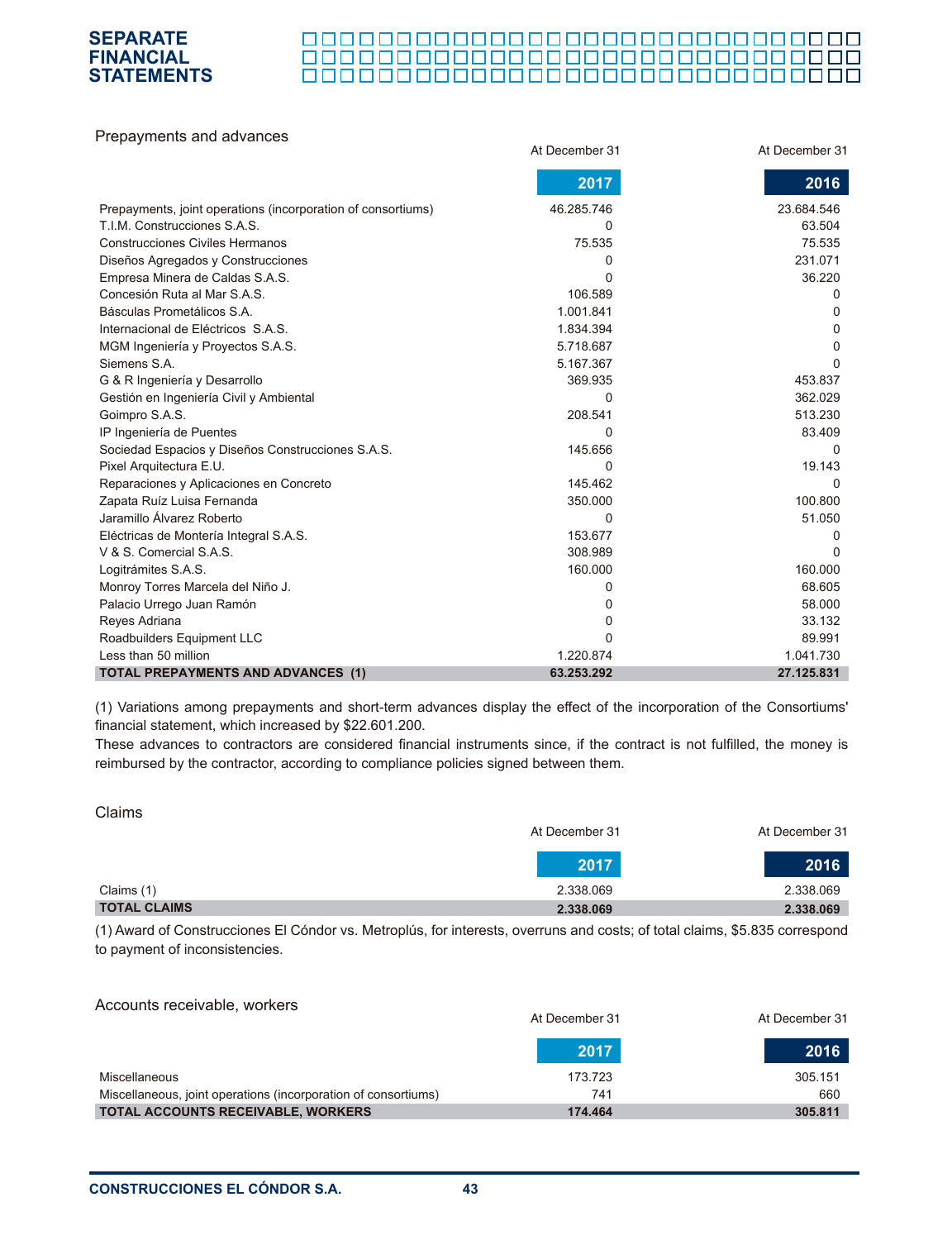### 0000000000000000000000000000000

| Miscellaneous accounts receivable                                                  |                |                |
|------------------------------------------------------------------------------------|----------------|----------------|
|                                                                                    | At December 31 | At December 31 |
|                                                                                    | 2017           | 2016           |
| Miscellaneous accounts receivable, joint operations (incorporation of consortiums) | 6.235.165      | 2.362.970      |
| Agencia Nacional de Infraestructura                                                |                | 100.793        |
| Agregados del Norte de Colombia                                                    |                | 246.186        |
| Consorcio APP Llanos (1)                                                           | 308.005        | (30.546)       |
| Consorcio Avenida Colón (1)                                                        | 1.466.196      |                |
| Consorcio Constructor Aburrá Norte (1)                                             | 1.833.831      | 6.147.369      |
| Banco de Occidente (mandato Farallones)                                            | 1.888.880      |                |
| Itau Corpbanca Colombia (mandato Farallones)                                       | 2.974.573      |                |
| Bancolombia (mandato Farallones)                                                   | 5.878.537      |                |
| Mandato Farallones (pagos)                                                         | (5.964.036)    |                |
| Comunicación Celular S.A.                                                          | 79.673         |                |
| Consorcio Constructor Américas (1)                                                 | 9.908.056      | 930.124        |
| Consorcio Constructor Nuevo Dorado (1)                                             |                | 6.657.569      |
| Consorcio Constructor Pacífico 3 (1)                                               |                | 1.464.453      |
| Consorcio Farallones (1)                                                           | 19.253.569     | 2.342.342      |
| Consorcio Hidroeléctrica de Tuluá (1)                                              | 171.468        | 204.916        |
| Consorcio Mantenimiento OPAIN (1)                                                  | 419.198        | 419.198        |
| Consorcio OMC (1)                                                                  | 100.918        | 100.918        |
| Consorcio Vial del Sur (1)                                                         | 2.301.468      | 2.794.938      |
| Consorcio Grupo Ejecutor (1)                                                       | 868.081        |                |
| Goimpro S.A.S.                                                                     | 219.607        |                |
| Consorcio Constructor de Francisco Javier Cisneros (1)                             | 170.634        |                |
| Gutiérrez Marín Sor Maribel                                                        | 88,800         | 92.800         |
| Leasing Bancolombia S.A.                                                           | 296.807        | 296.807        |
| Less than 50 million                                                               | 106.418        | 398.778        |
| <b>TOTAL MISCELLANEOUS ACCOUNTS RECEIVABLE</b>                                     | 48.605.846     | 24.529.616     |

(1) Corresponds to consortium certificates and to services provided by Construcciones El Cóndor, as a consortium party in each of these contracts.

At December 31 At December 31

#### Withholding over contracts

|                                                 | ur neremper a l | UL DECENIDEI OT |
|-------------------------------------------------|-----------------|-----------------|
|                                                 | 2017            | 2016            |
| Joint operations (incorporation of consortiums) | 6.750.120       | 6.521.661       |
| Metroplús                                       | 1.408           | 1.408           |
| Agrupación Guinovart Obras y Servicios          |                 | 4.588           |
| Carbones de la Jagua S.A.                       | 384.880         |                 |
| Consorcio Farallones                            | 199.691         |                 |
| Consorcio Ferrocol Loma Hermosa                 | 194,443         | 194.448         |
| Consorcio Nuestro Urabá                         | 35.561          | 35.561          |
| Consorcio Constructor Pacífico 3                | 7.825.145       | 982.857         |
| Consorcio Constructor Américas                  | 5.400.641       | 2.926.355       |
| Patrimonios Autónomos Fiduciaria                | 4.057.278       |                 |
| <b>TOTAL WITHHOLDING OVER CONTRACTS</b>         | 24.849.167      | 10.666.878      |

These witholdings correspond to discounts made by the Company over partial payments to guarantee payment of salaries, work stability, warranties and other obligations arising from the contractual relation.

| Revenues receivable                                                                                                                     | At December 31                                      | At December 31                                    |
|-----------------------------------------------------------------------------------------------------------------------------------------|-----------------------------------------------------|---------------------------------------------------|
|                                                                                                                                         | 2017                                                | 2016                                              |
| Internal minutes (1)<br>Internal minutes, joint operations (incorporation of consortiums)<br>Others<br><b>TOTAL REVENUES RECEIVABLE</b> | 88.151.130<br>106.343.468<br>411.612<br>194.906.210 | 50.758.885<br>22.800.663<br>290.069<br>73.849.617 |

(1) Internal minutes correspond to works executed but pending invoicing at the end of the period. This balance is primarily represented in the works of Vías de las Américas for \$57.912.609, which are in full execution of their construction phase.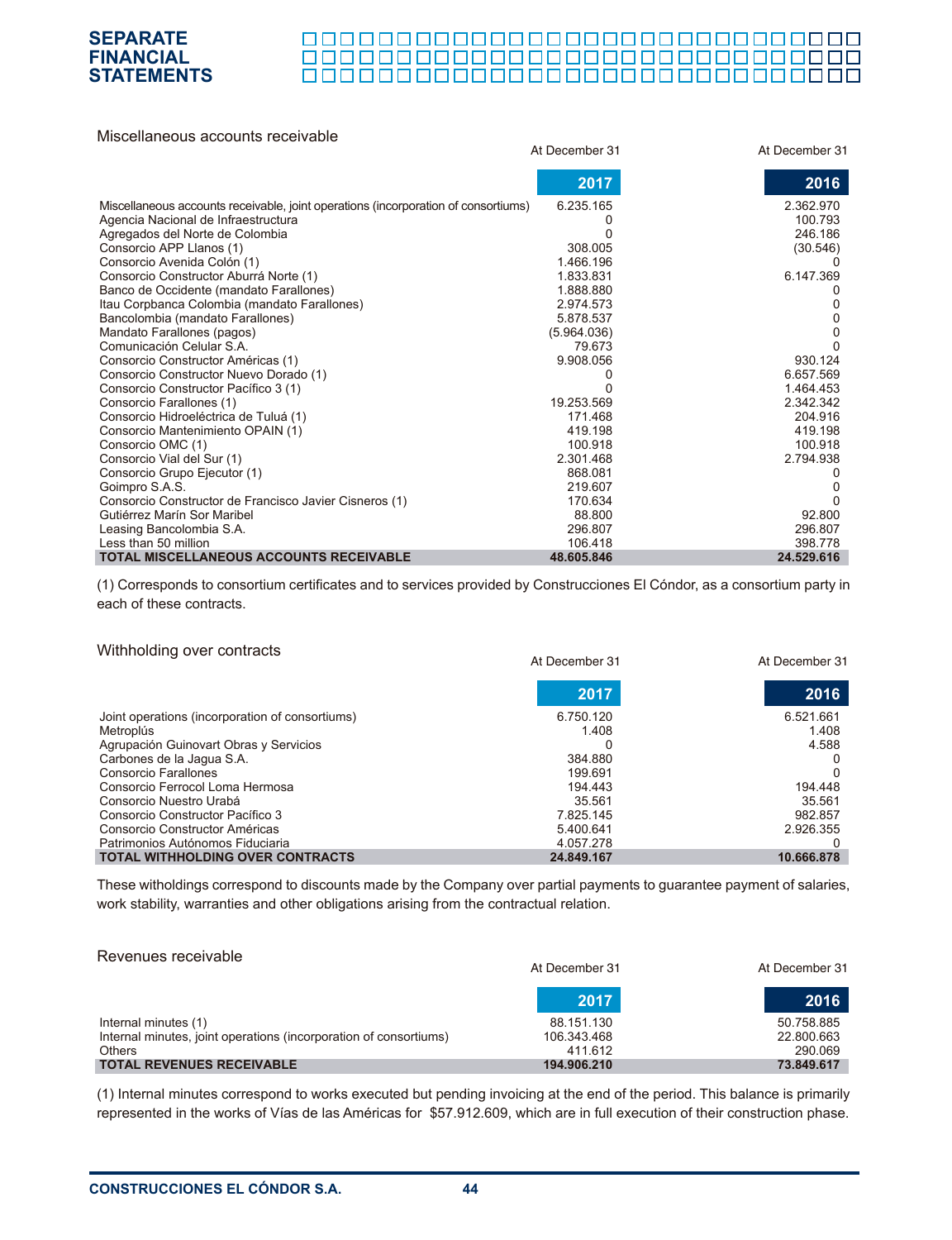### 

| <b>Deposits</b>                                                                     | At December 31 | At December 31 |
|-------------------------------------------------------------------------------------|----------------|----------------|
|                                                                                     | 2017           | 2016           |
| Deposits, joint operations( (incorporation of consortiums)                          | 840            | 840            |
| <b>TOTAL DEPOSITS</b>                                                               | 840            | 840            |
| <b>TOTAL COMMERCIAL ACCOUNTS RECEIVABLE AND OTHER</b><br><b>ACCOUNTS RECEIVABLE</b> | 565.239.983    | 313.433.572    |
| Assets for current taxes                                                            | At December 31 | At December 31 |
|                                                                                     | 2017           | 2016           |
| Balance in favor of ICA and prepayments to other municipalities                     | 444.277        | 517.522        |
| Balance in favor for CREE tax on wealth                                             | 4.908.721      |                |
| Balance in favor of 2016 income                                                     | 6.937.104      | 1.088.723      |
| Balance in favor of CREE 2016 (Concesión Red Vial del Cesar)                        | 60.498         |                |
| Balance in favor of 2016 income (Concesión Red Vial del Cesar)                      | 274.137        |                |
| Income advance                                                                      | 831.796        | 3.848.093      |
| Deductible taxes                                                                    | 255.101        | 224.724        |
| ICA withholding                                                                     | 656.561        | 561.180        |
| ICA prepayment                                                                      | 433.591        | 411.833        |
| Withholding at source                                                               | 18.910.980     | 14.281.104     |
| <b>TOTAL ASSETS FOR CURRENT TAXES</b>                                               | 33.712.767     | 20.933.178     |

#### **5.2. Commercial accounts receivable and other non-current accounts receivable**

|                                                                          | At December 31 At December 31 |             |                                                                  | At December 31 At December 31 |             |
|--------------------------------------------------------------------------|-------------------------------|-------------|------------------------------------------------------------------|-------------------------------|-------------|
|                                                                          | 2017                          | 2016        |                                                                  | 2017                          | 2016        |
| <b>DETAIL</b>                                                            |                               |             | <b>DETAIL - RELATED PARTIES</b>                                  |                               |             |
| Domestic clients                                                         | 2.015.555                     | 2.058.755   | Domestic clients                                                 | 44.187.600                    | 9.722.781   |
| Accounts receivable impairment                                           | (3.982.804)                   | (3.240.643) | Commercial banking accounts                                      | 12.338.294                    | 12.785.776  |
| Tax and contributions prepayments                                        | 33.086                        | 23.750      | Accounts receivable impairment                                   | (7.821.205)                   | 0           |
| Prepayments and advances                                                 | 208.829                       | 300.034     | Accounts receivable                                              | 448.214.521                   | 292.648.725 |
| Accounts receivable                                                      | 24.036.169                    | 1.424.024   | <b>Deposits</b>                                                  | 420.064                       | 12.639.351  |
| <b>TOTAL COMMERCIAL ACCOUNTS</b><br><b>RECEIVABLE AND OTHER ACCOUNTS</b> | 22.310.834                    | 565,920     | <b>TOTAL ACCOUNTS RECEIVABLE,</b><br><b>RELATED PARTIES (**)</b> | 497.339.274                   | 327.796.633 |

(\*\*) Details of accounts receivable with related parties are found in note 29.

| Domestic clients                          | At December 31 | At December 31 |
|-------------------------------------------|----------------|----------------|
|                                           | 2017           | 2016           |
| Departamento de Antioquia                 | 665.930        | 665.930        |
| Clientes Agregados San Javier             | 1.156.539      | 1.159.739      |
| Estyma S.A.                               | 185.412        | 225.412        |
| Less than 20 million pesos                | 7.674          | 7.674          |
| <b>TOTAL DOMESTIC CLIENTS</b>             | 2.015.555      | 2.058.755      |
| <b>TOTAL ACCOUNTS RECEIVABLE IMPAIRED</b> | (3.982.804)    | (3.240.643)    |

Impairment corresponds to balance of doubtful collections rising from the development of its corporate purpose, both contractual and through contracts to execute works, such as the exploitation and sale of materials.

#### Prepaid taxes and contributions

**RECEIVABLE**

|                                              | At December 31 | At December 31 |
|----------------------------------------------|----------------|----------------|
|                                              | 2017           | 2016           |
| <b>Others</b>                                | 33.086         | 23.750         |
| <b>TOTAL PREPAID TAXES AND CONTRIBUTIONS</b> | 33.086         | 23.750         |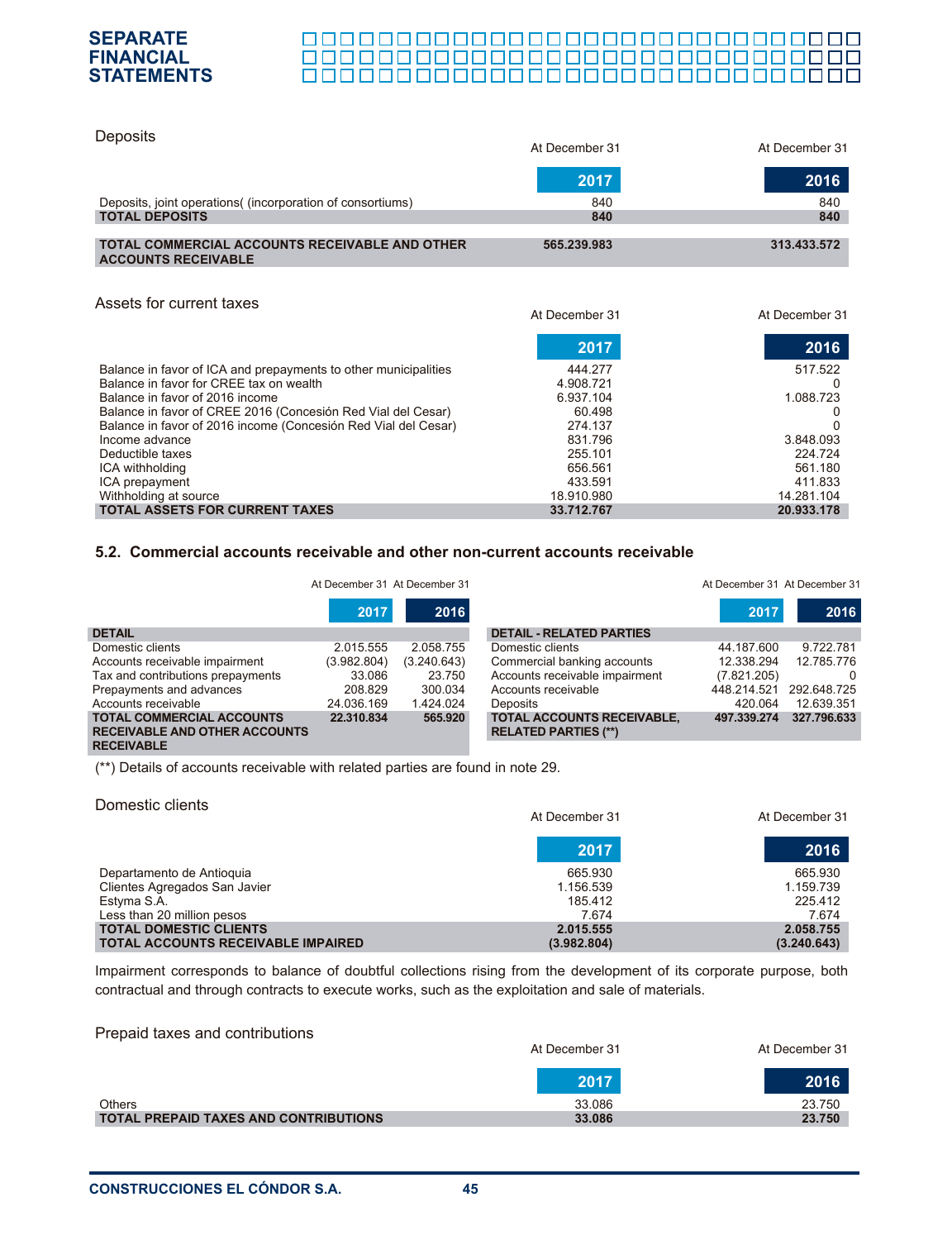#### **SEPARATE** 000000000000000000000000000000 **FINANCIAL** 0000000000000000000000000000000000 **STATEMENTS**

| Prepayments and advances              | At December 31 | At December 31 |
|---------------------------------------|----------------|----------------|
|                                       | 2017           | 2016           |
| Durango Patiño Adriana María          |                | 91.205         |
| Avales Ingeniería Inmobiliaria        | 208.829        | 208.829        |
| <b>TOTAL PREPAYMENTS AND ADVANCES</b> | 208.829        | 300.034        |

At December 31 At December 31

#### Miscellaneous accounts receivable

|                                                                                     | 2017          | 2016        |
|-------------------------------------------------------------------------------------|---------------|-------------|
| Banco de Occidente (mandato Farallones)                                             | 824.447       | 0           |
| Bancolombia (mandato Farallones)                                                    | 16.161.177    | 0           |
| Itaú Corpbanca Colombia (mandato Farallones)                                        | 5.380.335     | $\Omega$    |
| Consorcio Amaime                                                                    | 1.070.090     | 1.070.090   |
| Masering                                                                            | 254.103       | 254.103     |
| Agregados del Norte de Colombia                                                     | 246,186       | $\Omega$    |
| S.P. Ingenieros                                                                     | 99.831        | 99.831      |
| <b>TOTAL MISCELLANEOUS ACCOUNTS RECEIVABLE</b>                                      | 24.036.169    | 1.424.024   |
|                                                                                     |               |             |
| <b>TOTAL COMMERCIAL ACCOUNTS RECEIVABLE AND OTHER</b><br><b>ACCOUNTS RECEIVABLE</b> | 22.310.834    | 565.920     |
| <b>TOTAL COMMERCIAL ACCOUNTS RECEIVABLE</b>                                         | 1.338.620.541 | 840.578.516 |

# **Note 6. Inventory**

The Company has no pledged inventories as collateral to pay its debts.

|                                                                   | At December 31 | At December 31 |
|-------------------------------------------------------------------|----------------|----------------|
|                                                                   | 2017           | 2016           |
| Contracts underway                                                | 17.507.716     | 13.489.191     |
| Materials, spare parts and accesories                             | 17.738.349     | 11.243.790     |
| Inventories, joint operations, net (incorporation of consortiums) | 9.200.215      | 4.981.143      |
| Impairment of net realization value (1)                           | (442.991)      | (450.977)      |
| <b>TOTAL INVENTORIES</b>                                          | 44.003.288     | 29.263.147     |

(1) Ajustments to inventories' net realization value and due to poor conditions of several of these inventories.

# **Note 7. Prepaid Expenses, Intangible and Deferred**

| Short-term prepaid expenses                                       |                |                |
|-------------------------------------------------------------------|----------------|----------------|
|                                                                   | At December 31 | At December 31 |
|                                                                   | 2017           | 2016           |
| Insurance and bonds                                               | 5.723.421      | 1.771.851      |
| Prepaid expenses, joint operations (incorporation of consortiums) | 789.864        | 838.971        |
| Other charges, joint operations (incorporation of consortiums)    | 25.455         | 5.626          |
| <b>TOTAL SHORT-TERM PREPAID EXPENSES</b>                          | 6.538.740      | 2.616.448      |
| Long-term prepaid expenses                                        |                |                |
|                                                                   | At December 31 | At December 31 |
|                                                                   | 2017           | 2016           |
| Insurance, bonds and deferred charges                             | 206.999        | $\Omega$       |
| <b>TOTAL LONG-TERM PREPAID EXPENSES</b>                           | 206.999        |                |
| <b>TOTAL PREPAID EXPENSES</b>                                     | 6.745.739      | 2.616.448      |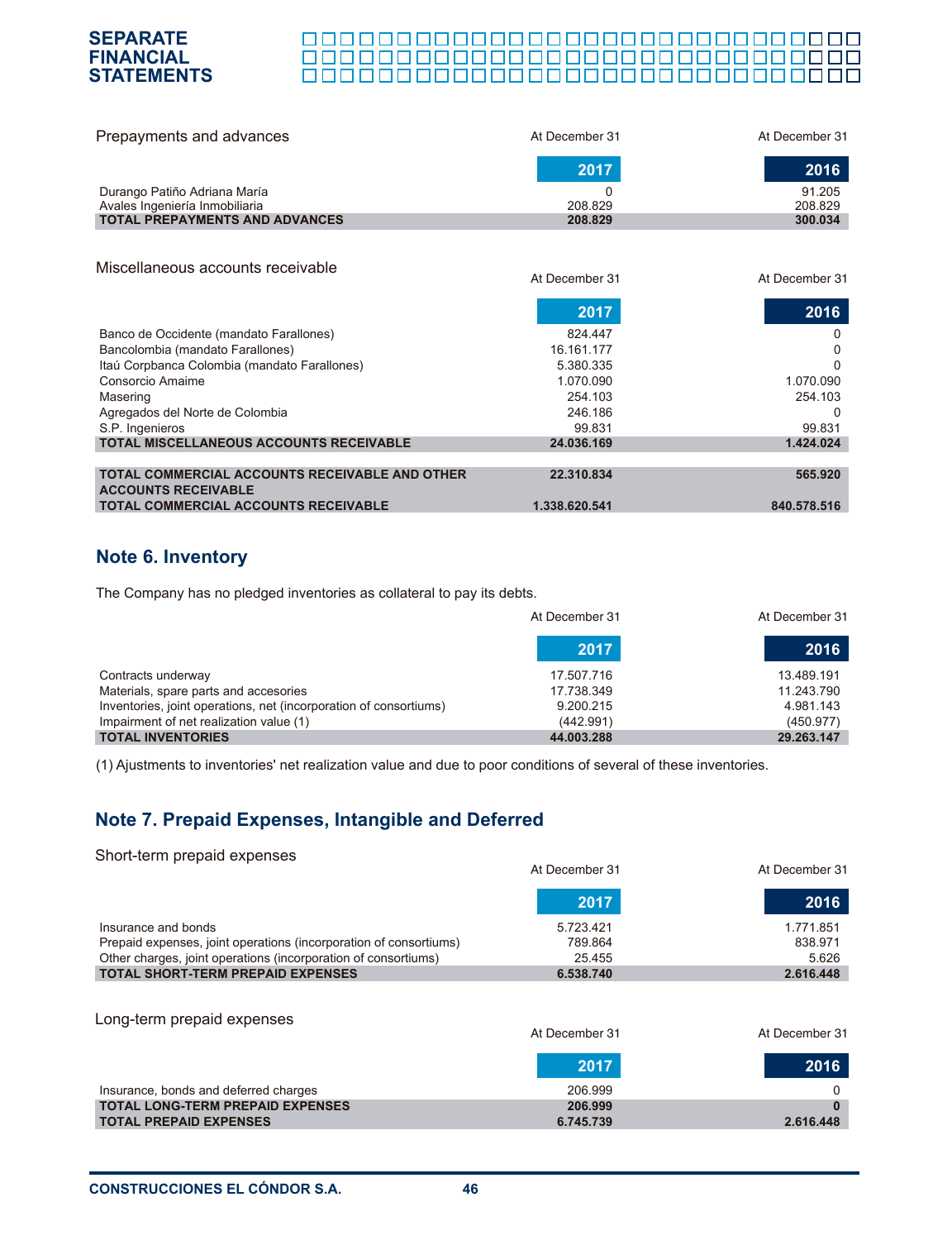

| Short-term intangibles              | At December 31 | At December 31 |
|-------------------------------------|----------------|----------------|
|                                     | 2017           | 2016           |
| Quotas                              |                | 316,000        |
| <b>TOTAL SHORT-TERM INTANGIBLES</b> |                | 316,000        |

#### Intangible assets other than goodwill

|                                                    | At December 31 | At December 31 |
|----------------------------------------------------|----------------|----------------|
|                                                    | 2017           | 2016           |
| Acquisitions                                       | 30.928.460     |                |
| Acquisitions made business combination             | 5.365.000      |                |
| Amortizations                                      | (4.118.517)    |                |
| <b>TOTAL INTANGIBLE ASSETS OTHER THAN GOODWILL</b> | 32.174.943     | 0              |
| <b>TOTAL INTANGIBLE</b>                            | 32.174.943     | 316,000        |

Mining rights were registered in the merger through absorption of Concesión Red Vial del Cesar, and correspond to mining rights to exploit the following sources of materials: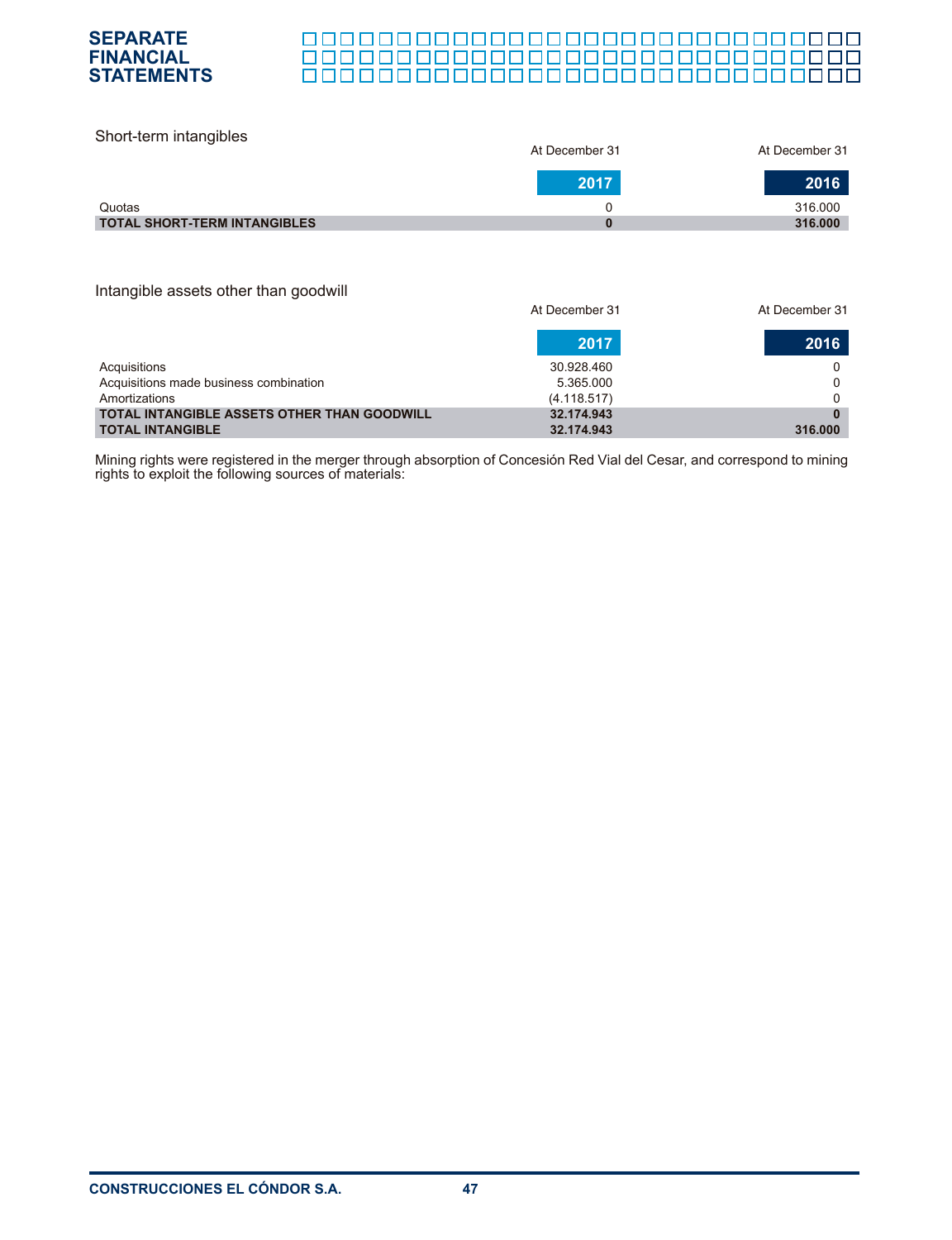# 

#### Mining proceeding control

|                        |                                  |           |                                                                |                                                                                                                              | <b>Authorized</b> | Type of      | <b>Mining registry</b> |                                        |             |                 | <b>Effective</b>             | <b>PTO</b>                                                                                               |               | <b>Polices</b> | Total<br>authorized         | <b>Concessioned</b>                            | <b>Environmental</b>                                                                                                                                                                                                                                                                                                                                                                                           |
|------------------------|----------------------------------|-----------|----------------------------------------------------------------|------------------------------------------------------------------------------------------------------------------------------|-------------------|--------------|------------------------|----------------------------------------|-------------|-----------------|------------------------------|----------------------------------------------------------------------------------------------------------|---------------|----------------|-----------------------------|------------------------------------------------|----------------------------------------------------------------------------------------------------------------------------------------------------------------------------------------------------------------------------------------------------------------------------------------------------------------------------------------------------------------------------------------------------------------|
| <b>SOURCE</b>          | <b>Type of</b><br>contract       | Title No. | <b>Beneficiary</b>                                             | <b>Resolution</b>                                                                                                            | area<br>(Ha)      | exploitation | Code No.               | <b>Registration Completion</b><br>date | date        | <b>Stage</b>    | terms of<br>current<br>stage | approval                                                                                                 | <b>Issued</b> | <b>Terms</b>   | volume<br>(m <sub>s</sub> ) | minerals                                       | license                                                                                                                                                                                                                                                                                                                                                                                                        |
| Pailitas (La Floresta) | Concession 0254 - 20<br>contract |           | Construcciones<br>El Cóndor S.A.                               | Concession contract<br>No. 0254-20<br>Res. No. 003477 of<br>27-Aug-2014 ANM<br>Condor-CRVC cession<br>Registered at RMN      | 513.80            | C/R          | HGME-03                | 17-aug-06                              | 17-aug-33   | Exploitation    | 17-ago-33                    | Approved: Writ<br>PARV-0856 of<br>20-jun-2014                                                            | Yes           | 17-aug-18      | 96.840                      | Gravel and sand<br>rivers                      | Underway.                                                                                                                                                                                                                                                                                                                                                                                                      |
| Maracas                | Concession<br>contract           |           | 0260 - 20 Construcciones<br>El Cóndor S.A.                     | Concession contract<br>No. 0260-20<br>Resolution No. 00479<br>of 29-01-2016<br>Cóndor-CRVC cession<br>Registered at RMN      | 122,35            | C/R          | HGCG-04                | 6-may-06                               | 15-may-36   | Exploitation    | 15-may-36 Approved:          | Technical<br>opinion<br>058-2007 of<br>June 15, 2007<br>Amended: Writ<br>1110 of 2014                    | Yes           | 16-may-18      | 176.956                     | Sand and gravel<br>from rivers and<br>quarries | Resolution No.<br>0822 of September<br>$2008 -$<br>Environmental<br>license granted.<br>Resolution No.<br>1065 of<br>25-Aug-2015-<br>Environmental<br>license amended.<br>Repeal was filed.<br>Resolution 0075 of<br>Feb. 2016, settles<br>repeal. L.A.<br>amendment is firm.<br>Cession of C. El<br>Cóndor to CRVC<br>underway. Last<br>action: response to<br>requirements from<br>corpocesar was<br>given   |
| San Diego              | contract                         |           | Concession 0262 - 20 Construcciones<br>El Cóndor S.A.          | Concession contract<br>No. 0262-20<br>Resolution 000086 of<br>January 17, 2014<br>Condor-CRVC cession<br>Registered at RMN   | 70.29             | R/C          | HGCG-02                | 13-jun-06                              | 12-jun-34   | Exploitation    | 13-jun-34                    | Approved:<br>Technical<br>opinion<br>CT-059-2007<br>Amendedo:<br>Writ PARV No.<br>0757 of<br>28-jul-2015 | <b>Yes</b>    | 13-jun-18      | 234.000                     | Sand and gravel<br>from rivers and<br>quarries | Resolution 822 of<br>2008, license<br>amendment<br>proceeding<br>underway to include<br>quarry materials                                                                                                                                                                                                                                                                                                       |
| Chiriaimo              | contract                         |           | Concession LES-11081 Concesión Red<br>Vial del Cesar<br>S.A.S. | Concession contracto<br>No. LES-11081<br>Resolution<br>001123-31-mar-2016<br>Condor-CRVC cession<br>Registered at RMN        | 39,75             | R            | LES-11081              | 22-sep-11                              | 21-sep-31   | and<br>assembly |                              | Construction 21-sep-19 Writ PARV No.<br>0654 of<br>14-may-2014                                           | Yes           | 22-sep-18      | 57.302                      | Sand and gravel<br>from rivers and<br>quarries | Underway                                                                                                                                                                                                                                                                                                                                                                                                       |
| Caracolicito           | Concession IHT-16461<br>contract |           | Construcciones<br>El Cóndor S.A.                               | Concession contract<br>No. IHT-16461<br>Resolution No.000098<br>January 22, 2014<br>Condor-CRVC cession<br>Registered at RMN | 335,85            | $\mathsf{R}$ |                        | IHT-16461 10-jul-2008                  | $9$ -jul-38 | Exploitation    | $9$ -jul-38                  | Technical<br>opinion<br>PARV-0694 of<br>01-aug-2014                                                      | Yes           | $10$ -jul-18   | 60.000                      | Sand and gravel<br>from rivers                 | Writ 105 of 2015 -<br>L.A. proceeding is<br>begun. Visit was<br>made. Minute of<br>requirements.<br>Response to<br>requirements.<br>Environmental<br>feasibility opinion.<br>Previous<br>consultation<br>underway. First<br>pre-consultation<br>meeting held on<br>July 10, 2016, but<br>no indigenous<br>groups attended.<br>Determination from<br><b>Mininterior (Ministry</b><br>of Justice) is<br>expected |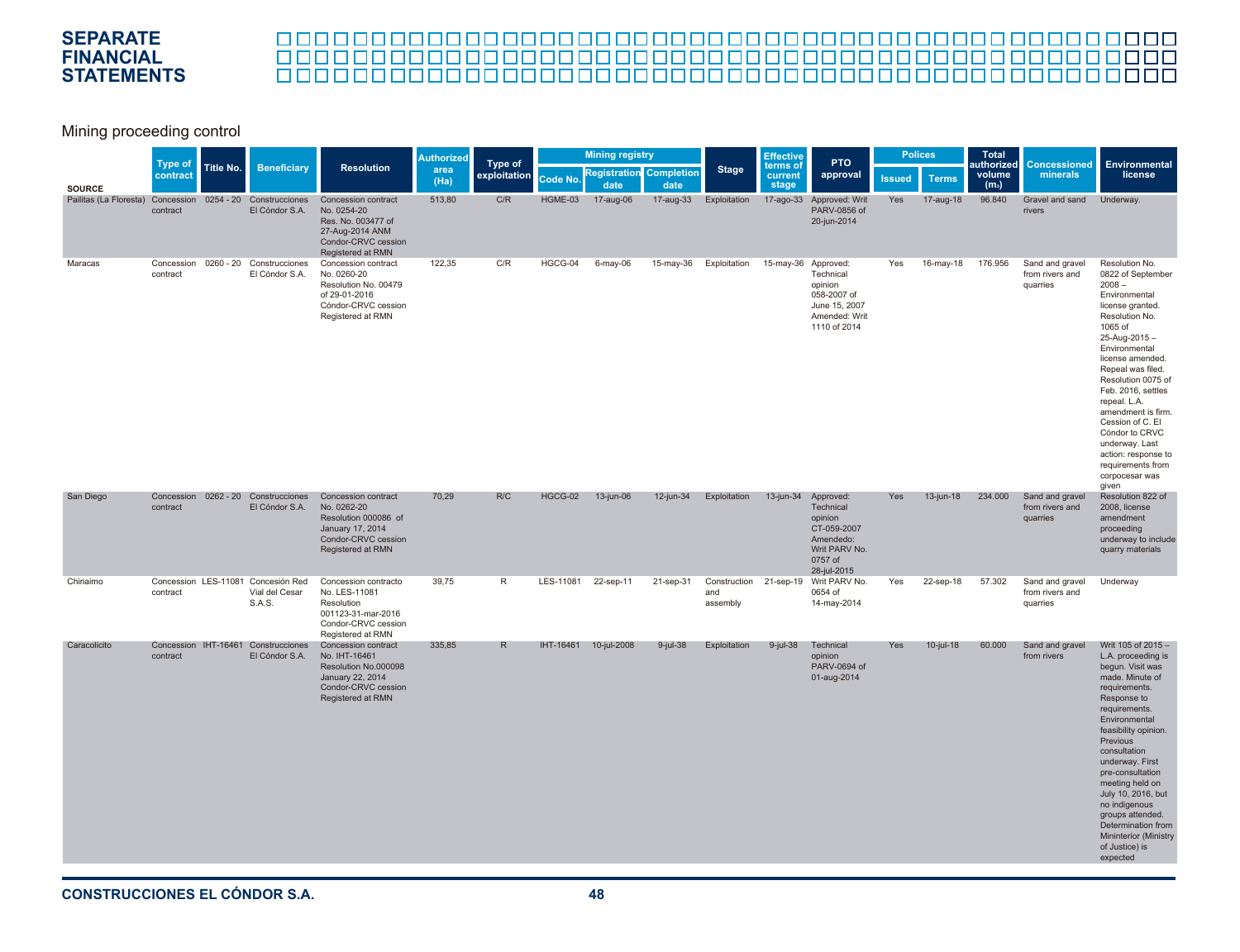Operations rights correspond to the purchase made by Construcciones El Cóndor S.A. of 28.85% of the share of Consorcio Farallones a ODINSA S.A. With this purchase, the company owns 50% of said consortium. The transaction added up to \$30.928.640. The amortization period begins in May 2017 and is expected to last until June 2020, date in which the execution of the EPC contract ebd by the consortium.

All intangible assets are measured after their initial recognition by the costs model. The methods used to amortizar intangible assets are:

| Intangible asset | <b>Amortization method</b>               |
|------------------|------------------------------------------|
| Mining rights    | Protection units                         |
| Operation rights | Based on revenues from normal activities |

#### Assets for deferred taxes

|                                                 | At December 31 | At December 31 |
|-------------------------------------------------|----------------|----------------|
|                                                 | 2017           | 2016           |
| Deferred taxes for provisions                   | 554.066        | 932.885        |
| Deferred taxes for financial obligations        | 26.359.805     | 29.961.693     |
| Other deferred taxes                            | 9.165.238      | 8.176.847      |
| Presumptive revenue surplus                     |                | 3.327.747      |
| <b>TOTAL ASSETS FOR DEFERRED TAXES</b>          | 36.079.109     | 42.399.173     |
| TOTAL EXPENSES PAID IN ADVANCE, INTANGIBLES AND | 74.999.791     | 45.331.622     |
| <b>DEFERRED TAXES</b>                           |                |                |

The deferred tax was found using the liability method and the tax rate to which the differences are expected to revert (37%) and at the occasional earnings tax rate of 10%.

# **Note 8. Non-Current Assets Kept for Sale**

|                                               | At December 31 | At December 31 |
|-----------------------------------------------|----------------|----------------|
|                                               | 2017           | 2016           |
| Lands $(1)$                                   | 599.059        | 599.059        |
| Machinery and equipment                       | 5.450.863      | 3.414.044      |
| Automobiles, trucks and SUVs                  |                | 45.008         |
| Other transportation equipment                | 192.612        | 100.512        |
| Impairment                                    | (4.560.185)    | (1.677.010)    |
| <b>TOTAL NON-CURRENT ASSETS KEPT FOR SALE</b> | 1.682.349      | 2.481.613      |

(1) Corresponds to Pailitas land located in village La Floresta, which shall be given in donation; land Norteamérica located in the municipality of Bello; machinery and transportation equipment not used or non-productive.

# **Note 9. Properties, Plant and Equipment**

|                                                  | Lands        | <b>Constructions</b><br>and buildings | <b>Machinery</b><br>and<br>equipment | Office<br>furniture | <b>Computers</b> | Transportation<br>equipment | <b>Mining</b><br>assets | Assets in<br>transit | <b>Assets of</b><br>joint<br>operations | <b>Total</b> |
|--------------------------------------------------|--------------|---------------------------------------|--------------------------------------|---------------------|------------------|-----------------------------|-------------------------|----------------------|-----------------------------------------|--------------|
| Balance at Dec. 31, 2016                         | 8.142.502    | 13.331.067                            | 158.075.046                          | 1.040.772           | 440.758          | 84.865.405                  | 71.022.911              | 0                    | 4.113.601                               | 341.032.062  |
| Balance of depreciations at<br>December 31, 2016 | $\Omega$     | (245.714)                             | (31.462.255)                         | (297.898)           | (389.417)        | (18.688.658)                | (3.823.050)             | $\mathbf{0}$         | (786.185)                               | (55.693.177) |
| Value in books at December<br>31/2016            | 8.142.502    | 13.085.353                            | 126.612.791                          | 742.874             | 51.341           | 66.176.747                  | 67.199.861              | 0                    | 3.327.416                               | 285.338.885  |
| <b>Acquisitions</b>                              | 180,000      | 10,000                                | 28.057.032                           | $\mathbf{0}$        | 112.599          | 6.259.118                   | $\mathbf{0}$            | $\mathbf{0}$         | $\mathbf{0}$                            | 34.618.749   |
| Additions                                        |              | U                                     | 75.322                               | $\Omega$            | 28,000           | $\Omega$                    | 0                       | 0                    | $\Omega$                                | 103.322      |
| Prepayments                                      | 450.000      | $\Omega$                              | 61.124                               | $\Omega$            | $\Omega$         | $\Omega$                    | $\Omega$                | $\Omega$             | $\mathbf{0}$                            | 511.124      |
| Transer, option to buy                           | 0            | 0                                     | (4.369.824)                          | $\Omega$            | 0                | (475.410)                   | 0                       | $\Omega$             | 0                                       | (4.845.234)  |
| <b>Withdrawals</b>                               | $\mathbf{0}$ | $\Omega$                              | (52.872)                             | (8.232)             | (15.160)         | (176.998)                   | $\mathbf{0}$            | $\mathbf{0}$         | $\mathbf{0}$                            | (253.262)    |
| Impairment                                       |              | 0                                     | 0                                    | 0                   | 225              | 0                           | 0                       | 0                    | 0                                       | 225          |
| Depreciation                                     | $\mathbf{0}$ | (149.321)                             | (12.542.168)                         | (117.058)           | (27.654)         | (6.932.502)                 | (1.071.475)             | $\mathbf{0}$         | $\mathbf{0}$                            | (20.840.178) |
| Depreciation, transfer,<br>withdrawal and others | $\Omega$     | 0                                     | 3.133.885                            | 8.232               | 28.995           | 1.338.849                   | 0                       | 0                    | $\Omega$                                | 4.509.961    |
| Sale                                             | $\Omega$     | $\mathbf{0}$                          | (2.878.899)                          | $\mathbf{0}$        | (140.599)        | (6.881.900)                 | $\Omega$                | $\mathbf{0}$         | $\mathbf{0}$                            | (9.901.398)  |
| Other changes                                    |              | 23.472                                |                                      | 0                   |                  |                             | 0                       | 0                    | 33.781.066                              | 33.804.538   |
| <b>TOTAL</b>                                     | 8.772.502    | 12.969.504                            | 140.448.407                          | 625.816             | 37.747           | 59.307.904                  | 66.128.386              | $\mathbf{0}$         | 37.108.482                              | 323.046.732  |

#### January to December 2017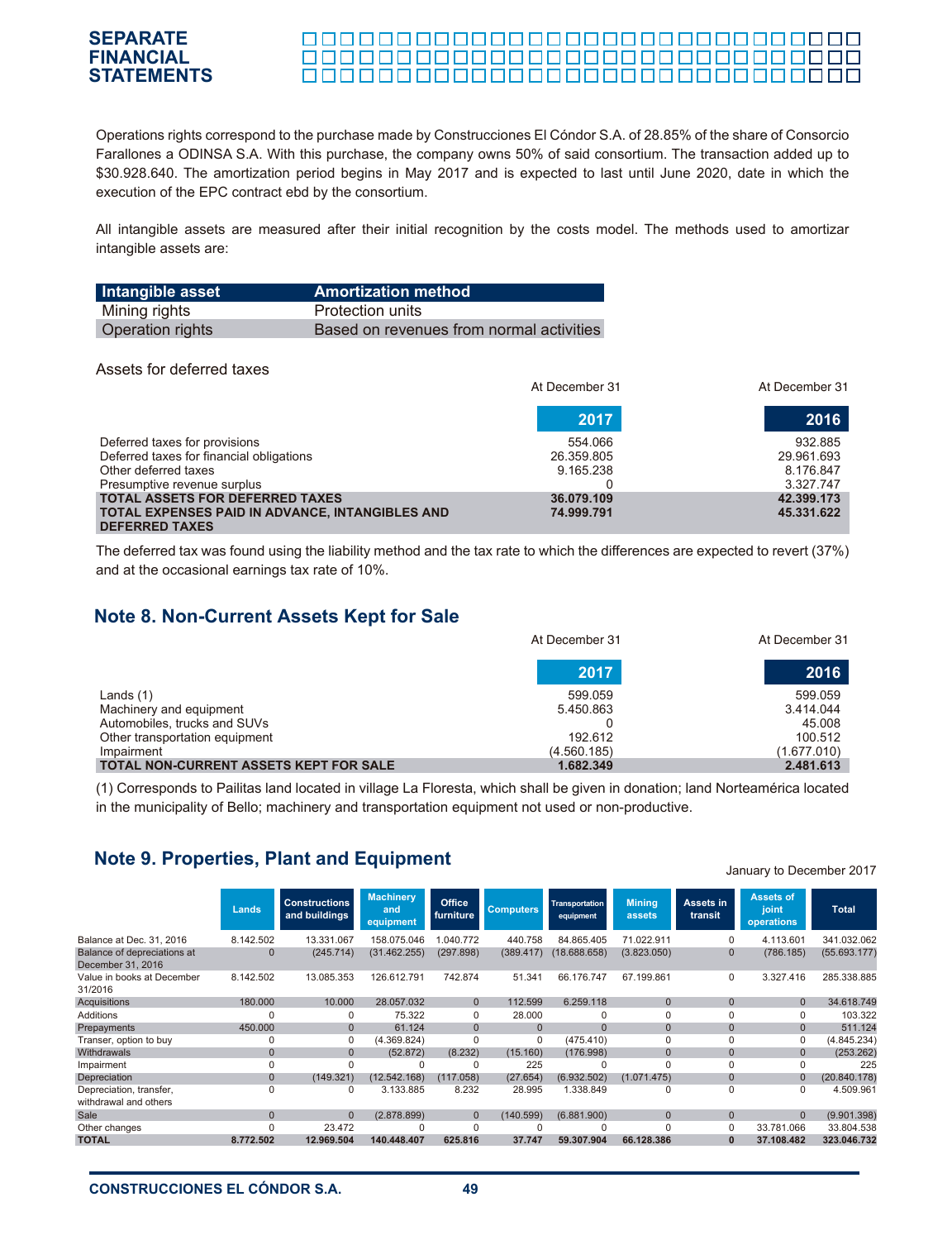#### **SEPARATE** <u>oooooooooooooooooooooooooo</u>oo **FINANCIAL** 000000000000000000000000000000000 **STATEMENTS**

For the merger through absorption of Concesión Red Vial del Cesar S.A.S., appraisals of machinery and transportation equipments are validated without changes. Likewise, at December 31, 2016, the effective date of ther revaluation, El Cóndor S.A. appraised its immovable goods hiring AVATEC INGENIERÌA, an independent appraiser known for determining the reasonable value of lands and buildings. The reasonable value was determined by reference to the marketplace. This means that the valuations made by the appraiser were based on active market prices. The appraisal involved the use of level 2 entry data of which 80% of the analysis determined the value used to compare the sector with the object appraised. The remaining 20% is calculated with a survey conducted with colleagues in Medellin with experience in the zone. Appraisals are done evrey 5 years in accordance with the accounting policy.

The sums that would have been accounted by the costs model are:

The revaluation surplus recognized in another integral result is:

|                        | Land    | <b>Buildings</b> |                            | Land    | <b>Buildings</b> |
|------------------------|---------|------------------|----------------------------|---------|------------------|
| <b>Historical cost</b> | 978.384 | 3.468.816        | <b>Revaluation surplus</b> | 164.142 | 680.359          |
| <b>Depreciation</b>    |         | (108.401)        |                            |         |                  |
| Value in books         | 978.384 | 3.360.416        |                            |         |                  |

These values cannot be distributed to shareholders until the elements related to properties, plant and equipments are realized. At December 31

|                                                                                   |             |                     | 2017            |
|-----------------------------------------------------------------------------------|-------------|---------------------|-----------------|
|                                                                                   | Cost        | <b>Depreciation</b> | <b>Net cost</b> |
| Prepayments                                                                       | 23.472      |                     | 23.472          |
| Lands                                                                             | 8.772.502   |                     | 8.772.502       |
| Quarries                                                                          | 66.128.385  |                     | 66.128.385      |
| Goods leased                                                                      | 204.170.123 | (38.053.932)        | 166.116.191     |
| Constructions and buildings                                                       | 5.841.067   | (139.175)           | 5.701.892       |
| Machinery and equipment                                                           | 39.596.504  | (15.602.216)        | 23.994.288      |
| Office equipment                                                                  | 1.032.540   | (406.723)           | 625.817         |
| Computers and communications equipment                                            | 425.598     | (298.026)           | 127.572         |
| Transportation equipment                                                          | 26.290.516  | (11.752.560)        | 14.537.956      |
| Accumulated impairment                                                            | (89.826)    |                     | (89.826)        |
| Properties, plant and equipment - joint operations (incorporation of consortiums) | 39.221.789  | (2.113.306)         | 37.108.483      |
| <b>TOTAL PROPERTIES, PLANT AND EQUIPMENT</b>                                      | 391.389.198 | (68.365.938)        | 323.046.732     |

At December 31

|                                                                 |             |                     | 2016            |
|-----------------------------------------------------------------|-------------|---------------------|-----------------|
|                                                                 | Cost        | <b>Depreciation</b> | <b>Net cost</b> |
| Lands                                                           | 8.142.502   |                     | 8.142.502       |
| Quarries                                                        | 67.199.861  |                     | 67.199.861      |
| Goods leased                                                    | 183.667.367 | (28.290.261)        | 155.377.106     |
| Constructions and buildings                                     | 5.831.067   | (67.979)            | 5.763.088       |
| Machinery and equipment                                         | 41.490.926  | (13.094.974)        | 28.395.953      |
| Office equipment                                                | 1.040.772   | (297.898)           | 742.874         |
| Computers and communications equipment                          | 440.758     | (299.367)           | 141.392         |
| Transportation equipment                                        | 25.282.158  | (8.943.412)         | 16.338.746      |
| Accumulated impairment                                          | (90.051)    |                     | (90.051)        |
| Depreciation of joint operations (incorporation of consortiums) | 4.113.601   | (786.185)           | 3.327.416       |
| TOTAL PROPERTIES, PLANT AND EQUIPMENT                           | 337.118.961 | (51.780.075)        | 285.338.885     |

The Company has established in its policy the following life of its assets, which was determined by homogenous group.

| <b>Fixed asset</b>                     | Life (years) |
|----------------------------------------|--------------|
| Constructions and buildings            | 40 a 100     |
| Machinery and equipment                | 5 a 20       |
| Office equipment                       | 10           |
| Computers and communications equipment | 3            |
| Fleet and transportation equipment     | 8 a 15       |
| Mines and quarries                     | 60           |

As an internal policy, the Company adopts a par value of zero for buildings, computers and office equipment. The par value for the fleet and transportation equipment is 10% of the asset's initial cost.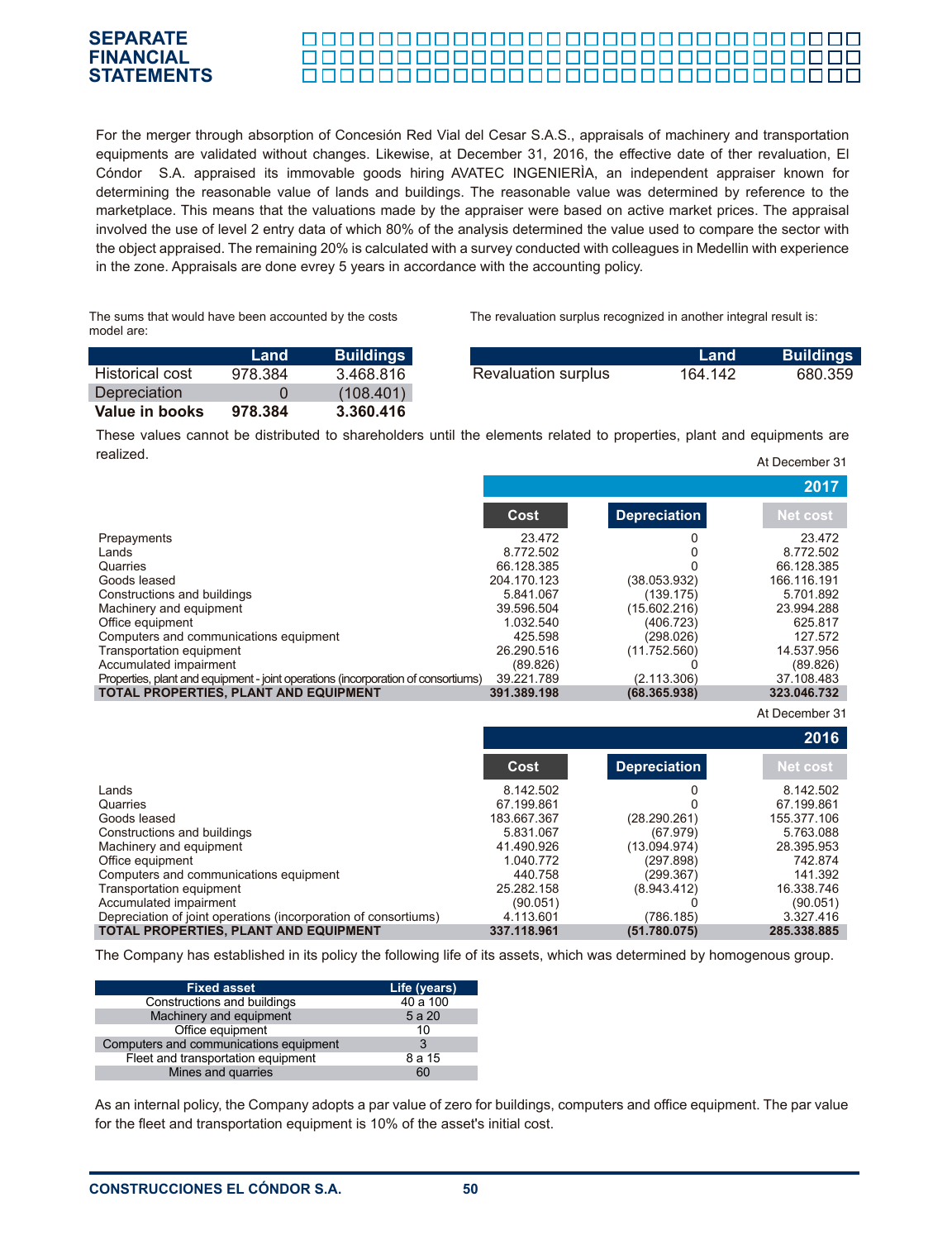#### **SEPARATE** <u> 000000000000000000000000000000000</u> **FINANCIAL STATEMENTS**

The Corporation has formalized the insurance policies to cover possible risks that are subject to different elements related to property and equipment.

The Company solely has title restrictions over the assets it acquires through financial leasing.

From January to December, 2017 - Property, plant and equipment was registered with depreciation, hurting the income statement: \$19.830.150.

From January to December, 2016 - Property, plant and equiment was registered with depreciation, hurting the income statement: \$19.877.457.

The assets of Construcciones El Cóndor S.A. registered as property, plant and equipment do not guarantee any type of obligation.

#### **Note 10. Investment Properties**

Several assets of the Company: Two lands in the municipality of Copey meet the IAS 40 criteria to be recognised as investment properties.

|                                    | At December 31 | At December 31 |  |
|------------------------------------|----------------|----------------|--|
|                                    | 2017           | 2016           |  |
| Real estate investment properties  | 4.490.374      | 988.737        |  |
| <b>TOTAL INVESTMENT PROPERTIES</b> | 4.490.374      | 988.737        |  |

At December 31 At December 31

## **Note 11. Financial Obligations**

Short-term financial obligations

|                                                         |                 |                       | un nenemmel o l | UL DECENIDEI OT |
|---------------------------------------------------------|-----------------|-----------------------|-----------------|-----------------|
|                                                         | <b>Maturity</b> | Rate                  | 2017            | 2016            |
| Banco Corpbanca                                         | 02/12/17        | DTF+2.3%              | 0               | 33.000.000      |
| Banco BBVA (1)                                          | 30/01/18        | IBR+4.56%             | 112.755.413     | 82.520.413      |
| Banco de Bogotá                                         | 16/07/18        | IBR+4.75%             | 0               | 11.100.000      |
| Banco BBVA                                              | 07/09/17        | DTF+1.95% EA          | 0               | 2.235.000       |
| Banco BBVA                                              | 07/09/17        | DTF+1.95%             | 0               | 2.235.000       |
| Banco de Occidente                                      | 10/09/16        | DTF+2.75 N.A.         | 0               | 13.597.669      |
| Banco de Occidente                                      | 16/06/17        | $IBR+4%$              | U               | 18.000.000      |
| Banco de Occidente                                      | 26/01/18        | IBR+4% TV             | 3.000.000       | O               |
| Banco Itau                                              | 27/01/18        | IBR+3.77% TV          | 3.000.000       |                 |
| Banco de Occidente (3)                                  | 18/04/18        | $IBR+4%$              | 25.000.000      |                 |
| Banco de Occidente (3)                                  | 07/0518         | $IBR+4%$              | 10.000.000      |                 |
| Banco de Bogotá                                         | 11/05/16        | DTF+4.15% TA          | 0               | 5.600.000       |
| Banco de Bogotá                                         | 13/10/16        | DTF+2.7% EA           | 0               | 8.000.000       |
| Banco de Bogotá                                         | 17/11/16        | DTF+3.45% TA          | 0               | 12.350.000      |
| Banco de Bogotá                                         | 13/11/16        | DTF+3% TA             |                 | 18.600.000      |
| Banco de Bogotá (3)                                     | 16/07/18        | IBR+4.75%             | 55.650.000      | <sup>0</sup>    |
| Bancolombia (2)                                         | 16/11/17        | DTF+4.75%             | 0               | 145.674.872     |
| Bancolombia (1)                                         | 25/10/18        | IBR+5.25%             | 34.000.000      | 34.000.000      |
| Bancolombia (3)                                         | 05/09/18        | IBR+2.62%             | 36.000.000      |                 |
| Bancolombia (4)                                         | 14/11/18        | <b>IBR NATV+2.62%</b> | 40.000.000      |                 |
| Banco Santander de Negocios (3)                         | 05/11/18        | IBR+3.5%              | 10.000.000      | 0               |
| Bancolombia (5)                                         | 18/06/18        | <b>IBR NATV+2.26%</b> | 20.000.000      | 9.000.000       |
| Obligations of joint operations (incorporation of       |                 |                       | 3.656.727       | 0               |
| consortiums)                                            |                 |                       |                 |                 |
| <b>TOTAL SHORT-TERM FINANCIAL</b><br><b>OBLIGATIONS</b> |                 |                       | 353.062.140     | 395.912.954     |

New loans were made for: (1) loan renewal; (2) contribution to Concesión Pacífico Tres S.A.S.; (3) working capital; (4) equity contribution to Ruta al Mar; and (5) payment of guarantee commissions of Concesión Ruta al Mar of four thousand five hundred million, and draft made to works.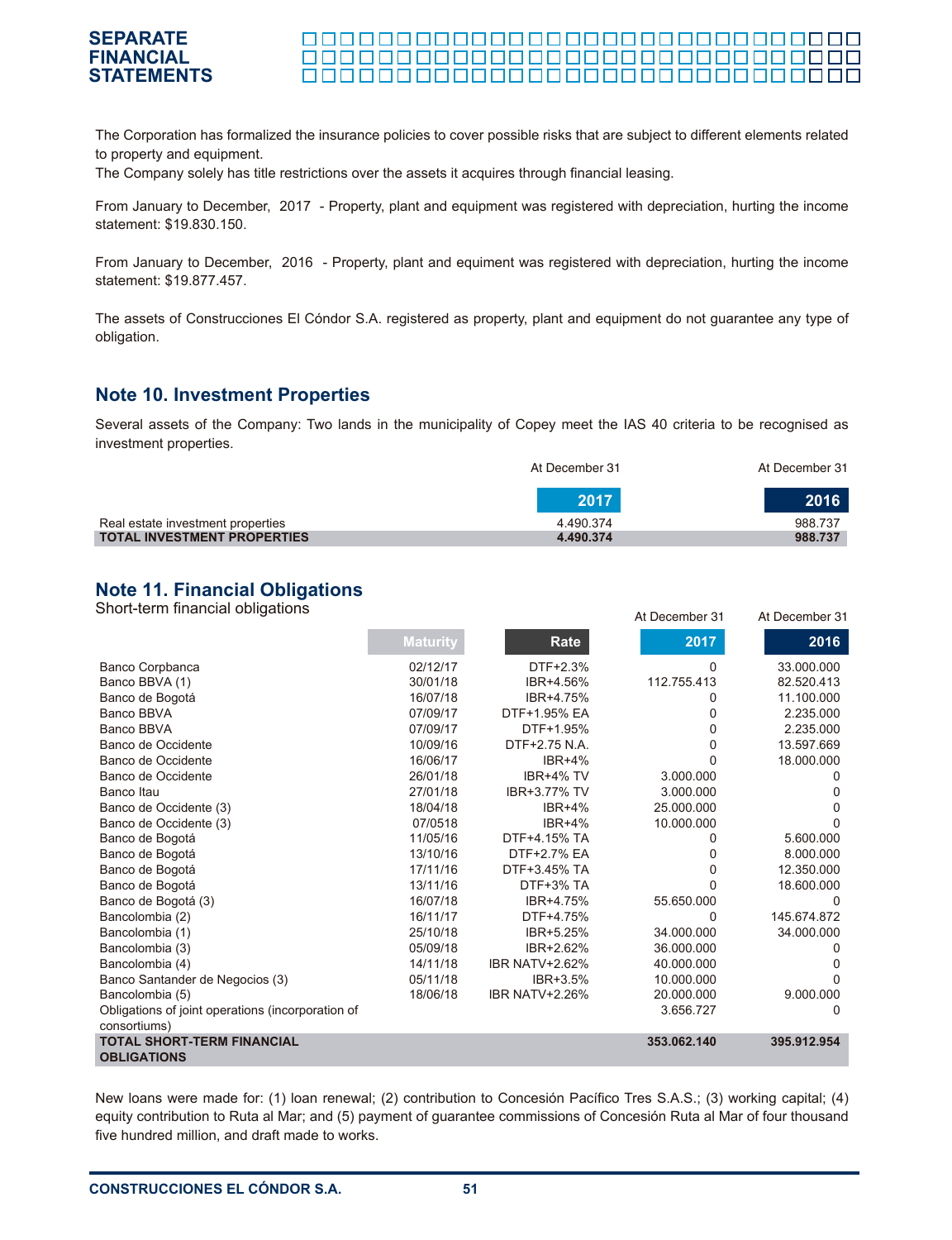

#### <u> 000000000000000000000000000000</u>

At December 31 At December 31

| Short - term commercial financing companies                                                | At December 31 | At December 31 |
|--------------------------------------------------------------------------------------------|----------------|----------------|
|                                                                                            | 2017           | 2016           |
| Leasing de Occidente                                                                       | 196.922        |                |
| Corpbanca                                                                                  | 1.685.598      |                |
| Bancolombia                                                                                | 28.603.685     | 19.835.004     |
| <b>TOTAL SHORT-TERM COMMERCIAL FINANCING COMPANIES</b>                                     | 30.486.205     | 19.835.004     |
| <b>TOTAL FINANCIAL OBLIGATIONS AND SHORT-TERM COMMERCIAL</b><br><b>FINANCING COMPANIES</b> | 383.548.345    | 415.747.958    |

Long-term financial obligations

|                                  | <b>Maturity</b> | Rate        | 2017 | 2016       |
|----------------------------------|-----------------|-------------|------|------------|
| Banco BBVA (1)                   | 15/12/2018      | DTF+3.5% EA |      | 28.000.000 |
| <b>TOTAL LONG-TERM FINANCIAL</b> |                 |             |      | 28.000.000 |
| <b>OBLIGATIONS</b>               |                 |             |      |            |

(1) Loans for working capital.

Long-term commercial financing companies

| ັ<br>ັ                                                      | At December 31 | At December 31 |
|-------------------------------------------------------------|----------------|----------------|
|                                                             | 2017           | 2016           |
| Leasing, joint operations                                   | 12.698.995     | 493.527        |
| Caterpillar Crédito S.A.                                    | 6              | 9              |
| Leasing de Occidente                                        | 1.033.822      | 0              |
| Banco Corpbanca de Colombia                                 | 6.775.906      | 0              |
| Bancolombia                                                 | 119.795.227    | 106.237.508    |
| Bancolombia Panamá                                          | 9.048          | 9.098          |
| <b>TOTAL LONG-TERM COMMERCIAL FINANCING COMPANIES</b>       | 140.313.004    | 106.740.141    |
| <b>TOTAL FINANCIAL OBLIGATIONS AND LONG-TERM COMMERCIAL</b> | 140.313.004    | 134.740.141    |
| <b>FINANCING COMPANIES</b>                                  |                |                |
| <b>TOTAL FINANCIAL OBLIGATIONS</b>                          | 523.861.349    | 550.488.100    |

Financial leasing contracts in foreign currency made with Bancolombia Panamá and Caterpillar Crédito S.A. were restated in Colombian pesos at the official exchange rate (TMR).

# **Note 12. Commercial Accounts Payable and Other Current Accounts Payable**

The Company does not recognize implicit financing due to the uncertainty levels referred to in time when this account payable will be paid; hence, no terms or interest for this item are established.

|                                                                                | At December 31 | At December 31 |  |
|--------------------------------------------------------------------------------|----------------|----------------|--|
|                                                                                | 2017           | 2016           |  |
| Domestic                                                                       | 16.384.562     | 5.376.880      |  |
| From overseas                                                                  | 689,016        | 715            |  |
| Suppliers, joint operations (incorporation of consortiums)                     | 4.318.610      | 334.325        |  |
| Costs and expenses payable (1)                                                 | 37.683.961     | 7.020.883      |  |
| Government creditors - taxes                                                   | 1.159.928      | 837.095        |  |
| Others $(2)$                                                                   | 33.990.593     | 90.473.468     |  |
| Dividends for shareholders                                                     | 0              | 103.643        |  |
| Payroll withholdings and contributions                                         | 2.102.816      | 1.287.451      |  |
| Accounts payable, joint operations (incorporation of consortiums)              | 203.552.433    | 103.406.615    |  |
| TOTAL COMMERCIAL ACCOUNTS PAYABLE AND OTHER<br><b>CURRENT ACCOUNTS PAYABLE</b> | 299.881.919    | 208.841.074    |  |

Accounts payable to suppliers take 45 days.

(1) The liability of ODINSA is recognized for the transfer of operating rights of 28.85% of Consorcio Farallones.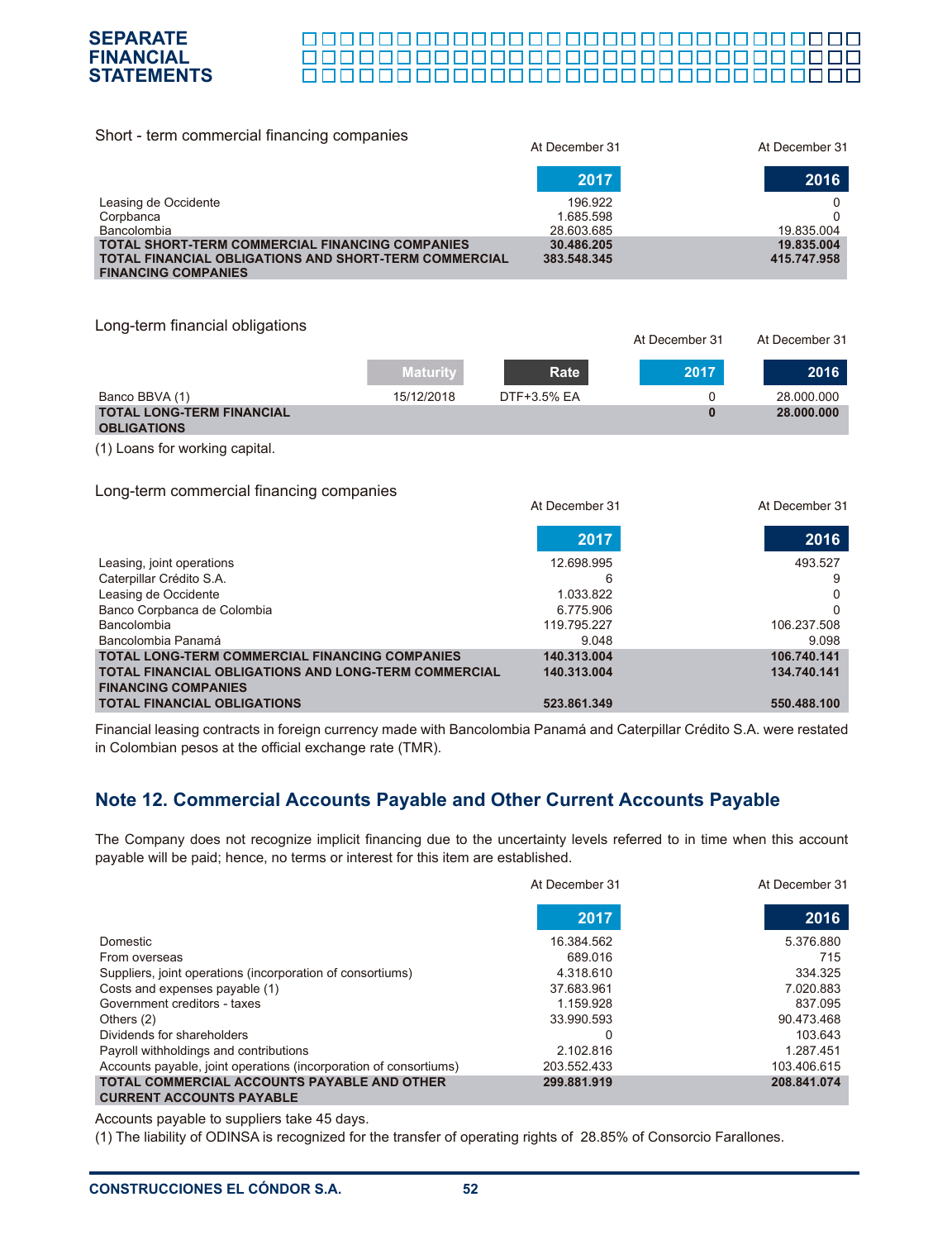

#### <u> 0000000000000000000000000000000000</u> 00000000000000000000000000000000

At December 31 At December 31

(2) This amount includes accounts payable to: pension and severance funds, consortiums, and dividends from usufruct contracts.

| Accounts payable to current related parties                                    | At December 31 | At December 31 |
|--------------------------------------------------------------------------------|----------------|----------------|
|                                                                                | 2017           | 2016           |
| Concesión Red Vial del Cesar S.A.S.<br>Concesión Aburrá Norte Hatovial         | 451.001        | 105.556        |
| TOTAL COMMERCIAL ACCOUNTS PAYABLE AND OTHER CURRENT<br><b>ACCOUNTS PAYABLE</b> | 451.001        | 208.946.630    |

(\*\*) Details of accounts payable of related parties are found in note 29.

#### Commercial accounts payable and other non-current accounts payable

|                                                                                           | At December 31 |             |
|-------------------------------------------------------------------------------------------|----------------|-------------|
|                                                                                           | 2017           | 2016        |
| Costs and expenses payable (1)                                                            | 11.052.806     |             |
| <b>TOTAL COMMERCIAL ACCOUNTS PAYABLE AND OTHER</b><br><b>NON-CURRENT ACCOUNTS PAYABLE</b> | 11.052.806     |             |
|                                                                                           |                |             |
| TOTAL COMMERCIAL ACCOUNTS PAYABLE AND OTHER ACCOUNTS<br><b>PAYABLE</b>                    | 310.934.725    | 208.841.074 |
|                                                                                           |                |             |

(1) The liability of ODINSA is recognized for the transfer of operating rights of 28.85% of Consorcio Farallones.

# **Note 13. Current Taxes**

|                                                                          | AL DECENIDEL 31 | AL DECETIDEL 31 |
|--------------------------------------------------------------------------|-----------------|-----------------|
|                                                                          | 2017            | 2016            |
| Income tax                                                               | 41.035.107      |                 |
| Industry & commerce tax and others                                       | 929             | 349.330         |
| Industry & commerce tax, joint operations (incorporation of consortiums) | 231             | 60              |
| Tax on value-added                                                       | 215.708         | 518.714         |
| Other liabilities                                                        | 643             | 148             |
| Tax on value, joint operations (incorporation of consortiums)            | 93.257          | 278.566         |
| <b>TOTAL CURRENT TAXES</b>                                               | 41.345.875      | 1.146.817       |

# **Note 14. Other Liabilities and Provisions**

| Short-term                                                         | At December 31 | At December 31 |
|--------------------------------------------------------------------|----------------|----------------|
|                                                                    | 2017           | 2016           |
| Costs and expenses (1)                                             | 3.513.562      | 2.790.251      |
| Costs and expenses, joint oprations (incorporation of consortiums) | 3.454.174      | 13.722.707     |
| Industry & Commerce tax                                            | 1.432.026      | 1.093.856      |
| Income tax and tax on wealth CREE                                  | 0              | 6.780.890      |
| Contingencies                                                      | 599,000        | 1.193.072      |
| For labor obligations                                              | 110.049        | 47.822         |
| Dismantling of mines and quarries (2)                              | 214.647        | 144.025        |
| Labor - retirement pension - actuary calculation                   | 209.852        | 186.386        |
| Other provisions, joint operations (incorporation of consortiums)  | 569.628        | 994.813        |
| <b>TOTAL SHORT-TERM OTHER LIABILITIES AND PROVISIONS</b>           | 10.102.938     | 26.953.821     |

(1) Costs and expenses are calculated based on the work executed by subcontractors which have not invoiced at the cut of the period due to the non-completion of the service provided.

(2) Dismantling relates to the recovery and abandonment of the quarry, established by the Company through financial valuation.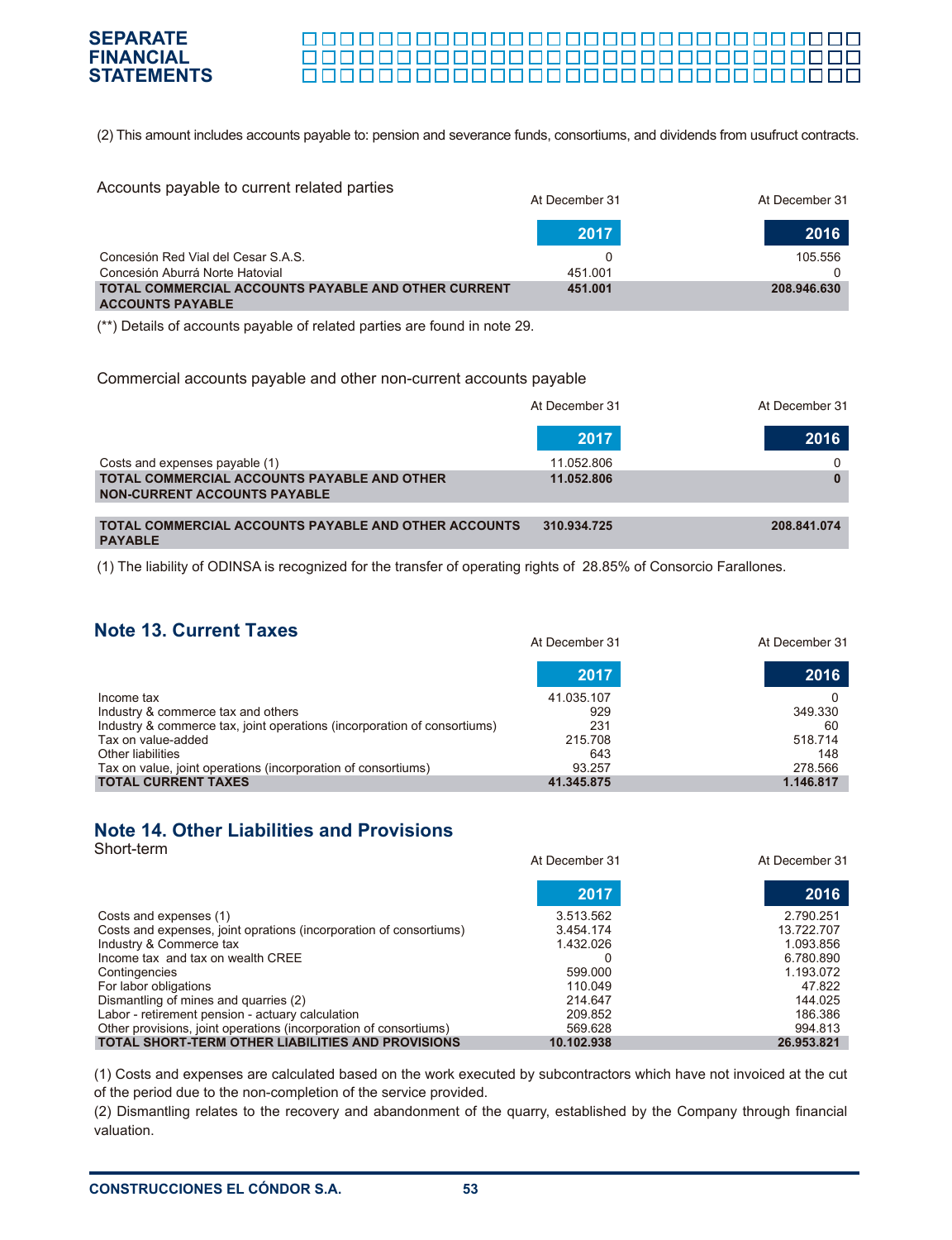

# **Note 15. Prepayments and Advances Received**

| Short-term                                                                           | At December 31 | At December 31 |
|--------------------------------------------------------------------------------------|----------------|----------------|
|                                                                                      | 2017           | 2016           |
| Instituto Nacional de Vías                                                           | 0              | 225.852        |
| Consorcio Constructor Américas (1)                                                   | 27.680.104     |                |
| Inversiones Sistori y Sossa S.A.S.                                                   | 100.000        | 100.000        |
| Hernán Gómez Uribe y Cía                                                             | 697.276        |                |
| Others                                                                               | 262.951        | 1.103.027      |
| Prepayments and advanced, joint operations (incorporation of consortiums)            | 1.226.108      | 1.133.834      |
| Contract guarantee, joint operations (incorporation of consortiums)                  | 6.835.195      | 3.147.900      |
| Items in participation, joint operations (incorporation of consortiums)              | 0              | 451.610        |
| Revenues received for third parties, joint operations (incorporation of consortiums) | 19.356.125     | 9.169.640      |
| <b>TOTAL SHORT-TERM PREPAYMENTS AND ADVANCES RECEIVED</b>                            | 56.157.759     | 15.331.863     |

(1) Prepayment corresponds to Transversal de las Américas' Concession Contract 008 of 2010-Corredor Vial del Caribe, for the works in Montería, Urabá, San Marcos y Santa Ana - La Gloria.

| Long-term                                       | At December 31 | At December 31 |
|-------------------------------------------------|----------------|----------------|
|                                                 | 2017           | 2016           |
| Withhold of contracts                           | 2.740.683      | 672.774        |
| Consorcio Constructor Américas (1)              |                | 16.782.812     |
| <b>TOTAL LONG-TERM PREPAYMENTS AND ADVANCES</b> | 2.740.683      | 17.455.587     |
| <b>TOTAL PREPAYMENTS AND ADVANCES</b>           | 58.898.442     | 32.787.449     |

(1) Prepayment corresponds to Transversal de las Américas' Concession Contract 008 of 2010-Corredor Vial del Caribe, for the works in Montería, Urabá, San Marcos y Santa Ana - La Gloria.

# **Note 16. Liability for Deferred Tax**

The deferred tax was calculated using the liability method and the tax rate at which it is expected to reverse (37% for 2017) and the 10% tax rate for occasional earning.

|                                         | At December 31 | At December 31 |
|-----------------------------------------|----------------|----------------|
|                                         | 2017           | 2016           |
| Deferred taxes for revaluation          | 76.419.302     | 76.934.087     |
| Deferred taxes for investments          | 15.049.404     | 14.835.889     |
| <b>TOTAL LIABILITY FOR DEFERRED TAX</b> | 91.468.706     | 91.769.977     |

| <b>Note 17. Equity</b>              | At December 31 | At December 31 |
|-------------------------------------|----------------|----------------|
|                                     | 2017           | 2016           |
| Stock capital (1)                   | 15.701.606     | 15.701.606     |
| Premium from stock placement (2)    | 159.711.695    | 159.711.695    |
| Retained earnings                   | 477.170.241    | 320.827.310    |
| Profit of previous period           | 0              | O              |
| Retained earnings (opening balance) | 3.425.333      | 927.951        |
| Surplus for revaluation             | 47.043.836     | 60.553.223     |
| Other integral result               | 33.512.663     | 30.441.316     |
| Profit before other integral result | 184.908.738    | 185.924.266    |
| <b>TOTAL EQUITY</b>                 | 921.474.112    | 774.087.367    |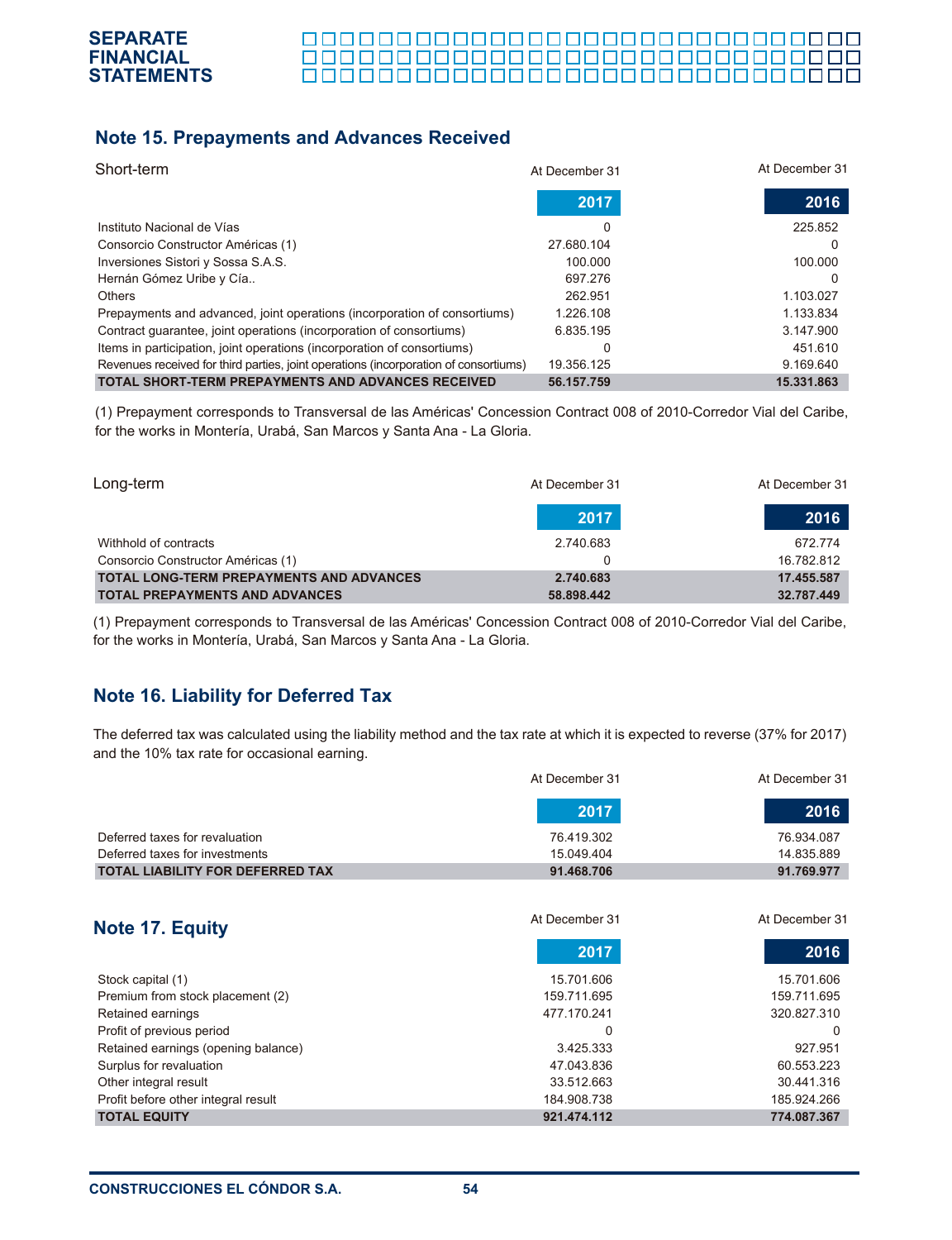#### **STATEMENTS**

(1) The authorized capital of the Company is represented in 1,400,000,000 stocks with a par value of \$25 pesos each, of which to this date 628,064,220 stocks are subscribed and paid, and of these, 53,698,400 correspond to own stocks reacquired.

(2) In 2012, a total of 114,900,500 stocks were issued at a sales price per stock of \$1.415 pesos and a par value of \$25 pesos per stock. The amount of this issuance reached the sum of \$162.584.208 represented by a capital increase of \$2.872.513 and a premium from the stock placement of \$159.711.695.

At December 31 At December 31

## **Note 18. Revenues from Normal Activities**

**SEPARATE FINANCIAL**

|                                              | AL Deceniber o i | AL DECETIDEL 31 |
|----------------------------------------------|------------------|-----------------|
|                                              | 2017             | 2016            |
| Oficina Central                              | 2.165.432        | 454.806         |
| U.E.N Maquinaria y Equipo                    | 3.188.992        | 205.821         |
| Grupo Cóndor Inversiones                     | 488.667          | 328.633         |
| Agregados San Javier (1)                     | 10.169.011       | 16.907.079      |
| Consorcio Minero del Cesar                   | 0                | 129.170         |
| Consorcio Constructor Aburrá Norte (COCAN)   | 4.869.823        | 20.103.742      |
| Consorcio Constructor Nuevo Dorado           | 214.199          | 40.082.548      |
| Consorcio Hidroeléctrica de Tuluá            | 0                | 6.646           |
| Marginal de la Selva                         | $\Omega$         | 212.343         |
| Consorcio Avenida Colón                      | 0                | 2.593.237       |
| Consorcio Vial del Sur                       | 499.510          | 4.392.743       |
| Obra Tumaco Ricaurte Nariño (Tumaco)         | 0                | 6.219.489       |
| Américas Cóndor (Montería) (2)               | 30.855.544       | 52.607.392      |
| Consorcio Mantenimiento Opain                | 0                | 693.014         |
| Américas Cóndor (Urabá) (2)                  | 86.997.813       | 43.300.888      |
| Américas Cóndor (San Marcos)                 | 2.182.076        | 11.415.446      |
| Consorcio Constructor Américas               | 0                | 662.061         |
| Concesión La Pintada                         | 0                | 1.140           |
| Concesión Pacífico 3                         | 73.988           | 2.321           |
| Cesar Grupo 3                                | (9.032)          | 6.223.334       |
| Caucheras (3)                                | 17.957.434       | 49.881.521      |
| Consorcio Farallones (6)                     | 83.545.480       | 21.484.141      |
| Consorcio Constructor Pacífico 3 (4)         | 11.442.724       | 6.081.343       |
| Cesar Guajira-Obra (4)                       | 45.708.661       | 16.075.971      |
| Unidad de Servicios Transversales - UST      | 4.739.374        | 1.116.536       |
| Concesión Cesar Guajira                      | (3.100)          | 186.184         |
| Concesión Ruta al Mar                        | 167.678          | 419.755         |
| Obra Antioquia Bolívar (4)                   | 106.535.797      | 8.174.218       |
| Consorcio APP Llanos                         | 3.456.146        | 787.276         |
| La Virginia (4)                              | 83.007.666       | 29.412.729      |
| Irra $(4)$                                   | 60.376.019       | 19.790.913      |
| P <sub>2</sub> Cóndor                        | 334.073          | 1.533.355       |
| Américas Cóndor Santa Ana - La Gloria (5)    | 32.628.878       | 147.061         |
| Pavimentación Prodeco                        | 9.880.694        | 0               |
| Consorcio de Francisco Javier Cisneros       | 1.956.636        | 0               |
| <b>TOTAL REVENUES FROM NORMAL ACTIVITIES</b> | 603.430.185      | 361.632.856     |

1) Agregados San Javier: The most important revenues derived from the material sold to Argos, with an average monthly invoicing of \$163 M; Supply of asphalt mix to the Municipality of Medellin with an average monthly invoicing of \$116 M; Road pavement with C&C Constructora Chahin S.A. Obras with an average monthly invoicing of \$74M.

(2) Revenues perceived from works in Urabá and Montería correspond to the execution thereof in the construction phase of Concesión Transversal de las Américas.

(3) For the execution of the works budgeted for 2016, for contract reactivation.

(4) These revenues correspond to the beginning of the Concessions' works in which the Company has a share: Irra and La Virginia are fronts of Concesión Pacifico 3; Antioquia- Bolivar corresponds to Concesión Ruta al Mar; and Cesar - Guajira corresponds to the Concession with the same name.

(5) Concession Contract 008 of 2010, for the construction, revamping, expansion, improvement and conservaton of the road project Transversal de las Américas; to prepare the final studies and designs, the land, social and environmental management; to obtain and/or amend environmental licences; to finance, operate and maintain the works of l "Transversal de las Américas sector 1" known as Corredor Vial del Caribe.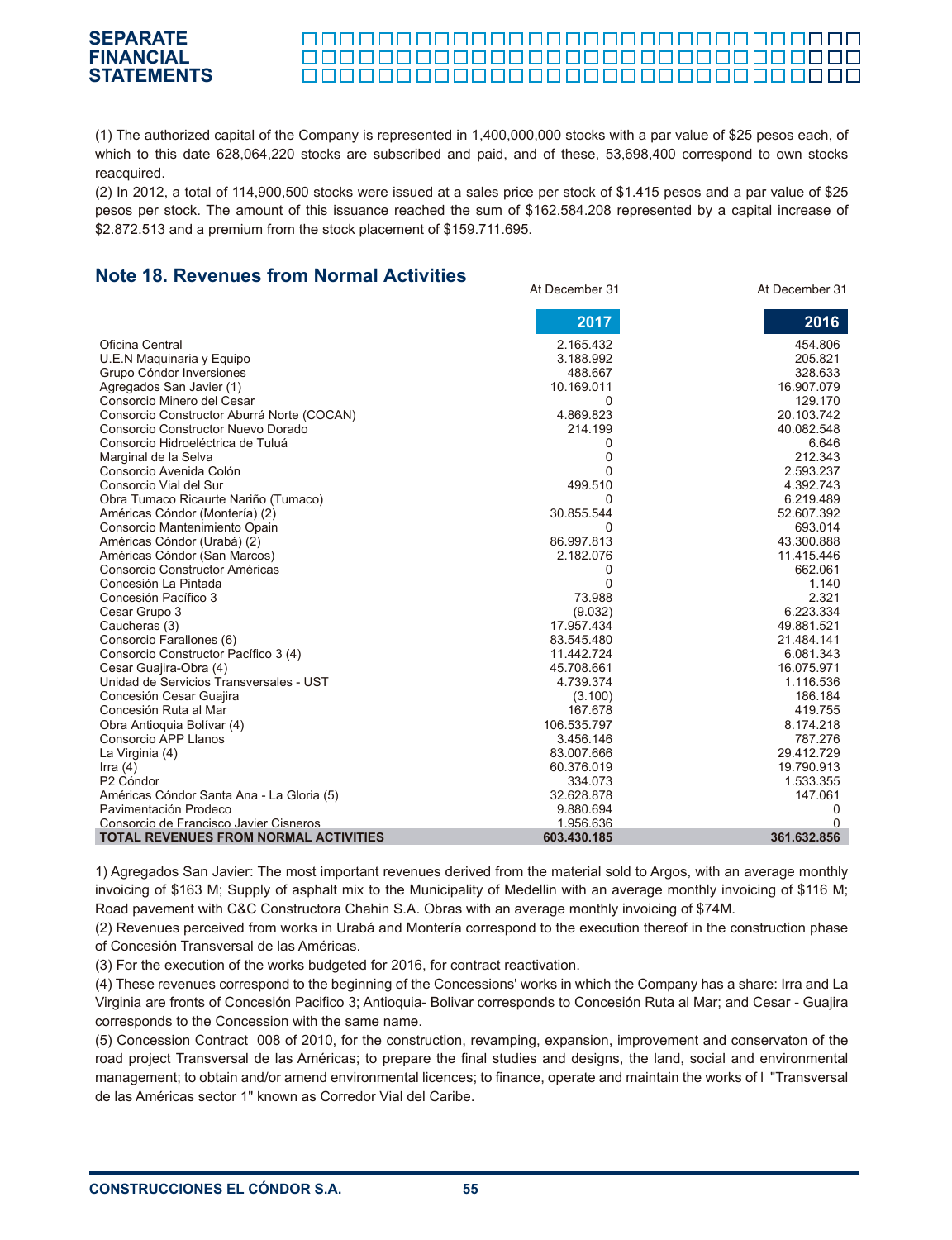

| <b>Note 19. Operating Costs</b>                                   | At December 31             | At December 31            |
|-------------------------------------------------------------------|----------------------------|---------------------------|
|                                                                   | 2017                       | 2016                      |
| Sales cost and services provided<br>Production or operation costs | 206.644.677<br>106.679.009 | 106.004.750<br>15.051.559 |
| Indirect costs<br>Service contracts                               | 178.609.473<br>13.484.790  | 165.969.222<br>7.926.552  |
| <b>TOTAL OPERATING COSTS</b>                                      | 505.417.949                | 294.952.083               |

At December 31 At December 31

# **Note 20. Administration Expenses**

|                                                   | 2017       | 2016       |
|---------------------------------------------------|------------|------------|
| Employee benefits (1)                             | 16.781.938 | 13.257.220 |
| Fees                                              | 2.129.428  | 2.633.126  |
| Taxes                                             | 885.883    | 960.868    |
| Leases                                            | 115.903    | 217.442    |
| Contributions, insurance, services, legal         | 1.128.940  | 167.968    |
| Insurance                                         |            | 94.930     |
| Services                                          |            | 659.050    |
| Legal expenses                                    |            | 13.489     |
| Maintenance, furnishings                          | 248.583    | 37.828     |
| Furnishings and facilities                        |            | 55.769     |
| Travel expenses                                   | 2.940.503  | 1.935.708  |
| Depreciations                                     | 622.180    | 546.970    |
| Amortizations                                     | 1.020.045  | 1.034.473  |
| Impairment of Properties, plant and equipment     |            | 91.151     |
| Entertaining and public relations expenses        | 33.859     | 55.334     |
| <b>Miscellaneous</b>                              | 1.638.075  | 1.514.267  |
| Impariment of accounts receivable and investments | 868.599    | 217.459    |
| <b>TOTAL ADMINISTRATION EXPENSES</b>              | 29.281.481 | 23.493.051 |

#### (1) Employee benefits

| <b>TILE LITTLE AND ACTIVITIES</b>                                    | At December 31 | At December 31 |
|----------------------------------------------------------------------|----------------|----------------|
|                                                                      | 2017           | 2016           |
| Integral salary                                                      | 4.839.754      | 3.761.262      |
| Wages                                                                | 4.662.611      | 3.834.193      |
| Extralegal premium                                                   | 911.936        | 817.276        |
| <b>Bonuses</b>                                                       | 1.584.206      | 1.470.766      |
| Others (legal benefits, contributions to social security and others) | 4.783.431      | 3.373.723      |
| <b>TOTAL EMPLOYEE BENEFITS</b>                                       | 16.781.938     | 13.257.220     |

# **Note 21. Other Revenues**

|                              | At December 31 | At December 31 |
|------------------------------|----------------|----------------|
|                              | 2017           | 2016           |
| Leases                       | 74.724         | 17.450         |
| Recoveries                   | 555            | 379            |
| Reimbursement of other costs | 966.985        | 260.515        |
| Reimbursement of provisions  | 1.543.243      | 3.968.659      |
| Indemnizations-disabilities  | 419.030        | 1.126.459      |
| Revenues of previous periods | 243.879        | 779.384        |
| Other operating revenues (1) | 26.500.000     | 0              |
| Other services               | 454            | 1.684          |
| Uses                         | 1.155.362      | 4.572.087      |
| Miscellaneous                | 707            | 4.871          |
| <b>TOTAL OTHER REVENUES</b>  | 30.904.939     | 10.731.488     |

(1) Revenue from financial engineering services.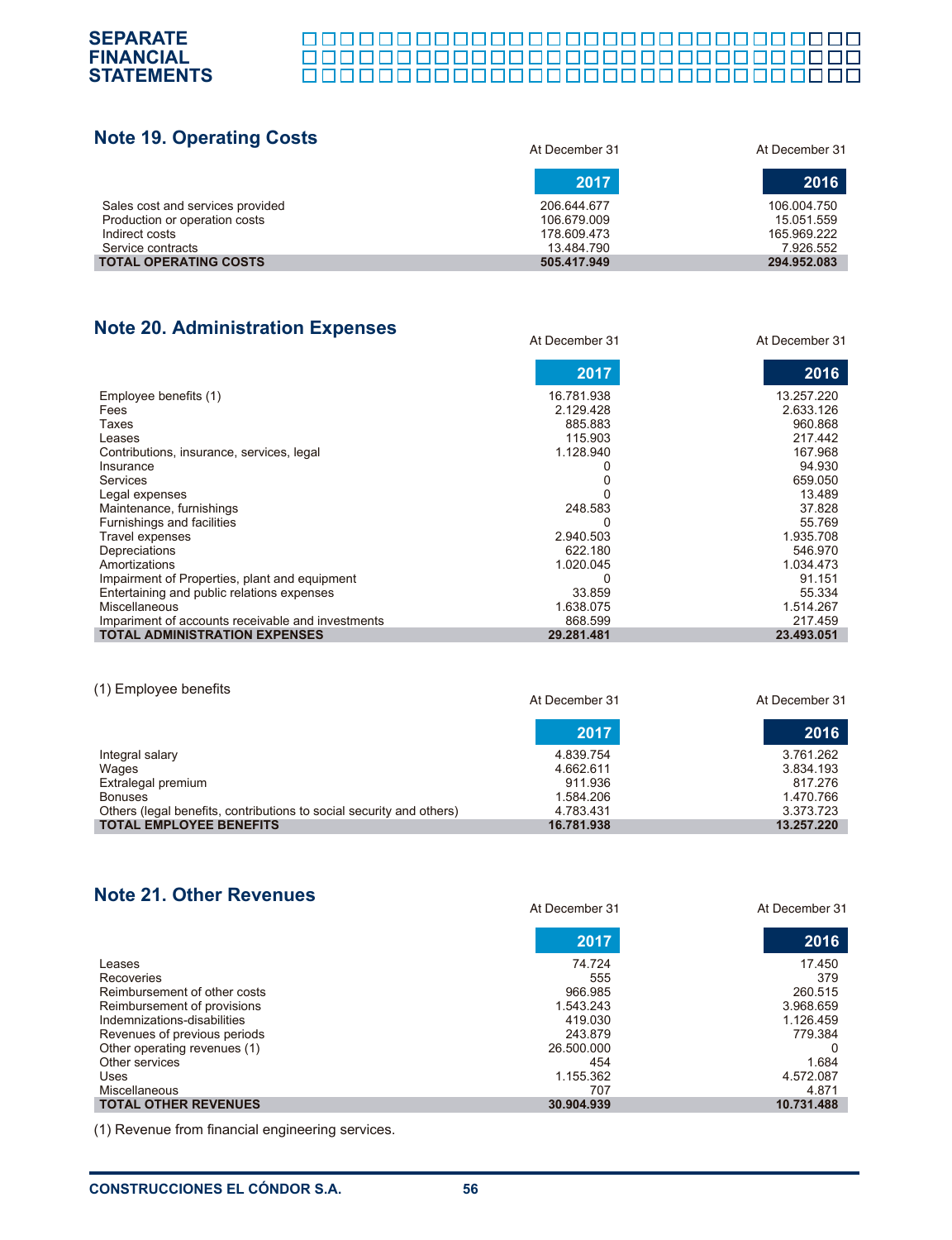### <u> 00000000000000000000000000000</u> 000000000000000000000000000000000

#### **Note 22. Other Expenses** At December 31 At December 31 **2017 2016** Costs and expenses of previous periods Assumed taxes Non-deductible expenses Indemnizations and lawsuits Fines, sanctions and litigations Donations Provision for other accounts receivable Others (1) Others (2) Creation of guarantees Losses **TOTAL OTHER EXPENSES** 2.431.389 6.573 178.182 143.872 20.290 818.222 0 942.828 466.199 890.893 416.345  **6.314.793**  143.544 605.521 163.665 97.528 105.367 764.953 7.698.261 1.388.675 2.902.865 283.850 112.662  **14.266.891**

(1) Includes expenses transferred to Consorcio Farallones for \$1.160.685.

(2) Includes financial expenses transferred to Consorcio Farallones for \$1.885.692.

# **Note 23. Other Gains and Losses**

**SEPARATE FINANCIAL STATEMENTS**

|                                                   | At December 31 | At December 31 |  |
|---------------------------------------------------|----------------|----------------|--|
|                                                   | 2017           | 2016           |  |
| Profit from sale of property, plant and equipment | 1.472.804      | 291.824        |  |
| Profit from sale of investments (1)               | 161.324.359    | 144.833.358    |  |
| Loss of investments                               | (3.488.007)    | (1.804.583)    |  |
| Loss from sale and removal of goods               |                | (18.792)       |  |
| Loss from sale of property, plant and equipment   | (257.094)      |                |  |
| Removal of property, plant and equipment          | (41.591)       | (25.036)       |  |
| <b>TOTAL OTHER GAINS AND LOSSES</b>               | 159.010.471    | 143.276.772    |  |

(1) Corresponds to the sale of investments of Opain, Odinsa and Santa Martha Paraguachón.

# **Note 24. Financial Revenues**

|                                  | At December 31 | At December 31 |
|----------------------------------|----------------|----------------|
|                                  | 2017           | 2016           |
| Exchange difference              | 34.577         | 24.761         |
| Other banking expenses           | 76.093         | 87.332         |
| Fiduciaria Bogotá S.A.           | 414.333        | 0              |
| Fideicomiso Sociedad Fiduciaria  | 930.699        | 0              |
| ODINSA S.A.                      | 2.777.172      | 0              |
| Instituto Nacional de Vías       | 3.576.779      | $\Omega$       |
| Industria Selma International    | 84.633         | 385.222        |
| Patrimonios Autónomos Fiduciaria | 19.634.287     | 8.791.808      |
| Banco Bilboa Vizcaya Argentaria  | 282.500        | 205.298        |
| Patrimonio Autónomo Administra   | 1.625.177      | $\Omega$       |
| Valores Bancolombia              | 1.853.398      | 1.750.520      |
| Consorcio Avenida Colón          | 1.474.863      | $\Omega$       |
| Concesión Pacífico Tres S.A.S.   | 10.651.439     | 10.430.718     |
| Others minor                     | 14.690         | 22.376         |
| <b>TOTAL FINANCIAL REVENUES</b>  | 43.430.639     | 21.698.034     |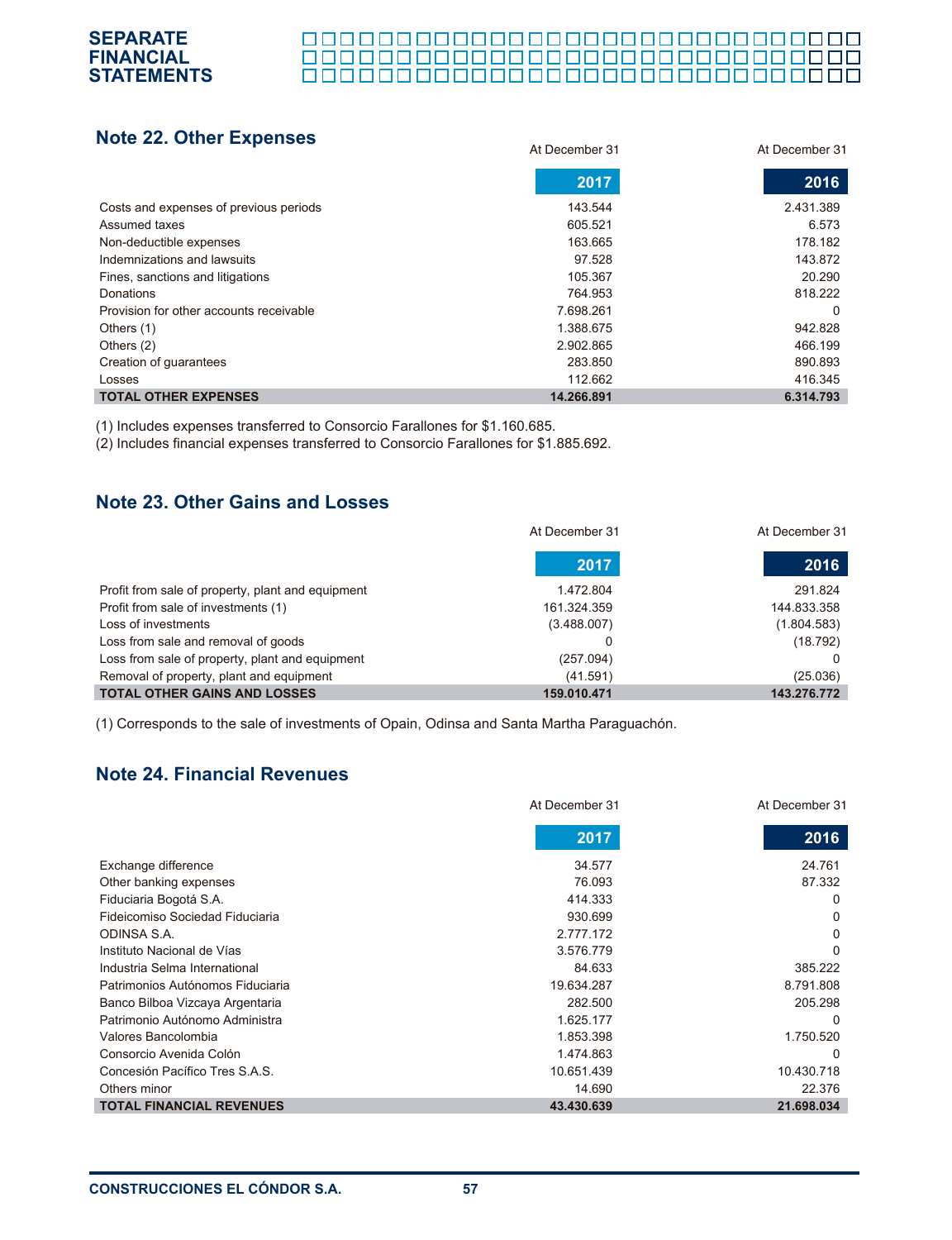#### 

| <b>Note 25. Financial Expenses</b> | At December 31 | At December 31 |  |
|------------------------------------|----------------|----------------|--|
|                                    | 2017           | 2016           |  |
| Lien on financial movements        | 3.977.406      | 2.399.365      |  |
| Exchange difference                | 174.398        | 763.673        |  |
| Comisiones bancarias               | 4.323.848      | 2.833.646      |  |
| Gastos bancarios                   | (513)          | 7.917          |  |
| Banco BBVA                         | 12.199.028     | 9.879.471      |  |
| Bancolombia                        | 21.434.395     | 21.177.014     |  |
| Banco Santander de Negocios        | 577.368        | 741.776        |  |
| Leasing Bancolombia                | 0              | 8.672.664      |  |
| Odinsa S.A.                        | 637.579        | 0              |  |
| Banco de Bogotá                    | 5.816.251      | 5.362.120      |  |
| Grupo Argos S.A.                   | 697.702        | $\Omega$       |  |
| Corpbanca                          | 549.243        | 2.728.171      |  |
| Banco de Occidente                 | 2.618.279      | 1.753.454      |  |
| Others minor                       | 28.404         | 69.769         |  |
| <b>TOTAL FINANCIAL EXPENSES</b>    | 53.033.387     | 56.389.040     |  |

# **Note 26. Equity Method Gain (Loss)**

|                                        | At December 31 | At December 31 |
|----------------------------------------|----------------|----------------|
|                                        | 2017           | 2016           |
| Concesión Aburrá Norte Hatovial        | 3.499.863      | 1.632.500      |
| Concesión la pintada S.A.S.            | (3.498.633)    | 858.560        |
| Concesión Pacifico Tres S.A.S          | 12.727.443     | 15.718.914     |
| Concesión Red Vial del Cesar           | 0              | (248.807)      |
| Concesión Ruta al Mar                  | 1.115.544      | 867.735        |
| Concesión Transmilenio del Sur         | (4.990)        | (4.410)        |
| Concesión Vías del Nus                 | 762.357        | 61.650         |
| Consorcio Minero del Cesar S.A.S.      | 0              | 18.339.249     |
| Agregados Argos S.A.S.                 | (576.960)      | $\Omega$       |
| Industria Selma Inc.                   | (10.527.951)   | 240.058        |
| Concesión Cesar Guajira                | (931.092)      | 326.575        |
| Vías de las Américas S.A.S.            | (2.830.736)    | 870.447        |
| Condor Investment USA                  | (285.335)      | (1.098.642)    |
| <b>TOTAL EQUITY METHOD GAIN (LOSS)</b> | (550.489)      | 37.563.828     |

# **Note 27. Taxes**

**SEPARATE FINANCIAL STATEMENTS**

The following details the calculation of taxes, including fiscal obligations.

| Provision for income tax              | At December 31 |
|---------------------------------------|----------------|
|                                       | 2017           |
| Taxable income                        | 66.735.777     |
| Presumptive income                    | 20.458.112     |
| Income tax provision of 34%           | 22.690.164     |
| Fiscounts for donations               | (254.984)      |
| Income tax surcharge                  | 3.956.147      |
| Occasional gain tax                   | 14.643.780     |
| <b>PROVISION FOR INCOME TAX</b>       | 41.035.107     |
| Deferred tax                          | 8.282.193      |
| <b>TOTAL NET INCOME TAX PROVISION</b> | 49.317.300     |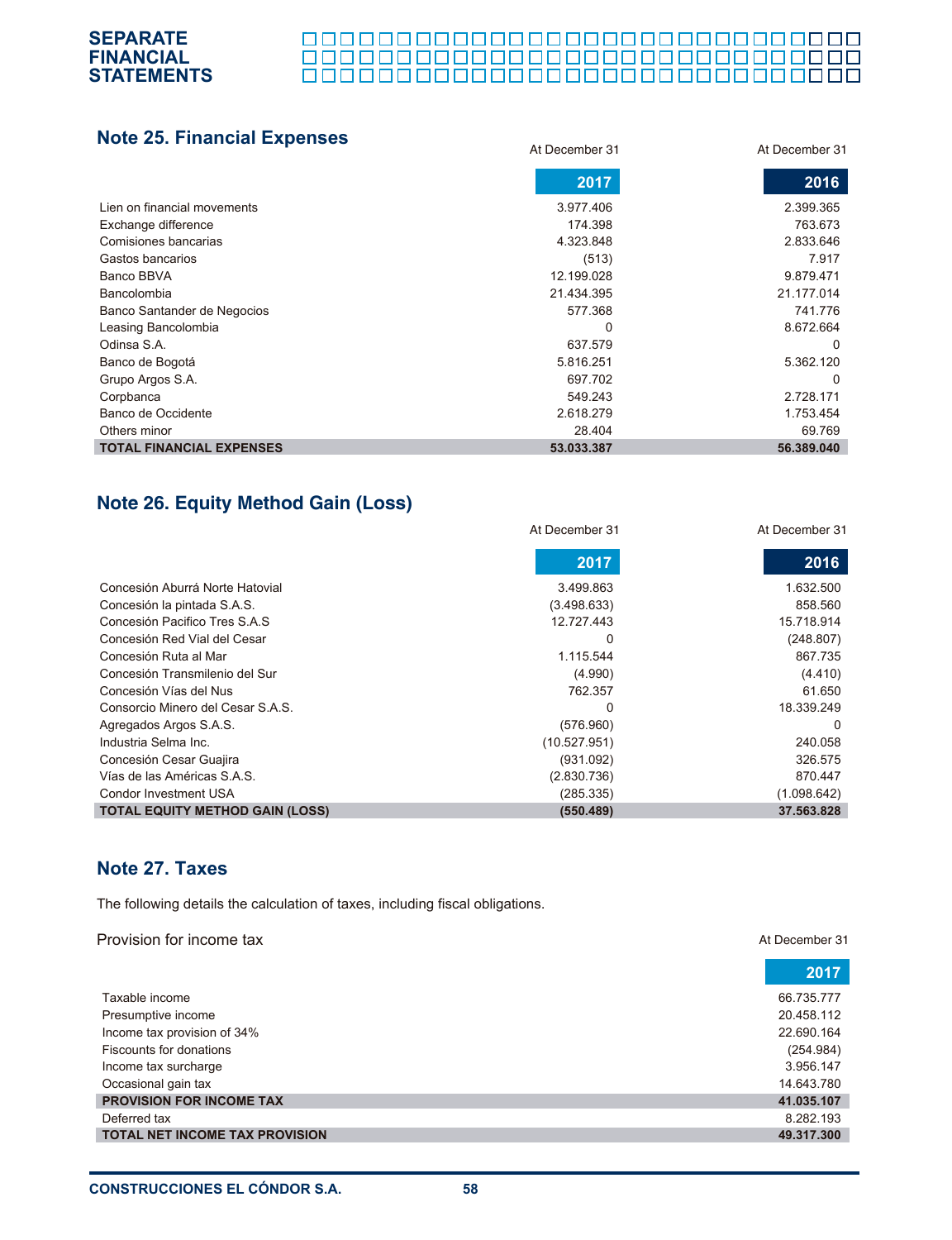#### At December 31

At December 31

|                                                         | 2016       |
|---------------------------------------------------------|------------|
| Taxable income                                          | 6.662.864  |
| Presumptive income                                      | 14.253.653 |
| Total income tax on equity provision (9% for year 2015) | 1.282.829  |
| Tax on wealth surcharge                                 | 807.219    |
| <b>TOTAL INCOME TAX ON WEALTH CREE</b>                  | 2.090.048  |
| <b>TOTAL TAXES</b>                                      | 7.829.745  |

#### Income tax on equity CREE provision

|                                           | 2016       |
|-------------------------------------------|------------|
| Taxable income                            | 5.934.285  |
| Presumptive income                        | 14.253.653 |
| TOTAL 2016 INCOME TAX PROVISION (25%)     | 3.563.413  |
| <b>TOTAL OCCASIONAL EARNING TAX (10%)</b> | 1.127.429  |
| Deferred tax                              | 1.048.855  |
| <b>TOTAL INCOME TAX</b>                   | 5.739.697  |

# **Note 28. Operation Segments**

|                             |                                  |                                       |                                |                        | 2017                 |
|-----------------------------|----------------------------------|---------------------------------------|--------------------------------|------------------------|----------------------|
| <b>Description</b>          | <b>Revenues</b><br>ordinary IFRS | <b>Other revenues</b><br>and expenses | <b>Result of the</b><br>period | <b>Total</b><br>assets | <b>Depreciations</b> |
| <b>INVESTMENTS SEGMENT</b>  |                                  |                                       |                                |                        |                      |
| Investments                 | 262.482.747                      | (205.923.705)                         | 206.412.372                    | 820.067.119            | $\Omega$             |
| <b>CONSTRUCTION SEGMENT</b> |                                  |                                       |                                |                        |                      |
| Américas Cóndor (Urabá)     | 86.932.526                       | 80.018.217                            | 6.914.308                      | 141.908.848            | \$3.505.999          |
| Caucheras                   | 17.941.315                       | 11.595.970                            | 6.345.345                      | 1.523.431              | \$299.932            |
| Cesar Guajira-Obra          | 45.692.698                       | 31.145.842                            | 14.546.856                     | 2.392.866              | \$627.249            |
| Obra Antioquia Bolívar      | 106.515.489                      | 84.546.316                            | 21.969.173                     | 82.348.922             | \$2.966.619          |
| La Virginia                 | 82.983.990                       | 74.637.934                            | 8.346.056                      | 29.611.095             | \$2.082.430          |
| Irra                        | 60.368.242                       | 58.479.199                            | 1.124.962                      | 33.581.069             | \$2.526.347          |
| Américas Cóndor (Santa Ana) | 32.624.678                       | 26.712.581                            | 5.912.097                      | 33.125.910             | \$628,056            |
| <b>TOTAL</b>                | 695.541.685                      | 161.212.355                           | 271.571.169                    | 1.144.559.259          | \$12.636.631         |

Grupo Cóndor Inversiones: collects debt-related resources for the Company's new concession projects, to management the current investments portfolio, and to generate and implement financing strategies which allow the Company to make contributions for risk capital in investments and continue growing in the market.

Américas Cóndor (Urabá): Concession Contract 008 of 2010 for the construction, revamp, expansion, improvement and conservation of Proyecto Vial Transversal de las Américas, and to prepare the studies and final designs, the land, social and environmental management, to obtain and/or amend environmental licenses; to finance, operate and maintains the works on Corredor Vial "Transversal de las Américas Sector 1", known as Corredor Vial del Caribe.

Section 1-Lomas Aisladas - El Tigre / Section 2- El Tigre - Turbo / Section 3- Turbo - Necoclí - San Juan / Section 4-Segunda calzada El Tigre - Turbo it includes variantes (Carepa, Reposo, Apartadó y Currulao) / Construction of Cirilo toll / Construction of Rio Grande toll / Construction of Chaparral toll.

Caucheras (contract 1787) of 2014 : improvement, maintenance and revamp of the road vial Riosucio - Belén de Bajirá-Caucheras.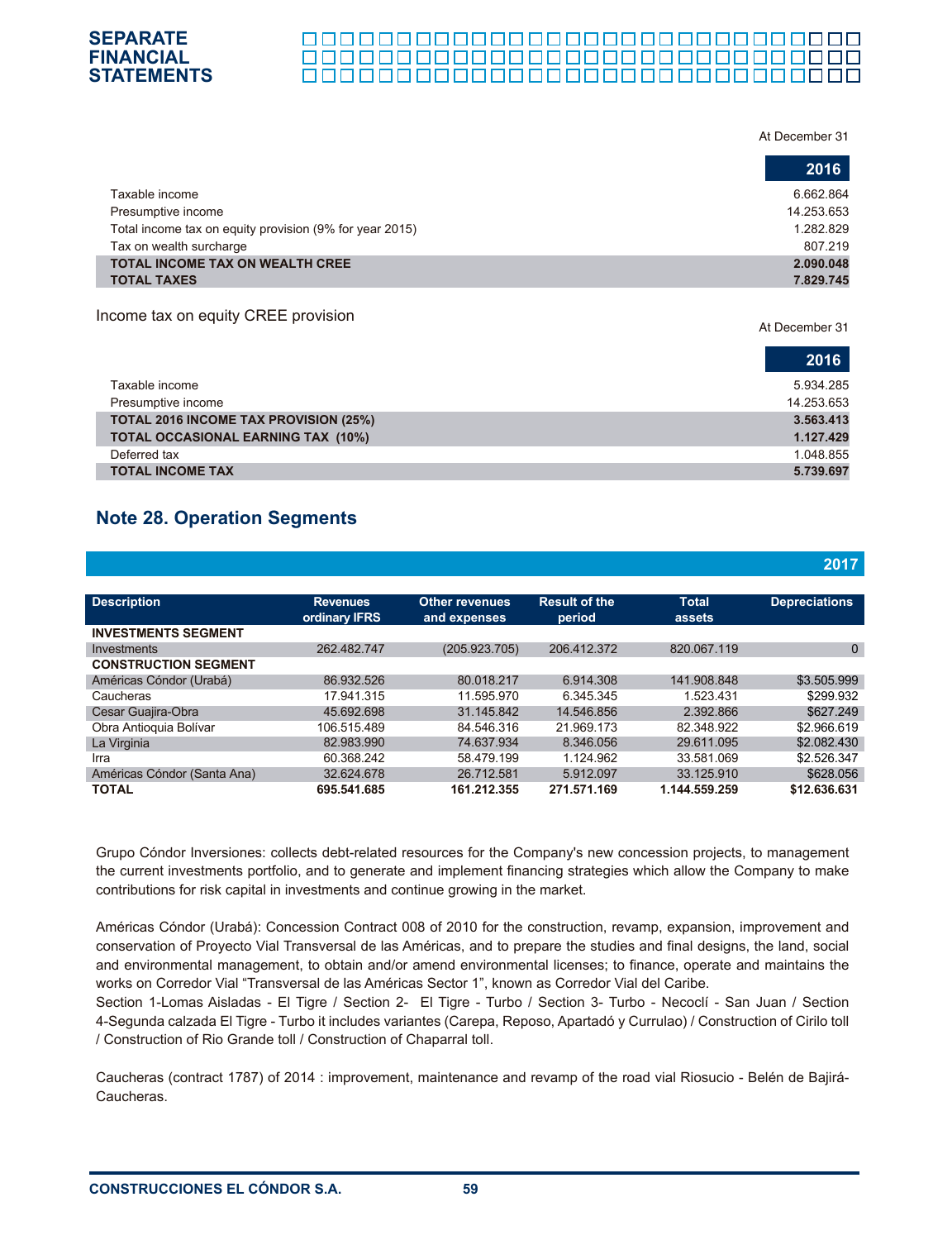#### **STATEMENTS**

Antioquia Bolivar (work) : Concession Contract 016 of 2016 for the construction, improvement, operation, maintenance and reversion of the road system to connect departments Antioquia and Bolivar. Functional units 1, 2, 3, 6, 7 y 8.

Américas Cóndor Santa Ana: Concession Contract 008 of 2010 for the construction, revamp, expansion, improvement and conservation of road project Transversal de las Américas, and to prepare the studies and final designs, the property, social and environmental management, the obtainment and/or amendment of environmental licenses, the financing, operation and maintenance of works on Corredor Vial "Transversal de las Américas Sector 1", known as Corredor Vial del Caribe. Section: Santa Ana-Peaje / Section: Guamal - El Banco.

La Virginia: Concession Contract 5 of 2014, highway project Conexión Pacífico 3; includes studies and final designs; financing, environemntal, land and social management; construction, improvement, revamping; operation, maintenance and reversion of Concesión Pacífico 3 Autopista para la prosperidad. Functional units 1 complete / Functional units 2 partial.

Irra: Concession Contract 5 of 2014, highway project Conexión Pacífico 3; includes studies and final designs; financing, environemntal, land and social management; construction, improvement, revamping; operation, maintenance and reversion of Concesión Pacífico 3 Autopista para la prosperidad. Functional units 3 partial / Functional units 4 complete / Functional units 5 partial.

Cesar Guajira Cóndor: Concession Contract 006 of 2015 for the construction, revamping, operation, mantenance and reversion of the road system to connect the departments of Cesar and Guajira. Functional units 1, 2, 4, 5 y 7 complete.

Through the minute signed on July 10, 2017 between Agencia Nacional de Infraestructura (ANI) and Concesión Cesar Guajira S.A.S. (Concesión) and delivered to the Company on August 18, 2017 a cause for the anticipated termination and the beginning of the reversion stage of Contract No. 006 of 2015 was declared. Said contract covered the "studies and final designs, financing, environmental, land and social mangement, construction, improvement, revamp, operation, maintenance and reversion of Concesión Cesar – Guajira". Likewise, on July 10, 2017, amendment No. 10 of Concession contract No. 006 of 2015 was signed, in which the parties agreed on the contractual changes or clarifications necessary for the reversion stage, the anticipated termination and/or the contract's liquidation.

The reason why the parties declare the termination of the contract is the materialization of the risk of a lower collection at the toll given the impossibility to operate the station of Rio Seco toll under the terms established in said contract (risk assumed by ANI). This gives way to a shortage of risk compensation mechanisms needed to compensate the risks activated in the project.

After signing the minute and amendment No. 10, the reversion process of the Concession's infrastructure and assets begins in favor of ANI, and the concession contract is liquidated after applying the formula set forth thereof.

# **Note 29. Transactions with Related Parties**

During 2017, operations with related companies have taken place after being revised and approved by the Audit Committee, which seeks if they meet the standards and provide the same treatment given to third party independents. Details of the operations made with related companies and subordinates are shown in Notes 4, 5 of these financial statements.

The remuneration granted during the year to key management personnel is described below:

**SEPARATE FINANCIAL**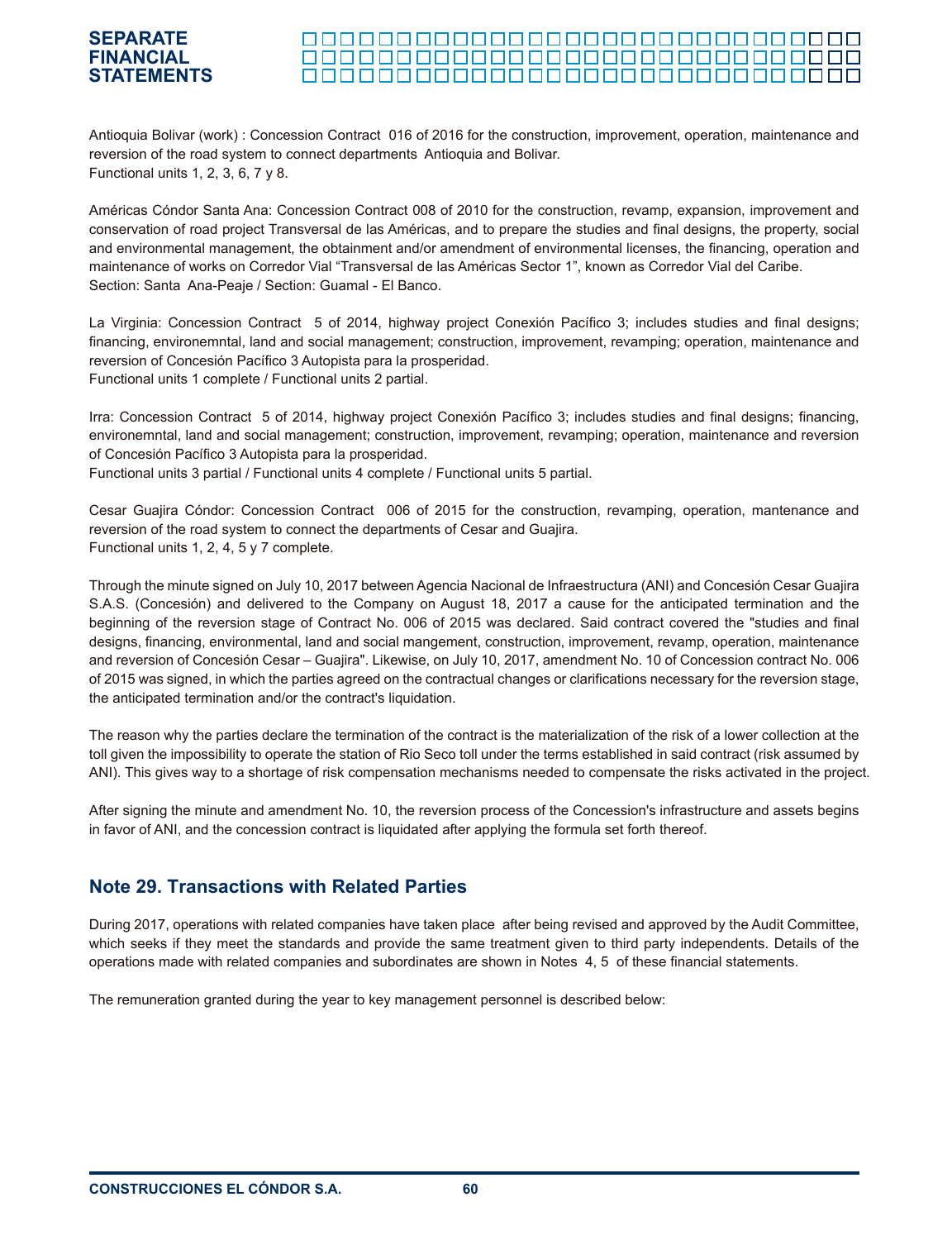

# 

Remuneration of key management personnel

| <b>Concept</b>                                 | <b>Value</b> |
|------------------------------------------------|--------------|
| Short-term employee benefits                   | 2.936.136    |
| Post-employment benefits                       |              |
| Other long-term benefits                       |              |
| Benefits for termination                       |              |
| Payments based on shares                       |              |
| TOTAL REMUNERATION OF KEY MANAGEMENT PERSONNEL | 2.936.136    |

Amounts detailed correspond the values recognized as expenses during the period.

Transactions during 2017 with other entities of interest (investments in corporations).

|                                                           | No.           | <b>Dividends</b> |           | Sale of<br>supplies | <b>Subordinate</b> | <b>Other</b> |           | <b>Shares</b>     | <b>Revenues</b> | <b>Revenues</b><br>from | <b>Minutes of</b> | <b>Costs</b>      | <b>Internal</b> |
|-----------------------------------------------------------|---------------|------------------|-----------|---------------------|--------------------|--------------|-----------|-------------------|-----------------|-------------------------|-------------------|-------------------|-----------------|
| <b>COMPANY</b>                                            | of shares     | <b>Shares</b>    | Cash      | and services        | debt               | loans        | purchased | from<br>interests | cession         | works and<br>others     | and<br>expenses   | minutes           |                 |
| Concesión Aburrá Norte Hatovial S.A.                      |               |                  |           |                     |                    |              |           |                   |                 | 33.431                  |                   |                   |                 |
| Concesión La Pintada S.A.S.                               | 1.582.886     |                  | 6.753.600 |                     | 27.050.658         |              |           |                   |                 |                         |                   |                   |                 |
| Concesión Vial los Llanos S.A.S.                          | 1.120.950     |                  |           |                     | 12.219.287         |              |           |                   |                 |                         |                   |                   |                 |
| Constructora Túnel del Oriente S.A.S.                     | 550.000       |                  |           |                     |                    |              |           |                   |                 | 115.192                 |                   |                   |                 |
| Concesión Túnel Aburrá Oriente S.A.                       | 2.629.361.939 |                  |           |                     |                    |              |           |                   |                 |                         |                   |                   |                 |
| Concesión Pacífico Tres S.A.S                             | 236.700       |                  |           | 73.988              | 13.277.025         |              |           | 10.651.438        |                 |                         |                   |                   |                 |
| Concesión Vías de las Américas S.A.S.                     | 4.800         |                  |           | 302.615             | 417.789            |              |           | 5.563             |                 | 11.653.569              |                   | 107.330 6.788.949 |                 |
| Concesión Vías del Nus S.A.S.                             | 173.342       |                  |           |                     | 19.239.601         |              |           |                   |                 |                         |                   |                   |                 |
| Concesión Cesar Guajira S.A.S.                            | 1.055.250     |                  |           |                     | 96.802.386         | 31.025       |           |                   |                 | 111.861                 | 1.775             |                   |                 |
| Concesión Ruta al Mar S.A.S.                              | 200.000       |                  |           | 13.113              | 83.779.223         | 183.545      |           |                   |                 |                         | 2.381.134         |                   |                 |
| Industria Selma S.A.                                      | 200,000       |                  |           |                     |                    |              |           | 84.632            |                 |                         |                   |                   |                 |
| Concesión Transmilenio del Sur                            | 5.000         |                  |           |                     |                    |              |           |                   |                 |                         |                   |                   |                 |
| <b>Trans NQS Sur</b>                                      | 25,000        |                  |           |                     |                    |              |           |                   |                 |                         |                   |                   |                 |
| Condor Investment USA Inc.                                | 24.990        |                  |           |                     |                    |              | 1.023.686 |                   |                 |                         |                   |                   |                 |
| Agregados Argos S.A.S.                                    | 1.032.762     |                  |           | 1.757.724           |                    |              | 1.512.000 |                   |                 |                         |                   | 193.528           |                 |
| P.A. Fiduciaria Bancolombia Concesión Cesar Guajira #8127 |               |                  |           | (811.868)           |                    |              |           | 6.572.174         | 820.799         | 46.467.963              |                   | (53.041)          |                 |
| P.A. Fiduciaria Bancolombia Concesión La Pintada #7102    |               |                  |           |                     |                    |              |           | 1.396.705         |                 |                         |                   |                   |                 |
| P.A. Fiduciaria Bancolombia Concesión Pacífico Tres #7114 |               |                  |           |                     |                    |              |           |                   |                 |                         |                   | 99.940            |                 |
| P.A. Fiduciaria Bancolombia Concesión Ruta Al Mar #10134  |               |                  |           | (1.055.238)         |                    |              |           | 11.389.938        | 616.058         | 91.829.335              |                   | 55.958 15.945.89  |                 |
| P.A. Fiduciaria Davivienda Concesión Ruta Al Mar #57864   |               |                  |           |                     |                    |              |           |                   |                 |                         |                   | $\Omega$          |                 |
| P.A Fiduciaria Davivienda Concesión Los Llanos #421759    |               |                  |           |                     |                    |              |           | 930.699           |                 |                         |                   |                   |                 |
| P.A Fiduciaria Davivienda Concesión Vías del Nus #61816   |               |                  |           |                     |                    |              |           | 1.625.177         |                 |                         |                   |                   |                 |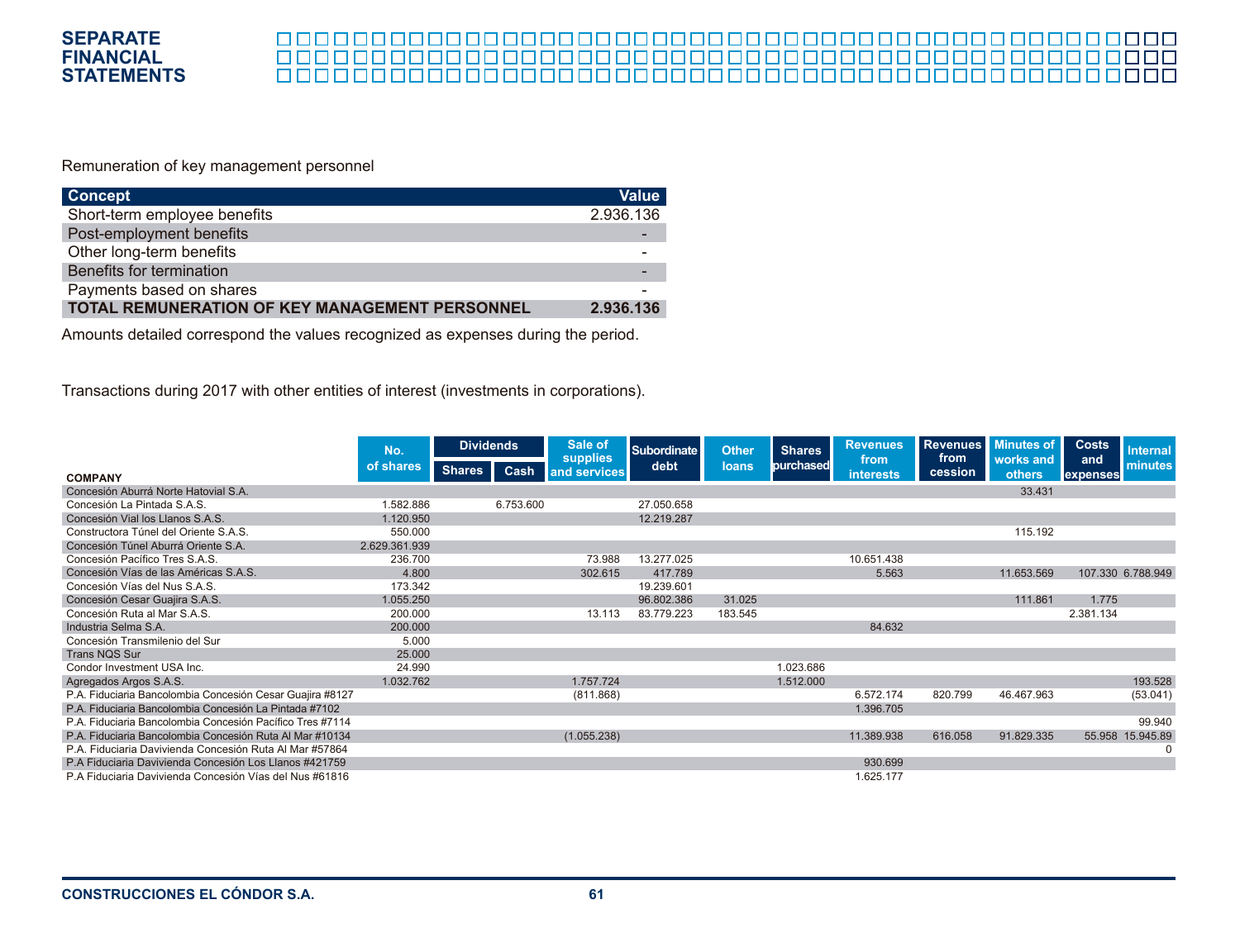

#### 00000000000000000000000000000000000 000000000000000000000000000000

#### Accounts payable from current related parties

#### At December 31 At December 31

|                                       | 2017        | 2016        |
|---------------------------------------|-------------|-------------|
| <b>DETAIL - RELATED PARTIES</b>       |             |             |
| Domestic clients                      | 44.062.936  | 46.882.724  |
| Revenues receivable, internal minutes | 24.294.242  | 1.138.852   |
| Accounts receivable, related parties  | 151.438.456 | 54.570.811  |
| Depostis                              | 0           | 75.256.827  |
| Dividends receivable                  | 222.047     |             |
| <b>TOTAL ACCOUNTS PAYABLE,</b>        | 220.017.681 | 177.849.213 |
| <b>RELATED PARTIES (**)</b>           |             |             |

Domestic clients, related parties

|                                                    | At December 31 | At December 31 |
|----------------------------------------------------|----------------|----------------|
|                                                    | 2017           | 2016           |
| P.A. Fiduciaria (Concesión Cesar Guajira)          | 2.992.218      | 18.283.729     |
| P.A. La Pintada                                    |                | 5.523          |
| P.A. Pacífico Tres                                 |                | 5.737.435      |
| Concesión Ruta al Mar S.A.S.                       |                | 11.660         |
| P.A. Fiduciaria (Concesión Ruta al Mar)            | 37.849.657     | 22.198.412     |
| Concesión Vías de las Américas S.A.S.              | 2.355.511      | 645.965        |
| P.A. Concesión Vial los Llanos                     | 865.550        |                |
| <b>TOTAL DOMESTIC CLIENTS, RELATED PARTIES (1)</b> | 44.062.936     | 46.882.724     |

(1) The amount corresponds to the execution of concession contracts and interests from the subordinate debt of Concesión Cesar Guajira.

Revenues receivable, internal minutes, related parties

| $1.0.01$ and $0.0001$ , and $0.011$ and $0.011$ and $0.0001$ , $0.0010$ and $0.000$ | At December 31 | At December 31 |
|-------------------------------------------------------------------------------------|----------------|----------------|
|                                                                                     | 2017           | 2016           |
| P.A. Concesión Cesar Guajira                                                        | 7.081          | 62.460         |
| P.A. Concesión La Pintada                                                           | 204.165        |                |
| P.A. Concesión Pacifico Tres                                                        | 583.561        |                |
| P.A. Concesión Ruta al Mar                                                          | 15.956.600     | 305.967        |
| Concesión Vías de las Américas S.A.S.                                               | 7.542.835      | 770.424        |
| TOTAL REVENUES RECEIVABLE, INTERNAL MINUTES,                                        | 24.294.242     | 1.138.852      |
| <b>RELATED PARTIES</b>                                                              |                |                |

Accounts receivable, related parties

|                                                   | At December 31 | At December 31 |
|---------------------------------------------------|----------------|----------------|
|                                                   | 2017           | 2016           |
| P.A. Ruta al Mar                                  | 123.588        | 7.657          |
| Concesión Vías de las Américas S.A.S.             | 417.789        |                |
| Concesión Cesar Guajira S.A.S.                    | 150.896.984    | 54.071.105     |
| Concesión Aburra Norte Hatovial                   |                | 491.546        |
| <b>Condor Construction Corp</b>                   | 95             | 503            |
| <b>TOTAL ACCOUNTS RECEIVABLE. RELATED PARTIES</b> | 151.438.456    | 54.570.811     |

| Deposits              | At December 31 | At December 31 |
|-----------------------|----------------|----------------|
|                       | 2017           | 2016           |
| OPAIN S.A.            |                | 75.256.827     |
| <b>TOTAL DEPOSITS</b> |                | 75.256.827     |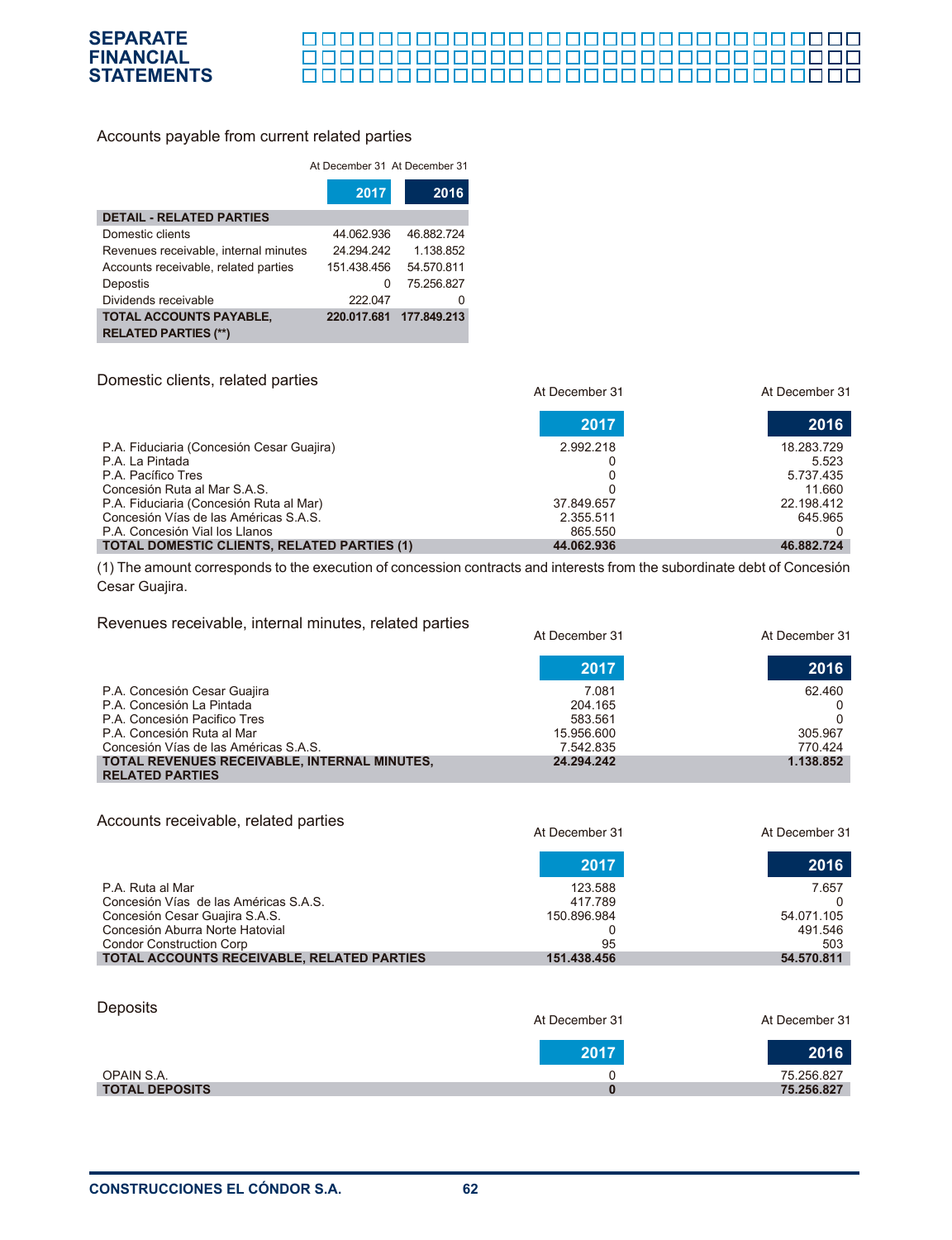#### 000000000000000000000000000000000 П ПП

| Dividends receivable                               | At December 31 | At December 31 |
|----------------------------------------------------|----------------|----------------|
|                                                    | 2017           | 2016           |
| Concesión Santa Marta Paraguachón                  |                |                |
| Organización de Ingeniería Internacional           | 222.045        |                |
| <b>TOTAL DIVIDENDS AND INTERESTS RECEIVABLE</b>    | 222.045        |                |
|                                                    |                |                |
| TOTAL ACCOUNTS RECEIVABLE, CURRENT RELATED PARTIES | 220.017.681    | 177.849.213    |

#### Accounts receivable, non-current related parties

**SEPARATE FINANCIAL STATEMENTS**

At December 31 At December 31

|                                                                  | 2017        | 2016        |
|------------------------------------------------------------------|-------------|-------------|
| <b>DETAIL - RELATED PARTIES</b>                                  |             |             |
| Domestic clients                                                 | 44.187.600  | 9.722.781   |
| Commercial banking accounts                                      | 12.338.294  | 12.785.776  |
| Impairment of accounts receivable                                | (7.821.205) |             |
| Accounts receivable                                              | 448.214.521 | 292.648.725 |
| Deposits                                                         | 420.064     | 12.639.351  |
| <b>TOTAL ACCOUNTS RECEIVABLE,</b><br><b>RELATED PARTIES (**)</b> | 497.339.274 | 327.796.633 |

| Domestic clients, related parties                        | At December 31 | At December 31 |
|----------------------------------------------------------|----------------|----------------|
|                                                          | 2017           | 2016           |
| Patrimonios Autónomos La Pintada                         | 1.156.948      |                |
| Concesión Pacífico Tres S.A.S.                           | 19.857.167     | 9.700.568      |
| Patrimonios Autónomos Pacífico Tres                      | 5.679.163      |                |
| Patrimonios Autónomos Fiduciaria (Concesión Ruta al Mar) | 15.467.374     |                |
| Concesión Aburra Norte Hatovial                          | 22.213         | 22.213         |
| P.A. Concesión Vías del Nus                              | 2.004.734      |                |
| <b>TOTAL DOMESTIC CLIENTS, RELATED PARTIES</b>           | 44.187.600     | 9.722.781      |

#### Commercial banking accounts, related parties - Industrias Selma (1)

|                                                                             | At December 31 | At December 31 |
|-----------------------------------------------------------------------------|----------------|----------------|
|                                                                             | 2017           | 2016           |
| Loans                                                                       | 9.195.884      | 9.674.494      |
| Interests                                                                   | 3.142.410      | 3.111.283      |
| <b>TOTAL CLIENTS, COMMERCIAL BANKING ACCOUNTS, RELATED</b><br><b>PARTES</b> | 12.338.294     | 12.785.776     |

(1) Industrias Selma, a corporation domiciled overseas, presents balances pertaining to loans, which are restated in Colombian pesos at the official exchange rate (TRM). This is detailed below:

#### Commercial banking accounts, related parties - Industrias Selma

| At December 31         | At December 31 |
|------------------------|----------------|
| 2017                   | 2016           |
| 4.703.659<br>3.117.545 |                |
| (7.821.205)            |                |
|                        | 7.821.204      |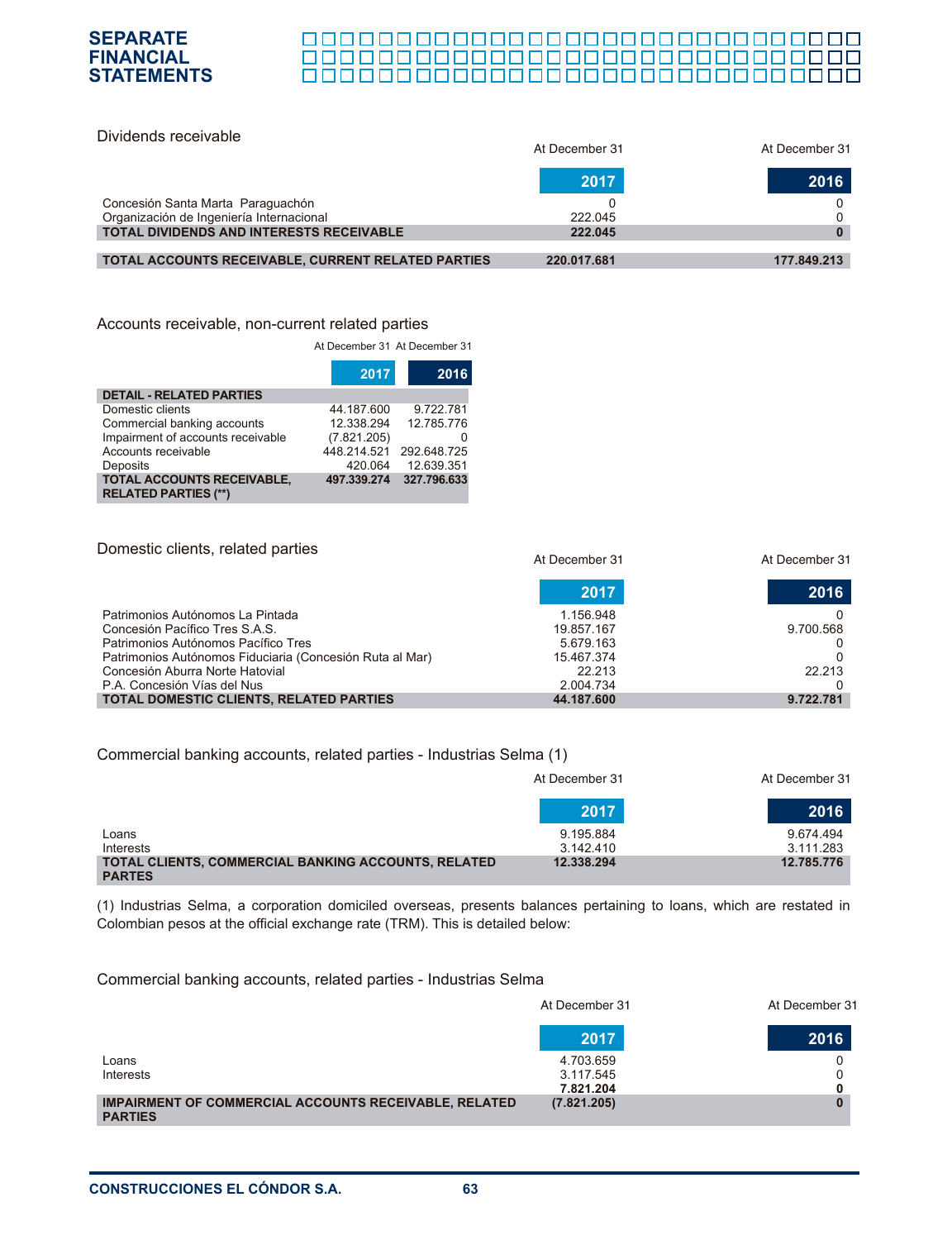#### 000000000000000000000000000000000 <u> 00000000000000000000000000000</u> 0000000000000000000000000000000000

| Type of transaction, opera-<br>tion, contract or business | Loan in foreign currency      | Loan in foreign currency      | Loan in foreign currency      |
|-----------------------------------------------------------|-------------------------------|-------------------------------|-------------------------------|
| Amount of operation                                       | USD \$45.942                  | USD \$102.431                 | USD \$364.123                 |
| Date of operation                                         | May 14, 2013                  | December 17, 2013             | March 12, 2014                |
| Balance of operation                                      | USD \$45.942                  | USD \$102.431                 | USD \$364.123                 |
| Conditions of the operation                               | $LIBOR +2$                    | $LIBOR +2$                    | $LIBOR +2$                    |
| Date of payment                                           | May 14, 2018                  | December 17, 2018             | March 12, 2019                |
| Accounts receivable I.D.                                  | Industrias Selma COR          | Industrias Selma COR          | Industrias Selma COR          |
| Creditor I.D.                                             | Construcciones El Cóndor S.A. | Construcciones El Cóndor S.A. | Construcciones El Cóndor S.A. |
| Obligations of parties: guarantee<br>granted or received  | Promissory note               | Promissory note               | Promissory note               |

| Type of transaction, opera-<br>tion, contract or business | Loan in foreign currency      | Loan in foreign currency      |
|-----------------------------------------------------------|-------------------------------|-------------------------------|
| Amount of operation                                       | USD \$2.674.210               | USD \$40.496                  |
| Date of operation                                         | August 14, 2014               | November 12, 2014             |
| Balance of operation                                      | USD \$2.554.210               | <b>USD \$40.496</b>           |
| Conditions of the operation                               | $LIBOR +2$                    | $LIBOR +2$                    |
| Date of payment                                           | August 14, 2019               | November 12, 2019             |
| Accounts receivable I.D.                                  | <b>Industrias Selma COR</b>   | Industrias Selma COR          |
| Creditor I.D.                                             | Construcciones El Cóndor S.A. | Construcciones El Cóndor S.A. |
| Obligations of parties: guarantee<br>granted or received  | Promissory note               | Promissory note               |

#### Accounts receivable, related parties and subordinate loans

|                                             | At December 31 | At December 31 |
|---------------------------------------------|----------------|----------------|
|                                             | 2017           | 2016           |
| Concesión La Pintada S.A.S.                 | 27.308.629     | 257.971        |
| Concesión Pacífico Tres                     | 179.205.871    | 165.928.845    |
| Fiduciaria Davivienda (Vinus)               | 33.941.028     | 14.701.426     |
| Concesión Ruta al Mar                       | 188.700.394    | 104.921.171    |
| Concesión Vial de los Llanos                | 19.058.599     | 6.839.312      |
| TOTAL RELATED PARTIES AND SUBORDINATE LOANS | 448.214.521    | 292.648.725    |

The transactions made betwen the Company that reports and its related parties are conduced in conditions similar to those made among independent parties. The accounts receivable of Construcciones El Cóndor to its subsidiaries, associates and/or joint businesses are for the following items: construction services, interests, subordinate loans, loans and other services. Subordinate loans or subordinate debt refer to the mechanism used to make equity drafts to the Concessionaires; the terms estimated to pay thee loans are considered in the financial models of each project, and overall, is longer than 15 years; interests rates agreed in said contracts range from FTD + 2%EA and FTD + 3%EA. Accounts receivable related to construction services and other services display a turnover ranging from 30 to 45 days.

Summary of guarantees with letters of credit issued at December 31, 2017:

|                                                  |                                | At December 31         |
|--------------------------------------------------|--------------------------------|------------------------|
|                                                  | <b>Bancolombia (thousands)</b> | <b>FDN</b> (thousands) |
| <b>PROJECT</b>                                   |                                |                        |
| Concesión Pacífico 3                             | 116.721.596                    | 0                      |
| Concesión Pacífico 2                             | 108.077.000                    | 0                      |
| Concesión Ruta al Mar S.A.S. (equity base)       | 75.000.000                     | 75.000.000             |
| Concesión Ruta al Mar S.A.S. (equity base)       | 141.655.229                    | 141.655.229            |
| Concesión Ruta al Mar S.A.S. (equity contingent) | 15.000.000                     | 15.000.000             |
| Concesión Ruta al Mar S.A.S. (equity contingent) | 15.000.000                     | 15.000.000             |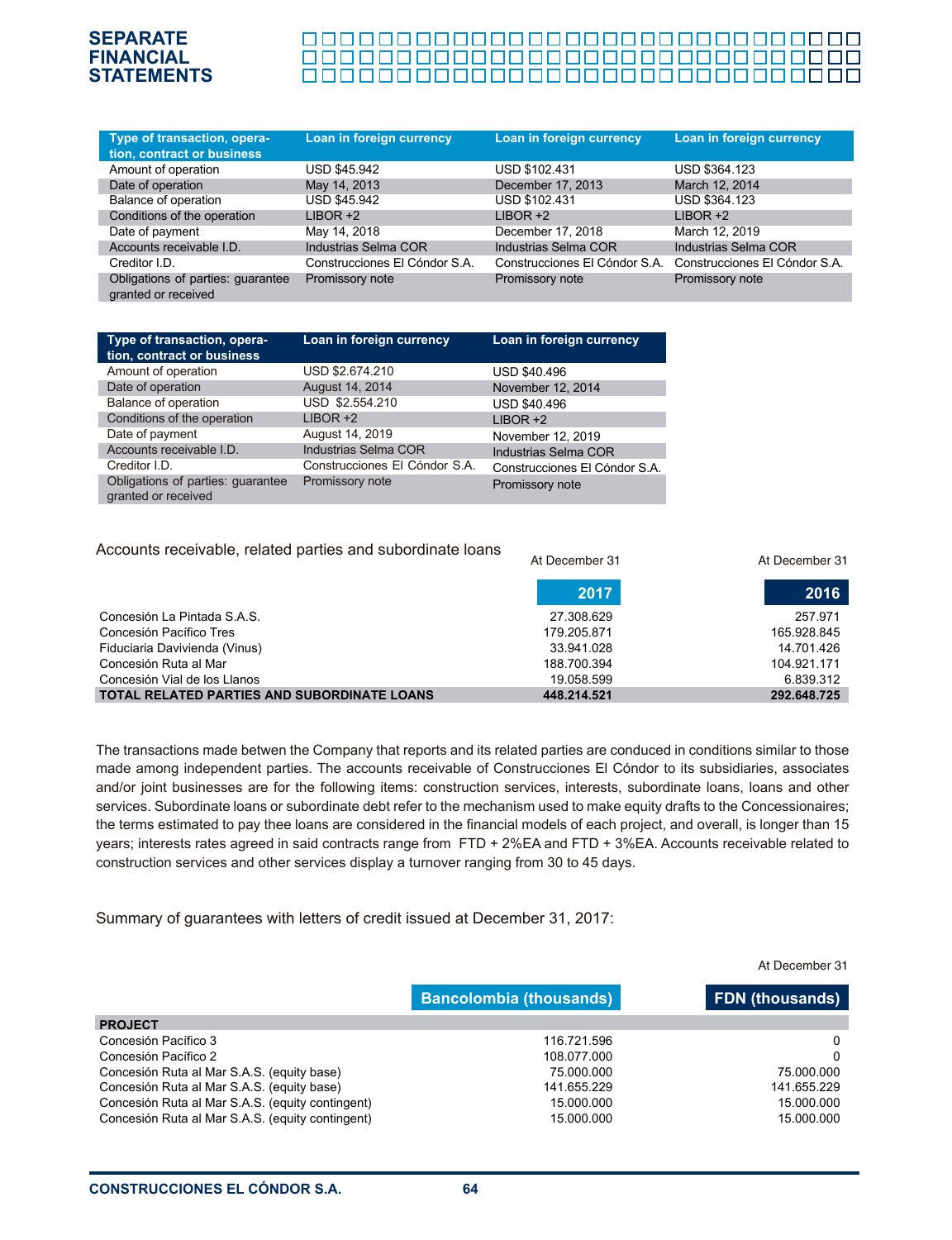#### **SEPARATE** 00000000000000000000000000000000 **FINANCIAL** 000000000000000000000000000000000 **STATEMENTS**

| Deposits                       | At December 31 | At December 31 |
|--------------------------------|----------------|----------------|
|                                | 2017           | 2016           |
| Concesión Vial los Llanos S.A. |                | 12.219.287     |
| Trans NQS Sur                  | 420.065        | 420.064        |
| <b>TOTAL DEPOSITS</b>          | 420.065        | 12.639.351     |

Deposits correspond to payments made to corporations with the purpose of gaining a future capitalization, and correspond to equity contributions derived from the projects' cash flow needs.

The Company does not recognize implicit financing for miscellaneous accounts receivable and deposits due to the levels of uncertainty held pertaining to the time in which these accounts receivable shall be paid; this is the reason why no terms or interests are established thereof.

|                                                                   | At December 31 | At December 31 |
|-------------------------------------------------------------------|----------------|----------------|
|                                                                   | 2017           | 2016           |
| TOTAL ACCOUNTS RECEIVABLE, RELATED PARTIES,<br><b>NON-CURRENT</b> | 497.339.275    | 327.796.633    |
|                                                                   |                |                |
| Accounts payable, related parties, current                        | At December 31 | At December 31 |
|                                                                   | 2017           | 2016           |
| Concesión Red Vial del Cesar S.A.S.                               | $\Omega$       | 105.556        |
| Concesión Aburrá Norte Hatovial                                   | 451.001        |                |
| TOTAL ACCOUNTS PAYABLE, RELATED PARTIES, CURRENT                  | 451.001        | 105.556        |

### **Note 30. Reclassifications**

To compare these financial statements with those at December 31, 2017, several figures on the financial information at December 31, 2016 were reclassified.

#### **Note 31. Highlights**

Merger through absorption: On March 7, 2017, the commercial registry of the private document that approved the abbreviated merger through absorption took place, in which Construcciones El Cóndor S.A. absorbs its afilliate Concesión Red Vial del Cesar S.A.S.

As a result of the foregoing, the corporation Concesión Red Vial del Cesar S.A.S. is dissolved without liquidation.

The values of the assets and liabilities incorporated in the combination of the merger of Concesión Red Vial del Cesar S.A.S. were:

Assets \$5.488.199 Liabilities \$439.41

Of the total 2,747,400 ordinary shares, El Cóndor S.A. owned 2,607,282 shares (94.89%); the difference corresponds to own shares reacquired and consequently, Construcciones el Cóndor S.A. incorporated 100% of the Corporation.

#### Concesión Cesar Guajira S.A.S.

Through minutes signed on July 10, 2017 by Agencia Nacional de Infraestructura (ANI) and Concesión Cesar Guajira S.A.S. (Concesión), and delivered to the Company on August 18, 2017, a casue for the anticipated termination and beginning of the reversion stage of Contract No. 006 of 2015 was declared. Said contract intended to conduct "studies and final designs, financing, environmental, land and social management, construction improvement, revamping, operation, maintenance and reversion of Concesión Cesar – Guajira". Likewise, on July 10, 2017, amendment No. 10 was signed of Concession contract No. 006 of 2015 in which the parties agreed on the contractual changes or clarifications necessary for the reversion stage, the anticipated termination and/or the contract's liquidation.

The cause used by the parties to state the termination of the contract was the materialization of the risk of a lower collection from the toll due to the impossibility to operate the Rio Seco toll station under the terms set forth in said Concession contract (the risk is assumed by ANI), which creates mechanisms for risk compensation which fall short to compensate the risks activity in the project.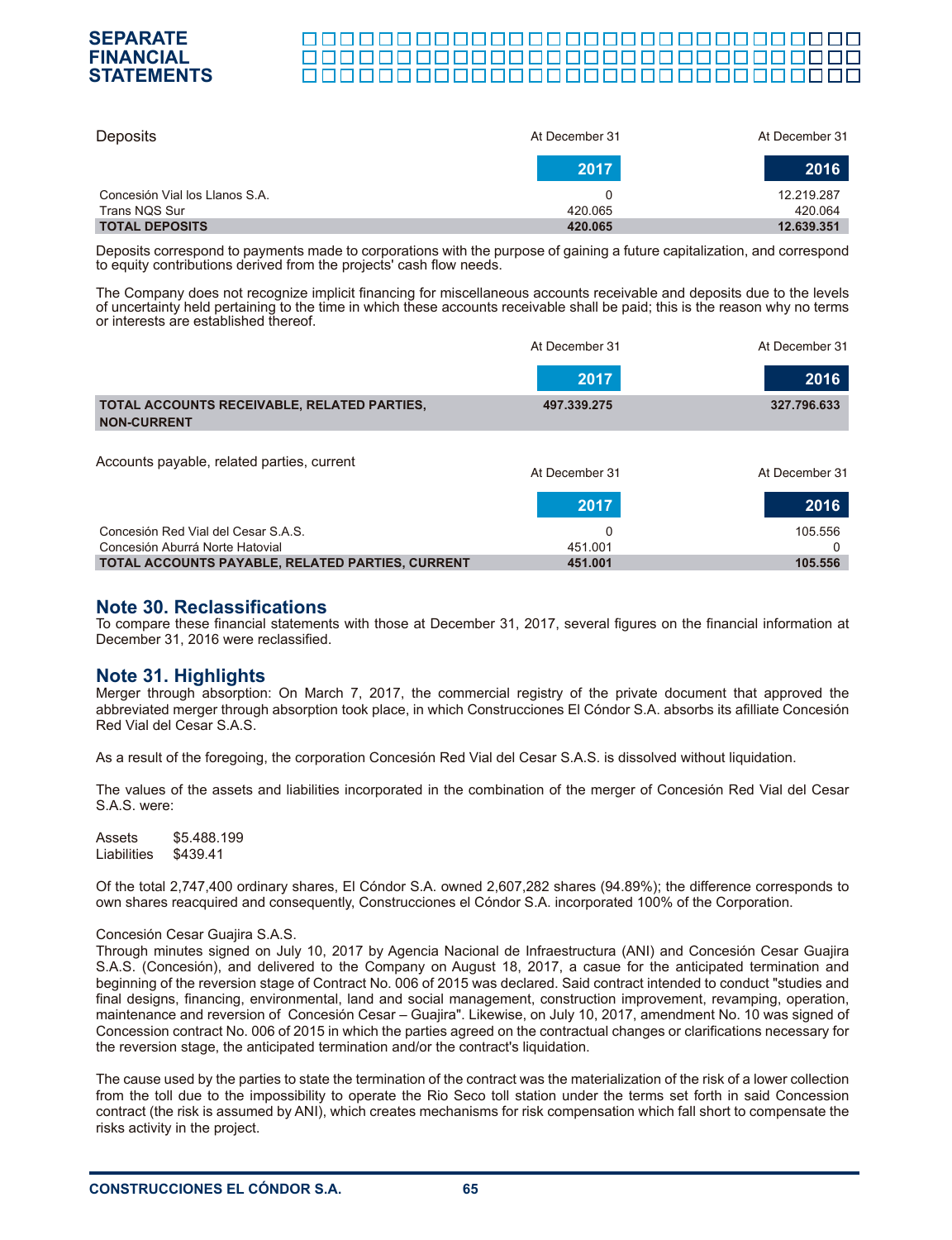#### **SEPARATE FINANCIAL** <u> AAAAAAAAAAAAAAAAAAAAAAAAAAAAA</u> **STATEMENTS**

After signing the foregoing minute and amendment No. 10, the reversion process of the Concession's infrastructure and assets in favor of ANI begins, followed by the liquidation of the Concession contract applying the formula established thereof.

#### **Tax Reform - Law 1819 of 2016**

The tax reform gave way to the following other premsies, which are in force as of January 1, 2017:

• Rules the fiscal application in business cooperation contracts (such as, consortiums, temporary associations, share accounts and joint venture), setting the bases to formalize matters when there are guaranteed yields for the parties of the contract.

• Government sought to close the gap between the fiscal regulation and the new accounting frameworks of Colombia, to determine the income tax; the wording of the tax statute is adjusted to the IFRS (International Financial Reporting Standards); introduction of definitions to fiscally recognize and measure the cost, acquisition price or par value as indicated in the tax law. If not indicated, the accounting measure shall be used. Likewise, the accounting base or accumulation or earning shall be kept in mind, beginning with the real obligation. Any ways, the standard establishes several exceptions for the fiscal recognition of revenues, costs, expenses, assets and liabilities.

• Establishes tax management of concession contracts and APPs (Public-Private Associations), providing guidelines for the construction, operation and maintenance stage.

• The income tax for equity - CREE and its surcharge was eliminated, but it adds the CREE rate of 9% to the income rate. Hence, in 2017, the rate shall be 34% and in 2018 and thereafter, 33%. To this percentage we add the surcharge which is not the income surcharge, and by 2017, the rate will be 6% and in 2018, 4% (over taxable income above \$800 thousand.)

• He exemption of parafiscal contributions continues despite the elimination of CREE; this covers corporations and similar, and workers that earn less than ten (10) minimum legal wages per month in force.

• Limited deduction for parties, gifts, courtesies, etc. shall be deductible solely up to 1% of net fiscal earnings, provided it meets the requirements of need, proportionality and causality.

• As of 2017, depreciation is no longer calculated using the straight line method but instead, the accounting technique. The government shall regulate the top rates of depreciation which range from 2,22% to 33% per year.

• Increased steadfast of statements compensating losses; this will increase from five (5) to six (6) years, and shall be limited to compensation of twelve (12) taxables periods thereafter.

- Increased presumptive income rate, from 3% to 3,5%.
- Donations to non-profit organizations with special regime have a tax discount of 25% of the amount donated.
- The regime of entities controls overseas (ECE) is created.

• Indefinite continuity is given to the tax on financial movements (4 x 1,000).

• The VAT increased to 19% as of January 1, 2017. However, this is excluded from contracts entered with government entities as well as construction and comptrollership contracts derived from the transportation infrastructure contracts signed by public or state-owned entities; for the latter case, the regime of the VAT in force on the date when the corresponding contract is signed shall be used and extended until the goods or services are acquired by the construction contractor and comptroller.

• The 2-point decrease of the VAT is eliminated and the option to handle the VAT paid to acquire or import capital goods at the general rate is created, such as a tax deduction over Income which corresponds to the taxable year when the good was acquired or imported.